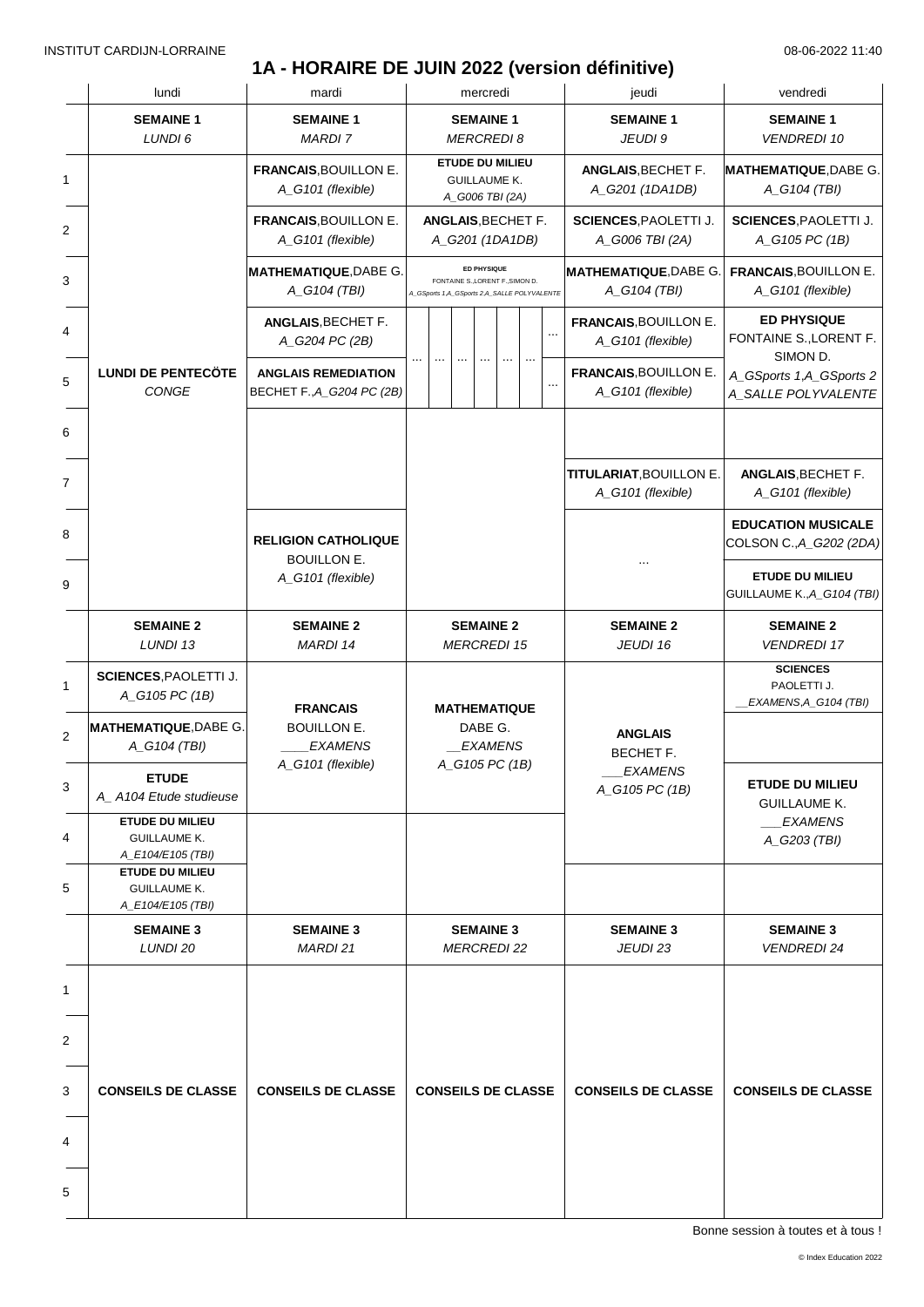### **1B - HORAIRE DE JUIN 2022 (version définitive)**

|   | lundi                                                     | mardi                                                        | mercredi                                                                                       | jeudi                                                                         | vendredi                                                   |
|---|-----------------------------------------------------------|--------------------------------------------------------------|------------------------------------------------------------------------------------------------|-------------------------------------------------------------------------------|------------------------------------------------------------|
|   | <b>SEMAINE 1</b><br>LUNDI 6                               | <b>SEMAINE 1</b><br><b>MARDI 7</b>                           | <b>SEMAINE 1</b><br><b>MERCREDI8</b>                                                           | <b>SEMAINE 1</b><br>JEUDI 9                                                   | <b>SEMAINE 1</b><br><b>VENDREDI 10</b>                     |
| 1 |                                                           | <b>ETUDE</b>                                                 | ANGLAIS, BECHET F.<br>A_G005 Langues (Projo)                                                   | <b>RELIGION CATHOLIQUE</b><br>ANTOINE A., A_G202 (2DA)                        | <b>FRANCAIS, ANTOINE A.</b><br>A_G204 PC (2B)              |
|   |                                                           | <b>MATHEMATIQUE</b><br><b>BONGARTZ A.</b><br>A_G006 TBI (2A) | <b>FRANCAIS, ANTOINE A.</b><br>A_G202 (2DA)                                                    | <b>SCIENCES, FOURNY G.</b><br>A_G105 PC (1B)                                  | ANGLAIS, BECHET F.<br>A_G005 Langues (Projo)               |
|   |                                                           | <b>SCIENCES, FOURNY G.</b><br>A_G201 (1DA1DB)                | ED PHYSIQUE<br>FONTAINE S., LORENT F., SIMON D.<br>A_GSports 1,A_GSports 2,A_SALLE POLYVALENTE | <b>ETUDE DU MILIEU</b><br>BOURRIER B., A_G203 (TBI) BOURRIER B., A_G203 (TBI) | <b>ETUDE DU MILIEU</b>                                     |
|   |                                                           | <b>RELIGION CATHOLIQUE</b><br>ANTOINE A., A_G202 (2DA)       |                                                                                                | <b>MATHEMATIQUE</b><br>BONGARTZ A.<br>A_G006 TBI (2A)                         | <b>ED PHYSIQUE</b><br>FONTAINE S., LORENT F.               |
|   | <b>LUNDI DE PENTECÖTE</b><br>CONGE                        | <b>ANGLAIS REMEDIATION</b><br>BECHET F., A_G204 PC (2B)      |                                                                                                | <b>FRANCAIS, ANTOINE A.</b><br>A_G202 (2DA)                                   | SIMON D.<br>A_GSports 1,A_GSports 2<br>A_SALLE POLYVALENTE |
|   |                                                           |                                                              |                                                                                                |                                                                               |                                                            |
|   |                                                           | <b>ANGLAIS, BECHET F.</b><br>A_G005 Langues (Projo)          |                                                                                                | ANGLAIS, BECHET F.<br>A_G105 PC (1B)                                          | <b>EDUCATION MUSICALE</b><br>COLSON C., A_G202 (2DA)       |
|   |                                                           | <b>ETUDE DU MILIEU</b><br>BOURRIER B., A_G203 (TBI)          |                                                                                                |                                                                               | <b>MATHEMATIQUE</b><br>BONGARTZ A.<br>A_G006 TBI (2A)      |
|   |                                                           | <b>TITULARIAT, ANTOINE A.</b><br>A_G201 (1DA1DB)             |                                                                                                |                                                                               | <b>ETUDE</b>                                               |
|   | <b>SEMAINE 2</b><br>LUNDI 13                              | <b>SEMAINE 2</b><br>MARDI 14                                 | <b>SEMAINE 2</b><br><b>MERCREDI 15</b>                                                         | <b>SEMAINE 2</b><br>JEUDI 16                                                  | <b>SEMAINE 2</b><br><b>VENDREDI 17</b>                     |
|   | <b>FRANCAIS, ANTOINE A.</b><br>A_G202 (2DA)               |                                                              |                                                                                                |                                                                               | <b>SCIENCES</b><br>FOURNY G.<br>EXAMENS, A_G203 (TBI)      |
|   | <b>MATHEMATIQUE</b><br>BONGARTZ A.<br>A_G101 (flexible)   | <b>FRANCAIS</b><br>ANTOINE A.<br><b>EXAMENS</b>              | <b>MATHEMATIQUE</b><br><b>BONGARTZ A.</b><br><b>EXAMENS</b>                                    | <b>ANGLAIS</b><br>BECHET F.<br>_EXAMENS<br>A_G105 PC (1B)                     |                                                            |
|   | <b>SCIENCES, FOURNY G.</b><br>A_G204 PC (2B)              |                                                              | A_G101 (flexible)                                                                              |                                                                               | <b>ETUDE DU MILIEU</b><br><b>BOURRIER B.</b>               |
|   | <b>ETUDE DU MILIEU</b><br>BOURRIER B., A_G203 (TBI)       |                                                              |                                                                                                |                                                                               | EXAMENS<br>A_G104 (TBI)                                    |
|   | EDUCATION PAR LA TECHNOLOGIE<br>BULTOT H.<br>A_G203 (TBI) |                                                              |                                                                                                |                                                                               |                                                            |
|   | <b>SEMAINE 3</b><br>LUNDI 20                              | <b>SEMAINE 3</b><br>MARDI 21                                 | <b>SEMAINE 3</b><br><b>MERCREDI 22</b>                                                         | <b>SEMAINE 3</b><br>JEUDI 23                                                  | <b>SEMAINE 3</b><br><b>VENDREDI 24</b>                     |
|   |                                                           |                                                              |                                                                                                |                                                                               |                                                            |
|   |                                                           |                                                              |                                                                                                |                                                                               |                                                            |
|   | <b>CONSEILS DE CLASSE</b>                                 | <b>CONSEILS DE CLASSE</b>                                    | <b>CONSEILS DE CLASSE</b>                                                                      | <b>CONSEILS DE CLASSE</b>                                                     | <b>CONSEILS DE CLASSE</b>                                  |
|   |                                                           |                                                              |                                                                                                |                                                                               |                                                            |
|   |                                                           |                                                              |                                                                                                |                                                                               |                                                            |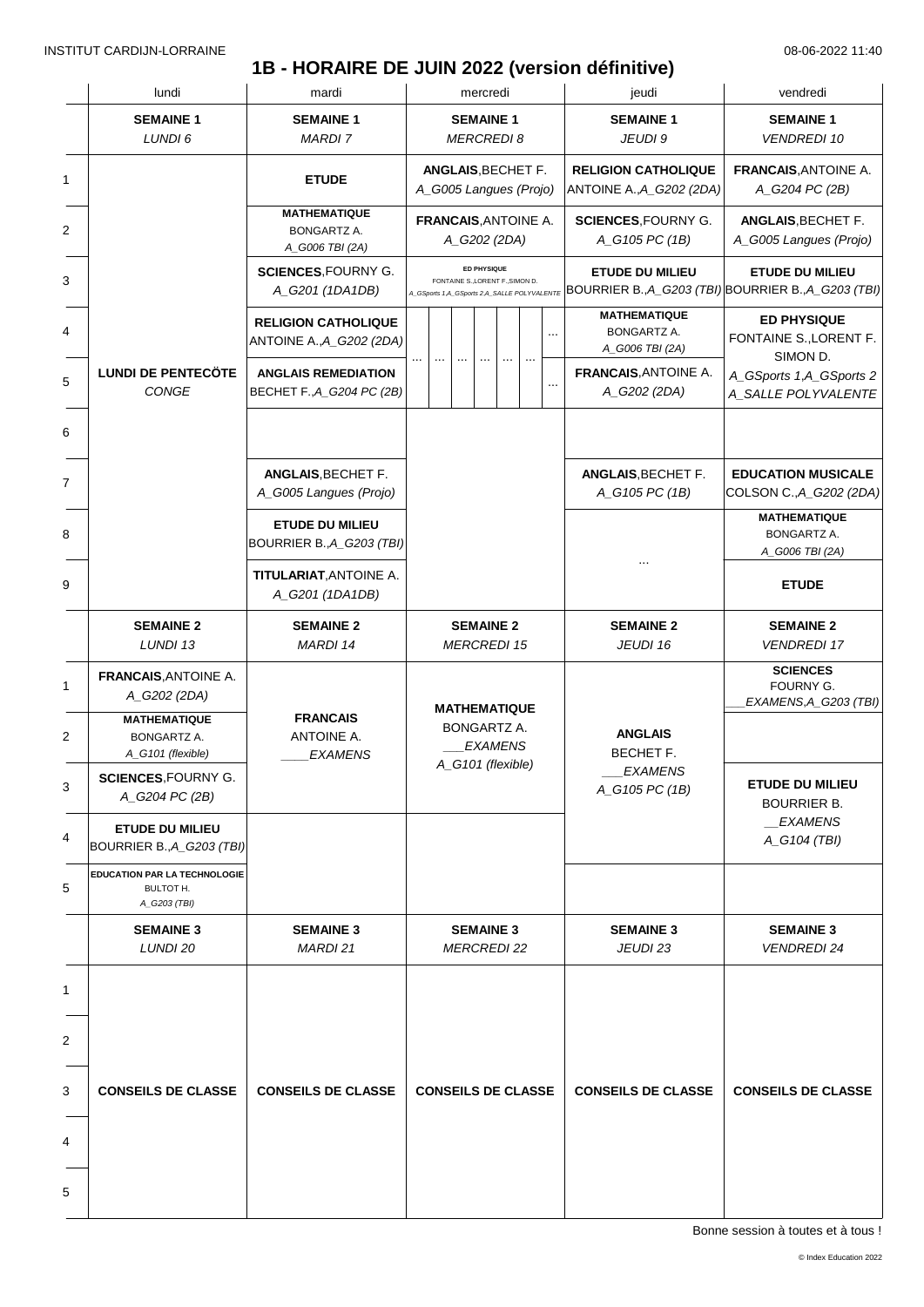### **1D - HORAIRE DE JUIN 2022 (version définitive)**

| lundi                                        | mardi                                                                               | mercredi                                                                            | jeudi                                                                                                                                        | vendredi                                                                                    |
|----------------------------------------------|-------------------------------------------------------------------------------------|-------------------------------------------------------------------------------------|----------------------------------------------------------------------------------------------------------------------------------------------|---------------------------------------------------------------------------------------------|
| <b>SEMAINE 1</b><br>LUNDI 6                  | <b>SEMAINE 1</b><br><b>MARDI7</b>                                                   | <b>SEMAINE 1</b><br><b>MERCREDI 8</b>                                               | <b>SEMAINE 1</b><br>JEUDI 9                                                                                                                  | <b>SEMAINE 1</b><br><b>VENDREDI 10</b>                                                      |
|                                              | <b>ACT. COMPLEMENTAIRE BOIS</b><br><b>BULTOT H.</b>                                 | <b>ACT. COMPLEMENTAIRE MECANIQUE</b><br>DENY O.<br>1DAC MECA                        | <b>ETUDE</b>                                                                                                                                 | ED PHYSIQUE, SIMON D.<br>A_GSports 3                                                        |
|                                              | 1DAC INFOR<br>A_E002 At bois<br>ACT. COMPLEM. TRAVAUX SUR ORDINATEUR<br>DARIMONT C. | <b>ACT.COMPLEMENTAIRE ELECTRICITE</b><br>GIOT E.<br>1DAC ELEC<br>A_D113 At. Elec 4P | ETUDE DU MILIEU, DELIRE C.<br>A_G201 (1DA1DB)                                                                                                | <b>FRANCAIS</b><br>DELIRE C.                                                                |
|                                              | A_G105 PC (1B)                                                                      | CASA A.<br>1DAC CUISI<br>A_RESTO COLLECTIVITE, A_RESTO H                            | ANGLAIS, MERGEN G.<br>A_G201 (1DA1DB)                                                                                                        | A_G201 (1DA1DB)                                                                             |
|                                              | <b>FRANCAIS, DELIRE C.</b><br>A_G201 (1DA1DB)                                       | <b>ED PHYSIQUE</b>                                                                  | A_G104 (TBI)                                                                                                                                 | A_G104 (TBI)                                                                                |
| <b>LUNDI DE PENTECÖTE</b><br><b>CONGE</b>    | <b>RELIGION CATHOLIQUE</b><br>DELIRE C., A_G201 (1DA1DB)                            | A_GSports 3                                                                         | ANGLAIS, MERGEN G.<br>A G006 TBI (2A)                                                                                                        | <b>EDUCATION ARTISTIQUE</b><br>RAUSCH A., A_G202 (2DA)                                      |
|                                              |                                                                                     |                                                                                     |                                                                                                                                              |                                                                                             |
|                                              | <b>SCIENCES, FOURNY G.</b><br>A_G201 (1DA1DB)                                       |                                                                                     | <b>FRANCAIS, DELIRE C.</b><br>A_G201 (1DA1DB)                                                                                                | <b>ACT. COMPLEMENTAIRE MECANIQUE</b><br>DENY O.<br>1DAC MECA<br>A_D004A Ajustage            |
|                                              | <b>FRANCAIS, DELIRE C.</b><br>A_G201 (1DA1DB)                                       |                                                                                     | <b>RELIGION CATHOLIQUE</b><br>DELIRE C., A_G201 (1DA1DB)                                                                                     | <b>ACT. COMPLEMENTAIRE BOIS</b><br><b>BULTOT H.</b><br>1DAC INFOR<br>A_E002 At bois         |
|                                              | <b>ETUDE</b>                                                                        |                                                                                     | A_G104 (TBI)                                                                                                                                 | ACT. COMPLEM. TRAVAUX SUR ORDINATEUR<br>DARIMONT C.<br>1DACT. C<br>A_G105 PC (1B)           |
| <b>SEMAINE 2</b><br>LUNDI 13                 | <b>SEMAINE 2</b><br><b>MARDI 14</b>                                                 | <b>SEMAINE 2</b><br><b>MERCREDI 15</b>                                              | <b>SEMAINE 2</b><br>JEUDI 16                                                                                                                 | <b>SEMAINE 2</b><br><b>VENDREDI 17</b>                                                      |
| <b>ETUDE</b>                                 | <b>ACT. COMPLEMENTAIRE BOIS</b><br>BULTOT H.<br>1DAC INFOR<br>A_E002 At bois        | <b>ACT. COMPLEMENTAIRE MECANIQUE</b><br>DENY O.<br>1DAC MECA                        |                                                                                                                                              |                                                                                             |
| <b>SCIENCES, FOURNY G.</b><br>A_G204 PC (2B) | ACT. COMP. METIERS DE L'ALIMENTATION<br>MAQUET T.<br>1DAC CUISI<br>A_RESTO H        | <b>ACT.COMPLEMENTAIRE ELECTRICITE</b><br>GIOT E.<br>1DAC ELEC<br>A_D113 At. Elec 4P | <b>CEB</b><br><b>EXAMENS</b><br>A_G201 (1DA1DB)                                                                                              | <b>CEB</b><br>_EXAMENS<br>A_G201 (1DA1DB)                                                   |
| <b>ETUDE</b>                                 | ACT. COMPLEM. TRAVAUX SUR ORDINATEUR<br>DARIMONT C.<br>1DACT. C<br>A_G105 PC (1B)   | CASA A.<br>1DAC CUISI<br>A_RESTO COLLECTIVITE, A_RESTO H                            |                                                                                                                                              |                                                                                             |
| <b>MATHEMATIQUE, DABE G.</b><br>A_G104 (TBI) | <b>FRANCAIS, DELIRE C.</b><br>A_G201 (1DA1DB)                                       | <b>ED PHYSIQUE</b>                                                                  |                                                                                                                                              | A_G202 (2DA)                                                                                |
| TITULARIAT, DELIRE C.<br>A_G201 (1DA1DB)     | <b>RELIGION CATHOLIQUE</b><br>DELIRE C., A_G201 (1DA1DB)                            | A_GSports 3                                                                         |                                                                                                                                              |                                                                                             |
| <b>SEMAINE 3</b><br>LUNDI 20                 | <b>SEMAINE 3</b><br>MARDI 21                                                        | <b>SEMAINE 3</b><br><b>MERCREDI 22</b>                                              | <b>SEMAINE 3</b><br>JEUDI 23                                                                                                                 | <b>SEMAINE 3</b><br><b>VENDREDI 24</b>                                                      |
|                                              |                                                                                     |                                                                                     |                                                                                                                                              |                                                                                             |
|                                              |                                                                                     |                                                                                     |                                                                                                                                              |                                                                                             |
| <b>EXAMENS</b><br>A_G201 (1DA1DB)            | _EXAMENS<br>A_G201 (1DA1DB)                                                         | <b>CONSEILS DE CLASSE</b>                                                           | <b>CONSEILS DE CLASSE</b>                                                                                                                    | <b>CONSEILS DE CLASSE</b>                                                                   |
|                                              | A_G202 (2DA)                                                                        |                                                                                     |                                                                                                                                              |                                                                                             |
|                                              |                                                                                     |                                                                                     |                                                                                                                                              |                                                                                             |
|                                              | <b>CEB</b><br>A_G202 (2DA)                                                          | 1DACT. C<br><b>CEB</b>                                                              | A_D004A Ajustage<br>ACT. COMP. METIERS DE L'ALIMENTATION<br>SIMON D.<br>A_D004A Ajustage<br>ACT. COMP. METIERS DE L'ALIMENTATION<br>SIMON D. | MATHEMATIQUE, DABE G. MATHEMATIQUE, DABE G.<br><b>MATHEMATIQUE, DABE G.</b><br>A_G202 (2DA) |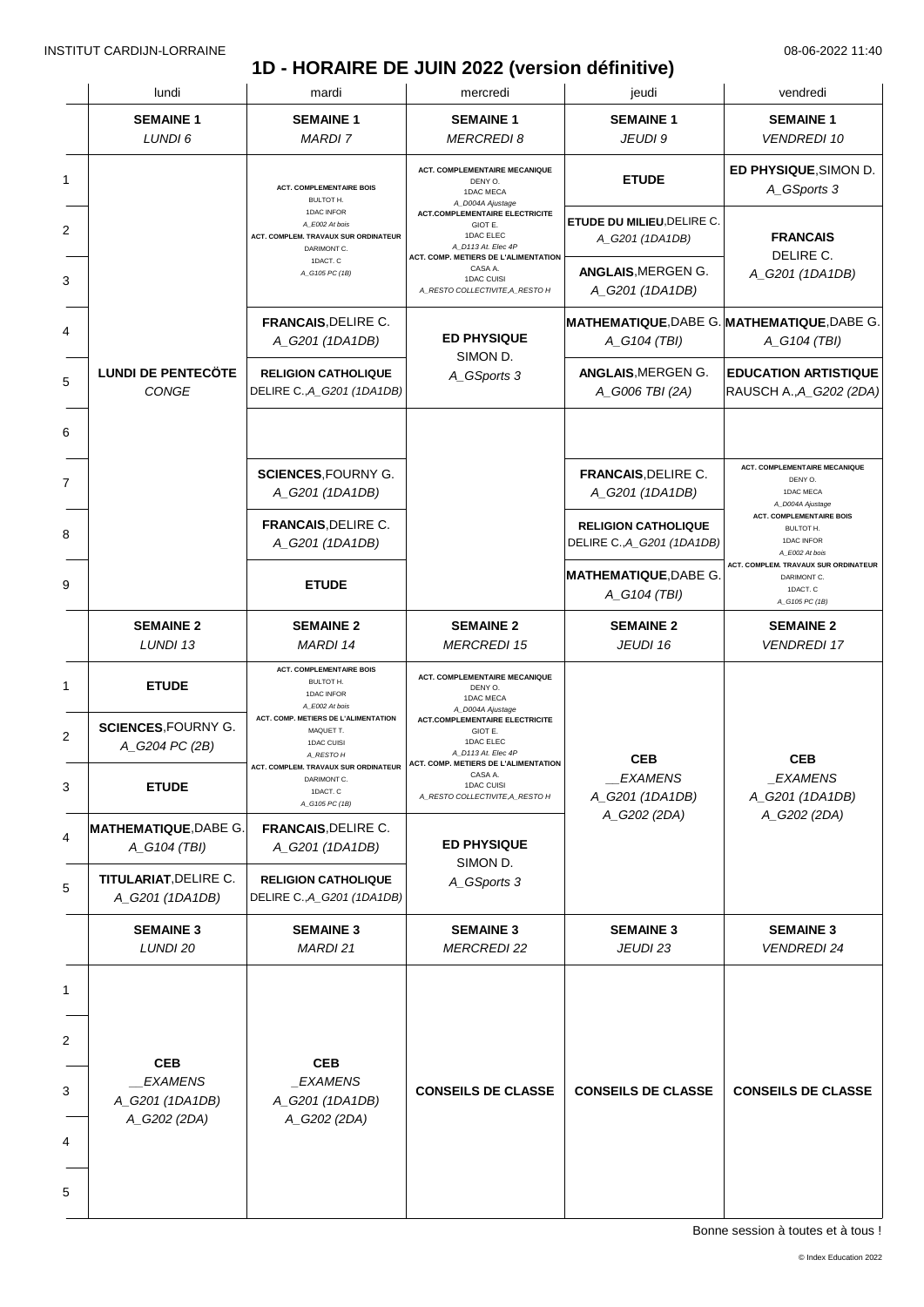### **2A - HORAIRE DE JUIN 2022 (version définitive)**

| lundi                                                  | mardi                                                                                                               | mercredi                                                                                              | jeudi                                                                                  | vendredi                                                                                                            |
|--------------------------------------------------------|---------------------------------------------------------------------------------------------------------------------|-------------------------------------------------------------------------------------------------------|----------------------------------------------------------------------------------------|---------------------------------------------------------------------------------------------------------------------|
| <b>SEMAINE 1</b><br>LUNDI 6                            | <b>SEMAINE 1</b><br><b>MARDI7</b>                                                                                   | <b>SEMAINE 1</b><br><b>MERCREDI 8</b>                                                                 | <b>SEMAINE 1</b><br>JEUDI 9                                                            | <b>SEMAINE 1</b><br><b>VENDREDI 10</b>                                                                              |
|                                                        | <b>MATHEMATIQUE, DABE G. MATHEMATIQUE, DABE G.</b><br>A_G104 (TBI)                                                  | A_G104 (TBI)                                                                                          | <b>FRANCAIS, BOUILLON E</b><br>A_G101 (flexible)                                       | <b>EDUCATION PAR LA TECHNOLOGIE</b><br>RAUSCH A.<br>A_G202 (2DA)                                                    |
|                                                        | <b>ANGLAIS REMEDIATION</b><br>BECHET F., A G204 PC (2B)                                                             | <b>FRANCAIS, BOUILLON E.</b><br>A G101 (flexible)                                                     | ANGLAIS, BECHET F.<br>A G204 PC (2B)                                                   | <b>FRANCAIS, BOUILLON E.</b><br>A_G101 (flexible)                                                                   |
|                                                        | <b>ANGLAIS, BECHET F.</b><br>A_G202 (2DA)                                                                           | <b>ED PHYSIQUE</b><br>FONTAINE S., LORENT F., SIMON D.<br>A_GSports 1,A_GSports 2,A_SALLE POLYVALENTE | ANGLAIS, BECHET F.<br>A G204 PC (2B)                                                   | <b>MATHEMATIQUE, DABE G.</b><br>A_G104 (TBI)                                                                        |
| <b>LUNDI DE PENTECÖTE</b>                              | <b>ETUDE DU MILIEU</b><br><b>GUILLAUME K.</b><br>A_G101 (flexible)<br><b>ETUDE DU MILIEU</b><br><b>GUILLAUME K.</b> |                                                                                                       | <b>EDUCATION ARTISTIQUE</b><br>RAUSCH A., A_G202 (2DA)<br><b>SCIENCES, PAOLETTI J.</b> | <b>ED PHYSIQUE</b><br>FONTAINE S., LORENT F.<br>SIMON D.<br>A_GSports 1,A_GSports 2                                 |
| <b>CONGE</b>                                           | A_G006 TBI (2A)                                                                                                     |                                                                                                       | A_G203 (TBI)                                                                           | A_SALLE POLYVALENTE                                                                                                 |
|                                                        | <b>FRANCAIS, BOUILLON E.</b><br>A_G101 (flexible)                                                                   |                                                                                                       | <b>MATHEMATIQUE : REMEDIATION</b><br>DABE G.<br>A_G204 PC (2B)                         | <b>ETUDE DU MILIEU</b><br>GUILLAUME K., A_G104 (TBI)                                                                |
|                                                        | <b>RELIGION CATHOLIQUE</b><br>ANTOINE A., A_G204 PC (2B)                                                            |                                                                                                       |                                                                                        | <b>ETUDE DU MILIEU</b><br>GUILLAUME K., A_G104 (TBI)                                                                |
|                                                        | ANGLAIS, BECHET F.<br>A_G005 Langues (Projo)                                                                        |                                                                                                       |                                                                                        | TITULARIAT, BECHET F.<br>A_G101 (flexible)                                                                          |
| <b>SEMAINE 2</b><br>LUNDI 13                           | <b>SEMAINE 2</b><br><b>MARDI 14</b>                                                                                 | <b>SEMAINE 2</b><br><b>MERCREDI 15</b>                                                                | <b>SEMAINE 2</b><br>JEUDI 16                                                           | <b>SEMAINE 2</b><br><b>VENDREDI 17</b>                                                                              |
| A_G104 (TBI)                                           | MATHEMATIQUE, DABE G. MATHEMATIQUE, DABE G.<br>A_G203 (TBI)                                                         | <b>CE1D EDM</b><br><b>GUILLAUME K.</b>                                                                | <b>CE1D FRANCAIS</b><br>BOUILLON E.<br><b>EXAMENS</b><br>A A104 Etude studieuse        | <b>CE1D ANGLAIS ECRIT</b><br>BECHET F.<br><b>EXAMENS</b><br>A_G204 PC (2B)<br><b>CE1D ANGLAIS ORAL</b><br>BECHET F. |
| <b>SCIENCES, PAOLETTI J.</b><br>A_G203 (TBI)           | <b>ANGLAIS REMEDIATION</b><br>BECHET F., A_G204 PC (2B)                                                             | <b>EXAMENS</b><br>A_G204 PC (2B)                                                                      |                                                                                        |                                                                                                                     |
| <b>RELIGION CATHOLIQUE</b><br>ANTOINE A., A_G202 (2DA) | ANGLAIS, BECHET F.<br>A_G202 (2DA)                                                                                  | <b>CE1D ANGLAIS ORAL</b><br>BECHET F., MERGEN G.                                                      |                                                                                        |                                                                                                                     |
| <b>ETUDE</b>                                           | <b>ETUDE DU MILIEU</b><br><b>GUILLAUME K.</b><br>A_G101 (flexible)                                                  | EXAMENS, EXAMENS<br>A_G204 PC (2B)                                                                    |                                                                                        |                                                                                                                     |
| <b>MATHEMATIQUE, DABE G.</b><br>A_G104 (TBI)           | <b>ETUDE DU MILIEU</b><br><b>GUILLAUME K.</b><br>A_G101 (flexible)                                                  |                                                                                                       |                                                                                        | EXAMENS<br>A_G204 PC (2B)                                                                                           |
| <b>SEMAINE 3</b><br>LUNDI 20                           | <b>SEMAINE 3</b><br>MARDI 21                                                                                        | <b>SEMAINE 3</b><br><b>MERCREDI 22</b>                                                                | <b>SEMAINE 3</b><br>JEUDI 23                                                           | <b>SEMAINE 3</b><br><b>VENDREDI 24</b>                                                                              |
| <b>CE1D MATH</b>                                       | <b>CE1D SCIENCES</b><br>PAOLETTI J.                                                                                 |                                                                                                       |                                                                                        |                                                                                                                     |
| DABE G.<br><b>EXAMENS</b><br>A_G006 TBI (2A)           | EXAMENS<br>A_G204 PC (2B)                                                                                           | <b>CONSEILS DE CLASSE</b>                                                                             | <b>CONSEILS DE CLASSE</b>                                                              | <b>CONSEILS DE CLASSE</b>                                                                                           |
|                                                        |                                                                                                                     |                                                                                                       |                                                                                        |                                                                                                                     |
|                                                        |                                                                                                                     |                                                                                                       |                                                                                        |                                                                                                                     |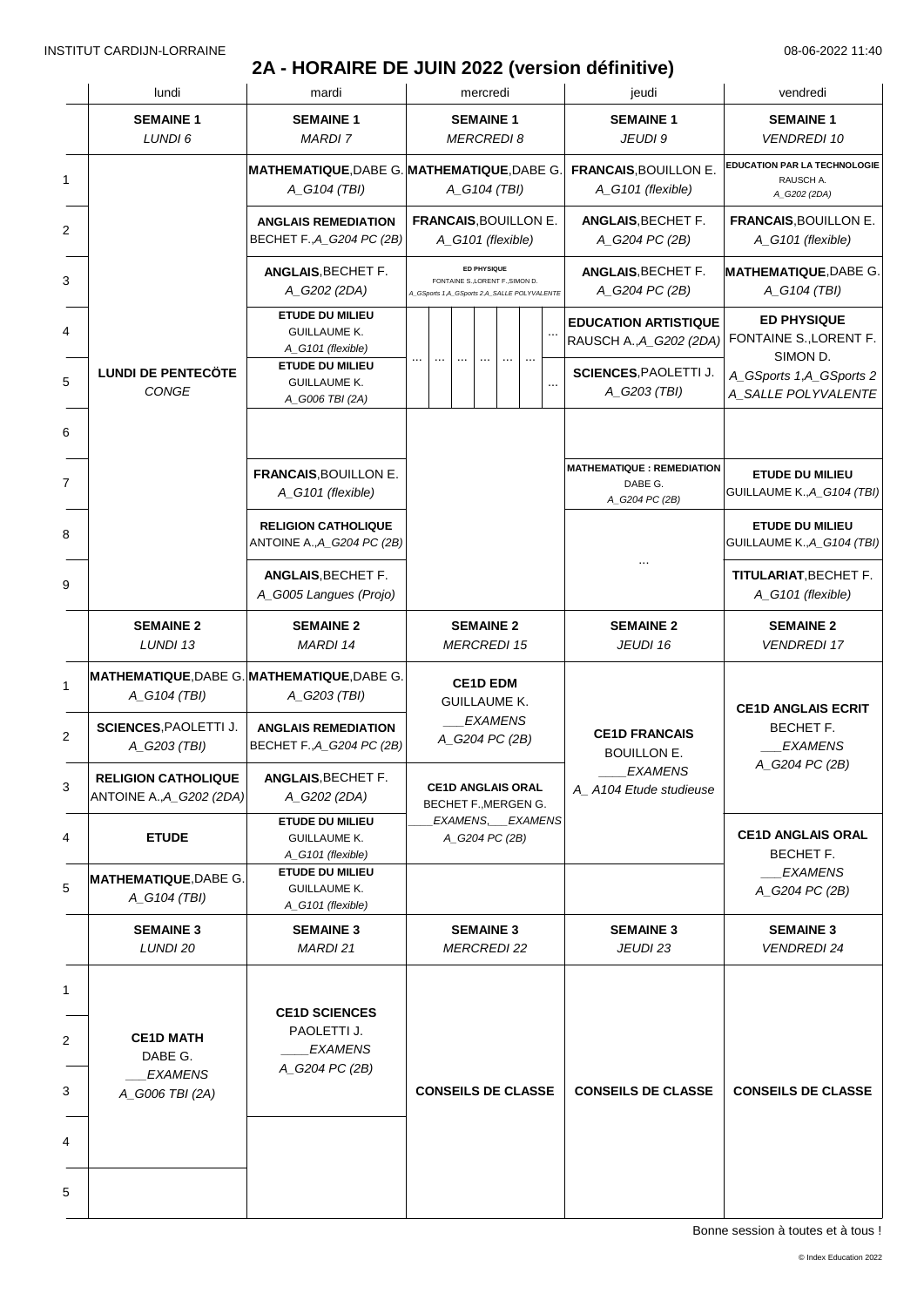# **2B - HORAIRE DE JUIN 2022 (version définitive)**

|             | lundi                                                                            | mardi                                                                  |                                                    |                                                                                                       |  |  |  | mercredi                                         |                                            |                                                                             |                                                     | jeudi                                                | vendredi                                                 |
|-------------|----------------------------------------------------------------------------------|------------------------------------------------------------------------|----------------------------------------------------|-------------------------------------------------------------------------------------------------------|--|--|--|--------------------------------------------------|--------------------------------------------|-----------------------------------------------------------------------------|-----------------------------------------------------|------------------------------------------------------|----------------------------------------------------------|
|             | <b>SEMAINE 1</b><br>LUNDI 6                                                      | <b>SEMAINE 1</b><br><b>MARDI7</b>                                      |                                                    |                                                                                                       |  |  |  | <b>SEMAINE 1</b><br><b>MERCREDI8</b>             |                                            |                                                                             |                                                     | <b>SEMAINE 1</b><br>JEUDI 9                          | <b>SEMAINE 1</b><br><b>VENDREDI 10</b>                   |
| 1           |                                                                                  | <b>SCIENCES, FOURNY G.</b><br>A_G201 (1DA1DB)                          | <b>FRANCAIS, ANTOINE A.</b><br>A_G202 (2DA)        |                                                                                                       |  |  |  | <b>ETUDE</b>                                     | ANGLAIS, BECHET F.<br>A_G201 (1DA1DB)      |                                                                             |                                                     |                                                      |                                                          |
| 2           |                                                                                  | <b>ANGLAIS REMEDIATION</b><br>BECHET F., A G204 PC (2B)                | <b>MATHEMATIQUE</b><br>BONGARTZ A.<br>A_G203 (TBI) |                                                                                                       |  |  |  |                                                  |                                            | <b>ETUDE DU MILIEU</b><br>BOURRIER B., A_G203 (TBI) RAUSCH A., A_G202 (2DA) | <b>EDUCATION ARTISTIQUE</b>                         |                                                      |                                                          |
| 3           |                                                                                  | <b>MATHEMATIQUE : REMEDIATION</b><br>BONGARTZ A.<br>A_G006 TBI (2A)    |                                                    | <b>ED PHYSIQUE</b><br>FONTAINE S., LORENT F., SIMON D.<br>A_GSports 1,A_GSports 2,A_SALLE POLYVALENTE |  |  |  |                                                  |                                            |                                                                             | MATHEMATIQUE<br>BONGARTZ A.<br>A_G006 TBI (2A)      | <b>FRANCAIS, ANTOINE A.</b><br>A_G204 PC (2B)        |                                                          |
| 4           |                                                                                  | <b>MATHEMATIQUE</b><br><b>BONGARTZ A.</b><br>A_G104 (TBI)              |                                                    |                                                                                                       |  |  |  |                                                  |                                            |                                                                             |                                                     | ANGLAIS, BECHET F.<br>A_G204 PC (2B)                 | <b>ED PHYSIQUE</b><br>FONTAINE S., LORENT F.<br>SIMON D. |
| 5           | <b>LUNDI DE PENTECÖTE</b><br><b>CONGE</b>                                        | EDUCATION PAR LA TECHNOLOGIE<br>BULTOT H.<br>A_G203 (TBI)              |                                                    |                                                                                                       |  |  |  |                                                  | ANGLAIS, BECHET F.<br>A_G204 PC (2B)       | A_GSports 1,A_GSports 2<br>A_SALLE POLYVALENTE                              |                                                     |                                                      |                                                          |
|             |                                                                                  |                                                                        |                                                    |                                                                                                       |  |  |  |                                                  |                                            |                                                                             |                                                     |                                                      |                                                          |
| 7           |                                                                                  | <b>FRANCAIS, ANTOINE A.</b><br>A_G204 PC (2B)                          |                                                    |                                                                                                       |  |  |  |                                                  |                                            |                                                                             |                                                     | <b>FRANCAIS, ANTOINE A.</b><br>A_G104 (TBI)          | <b>MATHEMATIQUE</b><br>BONGARTZ A.<br>A_G006 TBI (2A)    |
|             | ANGLAIS, BECHET F.<br>A_G005 Langues (Projo)                                     |                                                                        |                                                    |                                                                                                       |  |  |  |                                                  |                                            |                                                                             | <b>ETUDE DU MILIEU</b><br>BOURRIER B., A_G203 (TBI) |                                                      |                                                          |
|             |                                                                                  | <b>ETUDE DU MILIEU</b><br>BOURRIER B., A_G203 (TBI)                    |                                                    |                                                                                                       |  |  |  |                                                  | TITULARIAT, BONGARTZ A.<br>A_G006 TBI (2A) |                                                                             |                                                     |                                                      |                                                          |
|             | <b>SEMAINE 2</b><br>LUNDI 13                                                     | <b>SEMAINE 2</b><br><b>MARDI 14</b>                                    | <b>SEMAINE 2</b><br><b>MERCREDI 15</b>             |                                                                                                       |  |  |  | <b>SEMAINE 2</b><br>JEUDI 16                     | <b>SEMAINE 2</b><br><b>VENDREDI 17</b>     |                                                                             |                                                     |                                                      |                                                          |
|             | <b>SCIENCES, FOURNY G.</b><br>A_G204 PC (2B)                                     | <b>SCIENCES, FOURNY G.</b><br>A_G201 (1DA1DB)                          | <b>CE1D EDM</b><br><b>BOURRIER B.</b>              |                                                                                                       |  |  |  |                                                  | <b>CE1D ANGLAIS ECRIT</b>                  |                                                                             |                                                     |                                                      |                                                          |
|             | <b>RELIGION CATHOLIQUE</b><br>ANTOINE A., A_G202 (2DA) BECHET F., A_G204 PC (2B) | <b>ANGLAIS REMEDIATION</b>                                             |                                                    |                                                                                                       |  |  |  | <b>EXAMENS</b><br>A_G202 (2DA)                   |                                            |                                                                             |                                                     | <b>CE1D FRANCAIS</b><br>ANTOINE A.<br><b>EXAMENS</b> | MERGEN G.<br><b>EXAMENS</b><br>A_G105 PC (1B)            |
|             | <b>ETUDE DU MILIEU</b><br>BOURRIER B., A G203 (TBI)                              | <b>ETUDE</b>                                                           |                                                    |                                                                                                       |  |  |  | <b>CE1D ANGLAIS ORAL</b><br>BECHET F., MERGEN G. |                                            |                                                                             |                                                     |                                                      |                                                          |
|             | <b>SCIENCES, FOURNY G.</b><br>A_G204 PC (2B)                                     | <b>MATHEMATIQUE</b><br>BONGARTZ A.<br>A_G104 (TBI)                     |                                                    |                                                                                                       |  |  |  | EXAMENS, EXAMENS<br>A_G204 PC (2B)               |                                            |                                                                             |                                                     |                                                      | <b>CE1D ANGLAIS ORAL</b><br>BECHET F.                    |
|             | <b>RELIGION CATHOLIQUE</b><br>ANTOINE A., A_G202 (2DA)                           | <b>EDUCATION PAR LA TECHNOLOGIE</b><br>BULTOT H.<br>A_G203 (TBI)       |                                                    |                                                                                                       |  |  |  |                                                  |                                            |                                                                             |                                                     |                                                      | <b>EXAMENS</b><br>A G204 PC (2B)                         |
|             | <b>SEMAINE 3</b><br>LUNDI 20                                                     | <b>SEMAINE 3</b><br>MARDI 21                                           |                                                    |                                                                                                       |  |  |  | <b>SEMAINE 3</b><br><b>MERCREDI 22</b>           |                                            |                                                                             |                                                     | <b>SEMAINE 3</b><br>JEUDI 23                         | <b>SEMAINE 3</b><br><b>VENDREDI 24</b>                   |
| 1<br>2<br>3 | <b>CE1D MATH</b><br><b>BONGARTZ A.</b><br><b>EXAMENS</b><br>A_G204 PC (2B)       | <b>CE1D SCIENCES</b><br>FOURNY G.<br><b>EXAMENS</b><br>A_G006 TBI (2A) | <b>CONSEILS DE CLASSE</b>                          |                                                                                                       |  |  |  | <b>CONSEILS DE CLASSE</b>                        | <b>CONSEILS DE CLASSE</b>                  |                                                                             |                                                     |                                                      |                                                          |
| 4<br>5      |                                                                                  |                                                                        |                                                    |                                                                                                       |  |  |  |                                                  |                                            |                                                                             |                                                     |                                                      |                                                          |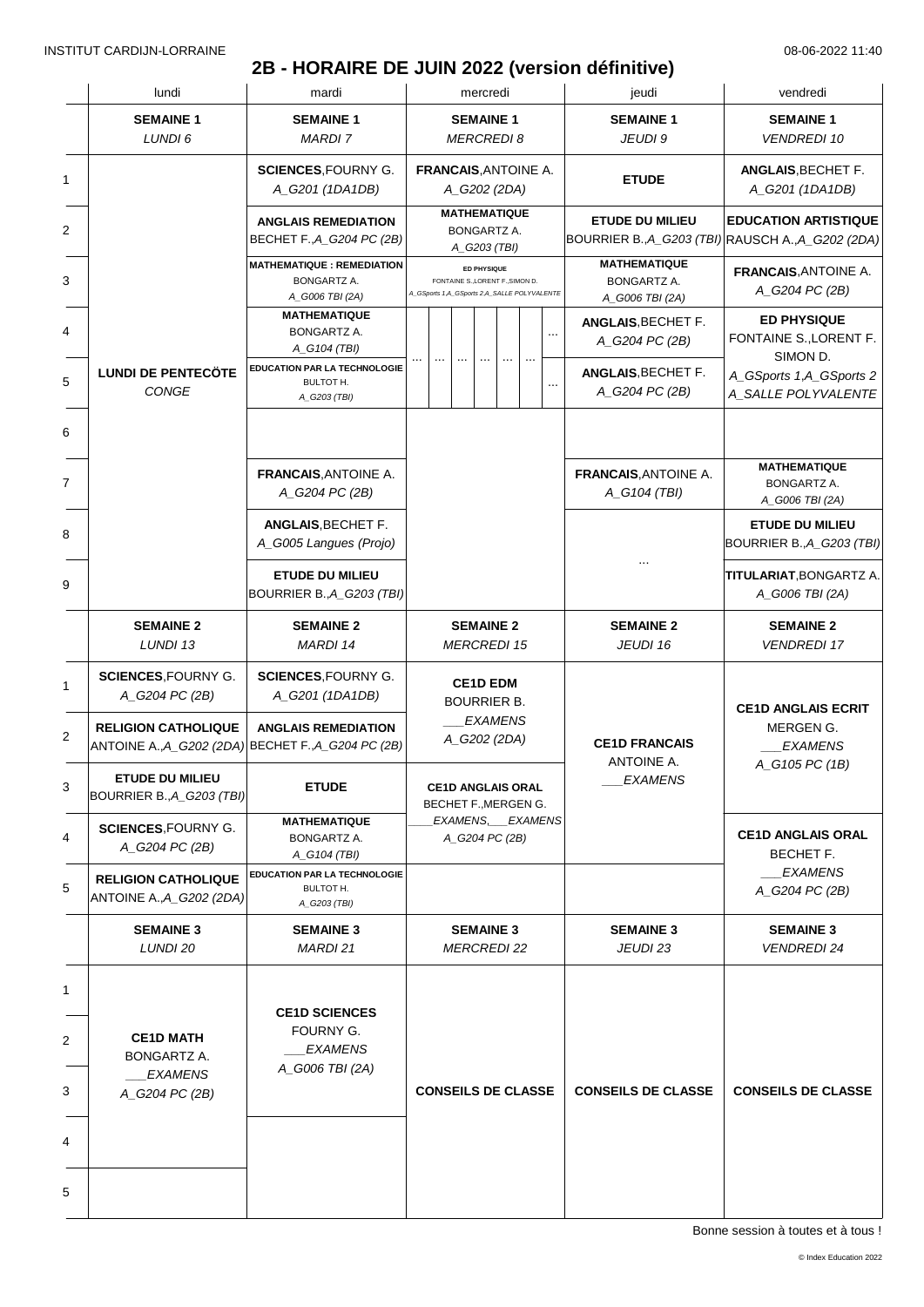### **2C - HORAIRE DE JUIN 2022 (version définitive)**

|   | lundi                                                                 | mardi                                                |                                                                                                       |  |                                                             |                           | mercredi                                         |                              |                                        | jeudi                                                                                  | vendredi                                                                               |
|---|-----------------------------------------------------------------------|------------------------------------------------------|-------------------------------------------------------------------------------------------------------|--|-------------------------------------------------------------|---------------------------|--------------------------------------------------|------------------------------|----------------------------------------|----------------------------------------------------------------------------------------|----------------------------------------------------------------------------------------|
|   | <b>SEMAINE 1</b><br>LUNDI 6                                           | <b>SEMAINE 1</b><br><b>MARDI 7</b>                   |                                                                                                       |  |                                                             |                           | <b>SEMAINE 1</b><br><b>MERCREDI 8</b>            |                              |                                        | <b>SEMAINE 1</b><br>JEUDI 9                                                            | <b>SEMAINE 1</b><br><b>VENDREDI 10</b>                                                 |
| 1 |                                                                       | <b>ETUDE</b>                                         | A_G101 (flexible)                                                                                     |  |                                                             |                           |                                                  |                              |                                        | FRANCAIS, BOUILLON E. MATHEMATIQUE, DABE G.<br>A_G104 (TBI)                            | <b>FRANCAIS, BOUILLON E.</b><br>A_G101 (flexible)                                      |
| 2 |                                                                       | A_G104 (TBI)                                         |                                                                                                       |  | MATHEMATIQUE, DABE G. MATHEMATIQUE, DABE G.<br>A_G104 (TBI) |                           |                                                  |                              |                                        | <b>FRANCAIS, BOUILLON E.</b><br>A_G101 (flexible)                                      | <b>MATHEMATIQUE, DABE G.</b><br>A_G104 (TBI)                                           |
|   |                                                                       | <b>FRANCAIS, BOUILLON E.</b><br>A_G101 (flexible)    | <b>ED PHYSIQUE</b><br>FONTAINE S., LORENT F., SIMON D.<br>A_GSports 1,A_GSports 2,A_SALLE POLYVALENTE |  |                                                             |                           |                                                  |                              |                                        | <b>FRANCAIS, BOUILLON E.</b><br>A_G101 (flexible)                                      | <b>SCIENCES, FOURNY G.</b><br>A_G105 PC (1B)                                           |
|   |                                                                       | <b>MATHEMATIQUE, DABE G.</b><br>A_G203 (TBI)         |                                                                                                       |  |                                                             |                           |                                                  |                              |                                        | <b>ETUDE DU MILIEU</b><br>GUILLAUME K., A_G203 (TBI)                                   | <b>ED PHYSIQUE</b><br>FONTAINE S., LORENT F.<br>SIMON D.                               |
|   | <b>LUNDI DE PENTECÖTE</b><br>CONGE                                    | <b>FRANCAIS, BOUILLON E.</b><br>A_G101 (flexible)    |                                                                                                       |  |                                                             |                           |                                                  |                              |                                        | <b>SCIENCES, FOURNY G.</b><br>A_G104 (TBI)                                             | A_GSports 1,A_GSports 2<br>A_SALLE POLYVALENTE                                         |
|   |                                                                       |                                                      |                                                                                                       |  |                                                             |                           |                                                  |                              |                                        |                                                                                        |                                                                                        |
|   |                                                                       | <b>ETUDE DU MILIEU</b><br>GUILLAUME K., A_G203 (TBI) |                                                                                                       |  |                                                             |                           |                                                  |                              |                                        | <b>ANGLAIS, MERGEN G.</b><br>A_G203 (TBI)                                              | <b>ETUDE</b>                                                                           |
|   | <b>SCIENCES, FOURNY G.</b><br>A_G104 (TBI)                            |                                                      |                                                                                                       |  |                                                             |                           |                                                  |                              |                                        |                                                                                        | <b>ANGLAIS, MERGEN G.</b><br>A_G201 (1DA1DB)                                           |
|   |                                                                       | <b>ETUDE DU MILIEU</b><br>GUILLAUME K., A_G104 (TBI) |                                                                                                       |  |                                                             |                           |                                                  |                              |                                        |                                                                                        | <b>ANGLAIS REMEDIATION</b><br>MERGEN G.<br>A_G201 (1DA1DB)                             |
|   | <b>SEMAINE 2</b><br>LUNDI 13                                          | <b>SEMAINE 2</b><br><b>MARDI 14</b>                  | <b>SEMAINE 2</b><br><b>MERCREDI 15</b>                                                                |  |                                                             |                           |                                                  | <b>SEMAINE 2</b><br>JEUDI 16 | <b>SEMAINE 2</b><br><b>VENDREDI 17</b> |                                                                                        |                                                                                        |
|   | <b>ETUDE DU MILIEU</b><br>GUILLAUME K., A_G203 (TBI)                  | <b>ETUDE</b>                                         | <b>CE1D EDM</b><br><b>GUILLAUME K.</b>                                                                |  |                                                             |                           |                                                  |                              | <b>CE1D ANGLAIS ECRIT</b>              |                                                                                        |                                                                                        |
|   | <b>ETUDE</b>                                                          | <b>ETUDE</b>                                         |                                                                                                       |  |                                                             |                           | <b>EXAMENS</b><br>A_G204 PC (2B)                 |                              |                                        | <b>CE1D FRANCAIS</b><br><b>BOUILLON E.</b><br><b>EXAMENS</b><br>A_A104 Etude studieuse | BECHET F.<br><b>EXAMENS</b><br>A_G204 PC (2B)<br><b>CE1D ANGLAIS ORAL</b><br>MERGEN G. |
|   | MATHEMATIQUE, DABE G. MATHEMATIQUE, DABE G.<br>A_G104 (TBI)           | A_G204 PC (2B)                                       |                                                                                                       |  |                                                             |                           | <b>CE1D ANGLAIS ORAL</b><br>BECHET F., MERGEN G. |                              |                                        |                                                                                        |                                                                                        |
|   | ANGLAIS, MERGEN G.<br>A_E101 Langues                                  | <b>MATHEMATIQUE, DABE G.</b><br>A_G203 (TBI)         |                                                                                                       |  |                                                             |                           | EXAMENS, EXAMENS<br>A_G204 PC (2B)               |                              |                                        |                                                                                        |                                                                                        |
|   | <b>RELIGION CATHOLIQUE</b><br><b>BOUILLON E.</b><br>A_G101 (flexible) | <b>FRANCAIS, BOUILLON E.</b><br>A_G105 PC (1B)       |                                                                                                       |  |                                                             |                           |                                                  |                              |                                        |                                                                                        | <b>EXAMENS</b><br>A_G006 TBI (2A)                                                      |
|   | <b>SEMAINE 3</b><br>LUNDI 20                                          | <b>SEMAINE 3</b><br><b>MARDI 21</b>                  |                                                                                                       |  |                                                             |                           | <b>SEMAINE 3</b><br><b>MERCREDI 22</b>           |                              |                                        | <b>SEMAINE 3</b><br>JEUDI 23                                                           | <b>SEMAINE 3</b><br><b>VENDREDI 24</b>                                                 |
|   |                                                                       | <b>CE1D SCIENCES</b>                                 |                                                                                                       |  |                                                             |                           |                                                  |                              |                                        |                                                                                        |                                                                                        |
|   | <b>CE1D MATH</b><br>DABE G.<br><b>EXAMENS</b><br>A_G006 TBI (2A)      | FOURNY G.<br><b>EXAMENS</b><br>A_G006 TBI (2A)       | <b>CONSEILS DE CLASSE</b>                                                                             |  | <b>CONSEILS DE CLASSE</b>                                   | <b>CONSEILS DE CLASSE</b> |                                                  |                              |                                        |                                                                                        |                                                                                        |
|   |                                                                       |                                                      |                                                                                                       |  |                                                             |                           |                                                  |                              |                                        |                                                                                        |                                                                                        |
| 5 |                                                                       |                                                      |                                                                                                       |  |                                                             |                           |                                                  |                              |                                        |                                                                                        |                                                                                        |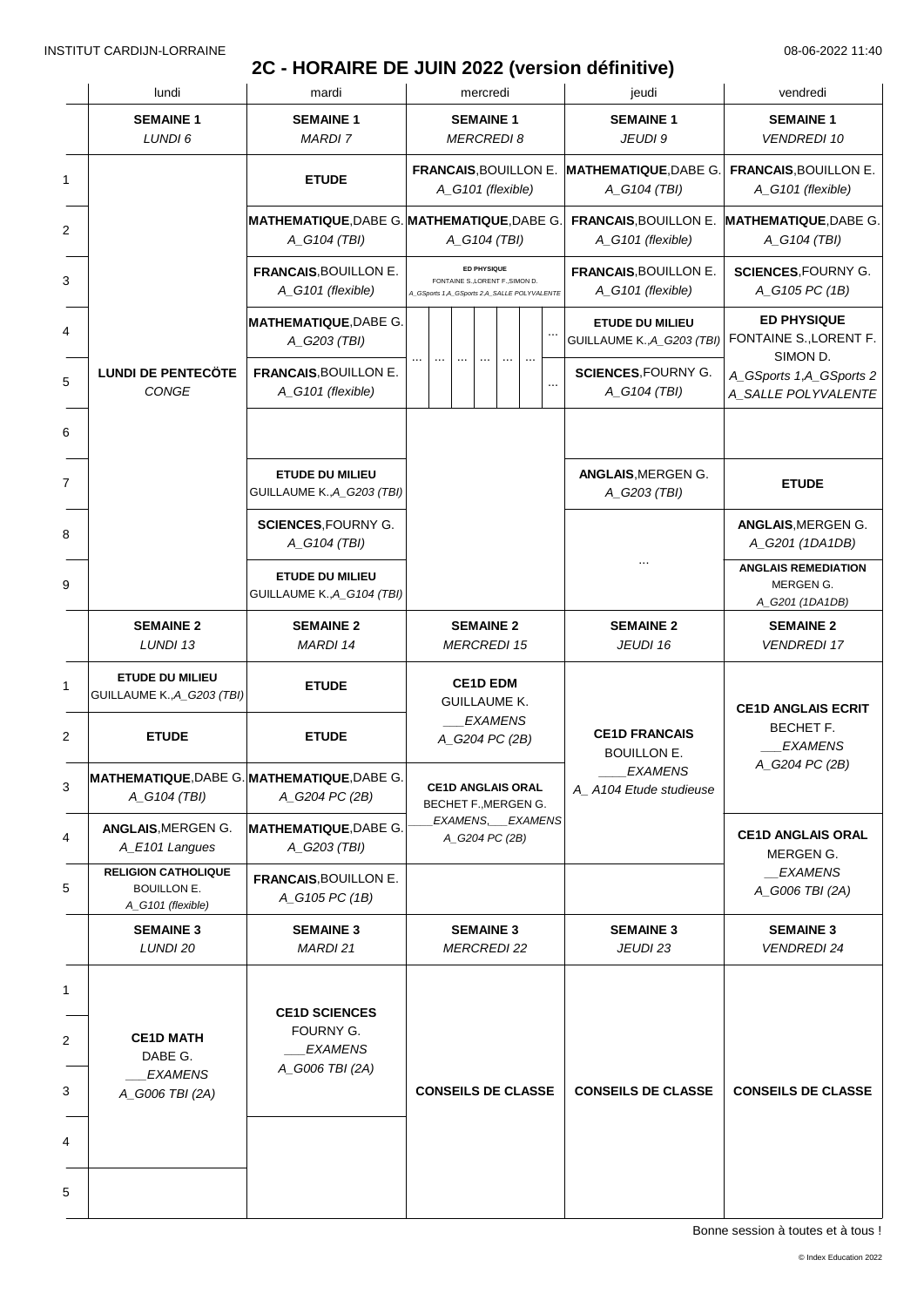### **2DA - HORAIRE DE JUIN 2022 (version définitive)**

|   | lundi                                                     | mardi                                                                                                                            | mercredi                                                                                          | jeudi                                               | vendredi                                                                                                                         |  |
|---|-----------------------------------------------------------|----------------------------------------------------------------------------------------------------------------------------------|---------------------------------------------------------------------------------------------------|-----------------------------------------------------|----------------------------------------------------------------------------------------------------------------------------------|--|
|   | <b>SEMAINE 1</b><br>LUNDI 6                               | <b>SEMAINE 1</b><br><b>MARDI 7</b>                                                                                               | <b>SEMAINE 1</b><br><b>MERCREDI 8</b>                                                             | <b>SEMAINE 1</b><br>JEUDI 9                         | <b>SEMAINE 1</b><br><b>VENDREDI 10</b>                                                                                           |  |
| 1 |                                                           | <b>ACT. COMPLEMENTAIRE BOIS</b><br><b>BULTOT H.</b>                                                                              | <b>ACT. COMPLEMENTAIRE MECANIQUE</b><br>DENY O.<br>2DAAC MECA<br>A_D004A Ajustage                 | ANGLAIS, BAUDSON V.<br>A_G005 Langues (Projo)       | ED PHYSIQUE, SIMON D.<br>A_GSports 3                                                                                             |  |
| 2 |                                                           | 2DAAC INFOR<br>A_E002 At bois<br>ACT. COMPLEM. TRAVAUX SUR ORDINATEUR<br>DARIMONT C.                                             | <b>ACT.COMPLEMENTAIRE ELECTRICITE</b><br>GIOT E.<br>2DAAC ELEC<br>A_D113 At. Elec 4P              | <b>FRANCAIS, ANTOINE A.</b><br>A_G202 (2DA)         | <b>FRANCAIS, ANTOINE A.</b><br>A_G204 PC (2B)                                                                                    |  |
|   |                                                           | 2DAACT. C<br>A_G105 PC (1B)                                                                                                      | ACT. COMP. METIERS DE L'ALIMENTATION<br>CASA A.<br>2DAAC CUISI<br>A_RESTO COLLECTIVITE, A_RESTO H | <b>RELIGION CATHOLIQUE</b><br>LAMY S., A_G202 (2DA) | <b>MATHEMATIQUE,LAMY S.</b><br>A_D114 (TBI)                                                                                      |  |
|   |                                                           | <b>MATHEMATIQUE, LAMY S.</b><br>A_D114 (TBI)                                                                                     | <b>ED PHYSIQUE</b><br>SIMON D.                                                                    | <b>MATHEMATIQUE, LAMY S.</b><br>A_D114 (TBI)        | <b>EDUCATION ARTISTIQUE</b><br>RAUSCH A., A_G202 (2DA)                                                                           |  |
|   | <b>LUNDI DE PENTECÖTE</b><br>CONGE                        | <b>FRANCAIS, ANTOINE A.</b><br>A_G202 (2DA)                                                                                      | A_GSports 3                                                                                       | ANGLAIS, BAUDSON V.<br>A_G005 Langues (Projo)       | TITULARIAT, LAMY S.<br>A_G201 (1DA1DB)                                                                                           |  |
|   |                                                           |                                                                                                                                  |                                                                                                   |                                                     |                                                                                                                                  |  |
|   |                                                           |                                                                                                                                  |                                                                                                   | <b>SCIENCES, PAOLETTI J.</b><br>A_G202 (2DA)        | <b>ACT. COMPLEMENTAIRE MECANIQUE</b><br>DENY O.<br>2DAAC MECA<br>A_D004A Ajustage<br><b>ACT. COMPLEMENTAIRE BOIS</b>             |  |
|   |                                                           |                                                                                                                                  |                                                                                                   | <b>FRANCAIS</b><br>ANTOINE A.<br>A_G202 (2DA)       | BULTOT H.<br>2DAAC INFOR<br>A_E002 At bois<br>ACT. COMPLEM. TRAVAUX SUR ORDINATEUR<br>DARIMONT C.<br>2DAACT. C<br>A_G105 PC (1B) |  |
|   | <b>SEMAINE 2</b><br>LUNDI 13                              | <b>SEMAINE 2</b><br><b>MARDI 14</b>                                                                                              | <b>SEMAINE 2</b><br><b>MERCREDI 15</b>                                                            | <b>SEMAINE 2</b><br>JEUDI 16                        | <b>SEMAINE 2</b><br><b>VENDREDI 17</b>                                                                                           |  |
|   | <b>ETUDE</b>                                              | <b>ACT. COMPLEMENTAIRE BOIS</b><br>BULTOT H.<br>2DAAC INFOR<br>A_E002 At bois                                                    | <b>ACT. COMPLEMENTAIRE MECANIQUE</b><br>DENY O.<br>2DAAC MECA<br>A_D004A Ajustage                 |                                                     |                                                                                                                                  |  |
|   | <b>MATHEMATIQUE, LAMY S.</b><br>A_D114 (TBI)              | ACT. COMP. METIERS DE L'ALIMENTATION<br>MAQUET T.<br>2DAAC CUISI<br>A_RESTO H                                                    | <b>ACT.COMPLEMENTAIRE ELECTRICITE</b><br>GIOT E.<br>2DAAC ELEC<br>A_D113 At. Elec 4P              | <b>CEB</b>                                          | <b>CEB</b>                                                                                                                       |  |
|   | ETUDE DU MILIEU<br>KRAUS E., A_G105 PC (1B)               | ACT. COMPLEM. TRAVAUX SUR ORDINATEUR $\bigm $ ACT. COMP. METIERS DE L'ALIMENTATION<br>DARIMONT C.<br>2DAACT. C<br>A_G105 PC (1B) | CASA A.<br>2DAAC CUISI<br>A_RESTO COLLECTIVITE, A_RESTO H                                         | <b>EXAMENS</b><br>A_G201 (1DA1DB)                   | _EXAMENS<br>A_G201 (1DA1DB)                                                                                                      |  |
|   | <b>FRANCAIS, ANTOINE A.</b><br>A_G202 (2DA)               | <b>MATHEMATIQUE, LAMY S.</b><br>A_D114 (TBI)                                                                                     | <b>ED PHYSIQUE</b><br>SIMON D.                                                                    | A_G202 (2DA)                                        | A_G202 (2DA)                                                                                                                     |  |
|   | <b>RELIGION CATHOLIQUE</b><br>LAMY S., A_D114 (TBI)       | <b>FRANCAIS, ANTOINE A.</b><br>A_G202 (2DA)                                                                                      | A_GSports 3                                                                                       |                                                     |                                                                                                                                  |  |
|   | <b>SEMAINE 3</b><br>LUNDI 20                              | <b>SEMAINE 3</b><br>MARDI 21                                                                                                     | <b>SEMAINE 3</b><br><b>MERCREDI 22</b>                                                            | <b>SEMAINE 3</b><br>JEUDI 23                        | <b>SEMAINE 3</b><br><b>VENDREDI 24</b>                                                                                           |  |
|   |                                                           |                                                                                                                                  |                                                                                                   |                                                     |                                                                                                                                  |  |
|   | <b>CEB</b><br>_EXAMENS<br>A_G201 (1DA1DB)<br>A_G202 (2DA) | <b>CEB</b><br>_EXAMENS<br>A_G201 (1DA1DB)<br>A_G202 (2DA)                                                                        | <b>CONSEILS DE CLASSE</b>                                                                         | <b>CONSEILS DE CLASSE</b>                           | <b>CONSEILS DE CLASSE</b>                                                                                                        |  |
| 5 |                                                           |                                                                                                                                  |                                                                                                   |                                                     |                                                                                                                                  |  |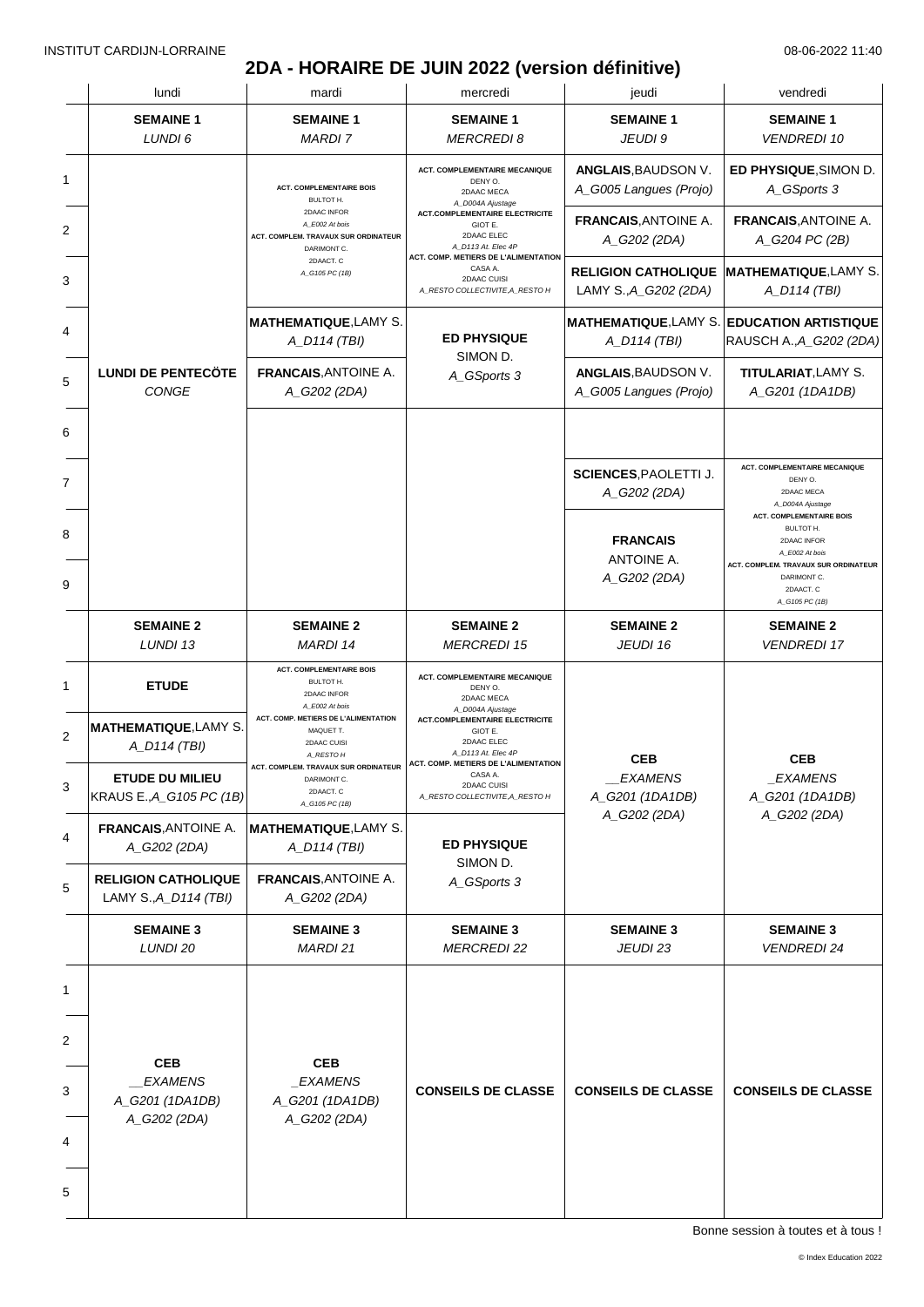# **2DB - HORAIRE DE JUIN 2022 (version définitive)**

|              | lundi                                                           | mardi                                                                                             | mercredi                                                                                                                                                                  | jeudi                                                                           | vendredi                                                                                                              |
|--------------|-----------------------------------------------------------------|---------------------------------------------------------------------------------------------------|---------------------------------------------------------------------------------------------------------------------------------------------------------------------------|---------------------------------------------------------------------------------|-----------------------------------------------------------------------------------------------------------------------|
|              | <b>SEMAINE 1</b><br>LUNDI 6                                     | <b>SEMAINE 1</b><br><b>MARDI7</b>                                                                 | <b>SEMAINE 1</b><br><b>MERCREDI8</b>                                                                                                                                      | <b>SEMAINE 1</b><br>JEUDI 9                                                     | <b>SEMAINE 1</b><br><b>VENDREDI 10</b>                                                                                |
| 1            |                                                                 | <b>ACT. COMPLEMENTAIRE BOIS</b>                                                                   | <b>ACT. COMPLEMENTAIRE MECANIQUE</b><br>DENY O.<br>2DBAC MECA                                                                                                             | <b>MATHEMATIQUE</b><br><b>BONGARTZ A.</b>                                       | ED PHYSIQUE, SIMON D.<br>A_GSports 3                                                                                  |
| 2            |                                                                 | BULTOT H.<br>2DBAC INFOR<br>A_E002 At bois<br>ACT. COMPLEM. TRAVAUX SUR ORDINATEUR<br>DARIMONT C. | A_D004A Ajustage<br><b>ACT.COMPLEMENTAIRE ELECTRICITE</b><br>GIOT E.<br>2DBAC ELEC<br>A_D113 At. Elec 4P                                                                  | A_D115 (Math)<br>ANGLAIS, MERGEN G.<br>A_G104 (TBI)                             | <b>ETUDE DU MILIEU</b><br>GUILLAUME K., A_G203 (TBI)                                                                  |
| 3            |                                                                 | 2DBACT. C<br>A_G105 PC (1B)                                                                       | ACT. COMP. METIERS DE L'ALIMENTATION<br>CASA A.<br>2DBAC CUISI<br>A RESTO COLLECTIVITE, A RESTO H                                                                         | <b>RELIGION CATHOLIQUE</b><br>DELIRE C., A_G105 PC (1B) RAUSCH A., A_G202 (2DA) | <b>EDUCATION ARTISTIQUE</b>                                                                                           |
| 4            |                                                                 | <b>SCIENCES, FOURNY G.</b><br>A_G006 TBI (2A)                                                     | <b>ED PHYSIQUE</b><br>SIMON D.                                                                                                                                            | <b>FRANCAIS</b><br>DELIRE C.                                                    | <b>FRANCAIS, DELIRE C.</b><br>A_G201 (1DA1DB)                                                                         |
| 5            | <b>LUNDI DE PENTECÖTE</b><br>CONGE                              | <b>MATHEMATIQUE</b><br><b>BONGARTZ A.</b><br>A_G104 (TBI)                                         | A_GSports 3                                                                                                                                                               | A_G201 (1DA1DB)                                                                 | <b>MATHEMATIQUE</b><br><b>BONGARTZ A.</b><br>A_G104 (TBI)                                                             |
| 6            |                                                                 |                                                                                                   |                                                                                                                                                                           |                                                                                 |                                                                                                                       |
| 7            |                                                                 | <b>FRANCAIS, DELIRE C.</b><br>A_G202 (2DA)                                                        |                                                                                                                                                                           |                                                                                 | <b>ACT. COMPLEMENTAIRE MECANIQUE</b><br>DENY O.<br>2DBAC MECA<br>A_D004A Ajustage                                     |
| 8            |                                                                 | <b>ETUDE DU MILIEU</b><br>GUILLAUME K., A_G202 (2DA)                                              |                                                                                                                                                                           |                                                                                 | <b>ACT. COMPLEMENTAIRE BOIS</b><br>BULTOT H.<br>2DBAC INFOR<br>A_E002 At bois<br>ACT. COMPLEM. TRAVAUX SUR ORDINATEUR |
|              |                                                                 | <b>TITULARIAT, MERGEN G.</b><br>A_G202 (2DA)                                                      |                                                                                                                                                                           |                                                                                 | DARIMONT C.<br>2DBACT. C<br>A_G105 PC (1B)                                                                            |
|              | <b>SEMAINE 2</b><br>LUNDI 13                                    | <b>SEMAINE 2</b><br><b>MARDI 14</b>                                                               | <b>SEMAINE 2</b><br><b>MERCREDI 15</b>                                                                                                                                    | <b>SEMAINE 2</b><br>JEUDI 16                                                    | <b>SEMAINE 2</b><br><b>VENDREDI 17</b>                                                                                |
|              | <b>ETUDE</b>                                                    | <b>ACT. COMPLEMENTAIRE BOIS</b><br>BULTOT H.<br>2DBAC INFOR<br>A_E002 At bois                     | <b>ACT. COMPLEMENTAIRE MECANIQUE</b><br>DENY O.<br>2DBAC MECA<br>A_D004A Ajustage<br><b>ACT.COMPLEMENTAIRE ELECTRICITE</b><br>GIOT E.<br>2DBAC ELEC<br>A D113 At. Elec 4P |                                                                                 |                                                                                                                       |
|              | <b>FRANCAIS, DELIRE C.</b><br>A_G201 (1DA1DB)                   | ACT. COMP. METIERS DE L'ALIMENTATION<br>MAQUET T.<br>2DBAC CUISI<br>A_RESTO H                     |                                                                                                                                                                           | CEB                                                                             | <b>CEB</b>                                                                                                            |
|              | <b>RELIGION CATHOLIQUE</b><br>DELIRE C., A_G201 (1DA1DB)        | ACT. COMPLEM. TRAVAUX SUR ORDINATEUR<br>DARIMONT C.<br>2DBACT. C<br>A_G105 PC (1B)                | ACT. COMP. METIERS DE L'ALIMENTATION<br>CASA A.<br>2DBAC CUISI<br>A_RESTO COLLECTIVITE, A_RESTO H                                                                         | __EXAMENS<br>A_G201 (1DA1DB)                                                    | $\_EXAMPLENS$<br>A_G201 (1DA1DB)                                                                                      |
|              | <b>FRANCAIS, DELIRE C.</b><br>A_G201 (1DA1DB)                   | <b>SCIENCES, FOURNY G.</b><br>A_G006 TBI (2A)                                                     | <b>ED PHYSIQUE</b>                                                                                                                                                        | A_G202 (2DA)                                                                    | A_G202 (2DA)                                                                                                          |
|              | <b>MATHEMATIQUE</b><br>BONGARTZ A.<br>A_G006 TBI (2A)           | <b>MATHEMATIQUE</b><br>BONGARTZ A.<br>A_G104 (TBI)                                                | SIMON D.<br>A_GSports 3                                                                                                                                                   |                                                                                 |                                                                                                                       |
|              | <b>SEMAINE 3</b><br>LUNDI 20                                    | <b>SEMAINE 3</b><br>MARDI 21                                                                      | <b>SEMAINE 3</b><br><b>MERCREDI 22</b>                                                                                                                                    | <b>SEMAINE 3</b><br>JEUDI 23                                                    | <b>SEMAINE 3</b><br><b>VENDREDI 24</b>                                                                                |
| $\mathbf{1}$ |                                                                 |                                                                                                   |                                                                                                                                                                           |                                                                                 |                                                                                                                       |
|              | <b>CEB</b><br><b>EXAMENS</b><br>A_G201 (1DA1DB)<br>A_G202 (2DA) | <b>CEB</b><br>_EXAMENS<br>A_G201 (1DA1DB)<br>A_G202 (2DA)                                         | <b>CONSEILS DE CLASSE</b>                                                                                                                                                 | <b>CONSEILS DE CLASSE</b>                                                       | <b>CONSEILS DE CLASSE</b>                                                                                             |
| 4<br>5       |                                                                 |                                                                                                   |                                                                                                                                                                           |                                                                                 |                                                                                                                       |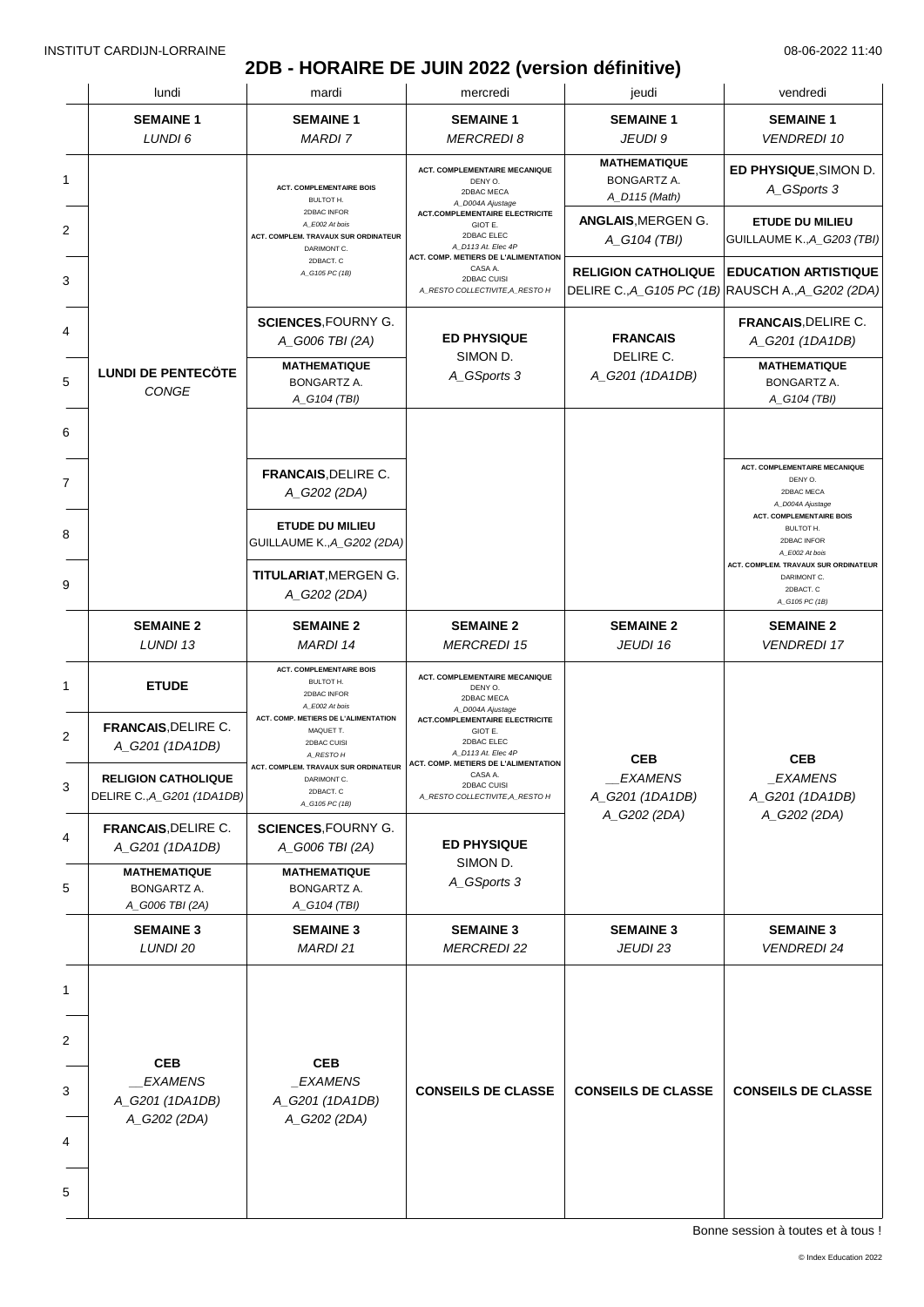### **3PB - HORAIRE DE JUIN 2022 (version définitive)**

|                | lundi                                                              | mardi                                             | mercredi                                                                 | jeudi                                                                                                                                         | vendredi                                                              |
|----------------|--------------------------------------------------------------------|---------------------------------------------------|--------------------------------------------------------------------------|-----------------------------------------------------------------------------------------------------------------------------------------------|-----------------------------------------------------------------------|
|                | <b>SEMAINE 1</b><br>LUNDI 6                                        | <b>SEMAINE 1</b><br><b>MARDI7</b>                 | <b>SEMAINE 1</b><br><b>MERCREDI 8</b>                                    | <b>SEMAINE 1</b><br>JEUDI 9                                                                                                                   | <b>SEMAINE 1</b><br><b>VENDREDI 10</b>                                |
| 1              |                                                                    | FRANCAIS, VAGUET J.<br>A_C204 (TBI)               |                                                                          |                                                                                                                                               | <b>RELIGION CATHOLIQUE</b><br>VAGUET J.<br>A_E104/E105 (TBI)          |
| $\overline{2}$ |                                                                    | <b>MATHEMATIQUE</b><br>COTTONG A.<br>A_B004 (TBI) | T.P. BOIS<br>MATAGNE S.<br>A E003 At bois                                |                                                                                                                                               | <b>FORMATION SCIENTIFIQUE</b><br>FOURNY G.<br>A_E202 dess2            |
| 3              |                                                                    | <b>ETUDE</b>                                      |                                                                          | T.P. BOIS<br><b>MATAGNE S.</b><br>A_E003 At bois                                                                                              | FRANCAIS. VAGUET J.<br>A_E203 scie1                                   |
| 4              |                                                                    | <b>BOIS, MATAGNE S.</b><br>A E202 dess2           | FORMATION HISTORIQUE ET GEOGRAPHIQUE<br>KRAUS E.<br>A_D117 Techno        |                                                                                                                                               | <b>BOIS, BILLION A.</b><br>A E202 dess2                               |
| 5              | <b>LUNDI DE PENTECÖTE</b><br>CONGE                                 | <b>BOIS, MATAGNE S.</b><br>A E201 dess1           | <b>FORMATION SCIENTIFIQUE</b><br>FOURNY G.<br>A_E204 scie2               |                                                                                                                                               | <b>ANGLAIS</b><br>MERNIER J., A_C207                                  |
| 6              |                                                                    |                                                   |                                                                          |                                                                                                                                               |                                                                       |
| 7              |                                                                    |                                                   |                                                                          | T.P. BOIS, MATAGNE S.<br>A_E003 At bois                                                                                                       | <b>ETUDE</b>                                                          |
| 8              |                                                                    | T.P. BOIS<br>MATAGNE S.<br>A_E003 At bois         |                                                                          | <b>ANGLAIS</b><br>MERNIER J., A_C207                                                                                                          | <b>ED PHYSIQUE</b><br>FONTAINE S., LORENT F.<br>SIMON D.              |
| 9              |                                                                    |                                                   |                                                                          | FRANCAIS, VAGUET J.<br>A_E104/E105 (TBI)                                                                                                      | A_GSports 1,A_GSports 2<br>A_SALLE POLYVALENTE                        |
|                | <b>SEMAINE 2</b><br>LUNDI 13                                       | <b>SEMAINE 2</b><br>MARDI 14                      | <b>SEMAINE 2</b><br><b>MERCREDI 15</b>                                   | <b>SEMAINE 2</b><br>JEUDI 16                                                                                                                  | <b>SEMAINE 2</b><br><b>VENDREDI 17</b>                                |
| 1              | <b>ETUDE</b>                                                       | <b>ETUDE</b>                                      |                                                                          | JOURNEE 3P-4P-DASPA                                                                                                                           | JOURNEE 3P-4P-DASPA<br>ALEDDA C., ANZALLO F.                          |
| 2              | FORMATION HISTORIQUE ET GEOGRAPHIQUE<br>KRAUS E.<br>A_G105 PC (1B) | FRANCAIS, VAGUET J.<br>A_B004 (TBI)               | T.P. BOIS<br>MATAGNE S.<br>A E003 At bois                                | ALEDDA C., ANTOINE L.<br>ANZALLO F., BULTOT H.<br>COTTONG A., DERAVE J.<br>GALLEZ V., GIOT E.<br>GUSTIN A., KAYL N.<br>LEONARD T., MAILLEN C. | BACH J.<br>BILLION A., BLAISE B.<br>FRANS Y.<br>GENIN L., GHEZA F.    |
| 3              | <b>ETUDE</b>                                                       | <b>ETUDE</b>                                      |                                                                          |                                                                                                                                               | GIOT E.<br><b>GUILLAUME F., GUSTIN A.</b><br>MAITREJEAN P., MAQUET T. |
| 4              | <b>MATHEMATIQUE</b><br>COTTONG A., A_D108                          | <b>BOIS, MATAGNE S.</b><br>A_E202 dess2           | <b>FORMATION HISTORIQUE ET GEOGRAPHIQUE</b><br>KRAUS E.<br>A_D117 Techno | MAITREJEAN P., MATAGNE S.<br>MERNIER J., NSHIMIYIMANA P.<br>QUENUM D.                                                                         | MARTIN S.<br>MATAGNE S., QACEME N.<br>ROLIN S.                        |
| 5              | FRANCAIS, VAGUET J.<br>A_D117 Techno                               | <b>BOIS, MATAGNE S.</b><br>A_E201 dess1           | <b>FORMATION SCIENTIFIQUE</b><br>FOURNY G.<br>A_E204 scie2               | SIMON D., ZIMER P.                                                                                                                            | SAUTELET A., SCHLEICH E.<br>VAGUET J.<br>WADJO TAMO V., ZIMER P.      |
|                | <b>SEMAINE 3</b><br>LUNDI 20                                       | <b>SEMAINE 3</b><br>MARDI 21                      | <b>SEMAINE 3</b><br><b>MERCREDI 22</b>                                   | <b>SEMAINE 3</b><br>JEUDI 23                                                                                                                  | <b>SEMAINE 3</b><br><b>VENDREDI 24</b>                                |
| 1              |                                                                    |                                                   |                                                                          |                                                                                                                                               |                                                                       |
| 2              |                                                                    |                                                   |                                                                          |                                                                                                                                               |                                                                       |
| 3              | <b>CONSEILS DE CLASSE</b>                                          | <b>CONSEILS DE CLASSE</b>                         | <b>CONSEILS DE CLASSE</b>                                                | <b>CONSEILS DE CLASSE</b>                                                                                                                     | <b>CONSEILS DE CLASSE</b>                                             |
| 4              |                                                                    |                                                   |                                                                          |                                                                                                                                               |                                                                       |
| 5              |                                                                    |                                                   |                                                                          |                                                                                                                                               |                                                                       |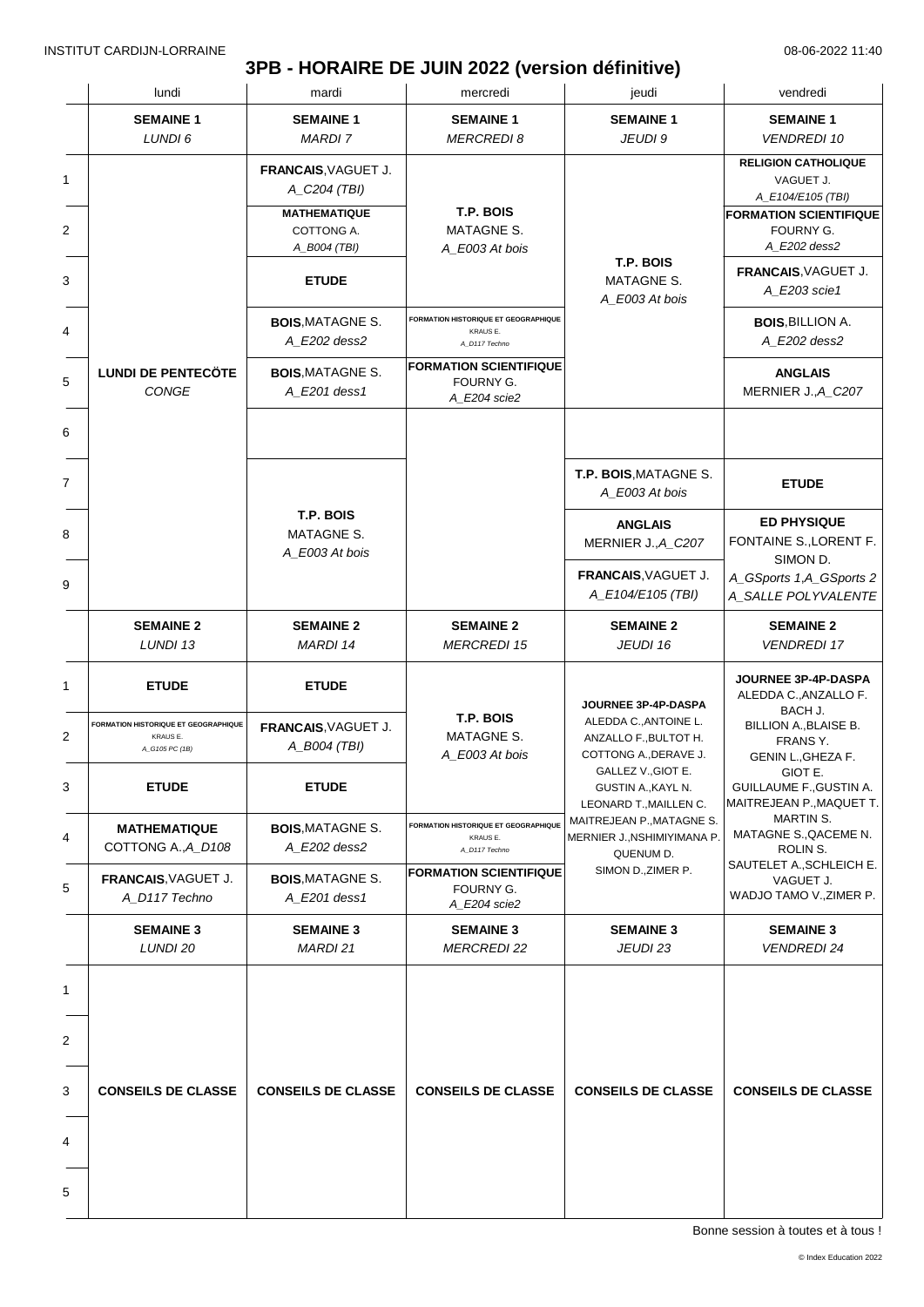# **3PE - HORAIRE DE JUIN 2022 (version définitive)**

|                                                       | mardi                                                                 | mercredi                                                                | jeudi                                                                                                                                                                                                                                                                                | vendredi                                                              |
|-------------------------------------------------------|-----------------------------------------------------------------------|-------------------------------------------------------------------------|--------------------------------------------------------------------------------------------------------------------------------------------------------------------------------------------------------------------------------------------------------------------------------------|-----------------------------------------------------------------------|
| <b>SEMAINE 1</b><br>LUNDI 6                           | <b>SEMAINE 1</b><br><b>MARDI7</b>                                     | <b>SEMAINE 1</b><br><b>MERCREDI 8</b>                                   | <b>SEMAINE 1</b><br>JEUDI 9                                                                                                                                                                                                                                                          | <b>SEMAINE 1</b><br><b>VENDREDI 10</b>                                |
|                                                       | <b>ETUDE</b>                                                          | <b>ELECTRICITE, GALLEZ V.</b><br>A_D117 Techno                          |                                                                                                                                                                                                                                                                                      | FRANCAIS, DERAVE J.<br>A_E202 dess2                                   |
|                                                       | <b>FORMATION SCIENTIFIQUE</b><br><b>GUILLAUME F.</b><br>A_D117 Techno | <b>ANGLAIS, MATHY A.</b><br>A_E101 Langues                              |                                                                                                                                                                                                                                                                                      | <b>ED PHYSIQUE</b>                                                    |
|                                                       | <b>ANGLAIS, MATHY A.</b><br>A_E101 Langues                            | <b>FORMATION HISTORIQUE ET GEOGRAPHIQUE</b><br>KRAUS E.<br>A_G203 (TBI) | <b>T.P. ELECTRICITE</b><br>GIOT E.<br>A_D113 At. Elec 4P                                                                                                                                                                                                                             | SIMON D.<br>A_SALLE POLYVALENTE                                       |
|                                                       | <b>DESSIN TECHNIQUE (INDUSTRIE)</b><br>GALLEZ V.<br>A D117 Techno     | <b>MATHEMATIQUE</b><br>BONGARTZ A.                                      |                                                                                                                                                                                                                                                                                      | <b>T.P. ELECTRICITE</b>                                               |
| <b>LUNDI DE PENTECÖTE</b><br><b>CONGE</b>             | GALLEZ V.<br>A_D117 Techno                                            | <b>GUILLAUME F.</b>                                                     |                                                                                                                                                                                                                                                                                      | GIOT E.<br>A D113 At. Elec 4P                                         |
|                                                       |                                                                       |                                                                         |                                                                                                                                                                                                                                                                                      |                                                                       |
|                                                       | FRANCAIS, DERAVE J.<br>A_E104/E105 (TBI)                              |                                                                         | TECHNOLOGIE, GIOT E.<br>A_D113 At. Elec 4P                                                                                                                                                                                                                                           |                                                                       |
|                                                       |                                                                       |                                                                         | FRANCAIS, DERAVE J.<br>A_C203 Géo (Projo)                                                                                                                                                                                                                                            | <b>T.P. ELECTRICITE</b><br>GIOT E.<br>A_D113 At. Elec 4P              |
|                                                       |                                                                       |                                                                         | <b>RELIGION CATHOLIQUE</b><br>DERAVE J.<br>A_C203 Géo (Projo)                                                                                                                                                                                                                        |                                                                       |
| <b>SEMAINE 2</b><br>LUNDI 13                          | <b>SEMAINE 2</b><br>MARDI 14                                          | <b>SEMAINE 2</b><br><b>MERCREDI 15</b>                                  | <b>SEMAINE 2</b><br>JEUDI 16                                                                                                                                                                                                                                                         | <b>SEMAINE 2</b><br><b>VENDREDI 17</b>                                |
| <b>ETUDE</b>                                          | <b>ETUDE</b>                                                          | <b>ELECTRICITE, GALLEZ V.</b><br>A D117 Techno                          | JOURNEE 3P-4P-DASPA                                                                                                                                                                                                                                                                  | JOURNEE 3P-4P-DASPA<br>ALEDDA C., ANZALLO F.                          |
| <b>RELIGION CATHOLIQUE</b><br>DERAVE J., A_E205 scie3 | <b>ETUDE</b>                                                          | <b>ANGLAIS, MATHY A.</b><br>A_E101 Langues                              | ALEDDA C., ANTOINE L.<br>ANZALLO F., BULTOT H.                                                                                                                                                                                                                                       | BACH J.<br>BILLION A., BLAISE B.<br>FRANS Y.<br>GENIN L., GHEZA F.    |
| FRANCAIS, DERAVE J.<br>A_E205 scie3                   | <b>GUILLAUME F.</b><br>A_D117 Techno                                  | KRAUS E.<br>A_G203 (TBI)                                                | GALLEZ V., GIOT E.<br>GUSTIN A., KAYL N.<br>LEONARD T., MAILLEN C.                                                                                                                                                                                                                   | GIOT E.<br><b>GUILLAUME F., GUSTIN A.</b><br>MAITREJEAN P., MAQUET T. |
| <b>MATHEMATIQUE</b><br>BONGARTZ A.                    | <b>DESSIN TECHNIQUE (INDUSTRIE)</b><br>GALLEZ V.                      | <b>MATHEMATIQUE</b><br>BONGARTZ A.                                      | MAITREJEAN P., MATAGNE S.<br>MERNIER J., NSHIMIYIMANA P.                                                                                                                                                                                                                             | MARTIN S.<br>MATAGNE S., QACEME N.<br>ROLIN S.                        |
| <b>ETUDE</b>                                          | GALLEZ V.                                                             | <b>GUILLAUME F.</b>                                                     | SIMON D., ZIMER P.                                                                                                                                                                                                                                                                   | SAUTELET A., SCHLEICH E.<br>VAGUET J.<br>WADJO TAMO V., ZIMER P.      |
| <b>SEMAINE 3</b><br>LUNDI 20                          | <b>SEMAINE 3</b><br><b>MARDI 21</b>                                   | <b>SEMAINE 3</b><br><b>MERCREDI 22</b>                                  | <b>SEMAINE 3</b><br>JEUDI 23                                                                                                                                                                                                                                                         | <b>SEMAINE 3</b><br><b>VENDREDI 24</b>                                |
|                                                       |                                                                       |                                                                         |                                                                                                                                                                                                                                                                                      |                                                                       |
|                                                       |                                                                       |                                                                         |                                                                                                                                                                                                                                                                                      |                                                                       |
| <b>CONSEILS DE CLASSE</b>                             | <b>CONSEILS DE CLASSE</b>                                             | <b>CONSEILS DE CLASSE</b>                                               | <b>CONSEILS DE CLASSE</b>                                                                                                                                                                                                                                                            | <b>CONSEILS DE CLASSE</b>                                             |
|                                                       |                                                                       |                                                                         |                                                                                                                                                                                                                                                                                      |                                                                       |
|                                                       |                                                                       |                                                                         |                                                                                                                                                                                                                                                                                      |                                                                       |
|                                                       | A_G006 TBI (2A)                                                       | A_D117 Techno<br>A_D117 Techno                                          | A_D115 (Math)<br><b>DESSIN TECHNIQUE (INDUSTRIE) FORMATION SCIENTIFIQUE</b><br>A_G104 (TBI)<br>$\fbox{\textsf{FORMATION SCIENTIFIQUE}}\xspace\big\vert_{\text{FORMATION HISTORIQUE}}$<br>A_D115 (Math)<br><b>DESSIN TECHNIQUE (INDUSTRIE) FORMATION SCIENTIFIQUE</b><br>A_G104 (TBI) | COTTONG A., DERAVE J.<br>QUENUM D.                                    |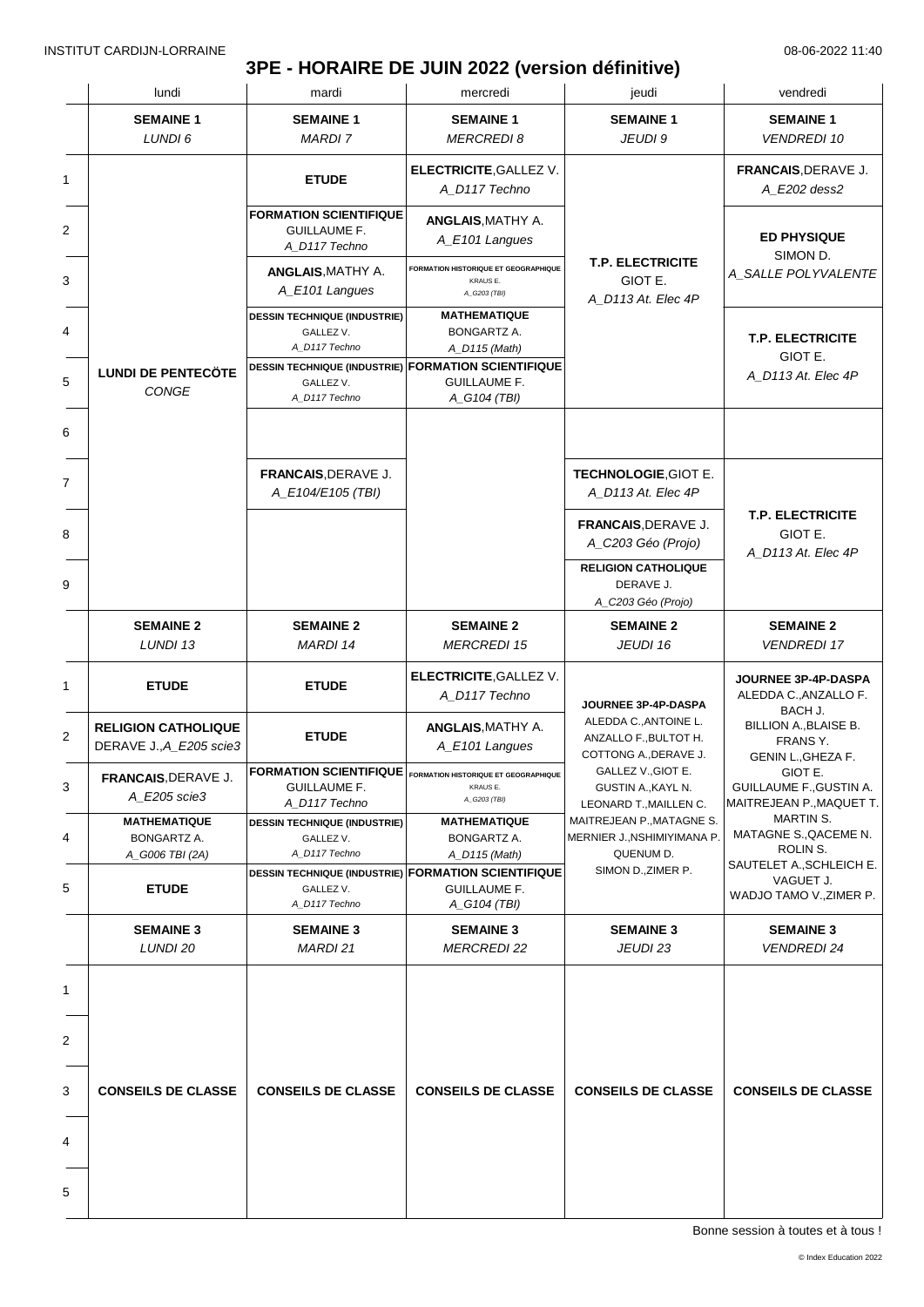# **3PH1 - HORAIRE DE JUIN 2022 (version définitive)**

|   | lundi                                                                                  | mardi                                                        | mercredi                                                                           | jeudi                                                                     | vendredi                                                         |  |  |
|---|----------------------------------------------------------------------------------------|--------------------------------------------------------------|------------------------------------------------------------------------------------|---------------------------------------------------------------------------|------------------------------------------------------------------|--|--|
|   | <b>SEMAINE 1</b><br>LUNDI 6                                                            | <b>SEMAINE 1</b><br><b>MARDI 7</b>                           | <b>SEMAINE 1</b><br><b>MERCREDI8</b>                                               | <b>SEMAINE 1</b><br>JEUDI 9                                               | <b>SEMAINE 1</b><br><b>VENDREDI 10</b>                           |  |  |
| 1 |                                                                                        | <b>ETUDE</b><br>A_SALLE H                                    | <b>ANGLAIS, MATHY A.</b><br>A_E101 Langues                                         |                                                                           | <b>ETUDE</b>                                                     |  |  |
|   |                                                                                        | <b>FORMATION SCIENTIFIQUE</b><br>PAOLETTI J.<br>A E202 dess2 | FRANCAIS, BACH J.<br>A_E204 scie2                                                  |                                                                           | <b>ETUDE</b>                                                     |  |  |
|   |                                                                                        | <b>MATHEMATIQUE</b><br>COTTONG A.<br>A_C204 (TBI)            | <b>RELIGION CATHOLIQUE</b><br>BACH J., A E204 scie2                                |                                                                           |                                                                  |  |  |
|   |                                                                                        | <b>ETUDE</b><br>A_A104 Etude studieuse                       | <b>FORMATION HISTORIQUE ET GEOGRAPHIQUE</b><br><b>GUILLAUME K.</b><br>A_E205 scie3 | <b>T.P. ART CULINAIRE</b><br>MAQUET T.<br>A_RESTO H                       |                                                                  |  |  |
|   | <b>LUNDI DE PENTECÖTE</b><br>CONGE                                                     | FRANCAIS, BACH J.<br>A_E104/E105 (TBI)                       | <b>MATHEMATIQUE</b><br>COTTONG A.<br>A_A001/A101 Vente 3°D (TBI)                   |                                                                           | <b>T.P. SALLE</b><br>MARTIN S.<br>A_SALLE H                      |  |  |
|   |                                                                                        |                                                              |                                                                                    |                                                                           |                                                                  |  |  |
|   |                                                                                        | <b>ANGLAIS, MATHY A.</b><br>A_E101 Langues                   |                                                                                    |                                                                           |                                                                  |  |  |
|   |                                                                                        | <b>ED PHYSIQUE</b><br>FONTAINE S., LORENT F.                 |                                                                                    | <b>ETUDE</b>                                                              | <b>ETUDE</b><br>A_C003 Etude/Détente                             |  |  |
|   |                                                                                        | SIMON D.<br>A_GSports 1,A_GSports 2<br>A_SALLE POLYVALENTE   |                                                                                    | <b>ETUDE</b>                                                              | TECHNOLOGIE DE LA CUISINE<br>MAQUET T.<br>A_RESTO H              |  |  |
|   | <b>SEMAINE 2</b><br>LUNDI 13                                                           | <b>SEMAINE 2</b><br>MARDI 14                                 | <b>SEMAINE 2</b><br><b>MERCREDI 15</b>                                             | <b>SEMAINE 2</b><br>JEUDI 16                                              | <b>SEMAINE 2</b><br><b>VENDREDI 17</b>                           |  |  |
|   | <b>ETUDE</b>                                                                           | TECHNOLOGIE DE LA SALLE<br><b>MARTIN S.</b><br>A_SALLE H     | <b>ANGLAIS, MATHY A.</b><br>A_E101 Langues                                         |                                                                           | JOURNEE 3P-4P-DASPA<br>ALEDDA C., ANZALLO F.<br>BACH J.          |  |  |
|   | <b>ETUDE</b><br>A_A104 Etude studieuse                                                 | <b>FORMATION SCIENTIFIQUE</b><br>PAOLETTI J.<br>A_E202 dess2 | FRANCAIS, BACH J.<br>A_E204 scie2                                                  |                                                                           | BILLION A., BLAISE B.<br>FRANS Y.<br>GENIN L., GHEZA F.          |  |  |
|   | FORMATION HISTORIQUE ET GEOGRAPHIQUE<br><b>GUILLAUME K.</b><br>A_E202 dess2            | <b>ETUDE</b><br>A_C003 Etude/Détente                         | <b>RELIGION CATHOLIQUE</b><br>BACH J., A_E204 scie2                                | <b>T.P. ART CULINAIRE</b><br>MAQUET T., MARTIN S.<br>A_RESTO COLLECTIVITE | GIOT E.<br>GUILLAUME F., GUSTIN A.<br>MAITREJEAN P., MAQUET T.   |  |  |
|   | <b>FORMATION SCIENTIFIQUE TECHNOLOGIE DE LA CUISINE</b><br>PAOLETTI J.<br>A_E202 dess2 | MAQUET T.<br>A_D118/D119 Techno Garage                       | <b>FORMATION HISTORIQUE ET GEOGRAPHIQUE</b><br><b>GUILLAUME K.</b><br>A E205 scie3 |                                                                           | MARTIN S.<br>MATAGNE S., QACEME N.<br>ROLIN S.                   |  |  |
|   | <b>RELIGION CATHOLIQUE</b><br>BACH J., A_E204 scie2                                    | FRANCAIS, BACH J.<br>A_E104/E105 (TBI)                       | <b>MATHEMATIQUE</b><br>COTTONG A.<br>A_A001/A101 Vente 3°D (TBI)                   |                                                                           | SAUTELET A., SCHLEICH E.<br>VAGUET J.<br>WADJO TAMO V., ZIMER P. |  |  |
|   | <b>SEMAINE 3</b><br>LUNDI 20                                                           | <b>SEMAINE 3</b><br><b>MARDI 21</b>                          | <b>SEMAINE 3</b><br><b>MERCREDI 22</b>                                             | <b>SEMAINE 3</b><br>JEUDI 23                                              | <b>SEMAINE 3</b><br><i>VENDREDI 24</i>                           |  |  |
|   |                                                                                        |                                                              |                                                                                    |                                                                           |                                                                  |  |  |
|   |                                                                                        |                                                              |                                                                                    |                                                                           |                                                                  |  |  |
|   | <b>CONSEILS DE CLASSE</b>                                                              | <b>CONSEILS DE CLASSE</b>                                    | <b>CONSEILS DE CLASSE</b>                                                          | <b>CONSEILS DE CLASSE</b>                                                 | <b>CONSEILS DE CLASSE</b>                                        |  |  |
|   |                                                                                        |                                                              |                                                                                    |                                                                           |                                                                  |  |  |
|   |                                                                                        |                                                              |                                                                                    |                                                                           |                                                                  |  |  |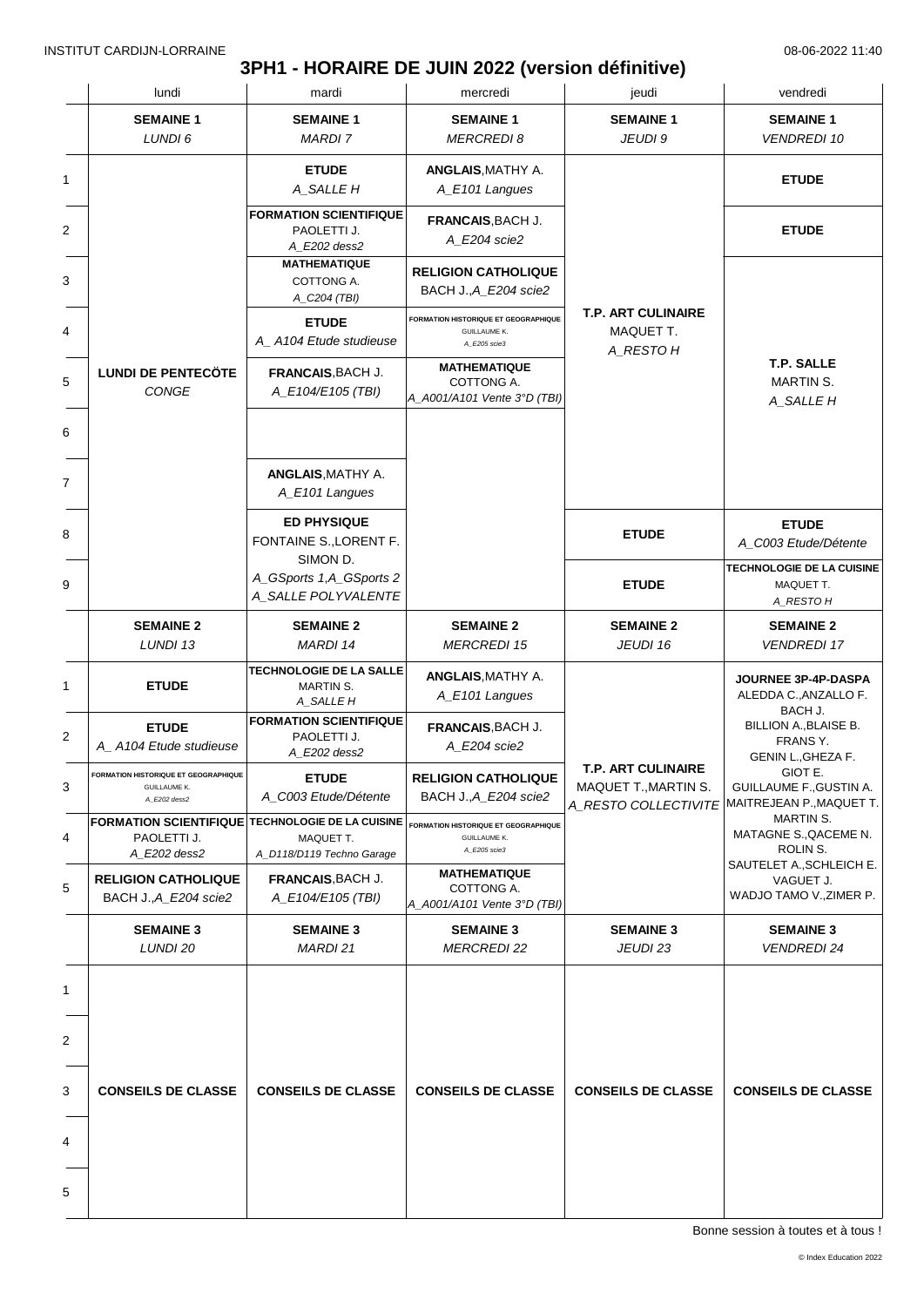# **3PH2 - HORAIRE DE JUIN 2022 (version définitive)**

|                | lundi                                                                       | mardi                                                                                      | mercredi                                                                              | jeudi                                                                     | vendredi                                                             |  |
|----------------|-----------------------------------------------------------------------------|--------------------------------------------------------------------------------------------|---------------------------------------------------------------------------------------|---------------------------------------------------------------------------|----------------------------------------------------------------------|--|
|                | <b>SEMAINE 1</b><br>LUNDI 6                                                 | <b>SEMAINE 1</b><br><b>MARDI 7</b>                                                         | <b>SEMAINE 1</b><br><b>MERCREDI 8</b>                                                 | <b>SEMAINE 1</b><br>JEUDI 9                                               | <b>SEMAINE 1</b><br><b>VENDREDI 10</b>                               |  |
| 1              |                                                                             | <b>ETUDE</b><br>A_SALLE H                                                                  | <b>ANGLAIS, MATHY A.</b><br>A_E101 Langues                                            | <b>ETUDE</b>                                                              |                                                                      |  |
| $\overline{2}$ |                                                                             | <b>FORMATION SCIENTIFIQUE</b><br>PAOLETTI J.<br>A_E202 dess2                               | FRANCAIS, BACH J.<br>A_E204 scie2                                                     | <b>ETUDE</b>                                                              |                                                                      |  |
| 3              |                                                                             | <b>MATHEMATIQUE</b><br>COTTONG A.<br>A_C204 (TBI)                                          | <b>RELIGION CATHOLIQUE</b><br>BACH J., A_E204 scie2                                   |                                                                           |                                                                      |  |
| 4              |                                                                             | <b>ETUDE</b><br>A_A104 Etude studieuse                                                     | FORMATION HISTORIQUE ET GEOGRAPHIQUE<br><b>GUILLAUME K.</b><br>A_E205 scie3           |                                                                           | <b>T.P. ART CULINAIRE</b><br>MAQUET T.<br>A_RESTO H                  |  |
| 5              | <b>LUNDI DE PENTECÖTE</b><br>CONGE                                          | FRANCAIS, BACH J.<br>A_E104/E105 (TBI)                                                     | <b>MATHEMATIQUE</b><br>COTTONG A.<br>A_A001/A101 Vente 3°D (TBI) A_RESTO COLLECTIVITE | T.P. SALLE<br><b>MARTIN S.</b>                                            |                                                                      |  |
|                |                                                                             |                                                                                            |                                                                                       |                                                                           |                                                                      |  |
|                |                                                                             | <b>ANGLAIS, MATHY A.</b><br>A_E101 Langues                                                 |                                                                                       |                                                                           |                                                                      |  |
|                |                                                                             | <b>ED PHYSIQUE</b><br>FONTAINE S., LORENT F.<br>SIMON D.                                   |                                                                                       |                                                                           | <b>ETUDE</b><br>A_C003 Etude/Détente                                 |  |
|                |                                                                             | A_GSports 1,A_GSports 2<br>A_SALLE POLYVALENTE                                             |                                                                                       |                                                                           | TECHNOLOGIE DE LA CUISINE<br>MAQUET T.<br>A_RESTO H                  |  |
|                | <b>SEMAINE 2</b><br>LUNDI 13                                                | <b>SEMAINE 2</b><br>MARDI 14                                                               | <b>SEMAINE 2</b><br><b>MERCREDI 15</b>                                                | <b>SEMAINE 2</b><br>JEUDI 16                                              | <b>SEMAINE 2</b><br><b>VENDREDI 17</b>                               |  |
|                |                                                                             | <b>TECHNOLOGIE DE LA SALLE</b><br>MARTIN S.<br>A_SALLE H                                   | <b>ANGLAIS, MATHY A.</b><br>A_E101 Langues                                            |                                                                           | JOURNEE 3P-4P-DASPA<br>ALEDDA C., ANZALLO F.                         |  |
|                | <b>ETUDE</b><br>A_A104 Etude studieuse                                      | <b>FORMATION SCIENTIFIQUE</b><br>PAOLETTI J.<br>A_E202 dess2                               | FRANCAIS, BACH J.<br>A E204 scie2                                                     |                                                                           | BACH J.<br>BILLION A., BLAISE B.<br>FRANS Y.<br>GENIN L., GHEZA F.   |  |
|                | FORMATION HISTORIQUE ET GEOGRAPHIQUE<br><b>GUILLAUME K.</b><br>A_E202 dess2 | <b>ETUDE</b><br>A_C003 Etude/Détente                                                       | <b>RELIGION CATHOLIQUE</b><br>BACH J., A_E204 scie2                                   | <b>T.P. ART CULINAIRE</b><br>MAQUET T., MARTIN S.<br>A_RESTO COLLECTIVITE | GIOT E.<br><b>GUILLAUME F., GUSTIN A.</b><br>MAITREJEAN P.,MAQUET T. |  |
|                | PAOLETTI J.<br>A_E202 dess2                                                 | FORMATION SCIENTIFIQUE TECHNOLOGIE DE LA CUISINE<br>MAQUET T.<br>A_D118/D119 Techno Garage | <b>FORMATION HISTORIQUE ET GEOGRAPHIQUE</b><br><b>GUILLAUME K.</b><br>A_E205 scie3    |                                                                           | MARTIN S.<br>MATAGNE S., QACEME N.<br>ROLIN S.                       |  |
|                | <b>RELIGION CATHOLIQUE</b><br>BACH J., A_E204 scie2                         | <b>FRANCAIS, BACH J.</b><br>A_E104/E105 (TBI)                                              | <b>MATHEMATIQUE</b><br>COTTONG A.<br>A_A001/A101 Vente 3°D (TBI)                      |                                                                           | SAUTELET A., SCHLEICH E.<br>VAGUET J.<br>WADJO TAMO V., ZIMER P.     |  |
|                | <b>SEMAINE 3</b><br>LUNDI 20                                                | <b>SEMAINE 3</b><br><b>MARDI 21</b>                                                        | <b>SEMAINE 3</b><br><b>MERCREDI 22</b>                                                | <b>SEMAINE 3</b><br>JEUDI 23                                              | <b>SEMAINE 3</b><br><b>VENDREDI 24</b>                               |  |
|                |                                                                             |                                                                                            |                                                                                       |                                                                           |                                                                      |  |
|                |                                                                             |                                                                                            |                                                                                       |                                                                           |                                                                      |  |
|                | <b>CONSEILS DE CLASSE</b>                                                   | <b>CONSEILS DE CLASSE</b>                                                                  | <b>CONSEILS DE CLASSE</b>                                                             | <b>CONSEILS DE CLASSE</b>                                                 | <b>CONSEILS DE CLASSE</b>                                            |  |
|                |                                                                             |                                                                                            |                                                                                       |                                                                           |                                                                      |  |
|                |                                                                             |                                                                                            |                                                                                       |                                                                           |                                                                      |  |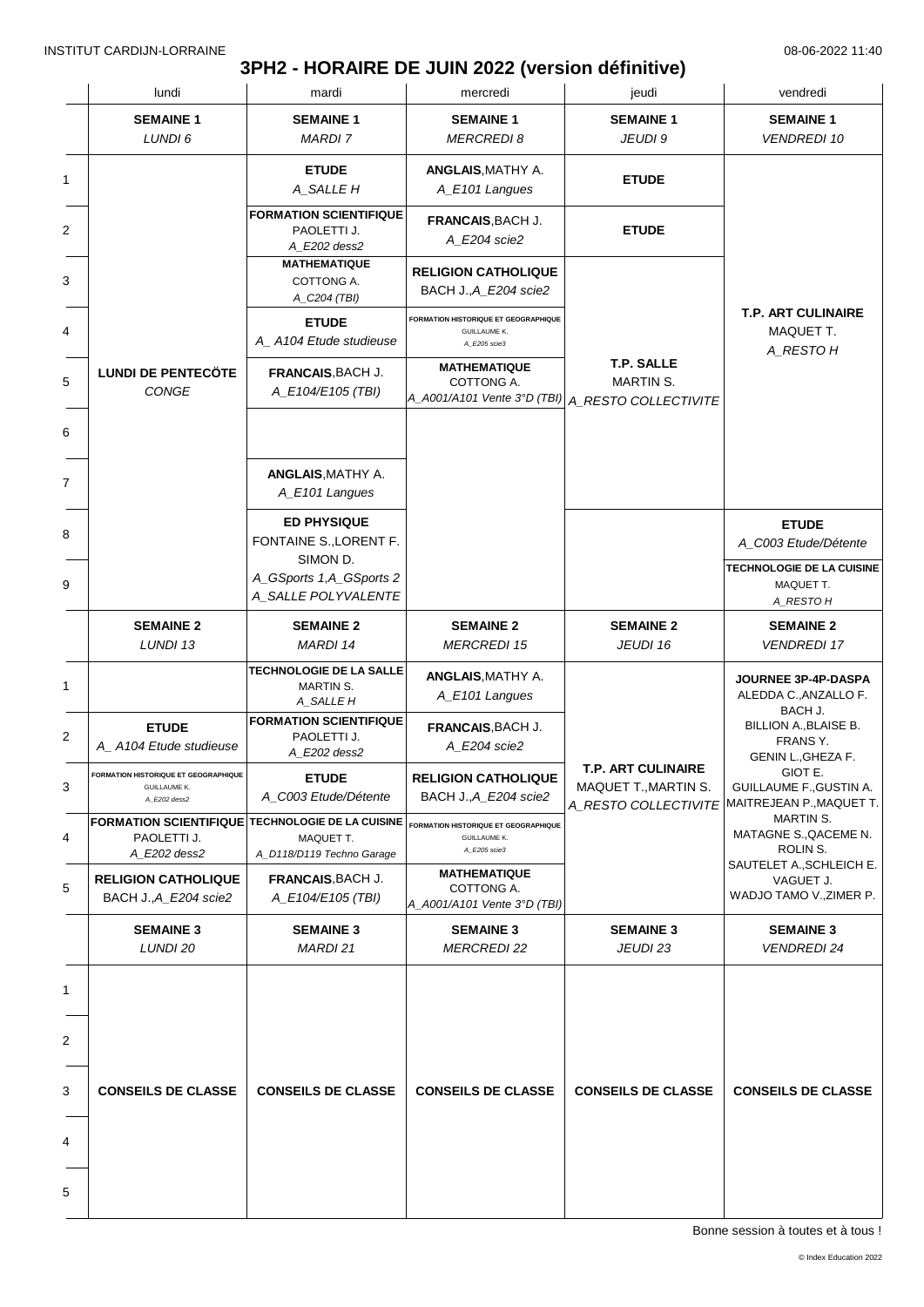# **3PM1 - HORAIRE DE JUIN 2022 (version définitive)**

| lundi                                                                 | mardi                                               | mercredi                                                             | jeudi                                                                                                                                                                                                                                                               | vendredi                                                              |
|-----------------------------------------------------------------------|-----------------------------------------------------|----------------------------------------------------------------------|---------------------------------------------------------------------------------------------------------------------------------------------------------------------------------------------------------------------------------------------------------------------|-----------------------------------------------------------------------|
| <b>SEMAINE 1</b><br>LUNDI 6                                           | <b>SEMAINE 1</b><br><b>MARDI 7</b>                  | <b>SEMAINE 1</b><br><b>MERCREDI 8</b>                                | <b>SEMAINE 1</b><br>JEUDI 9                                                                                                                                                                                                                                         | <b>SEMAINE 1</b><br><b>VENDREDI 10</b>                                |
|                                                                       |                                                     | <b>FORMATION SCIENTIFIQUE</b><br><b>GUILLAUME F.</b><br>A_G203 (TBI) | <b>TP AJUSTAGE-MONTAGE</b><br>ZIMER P.                                                                                                                                                                                                                              | <b>ETUDE</b>                                                          |
|                                                                       | T.P. SOUDAGE                                        | <b>ANGLAIS</b><br>MERNIER J., A_C207                                 | A_D004A Ajustage                                                                                                                                                                                                                                                    | <b>ETUDE</b>                                                          |
|                                                                       | FRANS Y.<br>A_D004 Soudage                          | FRANCAIS, VAGUET J.<br>A_G104 (TBI)                                  | FRANCAIS, VAGUET J.<br>A_D117 Techno                                                                                                                                                                                                                                | <b>ETUDE</b>                                                          |
|                                                                       |                                                     | TECHNOLOGIE DU SOUDAGE<br>ZIMER P.<br>A D108                         | <b>RELIGION CATHOLIQUE</b><br>NSHIMIYIMANA P.,A_C206                                                                                                                                                                                                                | <b>ETUDE</b>                                                          |
| <b>LUNDI DE PENTECÖTE</b><br><b>CONGE</b>                             | <b>TECHNOLOGIE DU SOUDAGE</b><br>ZIMER P.<br>A_D108 | <b>FORMATION HISTORIQUE ET GEOGRAPHIQUE</b><br>KRAUS E.<br>A_D116    | <b>DESSIN TECHNIQUE (INDUSTRIE)</b><br>GHEZA F.<br>A_D108                                                                                                                                                                                                           | <b>ETUDE</b>                                                          |
|                                                                       |                                                     |                                                                      |                                                                                                                                                                                                                                                                     |                                                                       |
|                                                                       | <b>MATHEMATIQUE</b><br>COTTONG A.<br>A_D115 (Math)  |                                                                      | FORMATION HISTORIQUE ET GEOGRAPHIQUE<br><b>KRAUS E.</b><br>A_D114 (TBI)                                                                                                                                                                                             | <b>MATHEMATIQUE</b><br>COTTONG A.<br>A_D114 (TBI)                     |
|                                                                       | T.P. USINAGE                                        |                                                                      | <b>ETUDE</b>                                                                                                                                                                                                                                                        | <b>ED PHYSIQUE</b><br>FONTAINE S., LORENT F.                          |
|                                                                       | ZIMER P.<br>A_D003A Usinage                         |                                                                      | <b>ANGLAIS</b><br>MERNIER J., A_C207                                                                                                                                                                                                                                | SIMON D.<br>A_GSports 1,A_GSports 2<br>A_SALLE POLYVALENTE            |
| <b>SEMAINE 2</b><br>LUNDI 13                                          | <b>SEMAINE 2</b><br><b>MARDI 14</b>                 | <b>SEMAINE 2</b><br><b>MERCREDI 15</b>                               | <b>SEMAINE 2</b><br>JEUDI 16                                                                                                                                                                                                                                        | <b>SEMAINE 2</b><br><b>VENDREDI 17</b>                                |
| <b>FRANCAIS, VAGUET J.</b><br>A_E104/E105 (TBI)                       | <b>T.P. SOUDAGE</b><br>FRANS Y.<br>A_D004 Soudage   | <b>FORMATION SCIENTIFIQUE</b><br><b>GUILLAUME F.</b><br>A_G203 (TBI) | JOURNEE 3P-4P-DASPA<br>ALEDDA C., ANTOINE L.<br>ANZALLO F., BULTOT H.<br>COTTONG A., DERAVE J.<br>GALLEZ V., GIOT E.<br>GUSTIN A., KAYL N.<br>LEONARD T., MAILLEN C.<br>MAITREJEAN P., MATAGNE S.<br>MERNIER J., NSHIMIYIMANA P.<br>QUENUM D.<br>SIMON D., ZIMER P. | <b>JOURNEE 3P-4P-DASPA</b><br>ALEDDA C., ANZALLO F.                   |
| <b>FORMATION SCIENTIFIQUE</b><br><b>GUILLAUME F.</b><br>A D117 Techno |                                                     | <b>ANGLAIS</b><br>MERNIER J., A_C207                                 |                                                                                                                                                                                                                                                                     | BACH J.<br>BILLION A., BLAISE B.<br>FRANS Y.<br>GENIN L., GHEZA F.    |
| FRANCAIS, VAGUET J.<br>A E104/E105 (TBI)                              |                                                     | FRANCAIS, VAGUET J.<br>A_G104 (TBI)                                  |                                                                                                                                                                                                                                                                     | GIOT E.<br><b>GUILLAUME F., GUSTIN A.</b><br>MAITREJEAN P., MAQUET T. |
| <b>RELIGION CATHOLIQUE</b><br>NSHIMIYIMANA P.<br>A_C205 (Projo)       |                                                     | <b>TECHNOLOGIE DU SOUDAGE</b><br>ZIMER P.<br>A_D108                  |                                                                                                                                                                                                                                                                     | MARTIN S.<br>MATAGNE S., QACEME N.<br>ROLIN S.                        |
| <b>ETUDE</b>                                                          | TECHNOLOGIE DU SOUDAGE<br>ZIMER P.<br>A D108        | <b>FORMATION HISTORIQUE ET GEOGRAPHIQUE</b><br>KRAUS E.<br>A_D116    |                                                                                                                                                                                                                                                                     | SAUTELET A., SCHLEICH E.<br>VAGUET J.<br>WADJO TAMO V., ZIMER P.      |
| <b>SEMAINE 3</b><br>LUNDI 20                                          | <b>SEMAINE 3</b><br>MARDI 21                        | <b>SEMAINE 3</b><br><b>MERCREDI 22</b>                               | <b>SEMAINE 3</b><br>JEUDI 23                                                                                                                                                                                                                                        | <b>SEMAINE 3</b><br><b>VENDREDI 24</b>                                |
|                                                                       |                                                     |                                                                      |                                                                                                                                                                                                                                                                     |                                                                       |
|                                                                       |                                                     |                                                                      |                                                                                                                                                                                                                                                                     |                                                                       |
| <b>CONSEILS DE CLASSE</b>                                             | <b>CONSEILS DE CLASSE</b>                           | <b>CONSEILS DE CLASSE</b>                                            | <b>CONSEILS DE CLASSE</b>                                                                                                                                                                                                                                           | <b>CONSEILS DE CLASSE</b>                                             |
|                                                                       |                                                     |                                                                      |                                                                                                                                                                                                                                                                     |                                                                       |
|                                                                       |                                                     |                                                                      |                                                                                                                                                                                                                                                                     |                                                                       |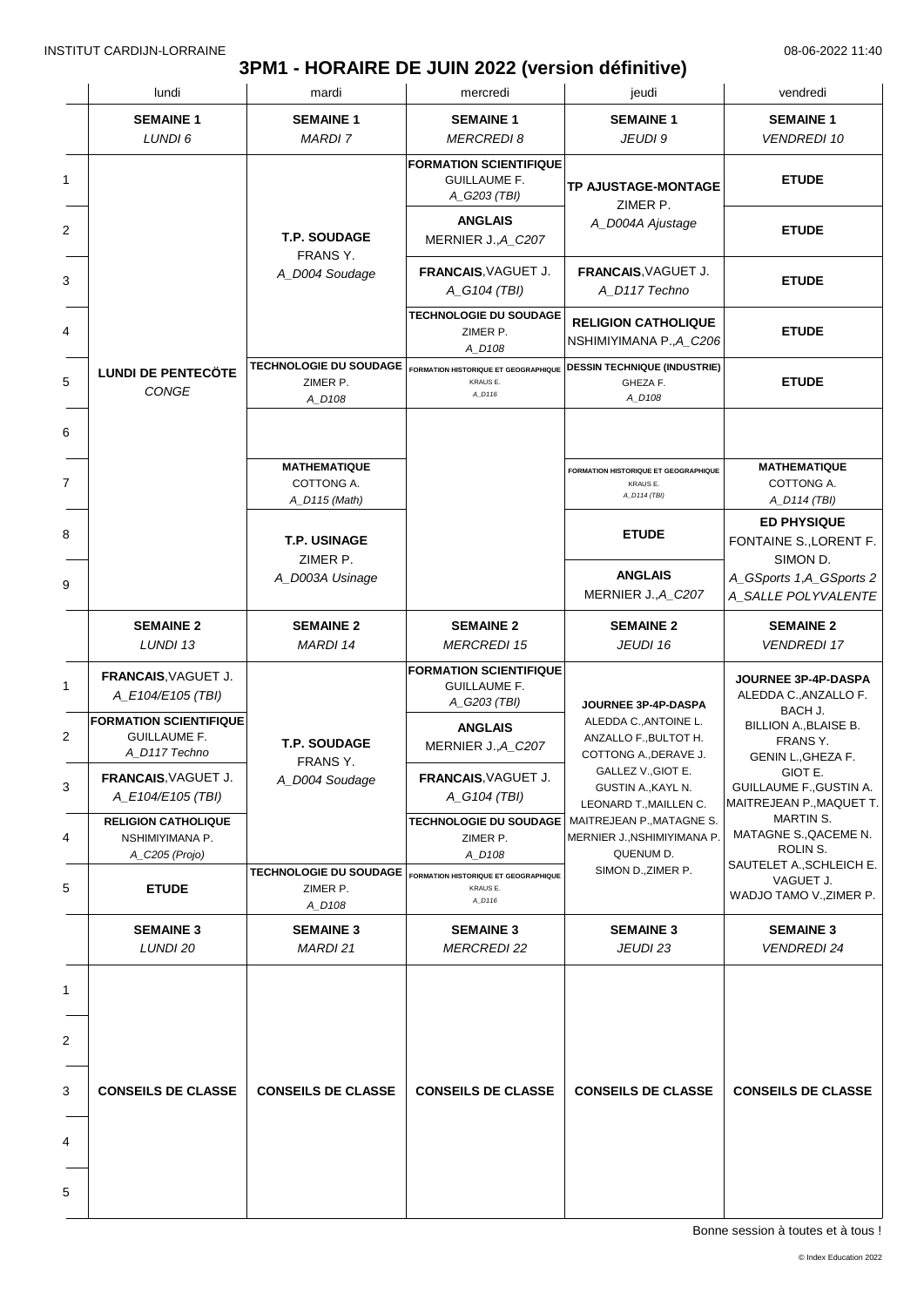### **3PM2 - HORAIRE DE JUIN 2022 (version définitive)**

| <b>SEMAINE 1</b><br><b>SEMAINE 1</b><br><b>SEMAINE 1</b><br><b>SEMAINE 1</b><br>LUNDI 6<br><b>MARDI 7</b><br><b>MERCREDI 8</b><br>JEUDI 9<br><b>FORMATION SCIENTIFIQUE</b><br><b>ETUDE</b><br>1<br><b>GUILLAUME F.</b><br>A_G203 (TBI)<br><b>ANGLAIS</b><br>2<br><b>ETUDE</b><br>T.P. USINAGE<br>MERNIER J., A_C207<br>ZIMER P.<br>FRANCAIS. VAGUET J.<br>FRANCAIS, VAGUET J.<br>A_D003A Usinage<br>3<br>A_G104 (TBI)<br>A_D117 Techno<br><b>TECHNOLOGIE DU SOUDAGE</b><br><b>RELIGION CATHOLIQUE</b><br>4<br>ZIMER P.<br>NSHIMIYIMANA P., A_C206<br>A_D108<br><b>TECHNOLOGIE DU SOUDAGE</b><br><b>DESSIN TECHNIQUE (INDUSTRIE)</b><br>FORMATION HISTORIQUE ET GEOGRAPHIQUE<br><b>LUNDI DE PENTECÖTE</b><br>5<br>ZIMER P.<br>KRAUS E.<br>GHEZA F.<br>CONGE<br>A_D116<br>A_D108<br>A_D108<br>6<br><b>MATHEMATIQUE</b><br><b>FORMATION HISTORIQUE ET GEOGRAPHIQUE</b><br>7<br>COTTONG A.<br>KRAUS E.<br>A_D114 (TBI)<br>A_D115 (Math)<br>8 | <b>SEMAINE 1</b><br><b>VENDREDI 10</b><br>TP AJUSTAGE-MONTAGE<br>ZIMER P.<br>A_D004A Ajustage<br><b>ETUDE</b><br><b>ETUDE</b><br><b>ETUDE</b> |
|------------------------------------------------------------------------------------------------------------------------------------------------------------------------------------------------------------------------------------------------------------------------------------------------------------------------------------------------------------------------------------------------------------------------------------------------------------------------------------------------------------------------------------------------------------------------------------------------------------------------------------------------------------------------------------------------------------------------------------------------------------------------------------------------------------------------------------------------------------------------------------------------------------------------------------------|-----------------------------------------------------------------------------------------------------------------------------------------------|
|                                                                                                                                                                                                                                                                                                                                                                                                                                                                                                                                                                                                                                                                                                                                                                                                                                                                                                                                          |                                                                                                                                               |
|                                                                                                                                                                                                                                                                                                                                                                                                                                                                                                                                                                                                                                                                                                                                                                                                                                                                                                                                          |                                                                                                                                               |
|                                                                                                                                                                                                                                                                                                                                                                                                                                                                                                                                                                                                                                                                                                                                                                                                                                                                                                                                          |                                                                                                                                               |
|                                                                                                                                                                                                                                                                                                                                                                                                                                                                                                                                                                                                                                                                                                                                                                                                                                                                                                                                          |                                                                                                                                               |
|                                                                                                                                                                                                                                                                                                                                                                                                                                                                                                                                                                                                                                                                                                                                                                                                                                                                                                                                          |                                                                                                                                               |
|                                                                                                                                                                                                                                                                                                                                                                                                                                                                                                                                                                                                                                                                                                                                                                                                                                                                                                                                          |                                                                                                                                               |
|                                                                                                                                                                                                                                                                                                                                                                                                                                                                                                                                                                                                                                                                                                                                                                                                                                                                                                                                          |                                                                                                                                               |
|                                                                                                                                                                                                                                                                                                                                                                                                                                                                                                                                                                                                                                                                                                                                                                                                                                                                                                                                          | <b>MATHEMATIQUE</b><br>COTTONG A.<br>A_D114 (TBI)                                                                                             |
| <b>ETUDE</b>                                                                                                                                                                                                                                                                                                                                                                                                                                                                                                                                                                                                                                                                                                                                                                                                                                                                                                                             | <b>ED PHYSIQUE</b><br>FONTAINE S., LORENT F.<br>SIMON D.                                                                                      |
| <b>ANGLAIS</b><br>9<br>MERNIER J., A_C207                                                                                                                                                                                                                                                                                                                                                                                                                                                                                                                                                                                                                                                                                                                                                                                                                                                                                                | A_GSports 1,A_GSports 2<br>A_SALLE POLYVALENTE                                                                                                |
| <b>SEMAINE 2</b><br><b>SEMAINE 2</b><br><b>SEMAINE 2</b><br><b>SEMAINE 2</b><br>LUNDI 13<br><b>MARDI 14</b><br><b>MERCREDI 15</b><br>JEUDI 16                                                                                                                                                                                                                                                                                                                                                                                                                                                                                                                                                                                                                                                                                                                                                                                            | <b>SEMAINE 2</b><br><b>VENDREDI 17</b>                                                                                                        |
| <b>FORMATION SCIENTIFIQUE</b><br><b>FRANCAIS, VAGUET J.</b><br>1<br><b>GUILLAUME F.</b><br>A E104/E105 (TBI)<br>A_G203 (TBI)<br>JOURNEE 3P-4P-DASPA                                                                                                                                                                                                                                                                                                                                                                                                                                                                                                                                                                                                                                                                                                                                                                                      | JOURNEE 3P-4P-DASPA<br>ALEDDA C., ANZALLO F.                                                                                                  |
| <b>FORMATION SCIENTIFIQUE</b><br>ALEDDA C., ANTOINE L.<br><b>ANGLAIS</b><br>2<br><b>GUILLAUME F.</b><br>ANZALLO F., BULTOT H.<br>T.P. USINAGE<br>MERNIER J., A_C207<br>A_D117 Techno<br>COTTONG A., DERAVE J.                                                                                                                                                                                                                                                                                                                                                                                                                                                                                                                                                                                                                                                                                                                            | BACH J.<br>BILLION A., BLAISE B.<br>FRANS Y.<br>GENIN L., GHEZA F.                                                                            |
| ZIMER P.<br>GALLEZ V., GIOT E.<br>FRANCAIS, VAGUET J.<br><b>FRANCAIS, VAGUET J.</b><br>A_D003A Usinage<br>3<br>GUSTIN A., KAYL N.<br>A_E104/E105 (TBI)<br>A_G104 (TBI)<br>LEONARD T., MAILLEN C.                                                                                                                                                                                                                                                                                                                                                                                                                                                                                                                                                                                                                                                                                                                                         | GIOT E.<br>GUILLAUME F., GUSTIN A.<br>MAITREJEAN P., MAQUET T.                                                                                |
| <b>RELIGION CATHOLIQUE</b><br>TECHNOLOGIE DU SOUDAGE<br>MAITREJEAN P., MATAGNE S.<br>MERNIER J., NSHIMIYIMANA P<br>4<br>NSHIMIYIMANA P.<br>ZIMER P.<br>QUENUM D.<br>A_D108<br>A_C205 (Projo)                                                                                                                                                                                                                                                                                                                                                                                                                                                                                                                                                                                                                                                                                                                                             | MARTIN S.<br>MATAGNE S., QACEME N.<br>ROLIN S.                                                                                                |
| SIMON D., ZIMER P.<br><b>TECHNOLOGIE DU SOUDAGE</b><br>FORMATION HISTORIQUE ET GEOGRAPHIQUE<br>5<br>ZIMER P.<br>KRAUS E.<br>A_D116<br>A_D108                                                                                                                                                                                                                                                                                                                                                                                                                                                                                                                                                                                                                                                                                                                                                                                             | SAUTELET A., SCHLEICH E.<br>VAGUET J.<br>WADJO TAMO V., ZIMER P.                                                                              |
| <b>SEMAINE 3</b><br><b>SEMAINE 3</b><br><b>SEMAINE 3</b><br><b>SEMAINE 3</b><br>LUNDI 20<br><b>MARDI21</b><br><b>MERCREDI 22</b><br>JEUDI 23                                                                                                                                                                                                                                                                                                                                                                                                                                                                                                                                                                                                                                                                                                                                                                                             | <b>SEMAINE 3</b><br><b>VENDREDI 24</b>                                                                                                        |
| 1                                                                                                                                                                                                                                                                                                                                                                                                                                                                                                                                                                                                                                                                                                                                                                                                                                                                                                                                        |                                                                                                                                               |
| 2                                                                                                                                                                                                                                                                                                                                                                                                                                                                                                                                                                                                                                                                                                                                                                                                                                                                                                                                        |                                                                                                                                               |
| 3<br><b>CONSEILS DE CLASSE</b><br><b>CONSEILS DE CLASSE</b><br><b>CONSEILS DE CLASSE</b><br><b>CONSEILS DE CLASSE</b>                                                                                                                                                                                                                                                                                                                                                                                                                                                                                                                                                                                                                                                                                                                                                                                                                    | <b>CONSEILS DE CLASSE</b>                                                                                                                     |
| 4                                                                                                                                                                                                                                                                                                                                                                                                                                                                                                                                                                                                                                                                                                                                                                                                                                                                                                                                        |                                                                                                                                               |
| 5                                                                                                                                                                                                                                                                                                                                                                                                                                                                                                                                                                                                                                                                                                                                                                                                                                                                                                                                        |                                                                                                                                               |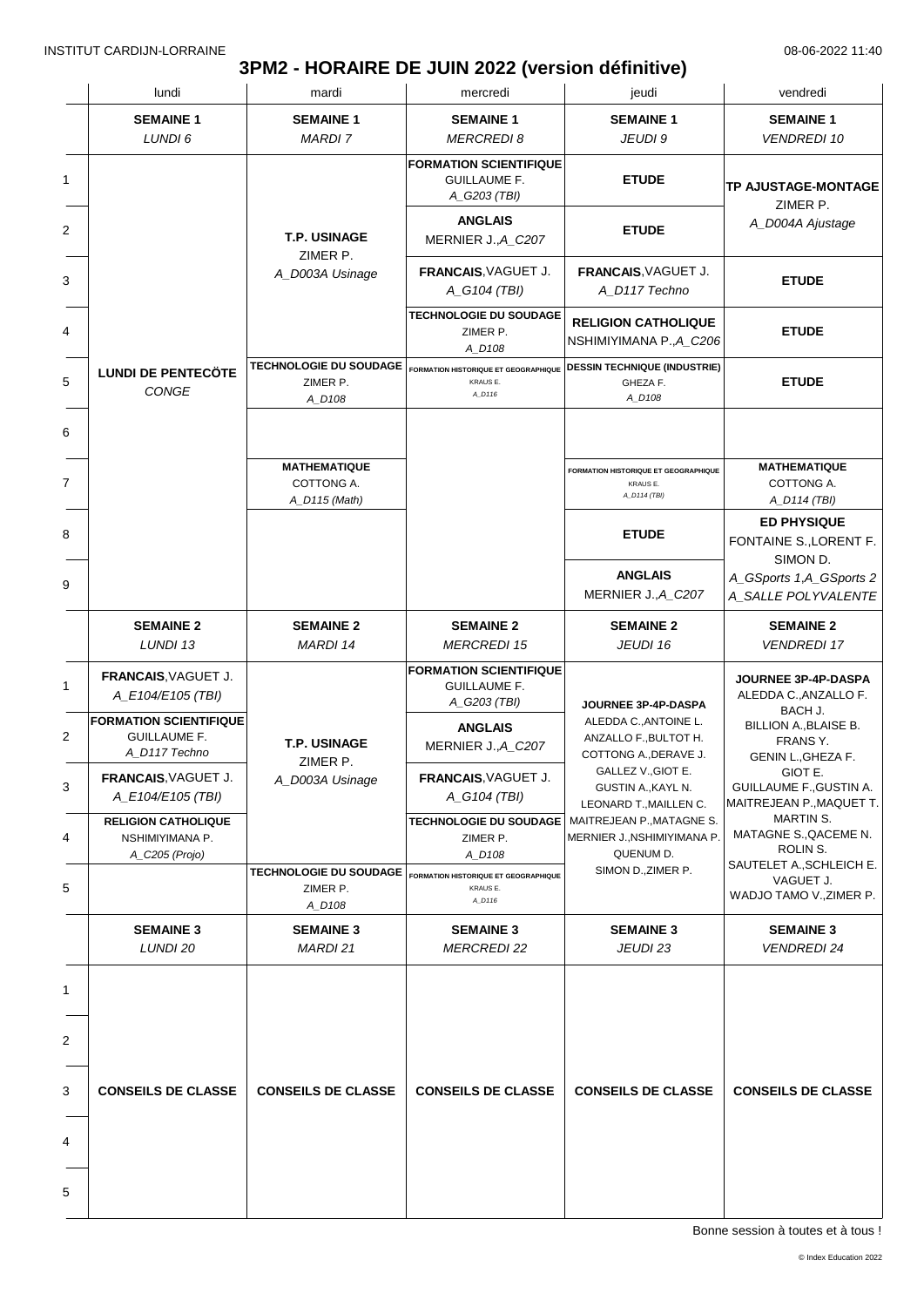# **3PV - HORAIRE DE JUIN 2022 (version définitive)**

|   | lundi                                                                                                 | mardi                                                                                       | mercredi                                                          | jeudi                                                                                                                                       | vendredi                                                                                    |
|---|-------------------------------------------------------------------------------------------------------|---------------------------------------------------------------------------------------------|-------------------------------------------------------------------|---------------------------------------------------------------------------------------------------------------------------------------------|---------------------------------------------------------------------------------------------|
|   | <b>SEMAINE 1</b><br>LUNDI 6                                                                           | <b>SEMAINE 1</b><br><b>MARDI 7</b>                                                          | <b>SEMAINE 1</b><br><b>MERCREDI8</b>                              | <b>SEMAINE 1</b><br>JEUDI 9                                                                                                                 | <b>SEMAINE 1</b><br><b>VENDREDI 10</b>                                                      |
| 1 |                                                                                                       | FRANCAIS, VAGUET J.<br>A_C204 (TBI)                                                         | <b>ETUDE</b>                                                      | <b>ETUDE</b>                                                                                                                                | <b>RELIGION CATHOLIQUE</b><br>VAGUET J.<br>A_E104/E105 (TBI)                                |
| 2 |                                                                                                       | <b>MATHEMATIQUE</b><br>COTTONG A.<br>A_B004 (TBI)                                           | ETALAGE-PROMOTION DES MARCHANDISES<br>SCHLEICH E.                 | <b>INFORMATIQUE,LEONARD T</b><br>A_B104 (Projo)                                                                                             | <b>FORMATION SCIENTIFIQUE</b><br>FOURNY G.<br>A_E202 dess2                                  |
|   |                                                                                                       | <b>ECONOMIE DE L'ENTREPRISE</b><br>GARDIEN A., WADJO TAMO V.<br>A_A001/A101 Vente 3°D (TBI) | A A002 Atelier Vente 3° degré                                     | <b>ECONOMIE DE L'ENTREPRISE</b><br>GARDIEN A., WADJO TAMO V.<br>A_E107 Info petits logiciels                                                | FRANCAIS. VAGUET J.<br>A E203 scie1                                                         |
|   |                                                                                                       | ETALAGE-PROMOTION DES MARCHANDISES<br>SCHLEICH E.                                           | FORMATION HISTORIQUE ET GEOGRAPHIQUE<br>KRAUS E.<br>A_D117 Techno | <b>VENTE</b><br><b>BLAISE B.</b>                                                                                                            | <b>ECONOMIE DE L'ENTREPRISE</b><br>GARDIEN A., WADJO TAMO V.<br>A_A001/A101 Vente 3°D (TBI) |
|   | <b>LUNDI DE PENTECÖTE</b><br>CONGE                                                                    | A_A002 Atelier Vente 3° degré                                                               | <b>FORMATION SCIENTIFIQUE</b><br>FOURNY G.<br>A E204 scie2        | A_F2 Atelier Vente 2° degré                                                                                                                 | <b>ANGLAIS</b><br>MERNIER J., A_C207                                                        |
|   |                                                                                                       |                                                                                             |                                                                   |                                                                                                                                             |                                                                                             |
|   |                                                                                                       | <b>INFORMATIQUE, LEONARD T.</b><br>$A$ <sub>B104</sub> (Projo)                              |                                                                   | <b>ACT. COMPLEMENTAIRE ANGLAIS</b><br>MERNIER J.<br>A_C207                                                                                  | <b>INFORMATIQUE, LEONARD T.</b><br>A_B104 (Projo)                                           |
|   |                                                                                                       | <b>INFORMATIQUE, LEONARD T.</b><br>A_B104 (Projo)                                           |                                                                   | <b>ANGLAIS</b><br>MERNIER J., A_C207                                                                                                        | <b>ED PHYSIQUE</b><br>FONTAINE S., LORENT F.<br>SIMON D.                                    |
|   |                                                                                                       |                                                                                             |                                                                   | FRANCAIS, VAGUET J.<br>A_E104/E105 (TBI)                                                                                                    | A_GSports 1,A_GSports 2<br>A_SALLE POLYVALENTE                                              |
|   | <b>SEMAINE 2</b><br>LUNDI 13                                                                          | <b>SEMAINE 2</b><br><b>MARDI 14</b>                                                         | <b>SEMAINE 2</b><br><b>MERCREDI 15</b>                            | <b>SEMAINE 2</b><br>JEUDI 16                                                                                                                | <b>SEMAINE 2</b><br><b>VENDREDI 17</b>                                                      |
|   | <b>ETUDE</b>                                                                                          | <b>ETUDE</b>                                                                                | <b>ETUDE</b>                                                      | JOURNEE 3P-4P-DASPA                                                                                                                         | JOURNEE 3P-4P-DASPA<br>ALEDDA C., ANZALLO F.<br>BACH J.                                     |
|   | <b>FORMATION HISTORIQUE ET GEOGRAPHIQUE</b><br><b>KRAUSE.</b><br>A_G105 PC (1B)                       | FRANCAIS, VAGUET J.<br>A_B004 (TBI)                                                         | ETALAGE-PROMOTION DES MARCHANDISES<br>SCHLEICH E.                 | ALEDDA C., ANTOINE L.<br>ANZALLO F., BULTOT H.<br>COTTONG A., DERAVE J.                                                                     | BILLION A., BLAISE B.<br>FRANS Y.<br>GENIN L., GHEZA F.                                     |
|   | <b>ECONOMIE DE L'ENTREPRISE ECONOMIE DE L'ENTREPRISE</b><br>GARDIEN A., WADJO TAMO V.<br>A_C204 (TBI) | GARDIEN A., WADJO TAMO V.<br>A_A001/A101 Vente 3°D (TBI)                                    | A_A002 Atelier Vente 3° degré                                     | GALLEZ V., GIOT E.<br>GUSTIN A., KAYL N.<br>LEONARD T., MAILLEN C.<br>MAITREJEAN P., MATAGNE S.<br>MERNIER J., NSHIMIYIMANA P.<br>QUENUM D. | GIOT E.<br><b>GUILLAUME F., GUSTIN A.</b><br>MAITREJEAN P., MAQUET T.                       |
|   | <b>MATHEMATIQUE</b><br>COTTONG A., A D108                                                             | ETALAGE-PROMOTION DES MARCHANDISES                                                          | FORMATION HISTORIQUE ET GEOGRAPHIQUE<br>KRAUS E.<br>A_D117 Techno |                                                                                                                                             | <b>MARTIN S.</b><br>MATAGNE S., QACEME N.<br>ROLIN S.                                       |
|   | FRANCAIS, VAGUET J.<br>A_D117 Techno                                                                  | SCHLEICH E.<br>A_A002 Atelier Vente 3° degré                                                | <b>FORMATION SCIENTIFIQUE</b><br>FOURNY G.<br>A_E204 scie2        | SIMON D., ZIMER P.                                                                                                                          | SAUTELET A., SCHLEICH E.<br>VAGUET J.<br>WADJO TAMO V., ZIMER P.                            |
|   | <b>SEMAINE 3</b><br>LUNDI 20                                                                          | <b>SEMAINE 3</b><br>MARDI 21                                                                | <b>SEMAINE 3</b><br><b>MERCREDI 22</b>                            | <b>SEMAINE 3</b><br>JEUDI 23                                                                                                                | <b>SEMAINE 3</b><br><b>VENDREDI 24</b>                                                      |
|   |                                                                                                       |                                                                                             |                                                                   |                                                                                                                                             |                                                                                             |
|   |                                                                                                       |                                                                                             |                                                                   |                                                                                                                                             |                                                                                             |
|   | <b>CONSEILS DE CLASSE</b>                                                                             | <b>CONSEILS DE CLASSE</b>                                                                   | <b>CONSEILS DE CLASSE</b>                                         | <b>CONSEILS DE CLASSE</b>                                                                                                                   | <b>CONSEILS DE CLASSE</b>                                                                   |
|   |                                                                                                       |                                                                                             |                                                                   |                                                                                                                                             |                                                                                             |
|   |                                                                                                       |                                                                                             |                                                                   |                                                                                                                                             |                                                                                             |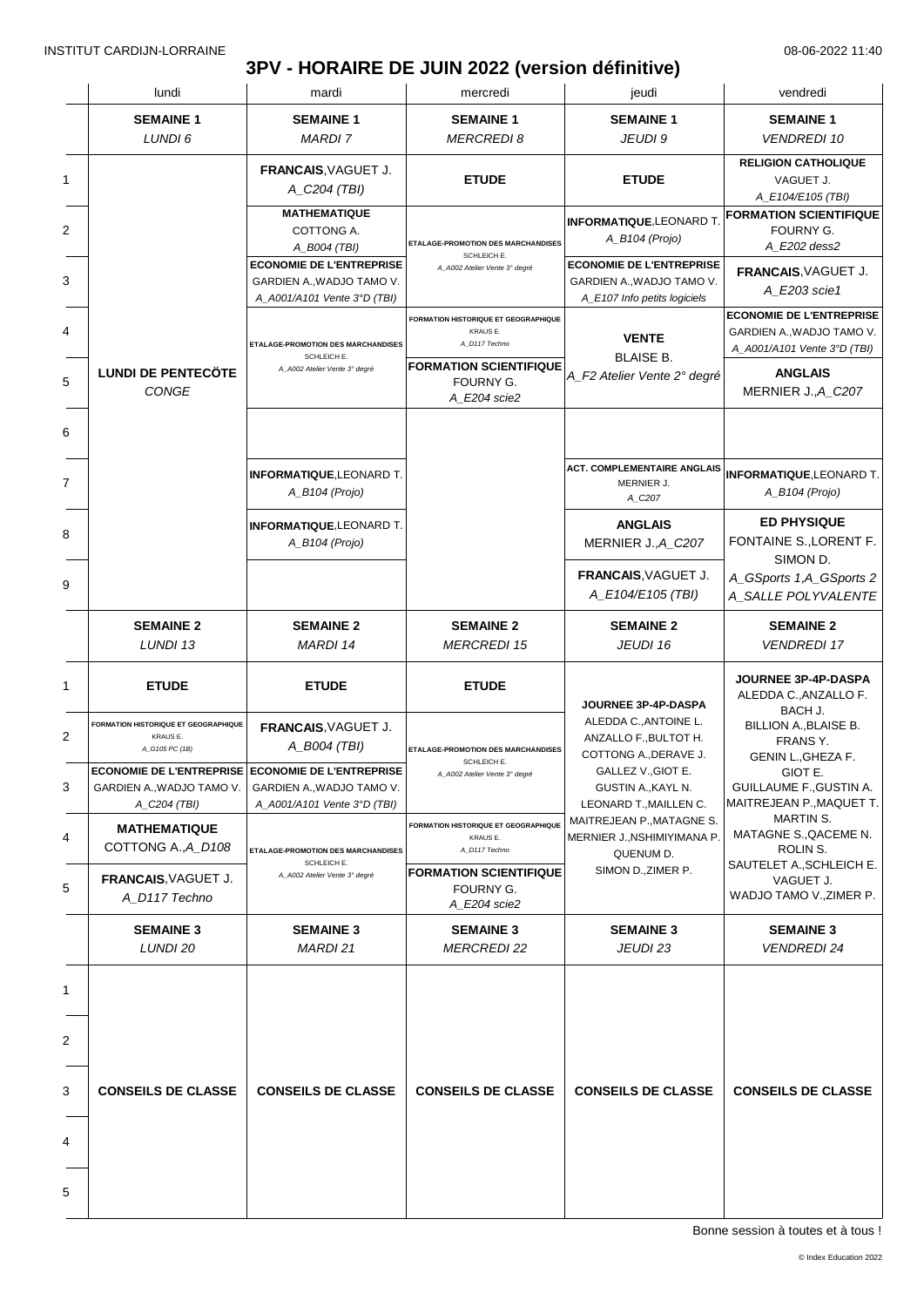### **3TQB - HORAIRE DE JUIN 2022 (version définitive)**

| lundi                                                         | mardi                                                                                       | mercredi                                                       | jeudi                                                                         | vendredi                                                                             |
|---------------------------------------------------------------|---------------------------------------------------------------------------------------------|----------------------------------------------------------------|-------------------------------------------------------------------------------|--------------------------------------------------------------------------------------|
| <b>SEMAINE 1</b><br>LUNDI 6                                   | <b>SEMAINE 1</b><br><b>MARDI 7</b>                                                          | <b>SEMAINE 1</b><br><b>MERCREDI 8</b>                          | <b>SEMAINE 1</b><br>JEUDI 9                                                   | <b>SEMAINE 1</b><br><b>VENDREDI 10</b>                                               |
|                                                               | <b>DESSIN TECHNIQUE (BOIS)</b><br>MATAGNE S.                                                | <b>RELIGION CATHOLIQUE</b><br>BACH J.<br>A_E103 Français (TBI) | <b>FORMATION SCIENTIFIQUE</b><br>FOURNY G.<br>A_G105 PC (1B)                  |                                                                                      |
|                                                               | A_E201 dess1                                                                                | <b>MATHEMATIQUE</b><br>COTTONG A., A_D108                      | FORMATION HISTORIQUE ET GEOGRAPHIQUE<br><b>GUILLAUME K.</b><br>A_E102 Langues |                                                                                      |
|                                                               | <b>DESSIN TECHNIQUE (BOIS) FORMATION SCIENTIFIQUE</b><br><b>MATAGNE S.</b><br>A_E201 dess1  | FOURNY G.<br>A_D116                                            | FRANCAIS, BACH J.<br>A_E104/E105 (TBI)                                        | T.P. BOIS<br><b>BULTOT H.</b><br>A_E003 At bois                                      |
|                                                               | FRANCAIS, BACH J.<br>A_E104/E105 (TBI)                                                      | <b>ETUDE</b>                                                   | <b>FRANCAIS</b><br><b>BACH J., A_D116</b>                                     |                                                                                      |
| <b>LUNDI DE PENTECÖTE</b><br>CONGE                            | ANGLAIS, MERGEN G.<br>A_E203 scie1                                                          | <b>ETUDE</b>                                                   | <b>ETUDE</b>                                                                  |                                                                                      |
|                                                               |                                                                                             |                                                                |                                                                               |                                                                                      |
|                                                               | <b>TECHNOLOGIE BOIS</b><br>BURTON D., A_E201 dess1                                          |                                                                |                                                                               | <b>ANGLAIS, MERGEN G.</b><br>A_G201 (1DA1DB)                                         |
|                                                               | <b>TECHNOLOGIE BOIS</b><br>BURTON D., A_E201 dess1                                          | T.P. BOIS<br><b>BULTOT H.</b><br>A_E003 At bois                |                                                                               | <b>MATHEMATIQUE</b><br>COTTONG A.<br>A_B102 (TBI)                                    |
|                                                               | <b>MATHEMATIQUE</b><br>COTTONG A.<br>A_D115 (Math)                                          |                                                                |                                                                               | <b>ETUDE</b>                                                                         |
| <b>SEMAINE 2</b><br>LUNDI 13                                  | <b>SEMAINE 2</b><br><b>MARDI 14</b>                                                         | <b>SEMAINE 2</b><br><b>MERCREDI 15</b>                         | <b>SEMAINE 2</b><br>JEUDI 16                                                  | <b>SEMAINE 2</b><br><b>VENDREDI 17</b>                                               |
| <b>ANGLAIS</b><br>MERGEN G.<br><b>EXAMENS</b><br>A_E203 scie1 | <b>FORMATION HISTORIQUE ET GEOGRAPHIQUE</b><br><b>GUILLAUME K.</b><br>EXAMENS, A_C204 (TBI) | <b>TECHNOLOGIE BOIS</b><br>BURTON D.<br>EXAMENS,A_D108         |                                                                               | <b>MATHEMATIQUE</b><br>COTTONG A.<br><b>EXAMENS</b>                                  |
|                                                               |                                                                                             |                                                                | <b>FRANCAIS</b><br>BACH J.<br><b>EXAMENS</b><br>A_E104/E105 (TBI)             | A_D115 (Math)<br><b>FORMATION SCIENTIFIQUE</b><br>FOURNY G.<br>EXAMENS, A_B102 (TBI) |
| <b>SEMAINE 3</b><br>LUNDI 20                                  | <b>SEMAINE 3</b><br>MARDI 21                                                                | <b>SEMAINE 3</b><br><b>MERCREDI 22</b>                         | <b>SEMAINE 3</b><br>JEUDI 23                                                  | <b>SEMAINE 3</b><br><b>VENDREDI 24</b>                                               |
|                                                               |                                                                                             |                                                                |                                                                               |                                                                                      |
|                                                               |                                                                                             |                                                                |                                                                               |                                                                                      |
| <b>CONSEILS DE CLASSE</b>                                     | <b>CONSEILS DE CLASSE</b>                                                                   | <b>CONSEILS DE CLASSE</b>                                      | <b>CONSEILS DE CLASSE</b>                                                     | <b>CONSEILS DE CLASSE</b>                                                            |
|                                                               |                                                                                             |                                                                |                                                                               |                                                                                      |
|                                                               |                                                                                             |                                                                |                                                                               |                                                                                      |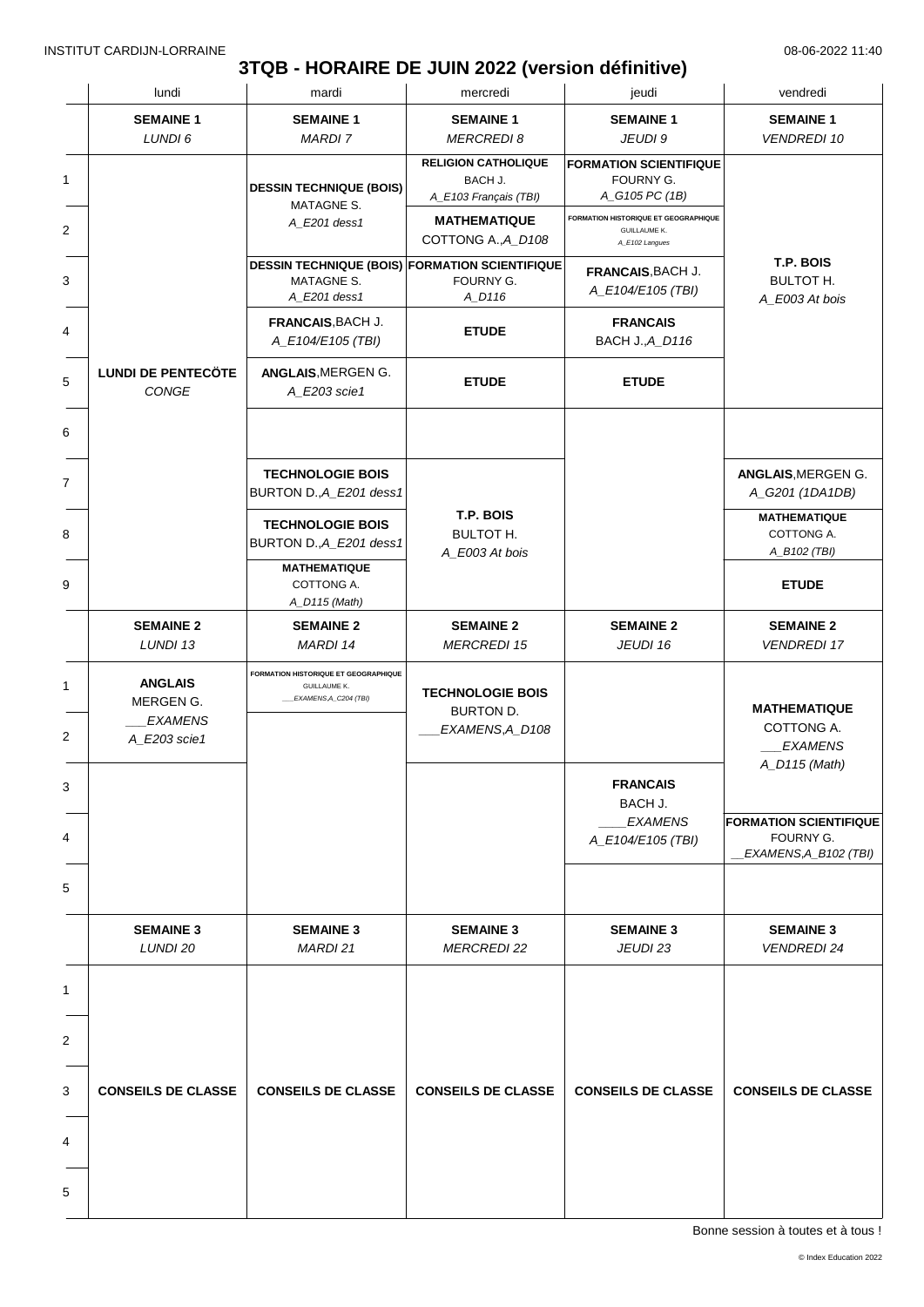### **3TQE1 - HORAIRE DE JUIN 2022 (version définitive)**

|   | lundi                                                          | mardi                                                            | mercredi                                                              | jeudi                                                                                      | vendredi                                                                        |
|---|----------------------------------------------------------------|------------------------------------------------------------------|-----------------------------------------------------------------------|--------------------------------------------------------------------------------------------|---------------------------------------------------------------------------------|
|   | <b>SEMAINE 1</b><br>LUNDI 6                                    | <b>SEMAINE 1</b><br><b>MARDI7</b>                                | <b>SEMAINE 1</b><br><b>MERCREDI 8</b>                                 | <b>SEMAINE 1</b><br>JEUDI 9                                                                | <b>SEMAINE 1</b><br><b>VENDREDI 10</b>                                          |
|   |                                                                | <b>MATHEMATIQUE, LAMY S.</b><br>A_D114 (TBI)                     | <b>ETUDE</b>                                                          |                                                                                            |                                                                                 |
|   |                                                                | FRANCAIS, BACH J.<br>A_D114 (TBI)                                | FORMATION HISTORIQUE ET GEOGRAPHIQUE<br>KRAUS E.<br>A_E205 scie3      | <b>T.P. MECANIQUE</b><br>DENY O.                                                           | <b>T.P. ELECTRICITE</b><br>GALLEZ V.                                            |
|   |                                                                | <b>MECANIQUE</b><br>DENY O., A_D108                              | <b>MATHEMATIQUE, LAMY S.</b><br>A_D114 (TBI)                          | A_D003A Usinage                                                                            | A_D101 At. Elec. 3° année                                                       |
|   |                                                                | <b>ANGLAIS</b><br>MERNIER J., A_C207                             | <b>ANGLAIS</b><br>MERNIER J., A_C207                                  |                                                                                            |                                                                                 |
|   | <b>LUNDI DE PENTECÖTE</b><br>CONGE                             | <b>MECANIQUE</b><br>DENY O.<br>A_D118/D119 Techno Garage         | <b>ETUDE</b>                                                          | <b>MATHEMATIQUE, LAMY S.</b><br>A_D114 (TBI)                                               | FRANCAIS, BACH J.<br>A_B104 (Projo)                                             |
|   |                                                                |                                                                  |                                                                       |                                                                                            |                                                                                 |
|   |                                                                | FRANCAIS, BACH J.<br>A_G006 TBI (2A)                             |                                                                       | <b>MECANIQUE</b><br>DENY O., A_D108                                                        | <b>ELECTRICITE, GALLEZ V.</b><br>A_D117 Techno                                  |
|   |                                                                | <b>RELIGION CATHOLIQUE</b><br>BACH J., A_G006 TBI (2A)           |                                                                       | FORMATION SCIENTIFIQUE FORMATION HISTORIQUE ET GEOGRAPHIQUE<br>PAOLETTI J.<br>A_E203 scie1 | KRAUS E.<br>A_D114 (TBI)                                                        |
|   |                                                                | <b>ELECTRICITE, GALLEZ V.</b><br>A_D117 Techno                   |                                                                       | <b>MATHEMATIQUE, LAMY S.</b><br>A_D114 (TBI)                                               |                                                                                 |
|   | <b>SEMAINE 2</b><br>LUNDI 13                                   | <b>SEMAINE 2</b><br>MARDI 14                                     | <b>SEMAINE 2</b><br><b>MERCREDI 15</b>                                | <b>SEMAINE 2</b><br>JEUDI 16                                                               | <b>SEMAINE 2</b><br><b>VENDREDI 17</b>                                          |
|   | <b>FRANCAIS</b><br>BACH J.<br><b>EXAMENS</b><br>A_C205 (Projo) | <b>MATHEMATIQUE</b><br>LAMY S.<br><b>EXAMENS</b><br>A_D114 (TBI) | <b>FORMATION SCIENTIFIQUE</b><br>PAOLETTI J.<br>EXAMENS, A E203 scie1 | <b>MECANIQUE</b><br>DENY O.<br><b>EXAMENS</b><br>A_D101 At. Elec. 3° année                 | FORMATION HISTORIQUE ET GEOGRAPHIQUE<br>KRAUS E.<br>EXAMENS, A_C203 Géo (Projo) |
|   | <b>ANGLAIS</b><br>MERNIER J.                                   |                                                                  | <b>ELECTRICITE</b><br>GALLEZ V.                                       |                                                                                            |                                                                                 |
|   | EXAMENS, A_C207                                                |                                                                  | <b>EXAMENS</b><br>A_D101 At. Elec. 3° année                           |                                                                                            |                                                                                 |
|   |                                                                |                                                                  |                                                                       |                                                                                            |                                                                                 |
|   | <b>SEMAINE 3</b><br>LUNDI 20                                   | <b>SEMAINE 3</b><br>MARDI 21                                     | <b>SEMAINE 3</b><br><b>MERCREDI 22</b>                                | <b>SEMAINE 3</b><br>JEUDI 23                                                               | <b>SEMAINE 3</b><br><b>VENDREDI 24</b>                                          |
|   |                                                                |                                                                  |                                                                       |                                                                                            |                                                                                 |
|   |                                                                |                                                                  |                                                                       |                                                                                            |                                                                                 |
|   | <b>CONSEILS DE CLASSE</b>                                      | <b>CONSEILS DE CLASSE</b>                                        | <b>CONSEILS DE CLASSE</b>                                             | <b>CONSEILS DE CLASSE</b>                                                                  | <b>CONSEILS DE CLASSE</b>                                                       |
|   |                                                                |                                                                  |                                                                       |                                                                                            |                                                                                 |
| 5 |                                                                |                                                                  |                                                                       |                                                                                            |                                                                                 |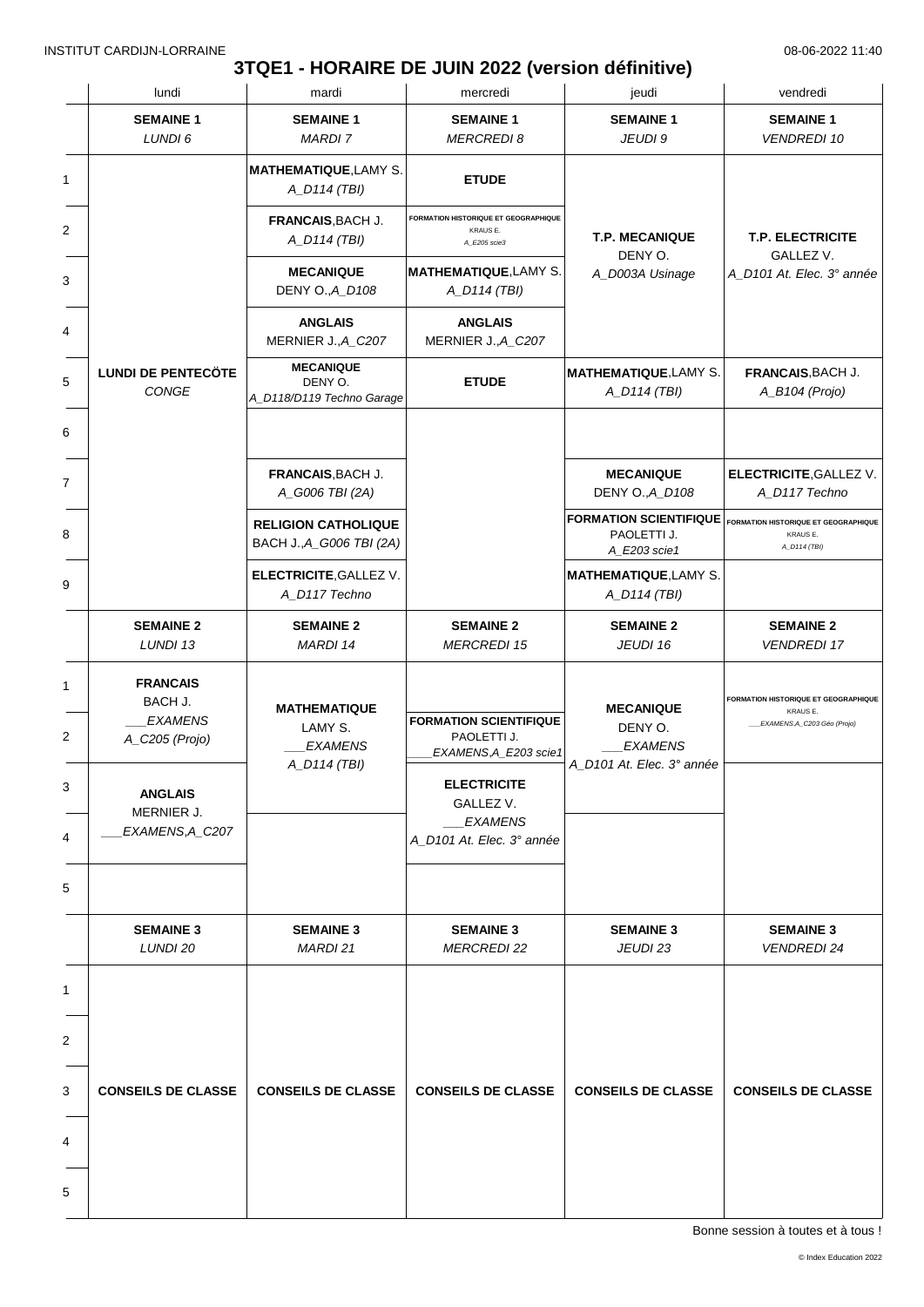# **3TQE2 - HORAIRE DE JUIN 2022 (version définitive)**

|   | lundi                                                          | mardi                                                    | mercredi                                                                | jeudi                                                                                      | vendredi                                                                               |
|---|----------------------------------------------------------------|----------------------------------------------------------|-------------------------------------------------------------------------|--------------------------------------------------------------------------------------------|----------------------------------------------------------------------------------------|
|   | <b>SEMAINE 1</b><br>LUNDI 6                                    | <b>SEMAINE 1</b><br><b>MARDI 7</b>                       | <b>SEMAINE 1</b><br><b>MERCREDI 8</b>                                   | <b>SEMAINE 1</b><br>JEUDI 9                                                                | <b>SEMAINE 1</b><br><b>VENDREDI 10</b>                                                 |
| 1 |                                                                | <b>MATHEMATIQUE, LAMY S.</b><br>A_D114 (TBI)             | <b>ETUDE</b>                                                            |                                                                                            |                                                                                        |
| 2 |                                                                | FRANCAIS, BACH J.<br>A_D114 (TBI)                        | <b>FORMATION HISTORIQUE ET GEOGRAPHIQUE</b><br>KRAUS E.<br>A_E205 scie3 | <b>T.P. ELECTRICITE</b><br>GALLEZ V.                                                       | <b>T.P. MECANIQUE</b><br>DENY O.                                                       |
|   |                                                                | <b>MECANIQUE</b><br>DENY O., A_D108                      | <b>MATHEMATIQUE, LAMY S.</b><br>A_D114 (TBI)                            | A_D101 At. Elec. 3° année                                                                  | A_D003A Usinage                                                                        |
|   |                                                                | <b>ANGLAIS</b><br>MERNIER J., A_C207                     | <b>ANGLAIS</b><br>MERNIER J., A_C207                                    |                                                                                            |                                                                                        |
|   | <b>LUNDI DE PENTECÖTE</b><br>CONGE                             | <b>MECANIQUE</b><br>DENY O.<br>A_D118/D119 Techno Garage | <b>ETUDE</b>                                                            | <b>MATHEMATIQUE, LAMY S.</b><br>A_D114 (TBI)                                               | FRANCAIS, BACH J.<br>A_B104 (Projo)                                                    |
|   |                                                                |                                                          |                                                                         |                                                                                            |                                                                                        |
|   |                                                                | FRANCAIS, BACH J.<br>A_G006 TBI (2A)                     |                                                                         | <b>MECANIQUE</b><br>DENY O., A_D108                                                        | <b>ELECTRICITE, GALLEZ V.</b><br>A_D117 Techno                                         |
|   |                                                                | <b>RELIGION CATHOLIQUE</b><br>BACH J., A_G006 TBI (2A)   |                                                                         | FORMATION SCIENTIFIQUE FORMATION HISTORIQUE ET GEOGRAPHIQUE<br>PAOLETTI J.<br>A_E203 scie1 | KRAUS E.<br>A_D114 (TBI)                                                               |
|   |                                                                | <b>ELECTRICITE, GALLEZ V.</b><br>A_D117 Techno           |                                                                         | <b>MATHEMATIQUE, LAMY S.</b><br>A_D114 (TBI)                                               |                                                                                        |
|   | <b>SEMAINE 2</b><br>LUNDI 13                                   | <b>SEMAINE 2</b><br>MARDI 14                             | <b>SEMAINE 2</b><br><b>MERCREDI 15</b>                                  | <b>SEMAINE 2</b><br>JEUDI 16                                                               | <b>SEMAINE 2</b><br><b>VENDREDI 17</b>                                                 |
|   | <b>FRANCAIS</b><br>BACH J.<br><b>EXAMENS</b><br>A_C205 (Projo) | <b>MATHEMATIQUE</b><br>LAMY S.<br><b>EXAMENS</b>         | <b>FORMATION SCIENTIFIQUE</b><br>PAOLETTI J.<br>EXAMENS, A_E203 scie1   | <b>MECANIQUE</b><br>DENY O.<br><b>EXAMENS</b>                                              | <b>FORMATION HISTORIQUE ET GEOGRAPHIQUE</b><br>KRAUS E.<br>EXAMENS, A_C203 Géo (Projo) |
|   | <b>ANGLAIS</b><br>MERNIER J.                                   | A_D114 (TBI)                                             | <b>ELECTRICITE</b><br>GALLEZ V.<br><b>EXAMENS</b>                       | A_D101 At. Elec. 3° année                                                                  |                                                                                        |
|   | EXAMENS, A_C207                                                |                                                          | A D101 At. Elec. 3° année                                               |                                                                                            |                                                                                        |
|   |                                                                |                                                          |                                                                         |                                                                                            |                                                                                        |
|   | <b>SEMAINE 3</b><br>LUNDI 20                                   | <b>SEMAINE 3</b><br>MARDI 21                             | <b>SEMAINE 3</b><br><b>MERCREDI 22</b>                                  | <b>SEMAINE 3</b><br>JEUDI 23                                                               | <b>SEMAINE 3</b><br><b>VENDREDI 24</b>                                                 |
|   |                                                                |                                                          |                                                                         |                                                                                            |                                                                                        |
|   |                                                                |                                                          |                                                                         |                                                                                            |                                                                                        |
|   | <b>CONSEILS DE CLASSE</b>                                      | <b>CONSEILS DE CLASSE</b>                                | <b>CONSEILS DE CLASSE</b>                                               | <b>CONSEILS DE CLASSE</b>                                                                  | <b>CONSEILS DE CLASSE</b>                                                              |
|   |                                                                |                                                          |                                                                         |                                                                                            |                                                                                        |
|   |                                                                |                                                          |                                                                         |                                                                                            |                                                                                        |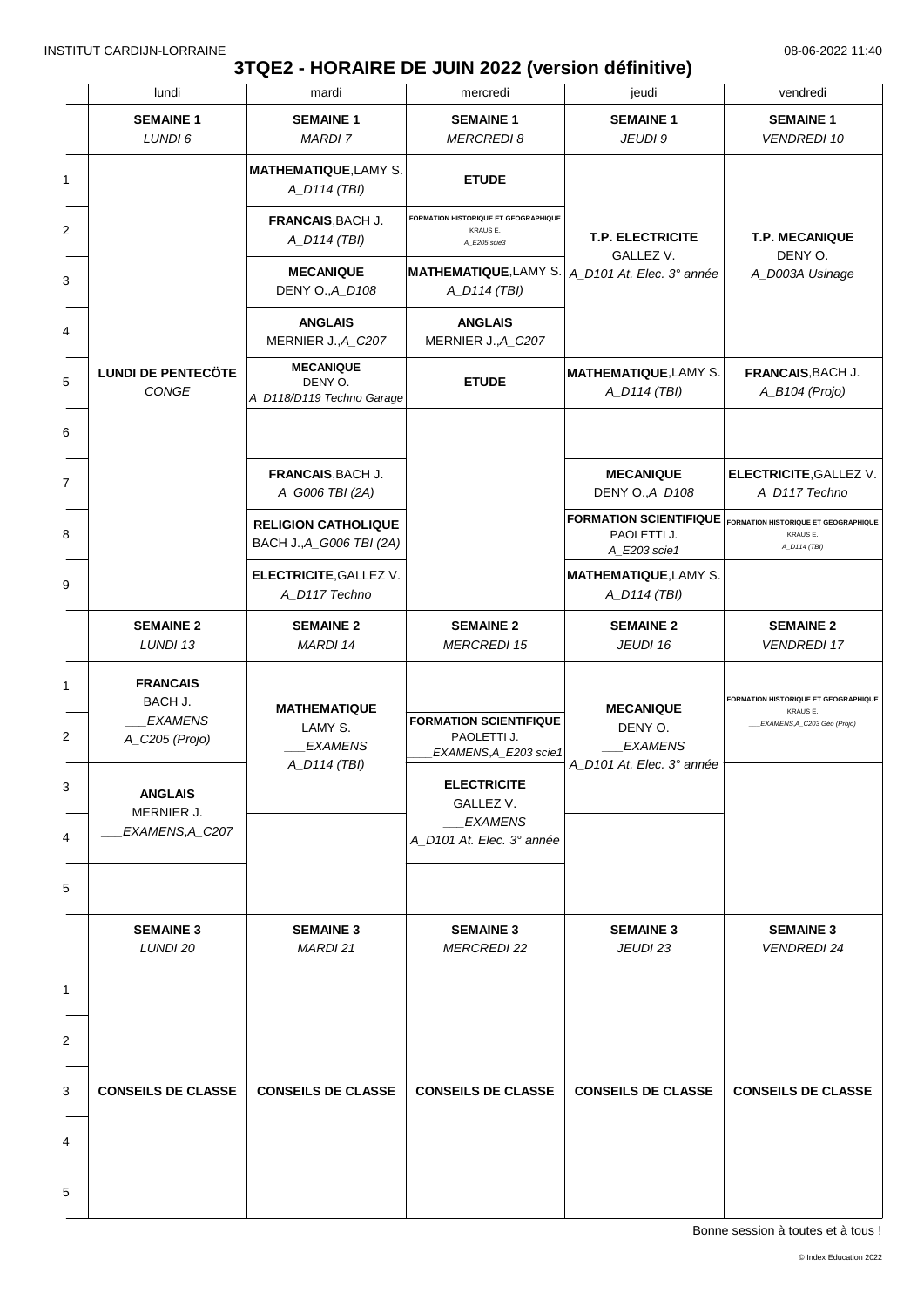# **3TQS - HORAIRE DE JUIN 2022 (version définitive)**

|                                                                                                   | lundi                                                      | mardi                                                                                                                          | mercredi                                                       | jeudi                                                                                                                | vendredi                                                                                                                                                           |
|---------------------------------------------------------------------------------------------------|------------------------------------------------------------|--------------------------------------------------------------------------------------------------------------------------------|----------------------------------------------------------------|----------------------------------------------------------------------------------------------------------------------|--------------------------------------------------------------------------------------------------------------------------------------------------------------------|
|                                                                                                   | <b>SEMAINE 1</b><br>LUNDI 6                                | <b>SEMAINE 1</b><br><b>MARDI 7</b>                                                                                             | <b>SEMAINE 1</b><br><b>MERCREDI 8</b>                          | <b>SEMAINE 1</b><br>JEUDI 9                                                                                          | <b>SEMAINE 1</b><br><b>VENDREDI 10</b>                                                                                                                             |
|                                                                                                   |                                                            | LG 2 ALLEMAND, BAUDSON V., 3TQSLGD2<br>A_G005 Langues (Projo)<br><b>LG 2 NEERLANDAIS</b><br>MATHY A., 3TQSLGN2, A_E101 Langues | <b>RELIGION CATHOLIQUE</b><br>BACH J.<br>A_E103 Français (TBI) | <b>FORMATION SCIENTIFIQUE</b><br>FOURNY G.<br>A_G105 PC (1B)                                                         | TECHNIQUE D'ACCUEIL, D'ORGANISATION ET SECRETARIAT<br>GARDIEN A., WADJO TAMO V.<br>A_A001/A101 Vente 3°D (TBI)                                                     |
|                                                                                                   |                                                            | <b>BUREAUTIQUE</b>                                                                                                             | <b>MATHEMATIQUE</b><br>COTTONG A., A_D108                      | FORMATION HISTORIQUE ET GEOGRAPHIQUE<br><b>GUILLAUME K.</b><br>A_E102 Langues                                        | <b>ANGLAIS, MATHY A.</b><br>A_E101 Langues                                                                                                                         |
|                                                                                                   |                                                            | MAILLEN C.<br>A_B002 Bureautique                                                                                               | <b>FORMATION SCIENTIFIQUE</b><br>FOURNY G.<br>A_D116           | <b>FRANCAIS, BACH J.</b><br>A_E104/E105 (TBI)                                                                        | <b>ECONOMIE DE L'ENTREPRISE</b><br>GARDIEN A., WADJO TAMO V.<br>A_A001/A101 Vente 3°D (TBI)                                                                        |
|                                                                                                   |                                                            | FRANCAIS, BACH J.<br>A_E104/E105 (TBI)                                                                                         | <b>ETUDE</b>                                                   | <b>FRANCAIS</b><br><b>BACH J., A_D116</b>                                                                            |                                                                                                                                                                    |
|                                                                                                   | <b>LUNDI DE PENTECÖTE</b><br><b>CONGE</b>                  | LG 2 ALLEMAND, BAUDSON V., 3TQSLGD2<br>A_G005 Langues (Projo)<br><b>LG 2 NEERLANDAIS</b><br>MATHY A., 3TQSLGN2, A_E101 Langues | <b>ANGLAIS, MATHY A.</b><br>A_E101 Langues                     | <b>ECONOMIE DE L'ENTREPRISE</b><br>GARDIEN A., WADJO TAMO V.<br>A_B002 Bureautique                                   | <b>ETUDE</b>                                                                                                                                                       |
|                                                                                                   |                                                            |                                                                                                                                |                                                                |                                                                                                                      |                                                                                                                                                                    |
|                                                                                                   |                                                            | <b>ECONOMIE DE L'ENTREPRISE</b><br>GARDIEN A., WADJO TAMO V.<br>A_B102 (TBI)                                                   |                                                                | A_G005 Langues (Projo)<br><b>LG 2 NEERLANDAIS</b><br>MATHY A., 3TQSLGN2, A E101 Langues                              | LG 2 ALLEMAND, BAUDSON V., 3TQSLGD2 LG 2 ALLEMAND, BAUDSON V., 3TQSLGD2<br>A_G005 Langues (Projo)<br><b>LG 2 NEERLANDAIS</b><br>MATHY A., 3TQSLGN2, A_E101 Langues |
|                                                                                                   |                                                            | <b>ANGLAIS, MATHY A.</b><br>A_E101 Langues                                                                                     |                                                                | <b>ANGLAIS, MATHY A.</b><br>A_E101 Langues                                                                           | <b>MATHEMATIQUE</b><br>COTTONG A.<br>A_B102 (TBI)                                                                                                                  |
|                                                                                                   |                                                            | <b>MATHEMATIQUE</b><br>COTTONG A.<br>A_D115 (Math)                                                                             |                                                                | <b>BUREAUTIQUE, MAILLEN C.</b><br>A_B002 Bureautique                                                                 | TECHNIQUE D'ACCUEIL, D'ORGANISATION ET SECRETARIAT<br>GARDIEN A., WADJO TAMO V.<br>A_B004 (TBI)                                                                    |
|                                                                                                   | <b>SEMAINE 2</b><br>LUNDI 13                               | <b>SEMAINE 2</b><br><b>MARDI 14</b>                                                                                            | <b>SEMAINE 2</b><br><b>MERCREDI 15</b>                         | <b>SEMAINE 2</b><br>JEUDI 16                                                                                         | <b>SEMAINE 2</b><br><b>VENDREDI 17</b>                                                                                                                             |
|                                                                                                   |                                                            | FORMATION HISTORIQUE ET GEOGRAPHIQUE<br><b>GUILLAUME K.</b><br>__EXAMENS, A_C204 (TBI)                                         | <b>ECONOMIE DE L'ENTREPRISE</b>                                |                                                                                                                      | <b>MATHEMATIQUE</b>                                                                                                                                                |
| <b>LG 2 ALLEMAND</b><br><b>BAUDSON V.</b><br>3TQSLGD2<br><b>EXAMENS</b><br>4_G005 Langues (Projo) | <b>LG 2 NEERLANDAIS</b><br>MATHY A.<br>3TQSLGN2<br>EXAMENS | <b>ANGLAIS</b>                                                                                                                 | GARDIEN A., WADJO TAMO V.<br>EXAMENS, A_B104 (Projo)           | <b>ECHNIQUE D'ACCUEIL, D'ORGANISATION ET SECRETARIAT</b><br>GARDIEN A., WADJO TAMO V.<br>EXAMENS, A_B002 Bureautique | COTTONG A.<br><b>EXAMENS</b>                                                                                                                                       |
|                                                                                                   | A_E101 Langues                                             | MATHY A.<br><b>EXAMENS</b>                                                                                                     | <b>BUREAUTIQUE</b><br>MAILLEN C.                               | <b>FRANCAIS</b><br>BACH J.                                                                                           | A_D115 (Math)                                                                                                                                                      |
|                                                                                                   |                                                            | A_E101 Langues                                                                                                                 | <b>EXAMENS</b><br>A_B002 Bureautique                           | <b>EXAMENS</b><br>A_E104/E105 (TBI)                                                                                  | <b>FORMATION SCIENTIFIQUE</b><br>FOURNY G.<br>EXAMENS, A_B102 (TBI)                                                                                                |
|                                                                                                   |                                                            |                                                                                                                                |                                                                |                                                                                                                      |                                                                                                                                                                    |
|                                                                                                   | <b>SEMAINE 3</b><br>LUNDI 20                               | <b>SEMAINE 3</b><br><b>MARDI 21</b>                                                                                            | <b>SEMAINE 3</b><br><b>MERCREDI 22</b>                         | <b>SEMAINE 3</b><br>JEUDI 23                                                                                         | <b>SEMAINE 3</b><br><b>VENDREDI 24</b>                                                                                                                             |
|                                                                                                   |                                                            |                                                                                                                                |                                                                |                                                                                                                      |                                                                                                                                                                    |
|                                                                                                   |                                                            |                                                                                                                                |                                                                |                                                                                                                      |                                                                                                                                                                    |
|                                                                                                   | <b>CONSEILS DE CLASSE</b>                                  | <b>CONSEILS DE CLASSE</b>                                                                                                      | <b>CONSEILS DE CLASSE</b>                                      | <b>CONSEILS DE CLASSE</b>                                                                                            | <b>CONSEILS DE CLASSE</b>                                                                                                                                          |
|                                                                                                   |                                                            |                                                                                                                                |                                                                |                                                                                                                      |                                                                                                                                                                    |
|                                                                                                   |                                                            |                                                                                                                                |                                                                |                                                                                                                      |                                                                                                                                                                    |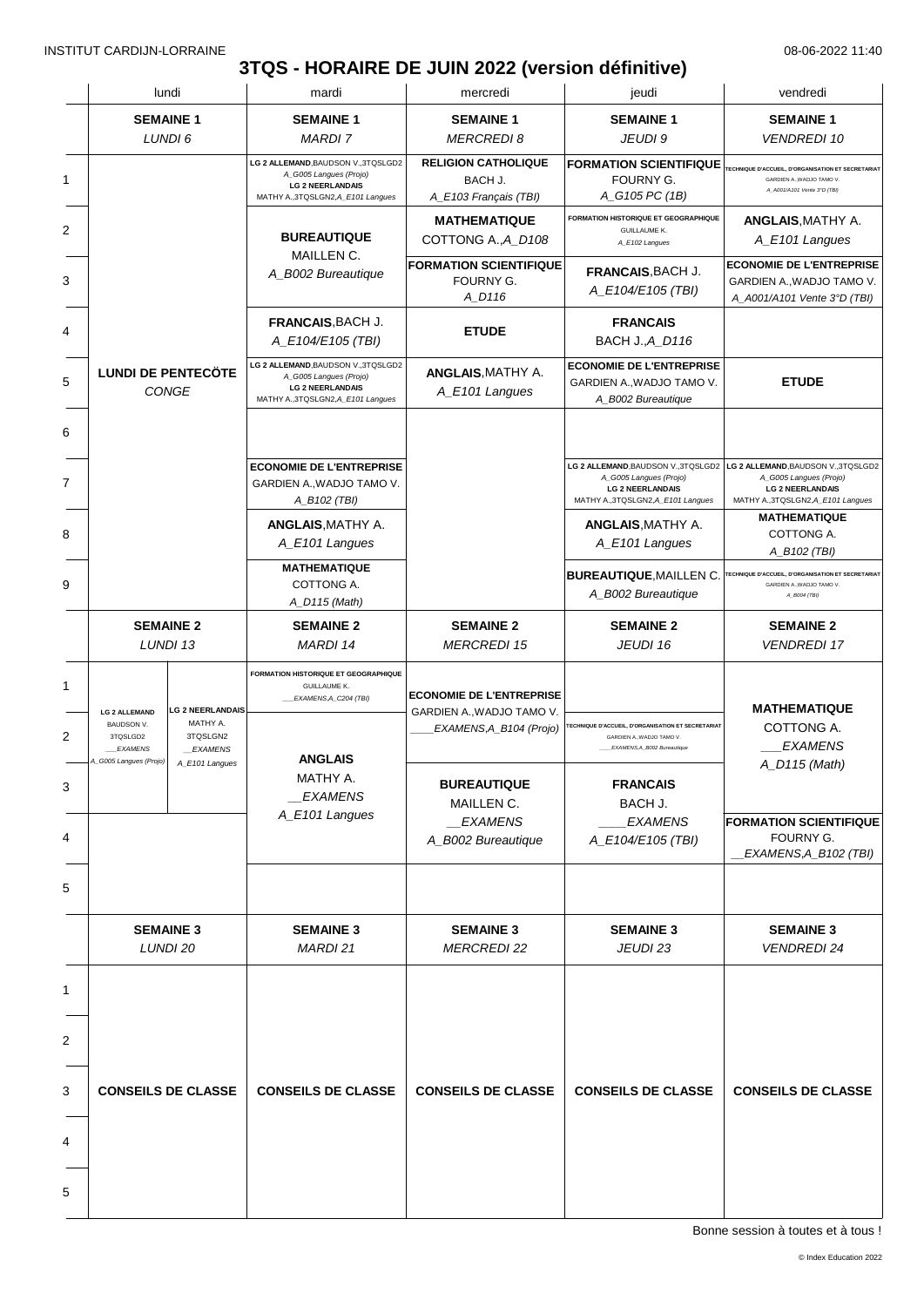### **3TTI - HORAIRE DE JUIN 2022 (version définitive)**

|                                                                  | lundi                                                             | mardi                                                                                                                          | mercredi                                                    | jeudi                                                                          | vendredi                                                                |
|------------------------------------------------------------------|-------------------------------------------------------------------|--------------------------------------------------------------------------------------------------------------------------------|-------------------------------------------------------------|--------------------------------------------------------------------------------|-------------------------------------------------------------------------|
|                                                                  | <b>SEMAINE 1</b>                                                  | <b>SEMAINE 1</b>                                                                                                               | <b>SEMAINE 1</b>                                            | <b>SEMAINE 1</b>                                                               | <b>SEMAINE 1</b>                                                        |
|                                                                  | LUNDI 6                                                           | <b>MARDI7</b>                                                                                                                  | <b>MERCREDI 8</b>                                           | JEUDI 9                                                                        | <b>VENDREDI 10</b>                                                      |
|                                                                  |                                                                   | LG 2 ALLEMAND, BAUDSON V., 3TTILGD2<br>A_G005 Langues (Projo)<br><b>LG 2 NEERLANDAIS</b><br>MATHY A., 3TTILGN2, A_E101 Langues | MATHEMATIQUE, LAMY S. MATHEMATIQUE, LAMY S.<br>A_D114 (TBI) | A_D114 (TBI)                                                                   |                                                                         |
|                                                                  |                                                                   | <b>SCIENCES, FOURNY G.</b><br>A_G201 (1DA1DB)                                                                                  | FRANCAIS, DERAVE J.<br>A_C205 (Projo)                       | ANGLAIS, BAUDSON V.<br>A_G005 Langues (Projo)                                  | <b>HISTOIRE</b><br><b>BOURRIER B.</b><br>EXAMENS, A_E104/E105 (TBI)     |
|                                                                  |                                                                   | ANGLAIS, BAUDSON V.<br>A_G005 Langues (Projo)                                                                                  | <b>RELIGION CATHOLIQUE</b><br>LAPORTE F., A_D117 Techno     | <b>SCIENCES, FOURNY G.</b><br>A_E201 dess1                                     |                                                                         |
|                                                                  |                                                                   | <b>EXPLOITATION DE LOGICIELS INFORMATIQUES</b><br>MAILLEN C.<br>A_G105 PC (1B)                                                 | ANGLAIS, BAUDSON V.<br>A_G005 Langues (Projo)               | <b>FRANCAIS</b><br>DERAVE J., A_D108                                           | <b>SCIENCES</b><br>FOURNY G.                                            |
|                                                                  | <b>LUNDI DE PENTECÖTE</b><br>CONGE                                | LG 2 ALLEMAND, BAUDSON V., 3TTILGD2<br>A_G005 Langues (Projo)<br><b>LG 2 NEERLANDAIS</b><br>MATHY A., 3TTILGN2, A_E101 Langues | <b>MATHEMATIQUE, LAMY S</b><br>A_D114 (TBI)                 | <b>EXPLOITATION DE LOGICIELS INFORMATIQUES</b><br>MAILLEN C.<br>A_G105 PC (1B) | <b>EXAMENS</b><br>A_E204 scie2                                          |
|                                                                  |                                                                   |                                                                                                                                |                                                             |                                                                                |                                                                         |
|                                                                  |                                                                   | <b>EXPLOITATION DE LOGICIELS INFORMATIQUES</b><br>MAILLEN C.<br>A_G105 PC (1B)                                                 |                                                             |                                                                                |                                                                         |
|                                                                  |                                                                   | FRANCAIS, DERAVE J.<br>A_E104/E105 (TBI)                                                                                       |                                                             |                                                                                |                                                                         |
|                                                                  |                                                                   | <b>INFORMATIQUE, MAILLEN C.</b><br>A_G204 PC (2B)                                                                              |                                                             |                                                                                |                                                                         |
|                                                                  | <b>SEMAINE 2</b><br>LUNDI 13                                      | <b>SEMAINE 2</b><br>MARDI 14                                                                                                   | <b>SEMAINE 2</b><br><b>MERCREDI 15</b>                      | <b>SEMAINE 2</b><br>JEUDI 16                                                   | <b>SEMAINE 2</b><br><b>VENDREDI 17</b>                                  |
| <b>LG 2 ALLEMAND</b><br>BAUDSON V.<br>3TTILGD2<br><b>EXAMENS</b> | <b>LG 2 NEERLANDAIS</b><br>MATHY A.<br>3TTILGN2<br><b>EXAMENS</b> | <b>EXPLOITATION DE LOGICIELS INFORMATIQUES</b><br>MAILLEN C.<br>EXAMENS, A_E207 Informatique                                   | <b>ANGLAIS</b><br>BAUDSON V.<br><b>EXAMENS</b>              | <b>MATHEMATIQUE</b><br>LAMY S.                                                 | <b>FRANCAIS</b><br>DERAVE J.<br><b>EXAMENS</b><br>A_E103 Français (TBI) |
| 4_G005 Langues (Projo)                                           | A_E101 Langues                                                    | <b>INFORMATIQUE</b>                                                                                                            | A_G005 Langues (Projo)                                      | <i>EXAMENS</i><br>A_D115 (Math)                                                | <b>RELIGION CATHOLIQUE</b><br>LAPORTE F.                                |
|                                                                  | <b>GEOGRAPHIE</b><br>DERAVE J.<br>EXAMENS, A_C203 Géo (Projo)     | MAILLEN C.<br><b>EXAMENS</b><br>A_E207 Informatique                                                                            |                                                             |                                                                                | EXAMENS, A_B103 (Projo)                                                 |
|                                                                  |                                                                   |                                                                                                                                |                                                             |                                                                                |                                                                         |
| <b>SEMAINE 3</b><br>LUNDI 20                                     |                                                                   | <b>SEMAINE 3</b><br><b>MARDI 21</b>                                                                                            | <b>SEMAINE 3</b><br><b>MERCREDI 22</b>                      | <b>SEMAINE 3</b><br>JEUDI 23                                                   | <b>SEMAINE 3</b><br><b>VENDREDI 24</b>                                  |
|                                                                  |                                                                   |                                                                                                                                |                                                             |                                                                                |                                                                         |
|                                                                  |                                                                   |                                                                                                                                |                                                             |                                                                                |                                                                         |
|                                                                  | <b>CONSEILS DE CLASSE</b>                                         | <b>CONSEILS DE CLASSE</b>                                                                                                      | <b>CONSEILS DE CLASSE</b>                                   | <b>CONSEILS DE CLASSE</b>                                                      | <b>CONSEILS DE CLASSE</b>                                               |
|                                                                  |                                                                   |                                                                                                                                |                                                             |                                                                                |                                                                         |
|                                                                  |                                                                   |                                                                                                                                |                                                             |                                                                                |                                                                         |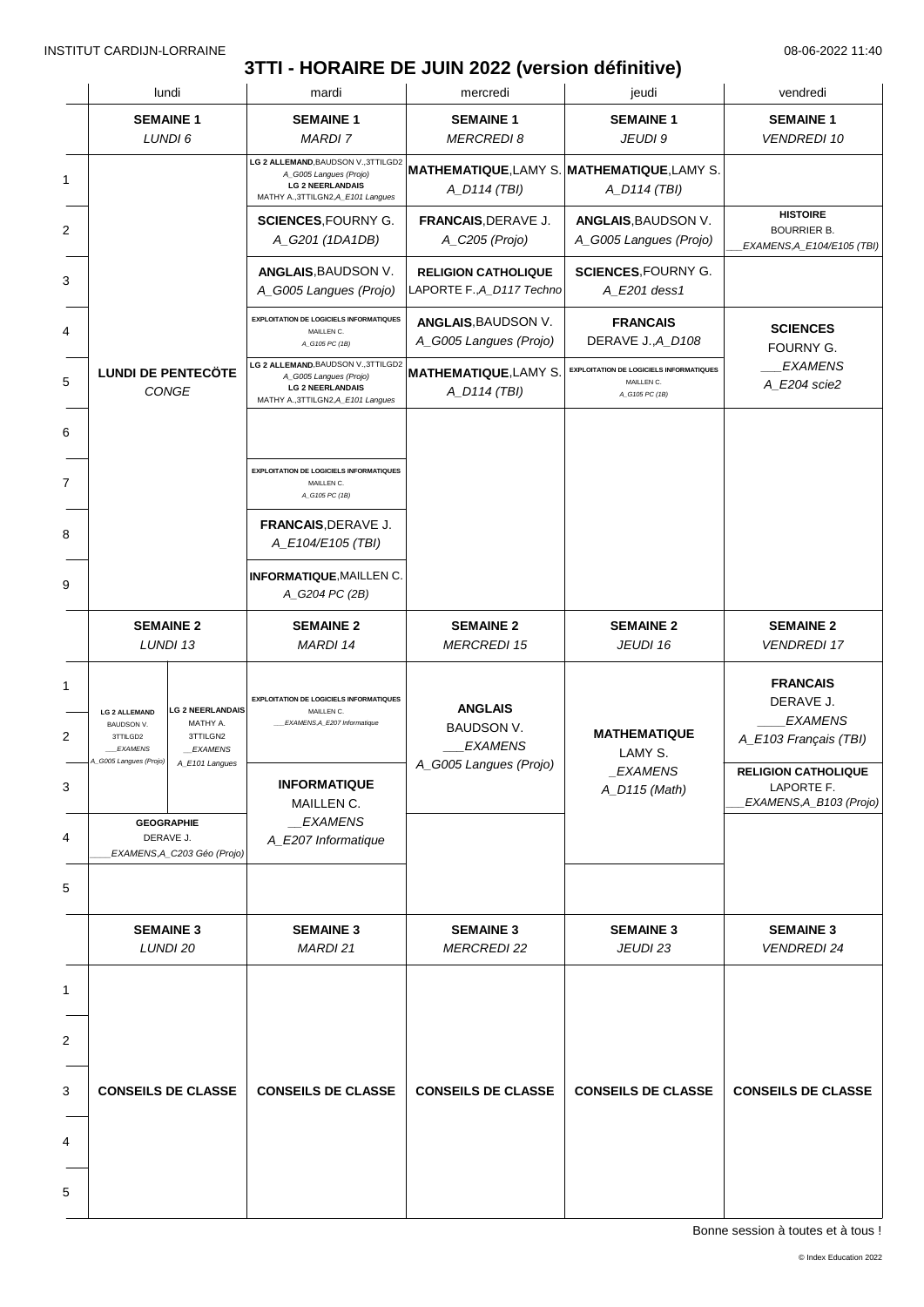### **4PB - HORAIRE DE JUIN 2022 (version définitive)**

| <b>SEMAINE 1</b><br><b>SEMAINE 1</b><br><b>SEMAINE 1</b><br><b>SEMAINE 1</b><br><b>SEMAINE 1</b><br>LUNDI 6<br><b>MARDI 7</b><br><b>MERCREDI 8</b><br>JEUDI 9<br><b>VENDREDI 10</b><br>1<br><b>ETUDE</b><br><b>BOIS</b><br><b>BILLION A.</b><br>A_E202 dess2<br>2<br><b>ETUDE</b><br>T.P. BOIS<br>BILLION A., SAUTELET A.<br><b>BOIS, BILLION A.</b><br><b>ANGLAIS</b><br>A_E003 At bois<br>3<br><b>ETUDE</b><br>A E202 dess2<br>FRANCAIS, VAGUET J.<br><b>ANGLAIS</b><br>4<br>GENIN L.<br>MERNIER J., A_C207<br>A_G104 (TBI)<br>A_D114 (TBI)<br><b>RELIGION CATHOLIQUE</b><br><b>LUNDI DE PENTECÖTE</b><br><b>BOIS, BILLION A.</b><br>5<br><b>ETUDE</b><br>NSHIMIYIMANA P.<br>PAOLETTI J.<br>CONGE<br>A_D005 DAO + CNC Bois<br>A_E203 scie1<br>A_B001 Compta<br>6<br><b>FORMATION HISTORIQUE ET GEOGRAPHIQUE</b><br>FRANCAIS, VAGUET J.<br>7<br>GENIN L.<br>A_E104/E105 (TBI)<br>A_E103 Français (TBI)<br>T.P. BOIS<br><b>ED PHYSIQUE</b><br>FRANCAIS, VAGUET J.<br>8<br>FONTAINE S., LORENT F.<br>A_E104/E105 (TBI)<br>A_E003 At bois<br>SIMON D.<br><b>FORMATION SCIENTIFIQUE</b><br>A_GSports 1,A_GSports 2<br>9<br>PAOLETTI J.<br>A_SALLE POLYVALENTE<br>A_E203 scie1<br><b>SEMAINE 2</b><br><b>SEMAINE 2</b><br><b>SEMAINE 2</b><br><b>SEMAINE 2</b><br><b>SEMAINE 2</b><br>LUNDI 13<br><b>MARDI 14</b><br><b>MERCREDI 15</b><br>JEUDI 16<br><b>VENDREDI 17</b><br>1<br><b>BOIS</b><br>JOURNEE 3P-4P-DASPA<br><b>BILLION A.</b><br>BACH J.<br>T.P. BOIS<br>ALEDDA C., ANTOINE L.<br>A_E202 dess2<br>2<br>BILLION A., BULTOT H.<br>ANZALLO F., BULTOT H.<br>FRANS Y.<br>T.P. BOIS<br>A E003 At bois<br>COTTONG A., DERAVE J.<br>BILLION A., SAUTELET A.<br>GALLEZ V., GIOT E.<br>GIOT E.<br><b>BOIS, BILLION A.</b><br>A_E003 At bois<br>3<br>GUSTIN A., KAYL N.<br>A E202 dess2<br>LEONARD T., MAILLEN C.<br>MARTIN S.<br>MAITREJEAN P., MATAGNE S.<br>FRANCAIS, VAGUET J.<br>MERNIER J., NSHIMIYIMANA P.<br>4<br>T.P. BOIS<br>A_G104 (TBI)<br>ROLIN S.<br>QUENUM D.<br>BILLION A., SAUTELET A.<br>SAUTELET A., SCHLEICH E.<br>SIMON D., ZIMER P.<br><b>BOIS.BILLION A.</b><br>VAGUET J.<br>A_E003 At bois<br>5<br><b>ETUDE</b><br>A_D005 DAO + CNC Bois<br><b>SEMAINE 3</b><br><b>SEMAINE 3</b><br><b>SEMAINE 3</b><br><b>SEMAINE 3</b><br><b>SEMAINE 3</b><br>LUNDI 20<br>MARDI 21<br><b>MERCREDI 22</b><br>JEUDI 23<br><b>VENDREDI 24</b><br>1<br>2<br>3<br><b>CONSEILS DE CLASSE</b><br><b>CONSEILS DE CLASSE</b><br><b>CONSEILS DE CLASSE</b><br><b>CONSEILS DE CLASSE</b> |  | lundi | mardi | mercredi | jeudi | vendredi                                                                                                                                                  |
|---------------------------------------------------------------------------------------------------------------------------------------------------------------------------------------------------------------------------------------------------------------------------------------------------------------------------------------------------------------------------------------------------------------------------------------------------------------------------------------------------------------------------------------------------------------------------------------------------------------------------------------------------------------------------------------------------------------------------------------------------------------------------------------------------------------------------------------------------------------------------------------------------------------------------------------------------------------------------------------------------------------------------------------------------------------------------------------------------------------------------------------------------------------------------------------------------------------------------------------------------------------------------------------------------------------------------------------------------------------------------------------------------------------------------------------------------------------------------------------------------------------------------------------------------------------------------------------------------------------------------------------------------------------------------------------------------------------------------------------------------------------------------------------------------------------------------------------------------------------------------------------------------------------------------------------------------------------------------------------------------------------------------------------------------------------------------------------------------------------------------------------------------------------------------------------------------------------------------------------------------------------------------------------------------------------------------------------------------------------------------------------------------------------------------------------------------------------------------------------|--|-------|-------|----------|-------|-----------------------------------------------------------------------------------------------------------------------------------------------------------|
|                                                                                                                                                                                                                                                                                                                                                                                                                                                                                                                                                                                                                                                                                                                                                                                                                                                                                                                                                                                                                                                                                                                                                                                                                                                                                                                                                                                                                                                                                                                                                                                                                                                                                                                                                                                                                                                                                                                                                                                                                                                                                                                                                                                                                                                                                                                                                                                                                                                                                       |  |       |       |          |       |                                                                                                                                                           |
|                                                                                                                                                                                                                                                                                                                                                                                                                                                                                                                                                                                                                                                                                                                                                                                                                                                                                                                                                                                                                                                                                                                                                                                                                                                                                                                                                                                                                                                                                                                                                                                                                                                                                                                                                                                                                                                                                                                                                                                                                                                                                                                                                                                                                                                                                                                                                                                                                                                                                       |  |       |       |          |       | <b>MATHEMATIQUE</b><br>BONGARTZ A., A_D108                                                                                                                |
|                                                                                                                                                                                                                                                                                                                                                                                                                                                                                                                                                                                                                                                                                                                                                                                                                                                                                                                                                                                                                                                                                                                                                                                                                                                                                                                                                                                                                                                                                                                                                                                                                                                                                                                                                                                                                                                                                                                                                                                                                                                                                                                                                                                                                                                                                                                                                                                                                                                                                       |  |       |       |          |       | <b>MATHEMATIQUE</b><br>BONGARTZ A., A_D108                                                                                                                |
|                                                                                                                                                                                                                                                                                                                                                                                                                                                                                                                                                                                                                                                                                                                                                                                                                                                                                                                                                                                                                                                                                                                                                                                                                                                                                                                                                                                                                                                                                                                                                                                                                                                                                                                                                                                                                                                                                                                                                                                                                                                                                                                                                                                                                                                                                                                                                                                                                                                                                       |  |       |       |          |       | MERNIER J., A_C207                                                                                                                                        |
|                                                                                                                                                                                                                                                                                                                                                                                                                                                                                                                                                                                                                                                                                                                                                                                                                                                                                                                                                                                                                                                                                                                                                                                                                                                                                                                                                                                                                                                                                                                                                                                                                                                                                                                                                                                                                                                                                                                                                                                                                                                                                                                                                                                                                                                                                                                                                                                                                                                                                       |  |       |       |          |       | <b>FORMATION HISTORIQUE ET GEOGRAPHIQUE</b>                                                                                                               |
|                                                                                                                                                                                                                                                                                                                                                                                                                                                                                                                                                                                                                                                                                                                                                                                                                                                                                                                                                                                                                                                                                                                                                                                                                                                                                                                                                                                                                                                                                                                                                                                                                                                                                                                                                                                                                                                                                                                                                                                                                                                                                                                                                                                                                                                                                                                                                                                                                                                                                       |  |       |       |          |       | <b>FORMATION SCIENTIFIQUE</b>                                                                                                                             |
|                                                                                                                                                                                                                                                                                                                                                                                                                                                                                                                                                                                                                                                                                                                                                                                                                                                                                                                                                                                                                                                                                                                                                                                                                                                                                                                                                                                                                                                                                                                                                                                                                                                                                                                                                                                                                                                                                                                                                                                                                                                                                                                                                                                                                                                                                                                                                                                                                                                                                       |  |       |       |          |       |                                                                                                                                                           |
|                                                                                                                                                                                                                                                                                                                                                                                                                                                                                                                                                                                                                                                                                                                                                                                                                                                                                                                                                                                                                                                                                                                                                                                                                                                                                                                                                                                                                                                                                                                                                                                                                                                                                                                                                                                                                                                                                                                                                                                                                                                                                                                                                                                                                                                                                                                                                                                                                                                                                       |  |       |       |          |       |                                                                                                                                                           |
|                                                                                                                                                                                                                                                                                                                                                                                                                                                                                                                                                                                                                                                                                                                                                                                                                                                                                                                                                                                                                                                                                                                                                                                                                                                                                                                                                                                                                                                                                                                                                                                                                                                                                                                                                                                                                                                                                                                                                                                                                                                                                                                                                                                                                                                                                                                                                                                                                                                                                       |  |       |       |          |       | BILLION A., SAUTELET A.                                                                                                                                   |
|                                                                                                                                                                                                                                                                                                                                                                                                                                                                                                                                                                                                                                                                                                                                                                                                                                                                                                                                                                                                                                                                                                                                                                                                                                                                                                                                                                                                                                                                                                                                                                                                                                                                                                                                                                                                                                                                                                                                                                                                                                                                                                                                                                                                                                                                                                                                                                                                                                                                                       |  |       |       |          |       |                                                                                                                                                           |
|                                                                                                                                                                                                                                                                                                                                                                                                                                                                                                                                                                                                                                                                                                                                                                                                                                                                                                                                                                                                                                                                                                                                                                                                                                                                                                                                                                                                                                                                                                                                                                                                                                                                                                                                                                                                                                                                                                                                                                                                                                                                                                                                                                                                                                                                                                                                                                                                                                                                                       |  |       |       |          |       |                                                                                                                                                           |
|                                                                                                                                                                                                                                                                                                                                                                                                                                                                                                                                                                                                                                                                                                                                                                                                                                                                                                                                                                                                                                                                                                                                                                                                                                                                                                                                                                                                                                                                                                                                                                                                                                                                                                                                                                                                                                                                                                                                                                                                                                                                                                                                                                                                                                                                                                                                                                                                                                                                                       |  |       |       |          |       | <b>JOURNEE 3P-4P-DASPA</b><br>ALEDDA C., ANZALLO F.<br>BILLION A., BLAISE B.<br>GENIN L., GHEZA F.<br>GUILLAUME F., GUSTIN A.<br>MAITREJEAN P., MAQUET T. |
|                                                                                                                                                                                                                                                                                                                                                                                                                                                                                                                                                                                                                                                                                                                                                                                                                                                                                                                                                                                                                                                                                                                                                                                                                                                                                                                                                                                                                                                                                                                                                                                                                                                                                                                                                                                                                                                                                                                                                                                                                                                                                                                                                                                                                                                                                                                                                                                                                                                                                       |  |       |       |          |       |                                                                                                                                                           |
|                                                                                                                                                                                                                                                                                                                                                                                                                                                                                                                                                                                                                                                                                                                                                                                                                                                                                                                                                                                                                                                                                                                                                                                                                                                                                                                                                                                                                                                                                                                                                                                                                                                                                                                                                                                                                                                                                                                                                                                                                                                                                                                                                                                                                                                                                                                                                                                                                                                                                       |  |       |       |          |       | MATAGNE S., QACEME N.                                                                                                                                     |
|                                                                                                                                                                                                                                                                                                                                                                                                                                                                                                                                                                                                                                                                                                                                                                                                                                                                                                                                                                                                                                                                                                                                                                                                                                                                                                                                                                                                                                                                                                                                                                                                                                                                                                                                                                                                                                                                                                                                                                                                                                                                                                                                                                                                                                                                                                                                                                                                                                                                                       |  |       |       |          |       | WADJO TAMO V., ZIMER P.                                                                                                                                   |
|                                                                                                                                                                                                                                                                                                                                                                                                                                                                                                                                                                                                                                                                                                                                                                                                                                                                                                                                                                                                                                                                                                                                                                                                                                                                                                                                                                                                                                                                                                                                                                                                                                                                                                                                                                                                                                                                                                                                                                                                                                                                                                                                                                                                                                                                                                                                                                                                                                                                                       |  |       |       |          |       |                                                                                                                                                           |
|                                                                                                                                                                                                                                                                                                                                                                                                                                                                                                                                                                                                                                                                                                                                                                                                                                                                                                                                                                                                                                                                                                                                                                                                                                                                                                                                                                                                                                                                                                                                                                                                                                                                                                                                                                                                                                                                                                                                                                                                                                                                                                                                                                                                                                                                                                                                                                                                                                                                                       |  |       |       |          |       |                                                                                                                                                           |
|                                                                                                                                                                                                                                                                                                                                                                                                                                                                                                                                                                                                                                                                                                                                                                                                                                                                                                                                                                                                                                                                                                                                                                                                                                                                                                                                                                                                                                                                                                                                                                                                                                                                                                                                                                                                                                                                                                                                                                                                                                                                                                                                                                                                                                                                                                                                                                                                                                                                                       |  |       |       |          |       |                                                                                                                                                           |
|                                                                                                                                                                                                                                                                                                                                                                                                                                                                                                                                                                                                                                                                                                                                                                                                                                                                                                                                                                                                                                                                                                                                                                                                                                                                                                                                                                                                                                                                                                                                                                                                                                                                                                                                                                                                                                                                                                                                                                                                                                                                                                                                                                                                                                                                                                                                                                                                                                                                                       |  |       |       |          |       | <b>CONSEILS DE CLASSE</b>                                                                                                                                 |
|                                                                                                                                                                                                                                                                                                                                                                                                                                                                                                                                                                                                                                                                                                                                                                                                                                                                                                                                                                                                                                                                                                                                                                                                                                                                                                                                                                                                                                                                                                                                                                                                                                                                                                                                                                                                                                                                                                                                                                                                                                                                                                                                                                                                                                                                                                                                                                                                                                                                                       |  |       |       |          |       |                                                                                                                                                           |
| 5                                                                                                                                                                                                                                                                                                                                                                                                                                                                                                                                                                                                                                                                                                                                                                                                                                                                                                                                                                                                                                                                                                                                                                                                                                                                                                                                                                                                                                                                                                                                                                                                                                                                                                                                                                                                                                                                                                                                                                                                                                                                                                                                                                                                                                                                                                                                                                                                                                                                                     |  |       |       |          |       |                                                                                                                                                           |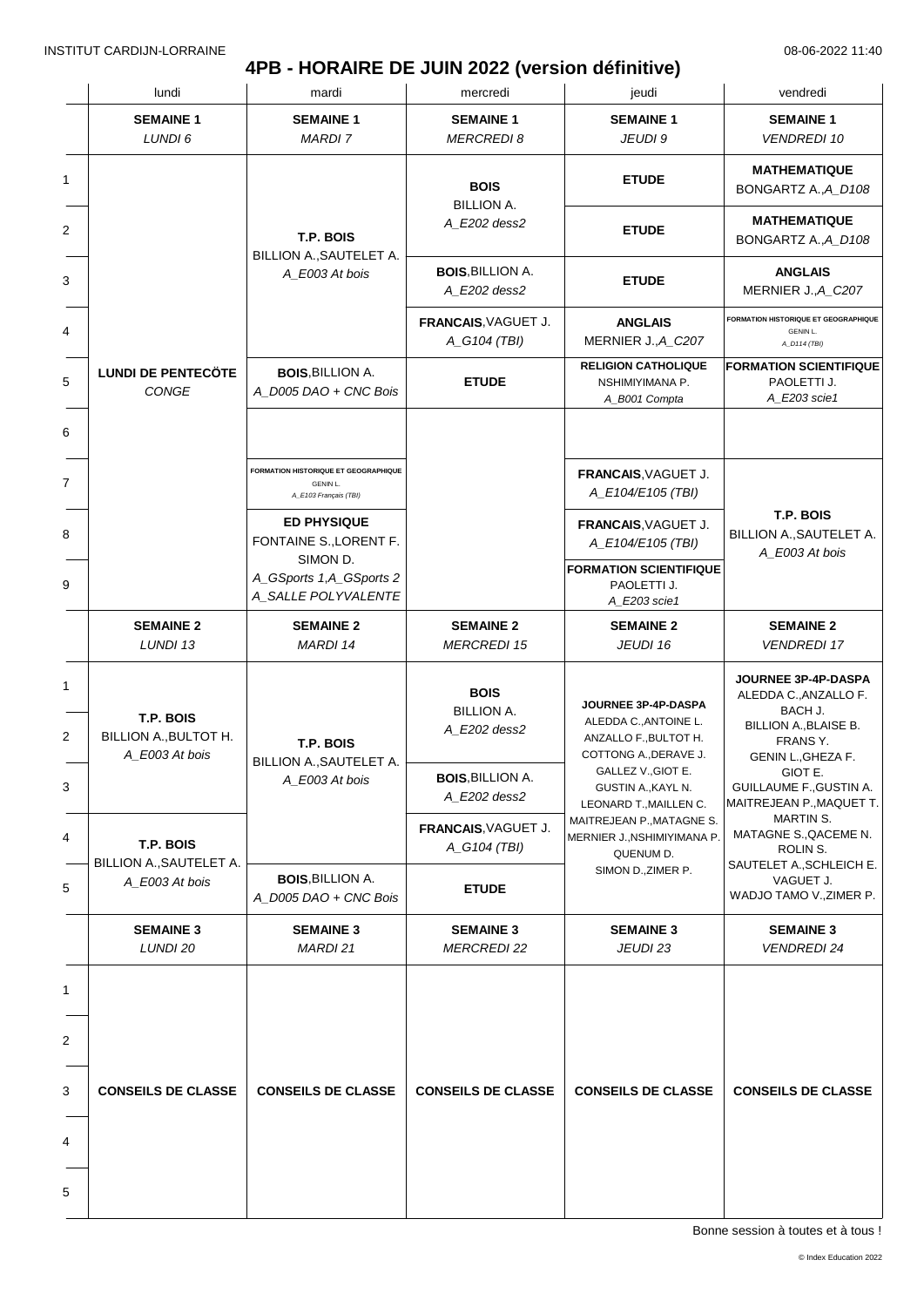### **4PE - HORAIRE DE JUIN 2022 (version définitive)**

|   | lundi                                                    | mardi                                                    | mercredi                                                   | jeudi                                                                                                                                                                                                                                                               | vendredi                                                              |
|---|----------------------------------------------------------|----------------------------------------------------------|------------------------------------------------------------|---------------------------------------------------------------------------------------------------------------------------------------------------------------------------------------------------------------------------------------------------------------------|-----------------------------------------------------------------------|
|   | <b>SEMAINE 1</b><br>LUNDI 6                              | <b>SEMAINE 1</b><br><b>MARDI 7</b>                       | <b>SEMAINE 1</b><br><b>MERCREDI8</b>                       | <b>SEMAINE 1</b><br>JEUDI 9                                                                                                                                                                                                                                         | <b>SEMAINE 1</b><br><b>VENDREDI 10</b>                                |
| 1 |                                                          |                                                          | <b>FORMATION SCIENTIFIQUE</b><br>FOURNY G.<br>A E201 dess1 | FORMATION HISTORIQUE ET GEOGRAPHIQUE<br><b>GUILLAUME K.</b><br>A_E104/E105 (TBI)                                                                                                                                                                                    | FORMATION HISTORIQUE ET GEOGRAPHIQUE<br>GUILLAUME K.<br>A_G203 (TBI)  |
| 2 |                                                          |                                                          | <b>TECHNOLOGIE,GALLEZ V.</b><br>A_D117 Techno              | FRANCAIS, BACH J.<br>A_E104/E105 (TBI)                                                                                                                                                                                                                              | <b>ED PHYSIQUE</b>                                                    |
| 3 |                                                          | <b>T.P. ELECTRICITE</b><br>GIOT E.<br>A_D113 At. Elec 4P | <b>MATHEMATIQUE</b><br>COTTONG A., A_D108                  | <b>RELIGION CATHOLIQUE</b><br>DERAVE J.<br>A_C203 Géo (Projo)                                                                                                                                                                                                       | FONTAINE S., LORENT F.<br>A_GSports 1,A_GSports 2                     |
| 4 |                                                          |                                                          | <b>FRANCAIS, BACH J.</b><br>A E204 scie2                   | <b>FORMATION SCIENTIFIQUE</b><br>FOURNY G.<br>A_E203 scie1                                                                                                                                                                                                          | <b>ANGLAIS</b><br>MERNIER J., A_C207                                  |
| 5 | <b>LUNDI DE PENTECÖTE</b><br><b>CONGE</b>                |                                                          | <b>ANGLAIS</b><br>MERNIER J., A_C207                       | TECHNOLOGIE, GALLEZ V.<br>A_D117 Techno                                                                                                                                                                                                                             | <b>MATHEMATIQUE</b><br>COTTONG A.<br>A_G203 (TBI)                     |
|   |                                                          |                                                          |                                                            |                                                                                                                                                                                                                                                                     |                                                                       |
|   |                                                          | TECHNOLOGIE, GALLEZ V.<br>A D117 Techno                  |                                                            |                                                                                                                                                                                                                                                                     | <b>RELIGION CATHOLIQUE</b><br>DERAVE J.<br>A_C203 Géo (Projo)         |
|   |                                                          | TECHNOLOGIE, GALLEZ V.<br>A_D117 Techno                  |                                                            |                                                                                                                                                                                                                                                                     | TECHNOLOGIE, GALLEZ V.<br>A_D117 Techno                               |
|   |                                                          | FRANCAIS, BACH J.<br>A_G006 TBI (2A)                     |                                                            |                                                                                                                                                                                                                                                                     |                                                                       |
|   | <b>SEMAINE 2</b><br>LUNDI 13                             | <b>SEMAINE 2</b><br>MARDI 14                             | <b>SEMAINE 2</b><br><b>MERCREDI 15</b>                     | <b>SEMAINE 2</b><br>JEUDI 16                                                                                                                                                                                                                                        | <b>SEMAINE 2</b><br><b>VENDREDI 17</b>                                |
|   |                                                          | <b>T.P. ELECTRICITE</b><br>GIOT E.<br>A_D113 At. Elec 4P | <b>FORMATION SCIENTIFIQUE</b><br>FOURNY G.<br>A E201 dess1 | JOURNEE 3P-4P-DASPA<br>ALEDDA C., ANTOINE L.<br>ANZALLO F., BULTOT H.<br>COTTONG A., DERAVE J.<br>GALLEZ V., GIOT E.<br>GUSTIN A., KAYL N.<br>LEONARD T., MAILLEN C.<br>MAITREJEAN P., MATAGNE S.<br>MERNIER J., NSHIMIYIMANA P.<br>QUENUM D.<br>SIMON D., ZIMER P. | JOURNEE 3P-4P-DASPA<br>ALEDDA C., ANZALLO F.<br>BACH J.               |
|   | <b>T.P. ELECTRICITE</b><br>GIOT E.<br>A D113 At. Elec 4P |                                                          | TECHNOLOGIE, GALLEZ V.<br>A_D117 Techno                    |                                                                                                                                                                                                                                                                     | <b>BILLION A., BLAISE B.</b><br>FRANS Y.<br>GENIN L., GHEZA F.        |
|   |                                                          |                                                          | <b>MATHEMATIQUE</b><br>COTTONG A., A_D108                  |                                                                                                                                                                                                                                                                     | GIOT E.<br><b>GUILLAUME F., GUSTIN A.</b><br>MAITREJEAN P., MAQUET T. |
|   | T.P. ELECTRICITE, GIOT E.<br>A_D113 At. Elec 4P          |                                                          | FRANCAIS, BACH J.<br>A_E204 scie2                          |                                                                                                                                                                                                                                                                     | MARTIN S.<br>MATAGNE S., QACEME N.<br>ROLIN S.                        |
|   | T.P. ELECTRICITE, GIOT E.<br>A_D113 At. Elec 4P          |                                                          | <b>ANGLAIS</b><br>MERNIER J., A_C207                       |                                                                                                                                                                                                                                                                     | SAUTELET A., SCHLEICH E.<br>VAGUET J.<br>WADJO TAMO V., ZIMER P.      |
|   | <b>SEMAINE 3</b><br>LUNDI 20                             | <b>SEMAINE 3</b><br>MARDI 21                             | <b>SEMAINE 3</b><br><b>MERCREDI 22</b>                     | <b>SEMAINE 3</b><br>JEUDI 23                                                                                                                                                                                                                                        | <b>SEMAINE 3</b><br><b>VENDREDI 24</b>                                |
|   |                                                          |                                                          |                                                            |                                                                                                                                                                                                                                                                     |                                                                       |
|   |                                                          |                                                          |                                                            |                                                                                                                                                                                                                                                                     |                                                                       |
|   | <b>CONSEILS DE CLASSE</b>                                | <b>CONSEILS DE CLASSE</b>                                | <b>CONSEILS DE CLASSE</b>                                  | <b>CONSEILS DE CLASSE</b>                                                                                                                                                                                                                                           | <b>CONSEILS DE CLASSE</b>                                             |
|   |                                                          |                                                          |                                                            |                                                                                                                                                                                                                                                                     |                                                                       |
|   |                                                          |                                                          |                                                            |                                                                                                                                                                                                                                                                     |                                                                       |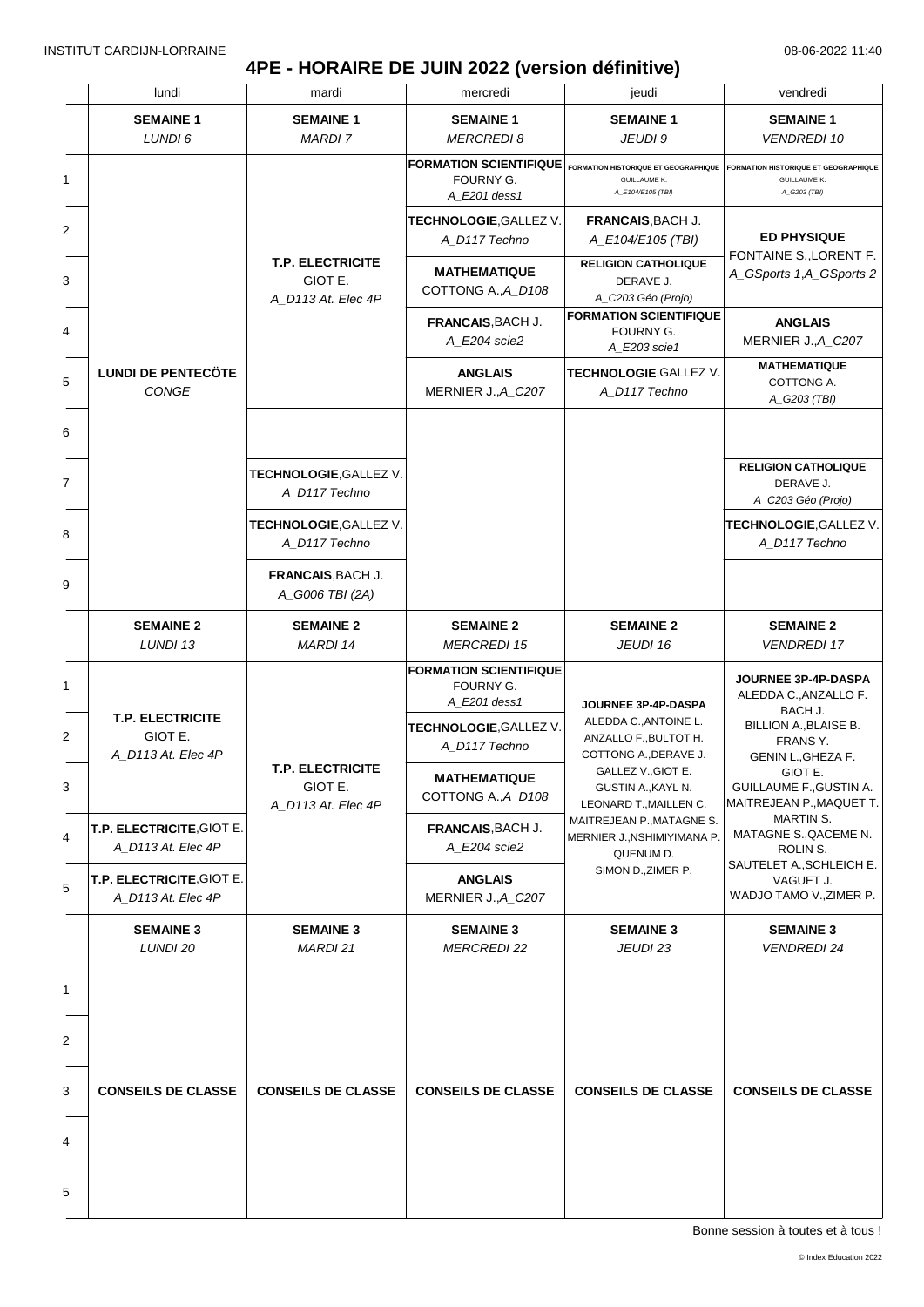# **4PG - HORAIRE DE JUIN 2022 (version définitive)**

|  | lundi                                                     | mardi                                                                                                                                                               | mercredi                                                           | jeudi                                                                                                                                      | vendredi                                                                                                                                                 |
|--|-----------------------------------------------------------|---------------------------------------------------------------------------------------------------------------------------------------------------------------------|--------------------------------------------------------------------|--------------------------------------------------------------------------------------------------------------------------------------------|----------------------------------------------------------------------------------------------------------------------------------------------------------|
|  | <b>SEMAINE 1</b><br>LUNDI 6                               | <b>SEMAINE 1</b><br><b>MARDI 7</b>                                                                                                                                  | <b>SEMAINE 1</b><br><b>MERCREDI8</b>                               | <b>SEMAINE 1</b><br>JEUDI 9                                                                                                                | <b>SEMAINE 1</b><br><b>VENDREDI 10</b>                                                                                                                   |
|  |                                                           | <b>FORMATION SCIENTIFIQUE</b><br><b>GUILLAUME F.</b><br>A_E202 dess2                                                                                                |                                                                    | <b>ETUDE</b>                                                                                                                               | <b>TECHNOLOGIE DU GARAGE</b><br>MAITREJEAN P.<br>A_D118/D119 Techno Garage                                                                               |
|  |                                                           | <b>FORMATION HISTORIQUE ET GEOGRAPHIQUE</b><br><b>GENIN L.</b><br>A_G203 (TBI)                                                                                      |                                                                    | <b>RELIGION CATHOLIQUE</b><br>NSHIMIYIMANA P.<br>A_C205 (Projo)                                                                            | <b>ANGLAIS</b><br>MERNIER J., A_C207                                                                                                                     |
|  |                                                           | FRANCAIS, GENIN L.<br>A G203 (TBI)                                                                                                                                  | <b>T.P. GARAGE</b><br>MAITREJEAN P.<br>A_D007 Garage $(4^{\circ})$ | <b>MATHEMATIQUE</b><br>COTTONG A., A C206                                                                                                  | <b>FRANCAIS, GENIN L.</b><br>A_E201 dess1                                                                                                                |
|  |                                                           | <b>ED PHYSIQUE</b><br>FONTAINE S.                                                                                                                                   |                                                                    | <b>ETUDE</b>                                                                                                                               | <b>MATHEMATIQUE</b><br>COTTONG A.<br>A_D115 (Math)                                                                                                       |
|  | <b>LUNDI DE PENTECÖTE</b><br>CONGE                        | A_GSports 3                                                                                                                                                         |                                                                    | <b>ANGLAIS</b><br>MERNIER J., A_C207                                                                                                       | <b>TECHNOLOGIE DU GARAGE</b><br>MAITREJEAN P.<br>A_D118/D119 Techno Garage                                                                               |
|  |                                                           | <b>TECHNOLOGIE DU GARAGE</b><br>MAITREJEAN P.<br>A_D118/D119 Techno Garage                                                                                          |                                                                    | <b>GUILLAUME F.</b><br>A_G006 TBI (2A)                                                                                                     | <b>FORMATION SCIENTIFIQUE</b> FORMATION HISTORIQUE ET GEOGRAPHIQUE<br><b>GENIN L.</b><br>A_A001/A101 Vente 3°D (TBI)                                     |
|  |                                                           | <b>TECHNOLOGIE DU GARAGE</b><br>MAITREJEAN P.<br>A_D118/D119 Techno Garage<br><b>TECHNOLOGIE DU GARAGE</b>                                                          |                                                                    |                                                                                                                                            | <b>FRANCAIS</b><br><b>GENIN L.</b><br>A_A001/A101 Vente 3°D (TBI)                                                                                        |
|  |                                                           | MAITREJEAN P.<br>A_D118/D119 Techno Garage                                                                                                                          |                                                                    |                                                                                                                                            |                                                                                                                                                          |
|  | <b>SEMAINE 2</b><br>LUNDI 13                              | <b>SEMAINE 2</b><br><b>MARDI 14</b>                                                                                                                                 | <b>SEMAINE 2</b><br><b>MERCREDI 15</b>                             | <b>SEMAINE 2</b><br>JEUDI 16                                                                                                               | <b>SEMAINE 2</b><br><b>VENDREDI 17</b>                                                                                                                   |
|  | <b>T.P. GARAGE</b><br>MAITREJEAN P.<br>A_D007 Garage (4°) | <b>FORMATION SCIENTIFIQUE</b><br><b>GUILLAUME F.</b><br>A E202 dess2<br>FORMATION HISTORIQUE ET GEOGRAPHIQUE<br>GENIN L.<br>A_G203 (TBI)<br><b>FRANCAIS.GENIN L</b> | <b>T.P. GARAGE</b><br>MAITREJEAN P.                                | JOURNEE 3P-4P-DASPA<br>ALEDDA C., ANTOINE L.<br>ANZALLO F., BULTOT H.<br>COTTONG A., DERAVE J.<br>GALLEZ V., GIOT E.<br>GUSTIN A., KAYL N. | JOURNEE 3P-4P-DASPA<br>ALEDDA C., ANZALLO F.<br>BACH J.<br>BILLION A., BLAISE B.<br>FRANS Y.<br>GENIN L., GHEZA F.<br>GIOT E.<br>GUILLAUME F., GUSTIN A. |
|  |                                                           | A_G203 (TBI)<br><b>ED PHYSIQUE</b><br>FONTAINE S.<br>A_GSports 3                                                                                                    | A_D007 Garage (4°)                                                 | LEONARD T., MAILLEN C.<br>MAITREJEAN P., MATAGNE S.<br>MERNIER J., NSHIMIYIMANA P.<br>QUENUM D.<br>SIMON D., ZIMER P.                      | MAITREJEAN P., MAQUET T.<br>MARTIN S.<br>MATAGNE S., QACEME N.<br>ROLIN S.<br>SAUTELET A., SCHLEICH E.<br>VAGUET J.<br>WADJO TAMO V., ZIMER P.           |
|  | <b>SEMAINE 3</b>                                          | <b>SEMAINE 3</b><br>MARDI 21                                                                                                                                        | <b>SEMAINE 3</b>                                                   | <b>SEMAINE 3</b>                                                                                                                           | <b>SEMAINE 3</b>                                                                                                                                         |
|  | LUNDI 20                                                  |                                                                                                                                                                     | <b>MERCREDI 22</b>                                                 | JEUDI 23                                                                                                                                   | <b>VENDREDI 24</b>                                                                                                                                       |
|  | <b>CONSEILS DE CLASSE</b>                                 | <b>CONSEILS DE CLASSE</b>                                                                                                                                           | <b>CONSEILS DE CLASSE</b>                                          | <b>CONSEILS DE CLASSE</b>                                                                                                                  | <b>CONSEILS DE CLASSE</b>                                                                                                                                |
|  |                                                           |                                                                                                                                                                     |                                                                    |                                                                                                                                            |                                                                                                                                                          |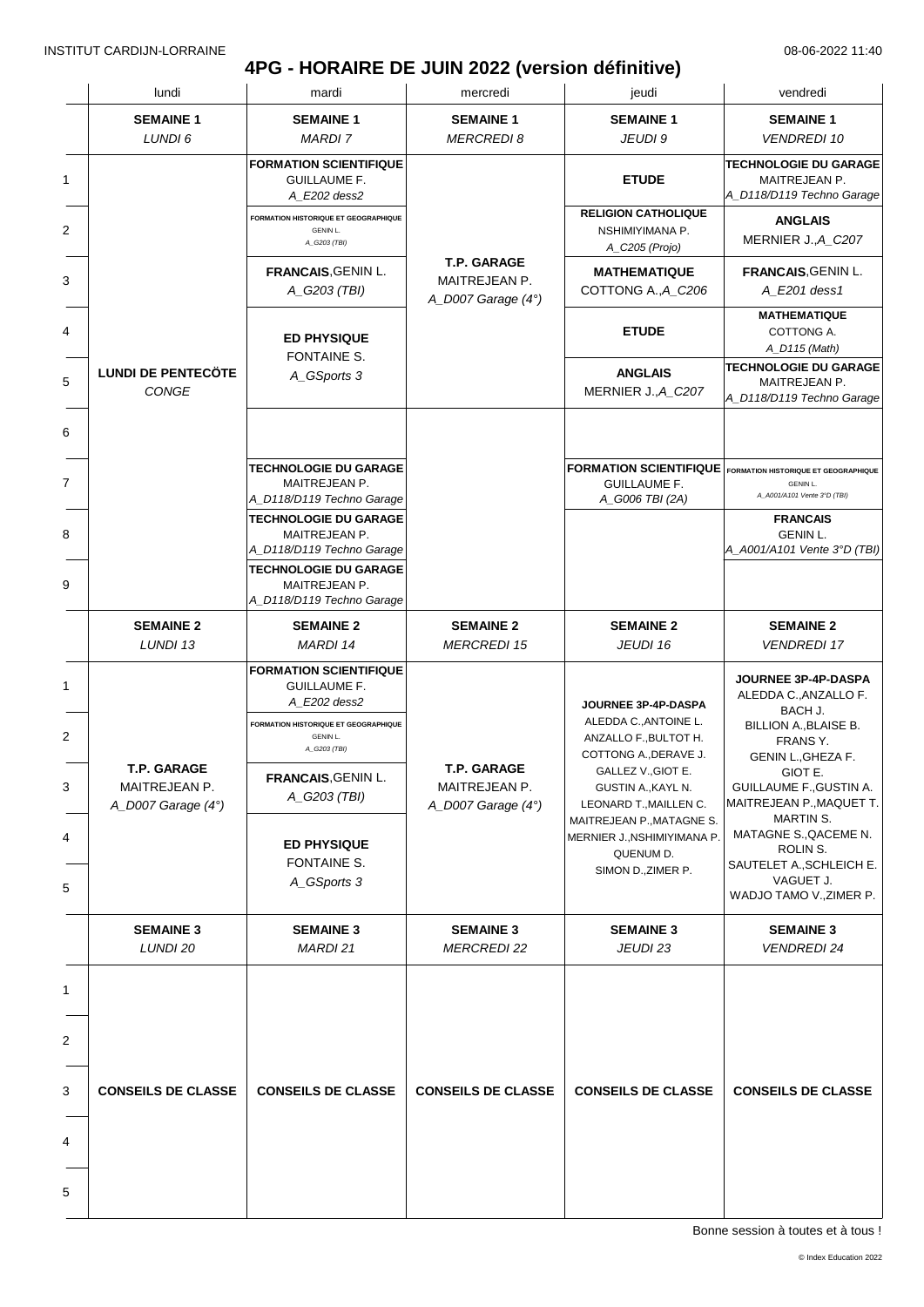### **4PH - HORAIRE DE JUIN 2022 (version définitive)**

| lundi                                               | mardi                                                          | mercredi                                                                                                  | jeudi                                                                            | vendredi                                                                                         |
|-----------------------------------------------------|----------------------------------------------------------------|-----------------------------------------------------------------------------------------------------------|----------------------------------------------------------------------------------|--------------------------------------------------------------------------------------------------|
| <b>SEMAINE 1</b><br>LUNDI 6                         | <b>SEMAINE 1</b><br>MARDI 7                                    | <b>SEMAINE 1</b><br><b>MERCREDI 8</b>                                                                     | <b>SEMAINE 1</b><br>JEUDI 9                                                      | <b>SEMAINE 1</b><br><b>VENDREDI 10</b>                                                           |
|                                                     | <b>T.P. ART CULINAIRE</b>                                      | <b>FORMATION SCIENTIFIQUE</b><br>FOURNY G.<br>A E201 dess1                                                | FORMATION HISTORIQUE ET GEOGRAPHIQUE<br><b>GUILLAUME K.</b><br>A_E104/E105 (TBI) | <b>FORMATION HISTORIQUE ET GEOGRAPHIQUE</b><br><b>GUILLAUME K.</b><br>A_G203 (TBI)               |
|                                                     | MAQUET T.<br>A_RESTO COLLECTIVITE                              | TECHNOLOGIE DE LA SALLE<br>MARTIN S.<br>A_SALLE H                                                         | FRANCAIS, BACH J.<br>A_E104/E105 (TBI)                                           | <b>ED PHYSIQUE</b>                                                                               |
|                                                     |                                                                | <b>MATHEMATIQUE</b><br>COTTONG A., A_D108                                                                 | <b>RELIGION CATHOLIQUE</b><br>DERAVE J.<br>A_C203 Géo (Projo)                    | FONTAINE S., LORENT F.<br>A_GSports 1,A_GSports 2                                                |
|                                                     |                                                                | <b>FRANCAIS, BACH J.</b><br>A_E204 scie2                                                                  | <b>FORMATION SCIENTIFIQUE</b><br>FOURNY G.<br>A_E203 scie1                       | <b>ANGLAIS</b><br>MERNIER J., A_C207                                                             |
| <b>LUNDI DE PENTECÖTE</b><br>CONGE                  | <b>T.P. ART CULINAIRE</b><br>MAQUET T.<br>A_RESTO COLLECTIVITE | <b>ANGLAIS</b><br>MERNIER J., A_C207                                                                      | <b>ETUDE</b>                                                                     | <b>MATHEMATIQUE</b><br>COTTONG A.<br>A_G203 (TBI)                                                |
|                                                     |                                                                | <b>TECHNOLOGIE DE LA CUISINE</b><br>MAQUET T.<br>A_RESTO H                                                |                                                                                  | <b>RELIGION CATHOLIQUE</b><br>DERAVE J.<br>A_C203 Géo (Projo)                                    |
|                                                     | <b>ETUDE</b><br>A_C003 Etude/Détente                           | TECHNOLOGIE DE LA CUISINE<br>MAQUET T.<br>A_RESTO H                                                       |                                                                                  |                                                                                                  |
|                                                     | FRANCAIS, BACH J.<br>A_G006 TBI (2A)                           |                                                                                                           |                                                                                  |                                                                                                  |
| <b>SEMAINE 2</b><br>LUNDI 13                        | <b>SEMAINE 2</b><br>MARDI 14                                   | <b>SEMAINE 2</b><br><b>MERCREDI 15</b>                                                                    | <b>SEMAINE 2</b><br>JEUDI 16                                                     | <b>SEMAINE 2</b><br><b>VENDREDI 17</b>                                                           |
|                                                     |                                                                | <b>FORMATION SCIENTIFIQUE</b><br>FOURNY G.<br>A E201 dess1<br><b>TECHNOLOGIE DE LA SALLE</b><br>MARTIN S. |                                                                                  | JOURNEE 3P-4P-DASPA<br>ALEDDA C., ANZALLO F.<br>BACH J.<br>BILLION A., BLAISE B.                 |
| <b>T.P. ART CULINAIRE</b><br>MAQUET T.<br>A_RESTO H | T.P. SALLE<br>MARTIN S., RENAUD S.                             | A_SALLE H<br><b>MATHEMATIQUE</b><br>COTTONG A., A D108                                                    | <b>T.P. ART CULINAIRE</b><br>MAQUET T., MARTIN S.<br>A_RESTO COLLECTIVITE        | FRANS Y.<br>GENIN L., GHEZA F.<br>GIOT E.<br>GUILLAUME F., GUSTIN A.<br>MAITREJEAN P., MAQUET T. |
|                                                     | A_SALLE H                                                      | FRANCAIS, BACH J.<br>A_E204 scie2                                                                         |                                                                                  | MARTIN S.<br>MATAGNE S., QACEME N.<br>ROLIN S.                                                   |
|                                                     |                                                                | <b>ANGLAIS</b><br>MERNIER J., A_C207                                                                      |                                                                                  | SAUTELET A., SCHLEICH E.<br>VAGUET J.<br>WADJO TAMO V., ZIMER P.                                 |
| <b>SEMAINE 3</b><br>LUNDI 20                        | <b>SEMAINE 3</b><br>MARDI 21                                   | <b>SEMAINE 3</b><br><b>MERCREDI 22</b>                                                                    | <b>SEMAINE 3</b><br>JEUDI 23                                                     | <b>SEMAINE 3</b><br><b>VENDREDI 24</b>                                                           |
|                                                     |                                                                |                                                                                                           |                                                                                  |                                                                                                  |
|                                                     |                                                                |                                                                                                           |                                                                                  |                                                                                                  |
| <b>CONSEILS DE CLASSE</b>                           | <b>CONSEILS DE CLASSE</b>                                      | <b>CONSEILS DE CLASSE</b>                                                                                 | <b>CONSEILS DE CLASSE</b>                                                        | <b>CONSEILS DE CLASSE</b>                                                                        |
|                                                     |                                                                |                                                                                                           |                                                                                  |                                                                                                  |
|                                                     |                                                                |                                                                                                           |                                                                                  |                                                                                                  |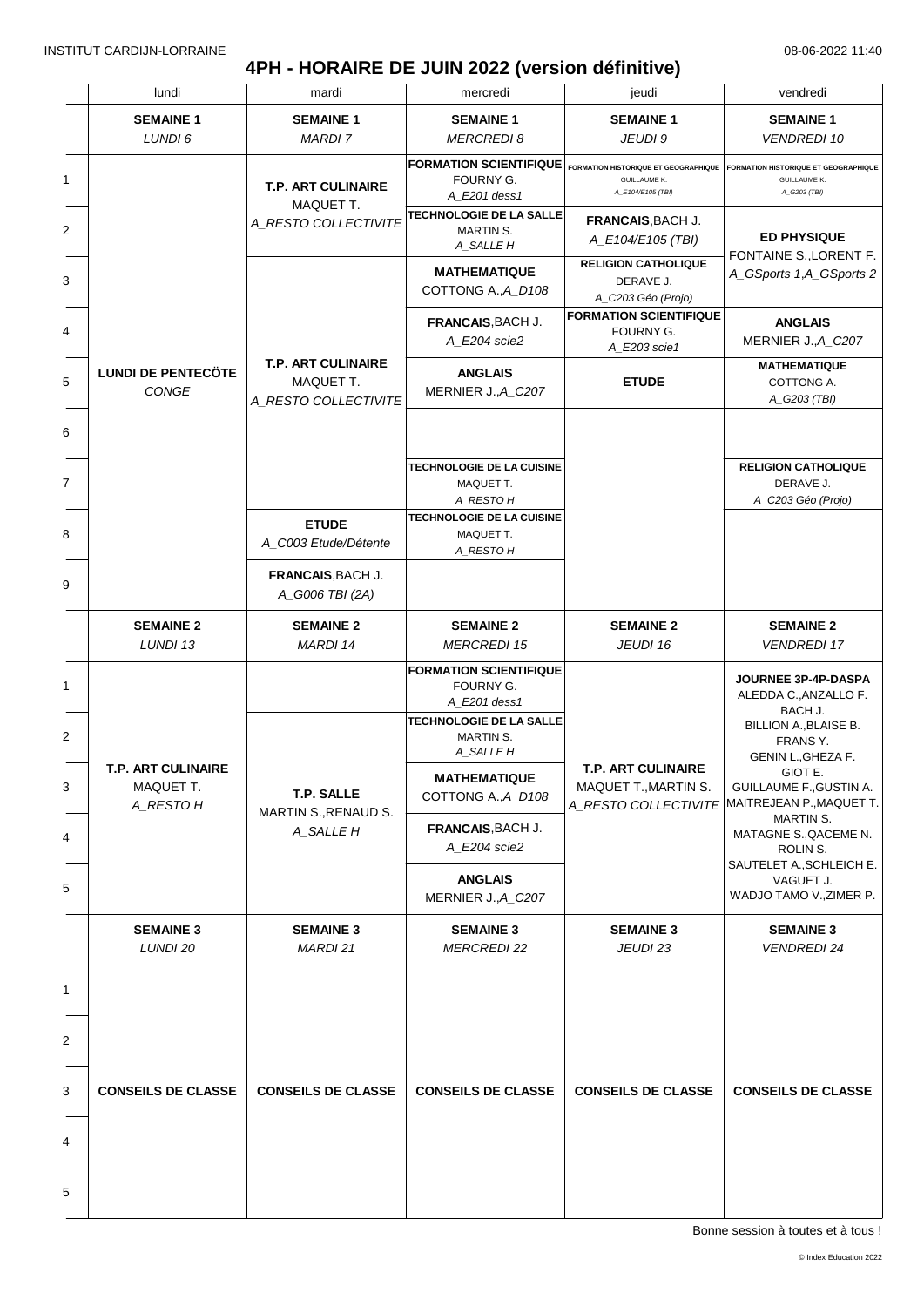# **4PM - HORAIRE DE JUIN 2022 (version définitive)**

|   | lundi                              | mardi                                                                      | mercredi                                            | jeudi                                                                                                                                         | vendredi                                                                                                                  |
|---|------------------------------------|----------------------------------------------------------------------------|-----------------------------------------------------|-----------------------------------------------------------------------------------------------------------------------------------------------|---------------------------------------------------------------------------------------------------------------------------|
|   | <b>SEMAINE 1</b><br>LUNDI 6        | <b>SEMAINE 1</b><br><b>MARDI 7</b>                                         | <b>SEMAINE 1</b><br><b>MERCREDI8</b>                | <b>SEMAINE 1</b><br>JEUDI 9                                                                                                                   | <b>SEMAINE 1</b><br><b>VENDREDI 10</b>                                                                                    |
|   |                                    | <b>DESSIN TECHNIQUE (INDUSTRIE)</b><br>MAITREJEAN P.<br>A D110 At. Elec 6P |                                                     | <b>ETUDE</b>                                                                                                                                  | <b>MATHEMATIQUE</b><br>BONGARTZ A., A_D108                                                                                |
|   |                                    | <b>DESSIN TECHNIQUE (INDUSTRIE)</b><br>MAITREJEAN P.<br>A_D110 At. Elec 6P | <b>T.P. SOUDAGE</b><br>ZIMER P.<br>A D004 Soudage   | <b>ETUDE</b>                                                                                                                                  | <b>MATHEMATIQUE</b><br>BONGARTZ A., A_D108                                                                                |
|   |                                    | <b>TECHNOLOGIE DE L'USINAGE</b><br>MAITREJEAN P.<br>A D110 At. Elec 6P     |                                                     | <b>TECHNOLOGIE DU SOUDAGE</b><br>ZIMER P.<br>A_D116                                                                                           | <b>ANGLAIS</b><br>MERNIER J., A_C207                                                                                      |
|   |                                    | TECHNOLOGIE DE L'USINAGE<br>MAITREJEAN P.<br>A_D108                        | FRANCAIS, VAGUET J.<br>A_G104 (TBI)                 | <b>ANGLAIS</b><br>MERNIER J., A_C207                                                                                                          | FORMATION HISTORIQUE ET GEOGRAPHIQUE<br><b>GENIN L.</b><br>A_D114 (TBI)                                                   |
|   | <b>LUNDI DE PENTECÖTE</b><br>CONGE | <b>ETUDE</b>                                                               | <b>TECHNOLOGIE DU SOUDAGE</b><br>ZIMER P.<br>A_D108 | <b>RELIGION CATHOLIQUE</b><br>NSHIMIYIMANA P.<br>A_B001 Compta                                                                                | <b>FORMATION SCIENTIFIQUE</b><br>PAOLETTI J.<br>A_E203 scie1                                                              |
|   |                                    |                                                                            |                                                     |                                                                                                                                               |                                                                                                                           |
|   |                                    | FORMATION HISTORIQUE ET GEOGRAPHIQUE<br>GENIN L.<br>A_E103 Français (TBI)  |                                                     | FRANCAIS, VAGUET J.<br>A_E104/E105 (TBI)                                                                                                      |                                                                                                                           |
|   |                                    | <b>ED PHYSIQUE</b><br>FONTAINE S., LORENT F.                               | <b>T.P. SOUDAGE</b><br>ZIMER P.<br>A_D004 Soudage   | FRANCAIS, VAGUET J.<br>A_E104/E105 (TBI)                                                                                                      |                                                                                                                           |
|   |                                    | SIMON D.<br>A_GSports 1,A_GSports 2<br>A_SALLE POLYVALENTE                 |                                                     | <b>FORMATION SCIENTIFIQUE</b><br>PAOLETTI J.<br>A_E203 scie1                                                                                  |                                                                                                                           |
|   | <b>SEMAINE 2</b><br>LUNDI 13       | <b>SEMAINE 2</b><br><b>MARDI 14</b>                                        | <b>SEMAINE 2</b><br><b>MERCREDI 15</b>              | <b>SEMAINE 2</b><br>JEUDI 16                                                                                                                  | <b>SEMAINE 2</b><br><b>VENDREDI 17</b>                                                                                    |
|   |                                    | <b>DESSIN TECHNIQUE (INDUSTRIE)</b><br>MAITREJEAN P.<br>A_D110 At. Elec 6P | <b>T.P. SOUDAGE</b>                                 | JOURNEE 3P-4P-DASPA                                                                                                                           | JOURNEE 3P-4P-DASPA<br>ALEDDA C., ANZALLO F.<br>BACH J.                                                                   |
|   | T.P. USINAGE<br>ZIMER P.           | <b>DESSIN TECHNIQUE (INDUSTRIE)</b><br>MAITREJEAN P.<br>A_D110 At. Elec 6P | ZIMER P.<br>A_D004 Soudage                          | ALEDDA C., ANTOINE L.<br>ANZALLO F., BULTOT H.<br>COTTONG A., DERAVE J.<br>GALLEZ V., GIOT E.<br>GUSTIN A., KAYL N.<br>LEONARD T., MAILLEN C. | BILLION A., BLAISE B.<br>FRANS Y.<br>GENIN L., GHEZA F.<br>GIOT E.<br>GUILLAUME F., GUSTIN A.<br>MAITREJEAN P., MAQUET T. |
|   | A_D003A Usinage                    | TECHNOLOGIE DE L'USINAGE<br>MAITREJEAN P.<br>A D110 At. Elec 6P            |                                                     |                                                                                                                                               |                                                                                                                           |
|   |                                    | <b>TECHNOLOGIE DE L'USINAGE</b><br>MAITREJEAN P.<br>A_D108                 | FRANCAIS, VAGUET J.<br>A_G104 (TBI)                 | MAITREJEAN P., MATAGNE S.<br>MERNIER J., NSHIMIYIMANA P.<br>QUENUM D.                                                                         | MARTIN S.<br>MATAGNE S., QACEME N.<br>ROLIN S.<br>SAUTELET A., SCHLEICH E.                                                |
|   | <b>ETUDE</b>                       | <b>ETUDE</b>                                                               | TECHNOLOGIE DU SOUDAGE<br>ZIMER P.<br>A_D108        | SIMON D., ZIMER P.                                                                                                                            | VAGUET J.<br>WADJO TAMO V., ZIMER P.                                                                                      |
|   | <b>SEMAINE 3</b><br>LUNDI 20       | <b>SEMAINE 3</b><br><b>MARDI 21</b>                                        | <b>SEMAINE 3</b><br><i>MERCREDI</i> 22              | <b>SEMAINE 3</b><br><b>JEUDI 23</b>                                                                                                           | <b>SEMAINE 3</b><br><b>VENDREDI 24</b>                                                                                    |
|   |                                    |                                                                            |                                                     |                                                                                                                                               |                                                                                                                           |
|   |                                    |                                                                            |                                                     |                                                                                                                                               |                                                                                                                           |
|   | <b>CONSEILS DE CLASSE</b>          | <b>CONSEILS DE CLASSE</b>                                                  | <b>CONSEILS DE CLASSE</b>                           | <b>CONSEILS DE CLASSE</b>                                                                                                                     | <b>CONSEILS DE CLASSE</b>                                                                                                 |
|   |                                    |                                                                            |                                                     |                                                                                                                                               |                                                                                                                           |
| 5 |                                    |                                                                            |                                                     |                                                                                                                                               |                                                                                                                           |
|   |                                    |                                                                            |                                                     |                                                                                                                                               |                                                                                                                           |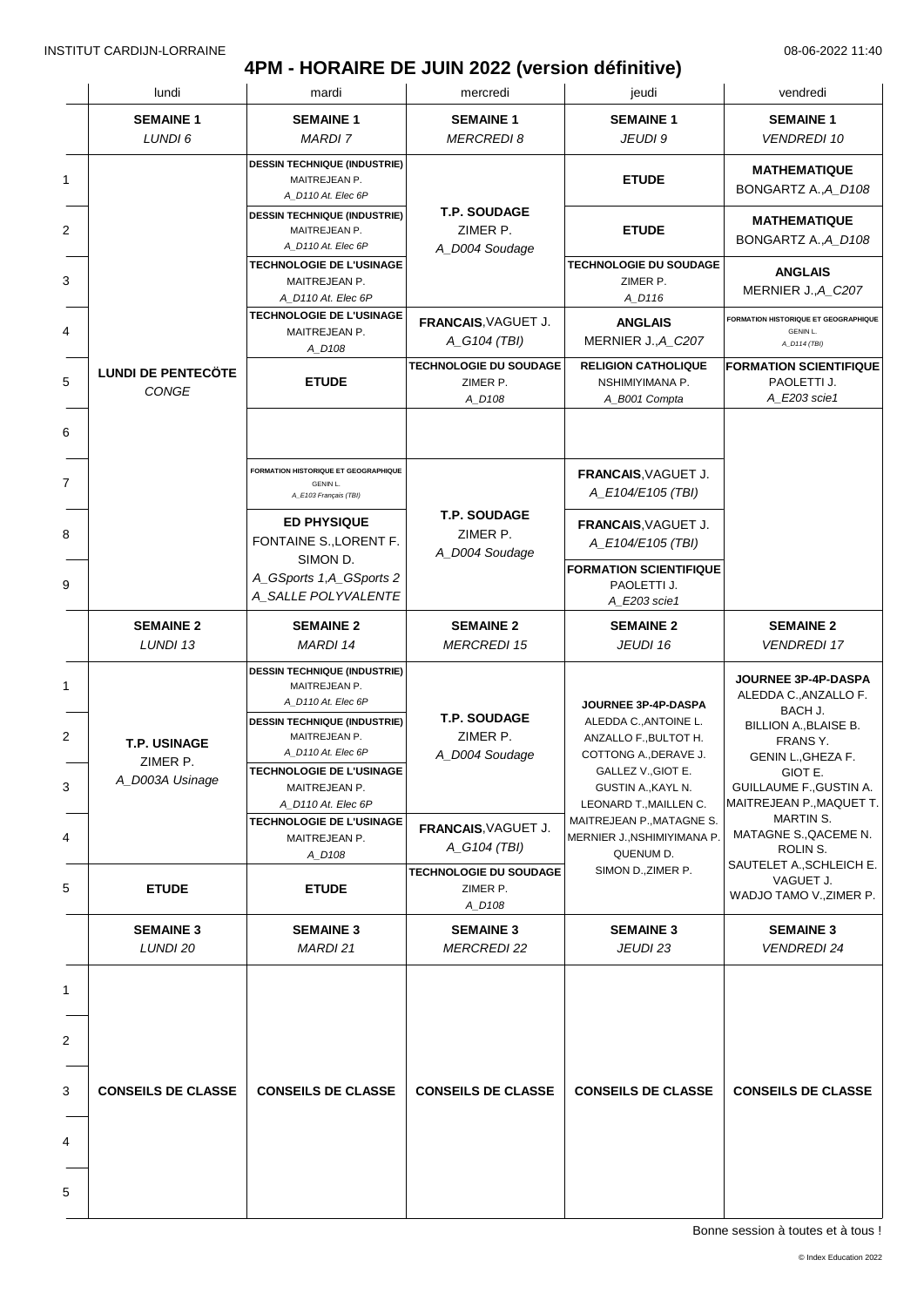# **4PV1 - HORAIRE DE JUIN 2022 (version définitive)**

|        | lundi                                                                                                                                                  | mardi                                                                                       | mercredi                                                                                                               | jeudi                                                                                                                                         | vendredi                                                                                                                             |
|--------|--------------------------------------------------------------------------------------------------------------------------------------------------------|---------------------------------------------------------------------------------------------|------------------------------------------------------------------------------------------------------------------------|-----------------------------------------------------------------------------------------------------------------------------------------------|--------------------------------------------------------------------------------------------------------------------------------------|
|        | <b>SEMAINE 1</b><br>LUNDI 6                                                                                                                            | <b>SEMAINE 1</b><br><b>MARDI 7</b>                                                          | <b>SEMAINE 1</b><br><b>MERCREDI8</b>                                                                                   | <b>SEMAINE 1</b><br>JEUDI 9                                                                                                                   | <b>SEMAINE 1</b><br><b>VENDREDI 10</b>                                                                                               |
| 1      |                                                                                                                                                        | <b>FRANCAIS, GENIN L.</b><br>A_G204 PC (2B)                                                 | FORMATION HISTORIQUE ET GEOGRAPHIQUE<br>KRAUS E.<br>A_E203 scie1                                                       | <b>MATHEMATIQUE</b><br>COTTONG A., A_C206                                                                                                     | <b>FRANCAIS, GENIN L.</b><br>A_E103 Français (TBI)                                                                                   |
| 2<br>3 |                                                                                                                                                        | <b>VENTE</b><br><b>BLAISE B.</b><br>A_F2 Atelier Vente 2° degré                             | <b>VENTE</b><br><b>BLAISE B.</b><br>A_E201 dess1                                                                       | <b>ACT. COMPLEMENTAIRE ANGLAIS</b><br>MERNIER J.<br>A_C207<br><b>INFORMATIQUE, LEONARD T.</b><br>A_B104 (Projo)                               | <b>ED PHYSIQUE</b><br>FONTAINE S., LORENT F.<br>A_GSports 1,A_GSports 2                                                              |
| 4      |                                                                                                                                                        | <b>ECONOMIE DE L'ENTREPRISE</b><br>GARDIEN A., WADJO TAMO V.<br>A_A001/A101 Vente 3°D (TBI) | ETALAGE-PROMOTION DES MARCHANDISES                                                                                     | <b>ECONOMIE DE L'ENTREPRISE</b><br>GARDIEN A., WADJO TAMO V.<br>A_C205 (Projo)                                                                | <b>ETUDE</b>                                                                                                                         |
|        | <b>LUNDI DE PENTECÖTE</b><br>CONGE                                                                                                                     | <b>INFORMATIQUE, LEONARD T.</b><br>A_B104 (Projo)                                           | <b>BLAISE B.</b><br>A_F2 Atelier Vente 2° degré                                                                        | <b>RELIGION CATHOLIQUE</b><br>DERAVE J., A_D115 (Math)                                                                                        | <b>ECONOMIE DE L'ENTREPRISE</b><br>GARDIEN A., WADJO TAMO V.<br>A A001/A101 Vente 3°D (TBI)                                          |
|        |                                                                                                                                                        |                                                                                             |                                                                                                                        |                                                                                                                                               |                                                                                                                                      |
| 7<br>8 |                                                                                                                                                        | <b>ANGLAIS</b><br>MERNIER J., A_C207<br><b>MATHEMATIQUE</b><br>COTTONG A.                   | <b>INFORMATIQUE, LEONARD T.</b><br>$A$ <sub>B104</sub> (Projo)<br><b>FORMATION SCIENTIFIQUE</b><br><b>GUILLAUME F.</b> | ETALAGE-PROMOTION DES MARCHANDISES<br><b>BLAISE B.</b><br>A_F2 Atelier Vente 2° degré                                                         |                                                                                                                                      |
|        |                                                                                                                                                        | A_D115 (Math)<br><b>INFORMATIQUE, LEONARD T.</b><br>A_B104 (Projo)                          | A_G006 TBI (2A)                                                                                                        |                                                                                                                                               |                                                                                                                                      |
|        | <b>SEMAINE 2</b><br>LUNDI 13                                                                                                                           | <b>SEMAINE 2</b><br>MARDI 14                                                                | <b>SEMAINE 2</b><br><b>MERCREDI 15</b>                                                                                 | <b>SEMAINE 2</b><br>JEUDI 16                                                                                                                  | <b>SEMAINE 2</b><br><b>VENDREDI 17</b>                                                                                               |
|        | <b>RELIGION CATHOLIQUE</b><br>DERAVE J., A E205 scie3                                                                                                  | <b>FRANCAIS, GENIN L.</b><br>A_G204 PC (2B)                                                 | <b>FORMATION HISTORIQUE ET GEOGRAPHIQUE</b><br>KRAUSE.<br>A_E203 scie1                                                 | JOURNEE 3P-4P-DASPA                                                                                                                           | <b>JOURNEE 3P-4P-DASPA</b><br>ALEDDA C., ANZALLO F.                                                                                  |
|        | <b>ECONOMIE DE L'ENTREPRISE</b><br>GARDIEN A., WADJO TAMO V.<br>A_B001 Compta<br><b>FORMATION SCIENTIFIQUE</b><br><b>GUILLAUME F.</b><br>A D117 Techno | <b>VENTE</b><br><b>BLAISE B.</b><br>A_F2 Atelier Vente 2° degré                             | <b>VENTE</b><br><b>BLAISE B.</b><br>A_E201 dess1                                                                       | ALEDDA C., ANTOINE L.<br>ANZALLO F., BULTOT H.<br>COTTONG A., DERAVE J.<br>GALLEZ V., GIOT E.<br>GUSTIN A., KAYL N.<br>LEONARD T., MAILLEN C. | BACH J.<br>BILLION A., BLAISE B.<br>FRANS Y.<br>GENIN L., GHEZA F.<br>GIOT E.<br>GUILLAUME F., GUSTIN A.<br>MAITREJEAN P., MAQUET T. |
|        | <b>FORMATION HISTORIQUE ET GEOGRAPHIQUE</b><br>KRAUS E.<br>A_C204 (TBI)                                                                                | <b>ECONOMIE DE L'ENTREPRISE</b><br>GARDIEN A., WADJO TAMO V.<br>A_A001/A101 Vente 3°D (TBI) | ETALAGE-PROMOTION DES MARCHANDISES<br><b>BLAISE B.</b>                                                                 | MAITREJEAN P., MATAGNE S.<br>MERNIER J., NSHIMIYIMANA P.<br>QUENUM D.                                                                         | <b>MARTIN S.</b><br>MATAGNE S., QACEME N.<br>ROLIN S.                                                                                |
|        | <b>ANGLAIS</b><br>MERNIER J., A_C207                                                                                                                   | <b>INFORMATIQUE, LEONARD T.</b><br>$A$ <sub>B104</sub> (Projo)                              | A_F2 Atelier Vente 2° degré                                                                                            | SIMON D., ZIMER P.                                                                                                                            | SAUTELET A., SCHLEICH E.<br>VAGUET J.<br>WADJO TAMO V., ZIMER P.                                                                     |
|        | <b>SEMAINE 3</b><br>LUNDI 20                                                                                                                           | <b>SEMAINE 3</b><br>MARDI 21                                                                | <b>SEMAINE 3</b><br><b>MERCREDI 22</b>                                                                                 | <b>SEMAINE 3</b><br>JEUDI 23                                                                                                                  | <b>SEMAINE 3</b><br><b>VENDREDI 24</b>                                                                                               |
|        |                                                                                                                                                        |                                                                                             |                                                                                                                        |                                                                                                                                               |                                                                                                                                      |
|        |                                                                                                                                                        |                                                                                             |                                                                                                                        |                                                                                                                                               |                                                                                                                                      |
|        | <b>CONSEILS DE CLASSE</b>                                                                                                                              | <b>CONSEILS DE CLASSE</b>                                                                   | <b>CONSEILS DE CLASSE</b>                                                                                              | <b>CONSEILS DE CLASSE</b>                                                                                                                     | <b>CONSEILS DE CLASSE</b>                                                                                                            |
|        |                                                                                                                                                        |                                                                                             |                                                                                                                        |                                                                                                                                               |                                                                                                                                      |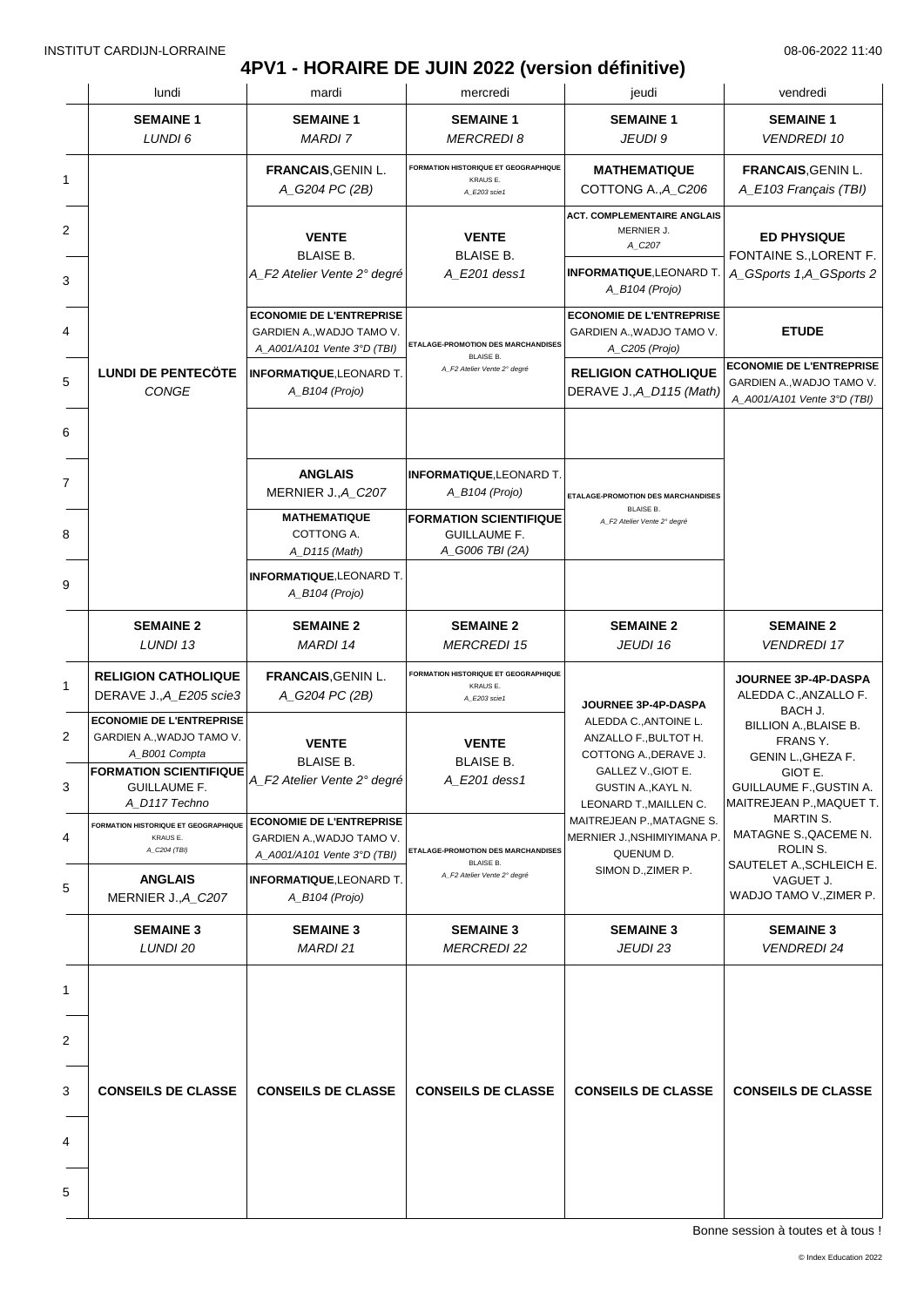### **4PV2 - HORAIRE DE JUIN 2022 (version définitive)** INSTITUT CARDIJN-LORRAINE 08-06-2022 11:40

|   | lundi                                                                           | mardi                                                                                 | mercredi                                                                | jeudi                                                                                                                                                                | vendredi                                                                              |
|---|---------------------------------------------------------------------------------|---------------------------------------------------------------------------------------|-------------------------------------------------------------------------|----------------------------------------------------------------------------------------------------------------------------------------------------------------------|---------------------------------------------------------------------------------------|
|   | <b>SEMAINE 1</b><br>LUNDI 6                                                     | <b>SEMAINE 1</b><br><b>MARDI 7</b>                                                    | <b>SEMAINE 1</b><br><b>MERCREDI 8</b>                                   | <b>SEMAINE 1</b><br>JEUDI 9                                                                                                                                          | <b>SEMAINE 1</b><br><b>VENDREDI 10</b>                                                |
| 1 |                                                                                 | <b>FRANCAIS, GENIN L.</b><br>A_G204 PC (2B)                                           | <b>FORMATION HISTORIQUE ET GEOGRAPHIQUE</b><br>KRAUS E.<br>A_E203 scie1 | <b>MATHEMATIQUE</b><br>COTTONG A., A C206                                                                                                                            | FRANCAIS, GENIN L.<br>A_E103 Français (TBI)                                           |
| 2 |                                                                                 | <b>ECONOMIE DE L'ENTREPRISE</b><br>ROLIN S.<br>A_B103 (Projo)                         | <b>VENTE</b><br>KAYL N.<br>A_F2 Atelier Vente 2° degré                  | <b>ECONOMIE DE L'ENTREPRISE</b><br>ROLIN S.<br>A_B103 (Projo)                                                                                                        | <b>ED PHYSIQUE</b>                                                                    |
| 3 |                                                                                 | <b>ANGLAIS</b><br>MERNIER J., A_C207                                                  | <b>ANGLAIS</b><br>MERNIER J., A_C207                                    | <b>INFORMATIQUE, MAILLEN C.</b><br>A_B001 Compta                                                                                                                     | FONTAINE S., LORENT F.<br>A_GSports 1,A_GSports 2                                     |
|   | <b>LUNDI DE PENTECÖTE</b>                                                       | ETALAGE-PROMOTION DES MARCHANDISES<br><b>BLAISE B.</b><br>A_F2 Atelier Vente 2° degré | <b>VENTE</b><br>KAYL N.<br>A_B001 Compta                                | <b>RELIGION CATHOLIQUE</b>                                                                                                                                           | ETALAGE-PROMOTION DES MARCHANDISES<br><b>BLAISE B.</b><br>A_F2 Atelier Vente 2° degré |
|   | CONGE                                                                           |                                                                                       |                                                                         | DERAVE J., A_D115 (Math)                                                                                                                                             |                                                                                       |
|   |                                                                                 | <b>ACT. COMPLEMENTAIRE ANGLAIS</b><br>MERGEN G.<br>A_D116                             | <b>ECONOMIE DE L'ENTREPRISE</b><br>ROLIN S.<br>A_B103 (Projo)           | <b>INFORMATIQUE, MAILLEN C.</b><br>A_B104 (Projo)                                                                                                                    |                                                                                       |
|   |                                                                                 | <b>MATHEMATIQUE</b><br>COTTONG A.<br>A_D115 (Math)                                    | <b>FORMATION SCIENTIFIQUE</b><br><b>GUILLAUME F.</b><br>A_G006 TBI (2A) | <b>INFORMATIQUE, MAILLEN C.</b><br>$A$ <sub>B104</sub> (Projo)                                                                                                       |                                                                                       |
|   |                                                                                 | <b>VENTE</b><br>KAYL N.<br>A_A001/A101 Vente 3°D (TBI)                                |                                                                         |                                                                                                                                                                      |                                                                                       |
|   | <b>SEMAINE 2</b><br>LUNDI 13                                                    | <b>SEMAINE 2</b><br><b>MARDI 14</b>                                                   | <b>SEMAINE 2</b><br><b>MERCREDI 15</b>                                  | <b>SEMAINE 2</b><br>JEUDI 16                                                                                                                                         | <b>SEMAINE 2</b><br><b>VENDREDI 17</b>                                                |
|   | <b>RELIGION CATHOLIQUE</b><br>DERAVE J., A E205 scie3                           | <b>FRANCAIS, GENIN L.</b><br>A_G204 PC (2B)                                           | FORMATION HISTORIQUE ET GEOGRAPHIQUE<br>KRAUS E.<br>A_E203 scie1        | JOURNEE 3P-4P-DASPA<br>ALEDDA C., ANTOINE L.<br>ANZALLO F., BULTOT H.<br>COTTONG A., DERAVE J.<br>GALLEZ V., GIOT E.<br>GUSTIN A., KAYL N.<br>LEONARD T., MAILLEN C. | JOURNEE 3P-4P-DASPA<br>ALEDDA C., ANZALLO F.                                          |
|   | ECONOMIE DE L'ENTREPRISE ECONOMIE DE L'ENTREPRISE<br>ROLIN S.<br>A_B104 (Projo) | ROLIN S.<br>A_B103 (Projo)                                                            | <b>VENTE</b><br>KAYL N.<br>A_F2 Atelier Vente 2° degré                  |                                                                                                                                                                      | BACH J.<br>BILLION A., BLAISE B.<br>FRANS Y.<br>GENIN L., GHEZA F.                    |
|   | <b>FORMATION SCIENTIFIQUE</b><br><b>GUILLAUME F.</b><br>A D117 Techno           | <b>ANGLAIS</b><br>MERNIER J., A_C207                                                  | <b>ANGLAIS</b><br>MERNIER J., A_C207                                    |                                                                                                                                                                      | GIOT E.<br>GUILLAUME F., GUSTIN A.<br>MAITREJEAN P., MAQUET T.                        |
|   | FORMATION HISTORIQUE ET GEOGRAPHIQUE<br>KRAUS E.<br>A_C204 (TBI)                | ETALAGE-PROMOTION DES MARCHANDISES<br><b>BLAISE B.</b><br>A_F2 Atelier Vente 2° degré | <b>VENTE</b><br>KAYL N.                                                 | MAITREJEAN P., MATAGNE S.<br>MERNIER J., NSHIMIYIMANA P.<br>QUENUM D.<br>SIMON D., ZIMER P.                                                                          | <b>MARTIN S.</b><br>MATAGNE S., QACEME N.<br>ROLIN S.<br>SAUTELET A., SCHLEICH E.     |
|   | <b>ETUDE</b>                                                                    |                                                                                       | A B001 Compta                                                           |                                                                                                                                                                      | VAGUET J.<br>WADJO TAMO V., ZIMER P.                                                  |
|   | <b>SEMAINE 3</b><br>LUNDI 20                                                    | <b>SEMAINE 3</b><br>MARDI 21                                                          | <b>SEMAINE 3</b><br><b>MERCREDI 22</b>                                  | <b>SEMAINE 3</b><br>JEUDI 23                                                                                                                                         | <b>SEMAINE 3</b><br><b>VENDREDI 24</b>                                                |
|   |                                                                                 |                                                                                       |                                                                         |                                                                                                                                                                      |                                                                                       |
|   | <b>CONSEILS DE CLASSE</b>                                                       | <b>CONSEILS DE CLASSE</b>                                                             | <b>CONSEILS DE CLASSE</b>                                               | <b>CONSEILS DE CLASSE</b>                                                                                                                                            | <b>CONSEILS DE CLASSE</b>                                                             |
|   |                                                                                 |                                                                                       |                                                                         |                                                                                                                                                                      |                                                                                       |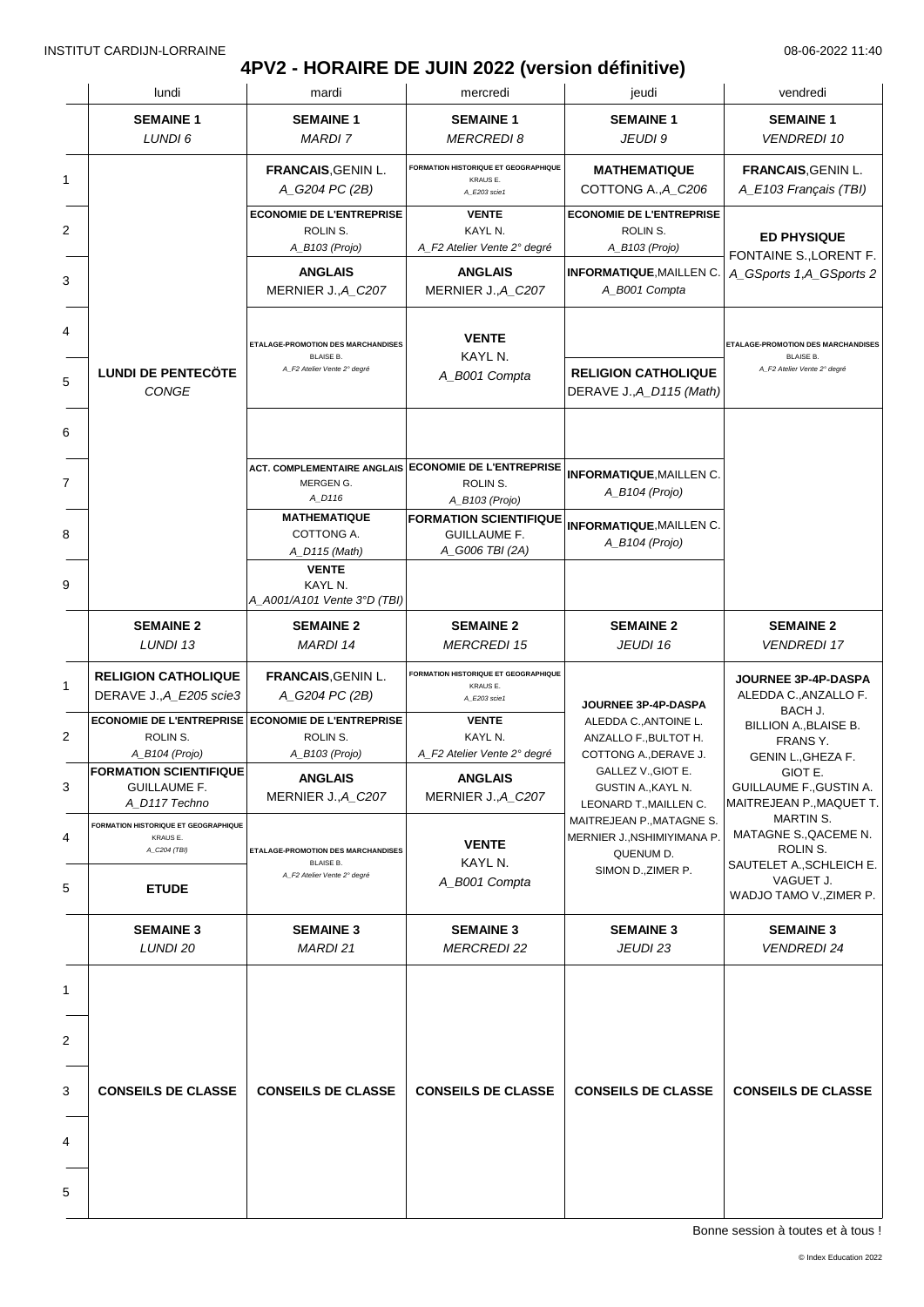### **4TQB - HORAIRE DE JUIN 2022 (version définitive)**

|   | lundi                                           | mardi                                                        | mercredi                                                                      | jeudi                                                                              | vendredi                                                                            |
|---|-------------------------------------------------|--------------------------------------------------------------|-------------------------------------------------------------------------------|------------------------------------------------------------------------------------|-------------------------------------------------------------------------------------|
|   | <b>SEMAINE 1</b><br>LUNDI 6                     | <b>SEMAINE 1</b><br><b>MARDI 7</b>                           | <b>SEMAINE 1</b><br><b>MERCREDI 8</b>                                         | <b>SEMAINE 1</b><br>JEUDI 9                                                        | <b>SEMAINE 1</b><br><b>VENDREDI 10</b>                                              |
| 1 |                                                 | <b>MATHEMATIQUE</b><br>BONGARTZ A.<br>A_G006 TBI (2A)        | <b>RELIGION CATHOLIQUE</b><br>DERAVE J.<br>A_C203 Géo (Projo)                 | <b>ETUDE</b>                                                                       |                                                                                     |
| 2 |                                                 | <b>ETUDE</b>                                                 | <b>ETUDE</b>                                                                  | <b>MATHEMATIQUE</b><br>BONGARTZ A.<br>A_D114 (TBI)                                 | <b>ETUDE</b>                                                                        |
| 3 |                                                 | <b>FORMATION SCIENTIFIQUE</b><br>PAOLETTI J.<br>A_E203 scie1 | FRANCAIS, DERAVE J.<br>A_C205 (Projo)                                         | <b>ANGLAIS</b><br>MERNIER J., A_C207                                               | T.P. BOIS<br>SAUTELET A.                                                            |
| 4 |                                                 | <b>TECHNOLOGIE BOIS</b><br>BULTOT H., A_E201 dess1           | <b>TECHNOLOGIE BOIS</b><br>BULTOT H., A_E201 dess1                            | FORMATION HISTORIQUE ET GEOGRAPHIQUE<br>KRAUS E.<br>A_E201 dess1                   | A_D005 DAO + CNC Bois                                                               |
| 5 | <b>LUNDI DE PENTECÖTE</b><br>CONGE              | <b>ANGLAIS</b><br>MERNIER J., A_C207                         | <b>MATHEMATIQUE</b><br>BONGARTZ A.<br>A_D115 (Math)                           | <b>ETUDE</b>                                                                       | T.P. BOIS, BILLION A.<br>A_D005 DAO + CNC Bois                                      |
| 6 |                                                 |                                                              |                                                                               |                                                                                    |                                                                                     |
| 7 |                                                 | <b>DESSIN TECHNIQUE (BOIS)</b><br><b>BILLION A.</b>          |                                                                               | FRANCAIS, DERAVE J.<br>A_C203 Géo (Projo)                                          |                                                                                     |
| 8 |                                                 | A_E202 dess2<br>FRANCAIS, DERAVE J.                          |                                                                               | T.P. BOIS<br>BULTOT H.<br>A_E001 At bois                                           | <b>ED PHYSIQUE</b><br>FONTAINE S., LORENT F.<br>SIMON D.<br>A_GSports 1,A_GSports 2 |
| 9 |                                                 | A_E104/E105 (TBI)                                            |                                                                               |                                                                                    | A_SALLE POLYVALENTE                                                                 |
|   | <b>SEMAINE 2</b><br>LUNDI 13                    | <b>SEMAINE 2</b><br>MARDI 14                                 | <b>SEMAINE 2</b><br><b>MERCREDI 15</b>                                        | <b>SEMAINE 2</b><br>JEUDI 16                                                       | <b>SEMAINE 2</b><br><b>VENDREDI 17</b>                                              |
|   | <b>ANGLAIS</b><br>MERNIER J.<br>EXAMENS, A_C207 | <b>MATHEMATIQUE</b><br><b>BONGARTZ A.</b><br><b>EXAMENS</b>  | <b>TECHNOLOGIE BOIS</b><br><b>BULTOT H.</b><br><b>EXAMENS</b><br>A_E205 scie3 | <b>FORMATION HISTORIQUE ET GEOGRAPHIQUE</b><br>KRAUS E.<br>EXAMENS, A_B103 (Projo) |                                                                                     |
| 3 |                                                 | A_G104 (TBI)                                                 |                                                                               | <b>FORMATION SCIENTIFIQUE</b><br>PAOLETTI J.<br>EXAMENS, A_E203 scie1              | <b>FRANCAIS</b><br>DERAVE J.<br><b>EXAMENS</b>                                      |
|   |                                                 |                                                              |                                                                               |                                                                                    | A_E103 Français (TBI)                                                               |
|   |                                                 |                                                              |                                                                               |                                                                                    |                                                                                     |
|   | <b>SEMAINE 3</b><br>LUNDI 20                    | <b>SEMAINE 3</b><br><b>MARDI 21</b>                          | <b>SEMAINE 3</b><br><b>MERCREDI 22</b>                                        | <b>SEMAINE 3</b><br>JEUDI 23                                                       | <b>SEMAINE 3</b><br><b>VENDREDI 24</b>                                              |
|   |                                                 |                                                              |                                                                               |                                                                                    |                                                                                     |
|   |                                                 |                                                              |                                                                               |                                                                                    |                                                                                     |
|   | <b>CONSEILS DE CLASSE</b>                       | <b>CONSEILS DE CLASSE</b>                                    | <b>CONSEILS DE CLASSE</b>                                                     | <b>CONSEILS DE CLASSE</b>                                                          | <b>CONSEILS DE CLASSE</b>                                                           |
| 4 |                                                 |                                                              |                                                                               |                                                                                    |                                                                                     |
| 5 |                                                 |                                                              |                                                                               |                                                                                    |                                                                                     |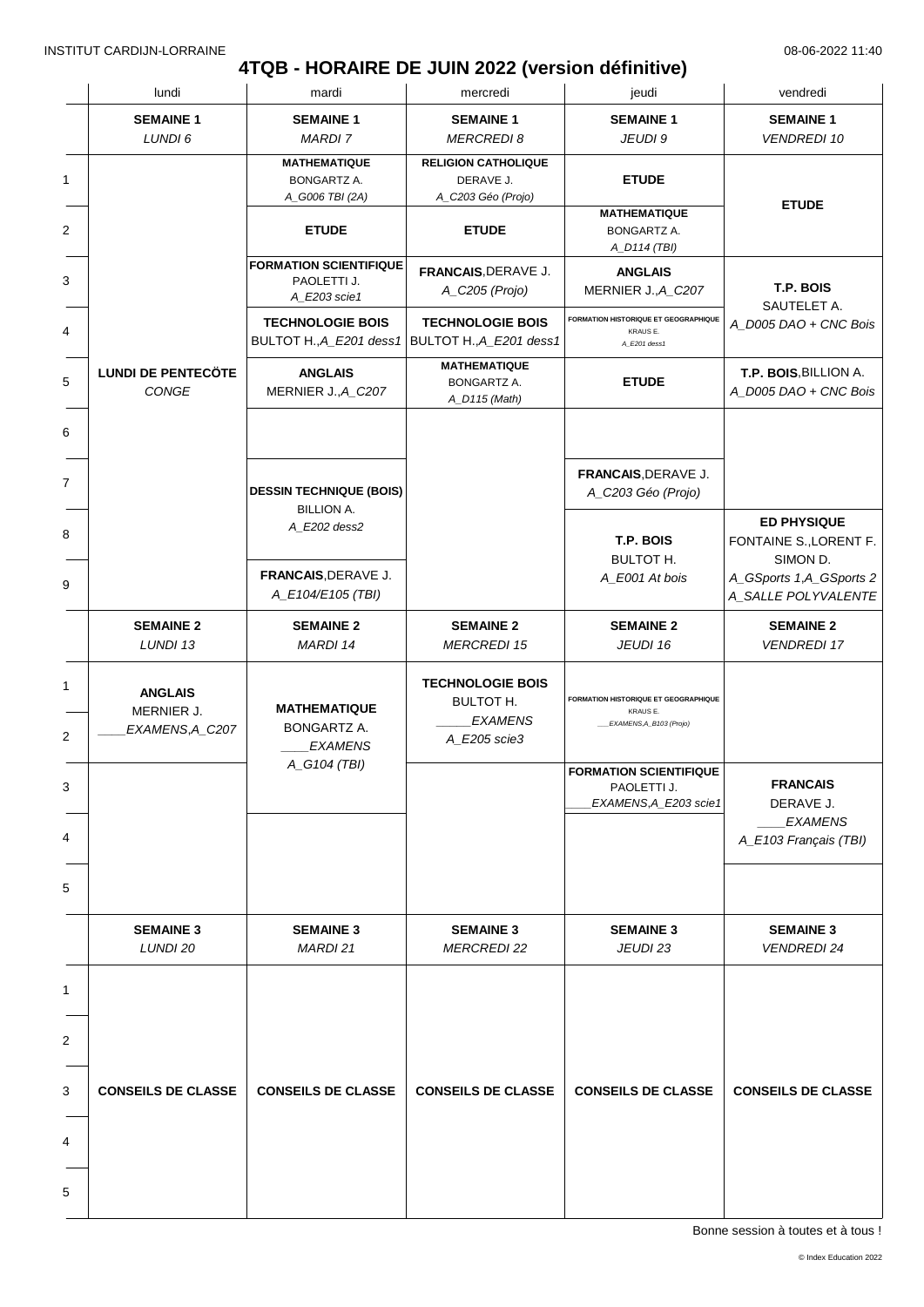# **4TQE1 - HORAIRE DE JUIN 2022 (version définitive)**

|   | lundi                                                                      | mardi                                                                                     | mercredi                                                                                                                                  | jeudi                                                                                | vendredi                                                |
|---|----------------------------------------------------------------------------|-------------------------------------------------------------------------------------------|-------------------------------------------------------------------------------------------------------------------------------------------|--------------------------------------------------------------------------------------|---------------------------------------------------------|
|   | <b>SEMAINE 1</b><br>LUNDI 6                                                | <b>SEMAINE 1</b><br><b>MARDI 7</b>                                                        | <b>SEMAINE 1</b><br><b>MERCREDI 8</b>                                                                                                     | <b>SEMAINE 1</b><br>JEUDI 9                                                          | <b>SEMAINE 1</b><br><b>VENDREDI 10</b>                  |
| 1 |                                                                            | <b>ELECTRICITE, GALLEZ V.</b><br>A_D117 Techno                                            | <b>ED PHYSIQUE</b><br>SIMON D.                                                                                                            | T.P. ELECTROMECANIQUE<br>MAGNETTE T.                                                 |                                                         |
| 2 |                                                                            | <b>MECANIQUE</b><br>DENY O., A_D108                                                       | A_GSports 1                                                                                                                               | A_D112 At. Elec 5P<br>A_D220 Electromécanique                                        |                                                         |
|   |                                                                            | FRANCAIS, VAGUET J.<br>A_B103 (Projo)                                                     | <b>FORMATION SCIENTIFIQUE</b><br><b>BUCHE A.</b><br>A_E205 scie3                                                                          | <b>FORMATION HISTORIQUE ET GEOGRAPHIQUE</b><br><b>GUILLAUME K.</b><br>A_E102 Langues | <b>ANGLAIS</b><br>MERGEN G.                             |
|   |                                                                            | ANGLAIS, MERGEN G.<br>A_C204 (TBI)                                                        | <b>MATHEMATIQUE, LAMY S.</b><br>A_D114 (TBI)                                                                                              | FRANCAIS, VAGUET J.<br>A_E104/E105 (TBI)                                             | <i>EXAMENS</i><br>A_G005 Langues (Projo)                |
|   | <b>LUNDI DE PENTECÖTE</b><br>CONGE                                         | <b>MATHEMATIQUE, LAMY S.</b><br>A_D114 (TBI)                                              | <b>ELECTRICITE, GALLEZ V.</b><br>A_D117 Techno                                                                                            | FORMATION HISTORIQUE ET GEOGRAPHIQUE<br><b>GUILLAUME K.</b><br>A_E104/E105 (TBI)     |                                                         |
|   |                                                                            |                                                                                           |                                                                                                                                           |                                                                                      |                                                         |
|   |                                                                            | <b>T.P. ELECTROMECANIQUE</b>                                                              | <b>ELECTRICITE, GALLEZ V.</b><br>A_D117 Techno                                                                                            |                                                                                      |                                                         |
|   |                                                                            | MAGNETTE T.<br>A_D112 At. Elec 5P<br>A_D220 Electromécanique                              | <b>RELIGION CATHOLIQUE</b><br>LAPORTE F.<br>A_C203 Géo (Projo)                                                                            |                                                                                      |                                                         |
|   | <b>SEMAINE 2</b><br>LUNDI 13                                               | <b>SEMAINE 2</b><br>MARDI 14                                                              | <b>SEMAINE 2</b><br><b>MERCREDI 15</b>                                                                                                    | <b>SEMAINE 2</b><br>JEUDI 16                                                         | <b>SEMAINE 2</b><br><b>VENDREDI 17</b>                  |
|   | <b>MECANIQUE</b><br>DENY O.<br><b>EXAMENS</b><br>A_D101 At. Elec. 3° année | <b>ELECTRICITE</b><br>GALLEZ V.<br><b>EXAMENS</b><br>A_D101 At. Elec. 3° année            | <b>FORMATION SCIENTIFIQUE</b><br>BUCHE A.<br>EXAMENS, A_G104 (TBI)<br><b>RELIGION CATHOLIQUE</b><br>LAPORTE F.<br>EXAMENS, A_B103 (Projo) | <b>FRANCAIS</b><br>GENIN L., VAGUET J.<br>EXAMENS, EXAMENS<br>A_A104 Etude studieuse | <b>MATHEMATIQUE</b><br>LAMY S.<br>EXAMENS, A_D114 (TBI) |
|   |                                                                            | FORMATION HISTORIQUE ET GEOGRAPHIQUE<br><b>GUILLAUME K.</b><br>EXAMENS, A E104/E105 (TBI) |                                                                                                                                           |                                                                                      |                                                         |
|   |                                                                            |                                                                                           |                                                                                                                                           |                                                                                      |                                                         |
|   |                                                                            |                                                                                           |                                                                                                                                           |                                                                                      |                                                         |
|   | <b>SEMAINE 3</b><br>LUNDI 20                                               | <b>SEMAINE 3</b><br>MARDI 21                                                              | <b>SEMAINE 3</b><br><b>MERCREDI 22</b>                                                                                                    | <b>SEMAINE 3</b><br>JEUDI 23                                                         | <b>SEMAINE 3</b><br><b>VENDREDI 24</b>                  |
|   |                                                                            |                                                                                           |                                                                                                                                           |                                                                                      |                                                         |
|   |                                                                            |                                                                                           |                                                                                                                                           |                                                                                      |                                                         |
|   | <b>CONSEILS DE CLASSE</b>                                                  | <b>CONSEILS DE CLASSE</b>                                                                 | <b>CONSEILS DE CLASSE</b>                                                                                                                 | <b>CONSEILS DE CLASSE</b>                                                            | <b>CONSEILS DE CLASSE</b>                               |
|   |                                                                            |                                                                                           |                                                                                                                                           |                                                                                      |                                                         |
|   |                                                                            |                                                                                           |                                                                                                                                           |                                                                                      |                                                         |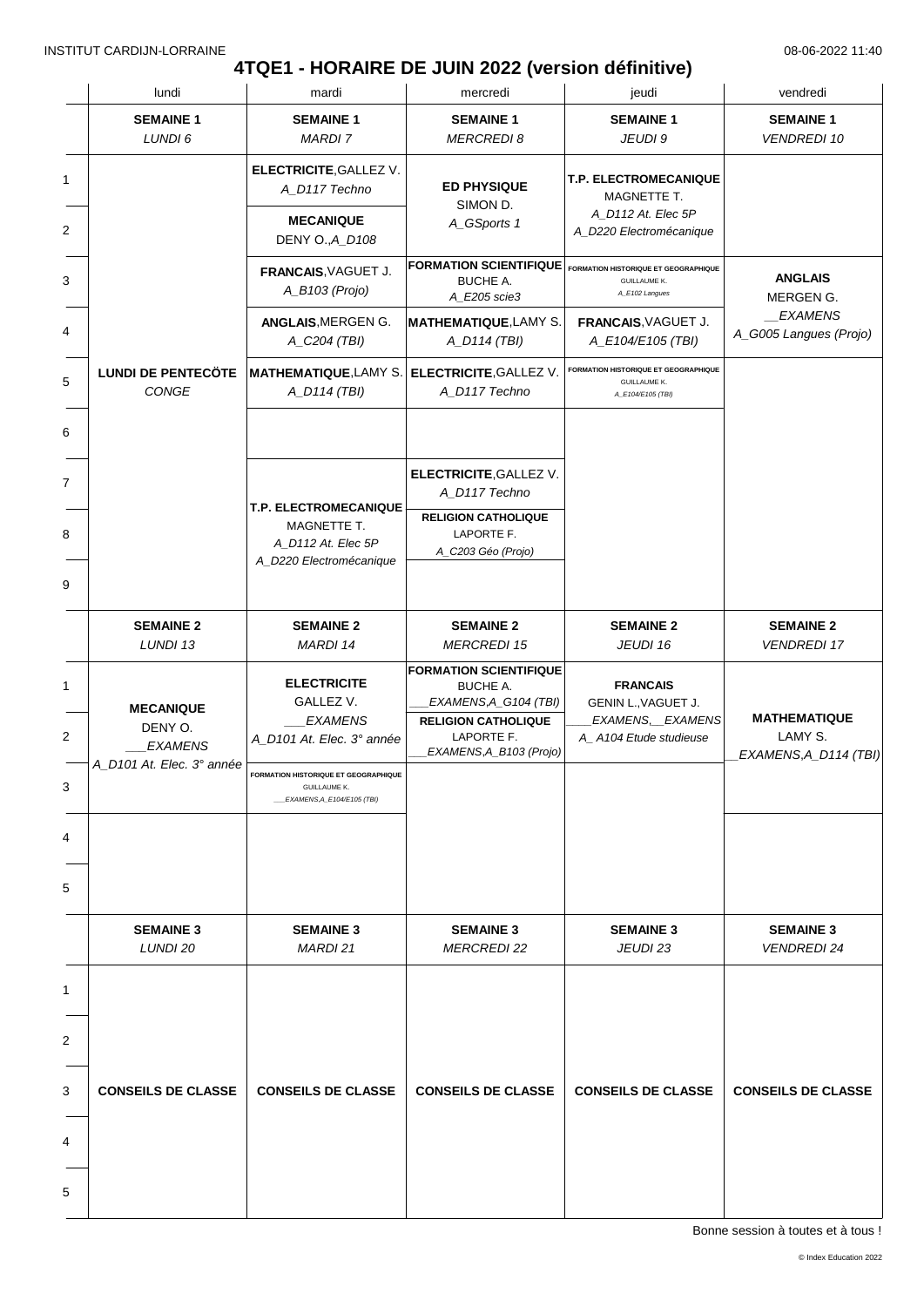# **4TQE2 - HORAIRE DE JUIN 2022 (version définitive)**

| lundi                                         | mardi                                                                                     | mercredi                                                                                                                                        | jeudi                                                                                   | vendredi                                                |
|-----------------------------------------------|-------------------------------------------------------------------------------------------|-------------------------------------------------------------------------------------------------------------------------------------------------|-----------------------------------------------------------------------------------------|---------------------------------------------------------|
| <b>SEMAINE 1</b><br>LUNDI 6                   | <b>SEMAINE 1</b><br><b>MARDI7</b>                                                         | <b>SEMAINE 1</b><br><b>MERCREDI8</b>                                                                                                            | <b>SEMAINE 1</b><br>JEUDI 9                                                             | <b>SEMAINE 1</b><br><b>VENDREDI 10</b>                  |
|                                               | <b>ELECTRICITE, GALLEZ V.</b><br>A_D117 Techno                                            | T.P. ELECTROMECANIQUE<br>MAGNETTE T.                                                                                                            | <b>ED PHYSIQUE</b><br>SIMON D.                                                          |                                                         |
|                                               | <b>MECANIQUE</b><br>DENY O., A_D108                                                       | A_D112 At. Elec 5P<br>A_D220 Electromécanique                                                                                                   | A_SALLE POLYVALENTE                                                                     |                                                         |
|                                               | FRANCAIS, VAGUET J.<br>A_B103 (Projo)                                                     | <b>FORMATION SCIENTIFIQUE</b><br><b>BUCHE A.</b><br>A_E205 scie3                                                                                | <b>FORMATION HISTORIQUE ET GEOGRAPHIQUE</b><br><b>GUILLAUME K.</b><br>A_E102 Langues    | <b>ANGLAIS</b><br>MERGEN G.                             |
|                                               | ANGLAIS, MERGEN G.<br>A_C204 (TBI)                                                        | <b>MATHEMATIQUE, LAMY S.</b><br>A_D114 (TBI)                                                                                                    | FRANCAIS, VAGUET J.<br>A_E104/E105 (TBI)                                                | _EXAMENS<br>A_G005 Langues (Projo)                      |
| <b>LUNDI DE PENTECÖTE</b><br>CONGE            | <b>MATHEMATIQUE, LAMY S.</b><br>A_D114 (TBI)                                              | <b>ELECTRICITE, GALLEZ V.</b><br>A_D117 Techno                                                                                                  | <b>FORMATION HISTORIQUE ET GEOGRAPHIQUE</b><br><b>GUILLAUME K.</b><br>A_E104/E105 (TBI) |                                                         |
|                                               |                                                                                           |                                                                                                                                                 |                                                                                         |                                                         |
|                                               |                                                                                           | <b>ELECTRICITE, GALLEZ V.</b><br>A_D117 Techno                                                                                                  |                                                                                         |                                                         |
|                                               |                                                                                           | <b>RELIGION CATHOLIQUE</b><br>LAPORTE F.<br>A_C203 Géo (Projo)                                                                                  |                                                                                         |                                                         |
|                                               |                                                                                           |                                                                                                                                                 |                                                                                         |                                                         |
| <b>SEMAINE 2</b><br>LUNDI 13                  | <b>SEMAINE 2</b><br>MARDI 14                                                              | <b>SEMAINE 2</b><br><b>MERCREDI 15</b>                                                                                                          | <b>SEMAINE 2</b><br>JEUDI 16                                                            | <b>SEMAINE 2</b><br><b>VENDREDI 17</b>                  |
| <b>MECANIQUE</b><br>DENY O.<br><b>EXAMENS</b> | <b>ELECTRICITE</b><br>GALLEZ V.<br><b>EXAMENS</b><br>A_D101 At. Elec. 3° année            | <b>FORMATION SCIENTIFIQUE</b><br><b>BUCHE A.</b><br>EXAMENS, A_G104 (TBI)<br><b>RELIGION CATHOLIQUE</b><br>LAPORTE F.<br>EXAMENS,A_B103 (Projo) | <b>FRANCAIS</b><br>GENIN L., VAGUET J.<br>EXAMENS, EXAMENS<br>A A104 Etude studieuse    | <b>MATHEMATIQUE</b><br>LAMY S.<br>EXAMENS, A_D114 (TBI) |
| A_D101 At. Elec. 3° année                     | FORMATION HISTORIQUE ET GEOGRAPHIQUE<br><b>GUILLAUME K.</b><br>EXAMENS, A_E104/E105 (TBI) |                                                                                                                                                 |                                                                                         |                                                         |
|                                               |                                                                                           |                                                                                                                                                 |                                                                                         |                                                         |
|                                               |                                                                                           |                                                                                                                                                 |                                                                                         |                                                         |
| <b>SEMAINE 3</b><br>LUNDI 20                  | <b>SEMAINE 3</b><br>MARDI 21                                                              | <b>SEMAINE 3</b><br><b>MERCREDI 22</b>                                                                                                          | <b>SEMAINE 3</b><br>JEUDI 23                                                            | <b>SEMAINE 3</b><br><b>VENDREDI 24</b>                  |
|                                               |                                                                                           |                                                                                                                                                 |                                                                                         |                                                         |
|                                               |                                                                                           |                                                                                                                                                 |                                                                                         |                                                         |
| <b>CONSEILS DE CLASSE</b>                     | <b>CONSEILS DE CLASSE</b>                                                                 | <b>CONSEILS DE CLASSE</b>                                                                                                                       | <b>CONSEILS DE CLASSE</b>                                                               | <b>CONSEILS DE CLASSE</b>                               |
|                                               |                                                                                           |                                                                                                                                                 |                                                                                         |                                                         |
|                                               |                                                                                           |                                                                                                                                                 |                                                                                         |                                                         |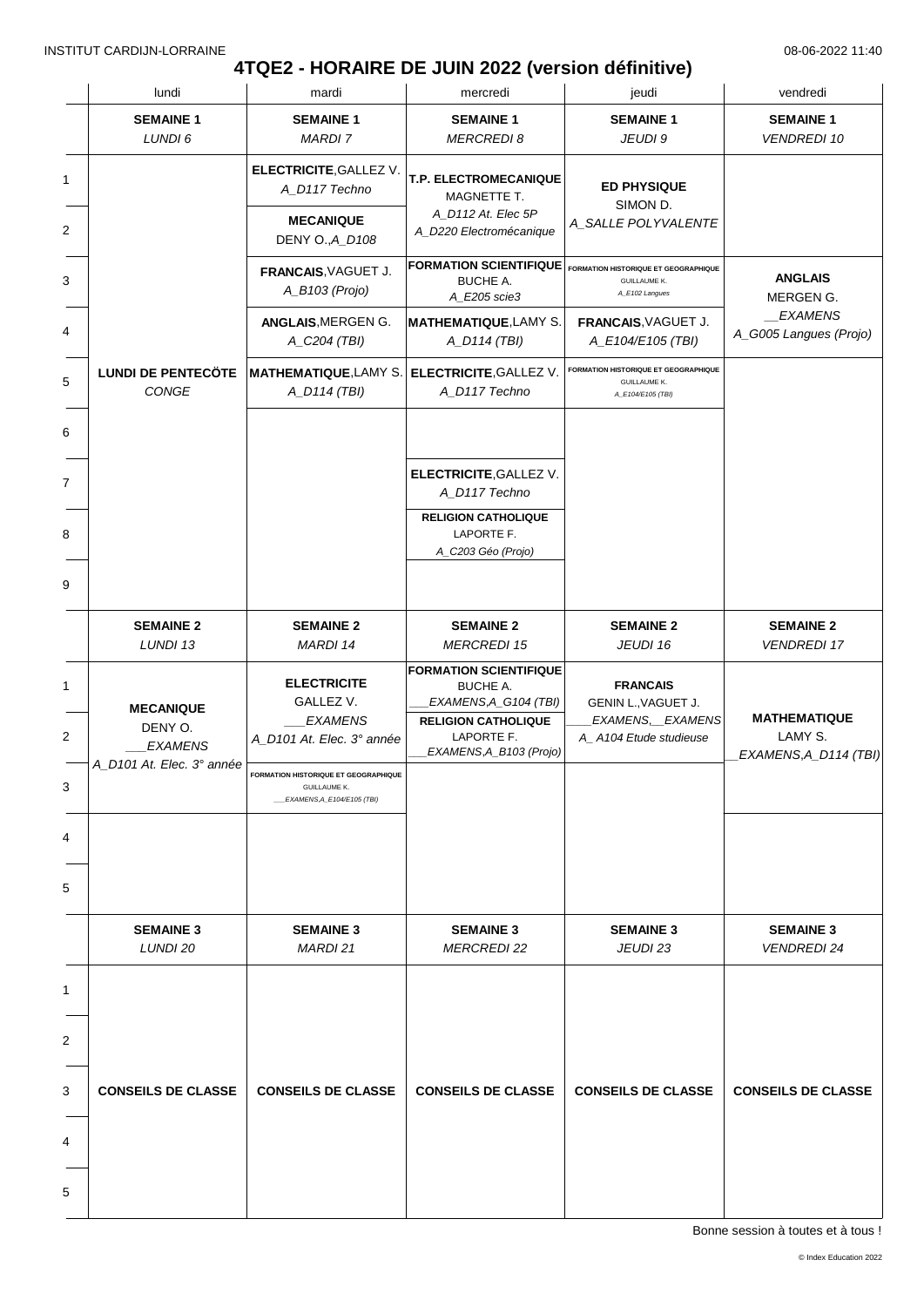# **4TQS1 - HORAIRE DE JUIN 2022 (version définitive)**

|                              |                                                                               | lundi                                                                                  | mardi                                                                                                                    | mercredi                                                                                         | jeudi                                                                                | vendredi                                                                        |
|------------------------------|-------------------------------------------------------------------------------|----------------------------------------------------------------------------------------|--------------------------------------------------------------------------------------------------------------------------|--------------------------------------------------------------------------------------------------|--------------------------------------------------------------------------------------|---------------------------------------------------------------------------------|
|                              | <b>SEMAINE 1</b>                                                              | LUNDI 6                                                                                | <b>SEMAINE 1</b><br><b>MARDI 7</b>                                                                                       | <b>SEMAINE 1</b><br><b>MERCREDI8</b>                                                             | <b>SEMAINE 1</b><br>JEUDI 9                                                          | <b>SEMAINE 1</b><br><b>VENDREDI 10</b>                                          |
|                              |                                                                               |                                                                                        | LG 2 ALLEMAND, SCHOCKMEL M., 4TQS1LGD2<br>A_B001 Compta<br><b>LG 2 NEERLANDAIS</b><br>MATHY A.,4TQS1LGN2,A_E101 Langues  | FORMATION HISTORIQUE ET GEOGRAPHIQUE<br><b>GENIN L.</b><br>A_G204 PC (2B)                        | <b>ECONOMIE DE L'ENTREPRISE</b><br>LEONARD T.<br>A_B104 (Projo)                      |                                                                                 |
|                              |                                                                               |                                                                                        | <b>ECONOMIE DE L'ENTREPRISE</b><br>LEONARD T.<br>A_A001/A101 Vente 3°D (TBI)                                             | <b>FRANCAIS, GENIN L.</b><br>A_G204 PC (2B)                                                      | <b>MATHEMATIQUE</b><br>COTTONG A., A_C206                                            |                                                                                 |
|                              |                                                                               |                                                                                        | <b>ETUDE</b>                                                                                                             | <b>ANGLAIS REMEDIATION</b><br>MATHY A., A_E101 Langues                                           | <b>ETUDE</b>                                                                         | <b>ECONOMIE DE L'ENTREPRISE</b><br>LEONARD T.                                   |
|                              |                                                                               |                                                                                        | ANGLAIS, BAUDSON V.<br>A_G005 Langues (Projo)                                                                            | <b>MATHEMATIQUE</b><br>COTTONG A., A_D116                                                        |                                                                                      | EXAMENS, A_B104 (Projo)                                                         |
|                              | <b>LUNDI DE PENTECÖTE</b><br>CONGE                                            |                                                                                        | LG 2 ALLEMAND, SCHOCKMEL M., 4TQS1LGD2<br>A_E102 Langues<br><b>LG 2 NEERLANDAIS</b><br>MATHY A.,4TQS1LGN2,A_E101 Langues | <b>RELIGION CATHOLIQUE</b><br>LAPORTE F.<br>A_E104/E105 (TBI)                                    | <b>RELIGION CATHOLIQUE</b><br>LAPORTE F., A_B104 (Projo)                             |                                                                                 |
|                              |                                                                               |                                                                                        |                                                                                                                          | ANGLAIS, BAUDSON V.                                                                              |                                                                                      |                                                                                 |
|                              |                                                                               |                                                                                        | <b>ETUDE</b>                                                                                                             | A_G005 Langues (Projo)                                                                           |                                                                                      |                                                                                 |
|                              |                                                                               |                                                                                        | <b>ED PHYSIQUE</b><br>FONTAINE S., LORENT F.<br>SIMON D.                                                                 | <b>ECONOMIE DE L'ENTREPRISE</b><br>LEONARD T.<br>A_B104 (Projo)<br><b>FORMATION SCIENTIFIQUE</b> |                                                                                      |                                                                                 |
|                              |                                                                               |                                                                                        | A_GSports 1,A_GSports 2<br>A_SALLE POLYVALENTE                                                                           | <b>GUILLAUME F.</b><br>A_C205 (Projo)                                                            |                                                                                      |                                                                                 |
| <b>SEMAINE 2</b><br>LUNDI 13 |                                                                               |                                                                                        | <b>SEMAINE 2</b><br><b>MARDI 14</b>                                                                                      | <b>SEMAINE 2</b><br><b>MERCREDI 15</b>                                                           | <b>SEMAINE 2</b><br>JEUDI 16                                                         | <b>SEMAINE 2</b><br><b>VENDREDI 17</b>                                          |
|                              | <b>LG 2 NEERLANDAIS</b><br>MATHY A.<br>4TQS1LGN2<br>EXAMENS<br>A_E101 Langues | <b>LG 2 ALLEMAND</b><br>SCHOCKMEL M.<br>4TQS1LGD2<br>_EXAMENS<br>A_E103 Français (TBI) | <b>MATHEMATIQUE</b><br>COTTONG A.<br><b>EXAMENS</b><br>A_D115 (Math)                                                     | <b>BUREAUTIQUE</b><br>PHILIPPART F.<br><i>EXAMENS</i><br>A_B002 Bureautique                      | <b>FRANCAIS</b><br>GENIN L., VAGUET J.<br>EXAMENS, EXAMENS<br>A_A104 Etude studieuse | <b>ANGLAIS</b><br><b>BAUDSON V.</b><br><b>EXAMENS</b><br>A_G005 Langues (Projo) |
|                              |                                                                               |                                                                                        |                                                                                                                          | <b>FORMATION SCIENTIFIQUE</b><br><b>GUILLAUME F.</b><br>EXAMENS, A_E205 scie3                    |                                                                                      |                                                                                 |
|                              | <b>GENIN L.</b>                                                               | FORMATION HISTORIQUE ET GEOGRAPHIQUE<br>__EXAMENS, A_B103 (Projo)                      | <b>RELIGION CATHOLIQUE</b><br>LAPORTE F.<br>EXAMENS, A_B102 (TBI)                                                        |                                                                                                  |                                                                                      |                                                                                 |
|                              |                                                                               |                                                                                        |                                                                                                                          |                                                                                                  |                                                                                      |                                                                                 |
|                              | <b>SEMAINE 3</b><br>LUNDI 20                                                  |                                                                                        | <b>SEMAINE 3</b><br><b>MARDI 21</b>                                                                                      | <b>SEMAINE 3</b><br><b>MERCREDI 22</b>                                                           | <b>SEMAINE 3</b><br>JEUDI 23                                                         | <b>SEMAINE 3</b><br><b>VENDREDI 24</b>                                          |
|                              |                                                                               |                                                                                        |                                                                                                                          |                                                                                                  |                                                                                      |                                                                                 |
| <b>CONSEILS DE CLASSE</b>    |                                                                               |                                                                                        |                                                                                                                          |                                                                                                  |                                                                                      |                                                                                 |
|                              |                                                                               |                                                                                        | <b>CONSEILS DE CLASSE</b>                                                                                                | <b>CONSEILS DE CLASSE</b>                                                                        | <b>CONSEILS DE CLASSE</b>                                                            | <b>CONSEILS DE CLASSE</b>                                                       |
|                              |                                                                               |                                                                                        |                                                                                                                          |                                                                                                  |                                                                                      |                                                                                 |
|                              |                                                                               |                                                                                        |                                                                                                                          |                                                                                                  |                                                                                      |                                                                                 |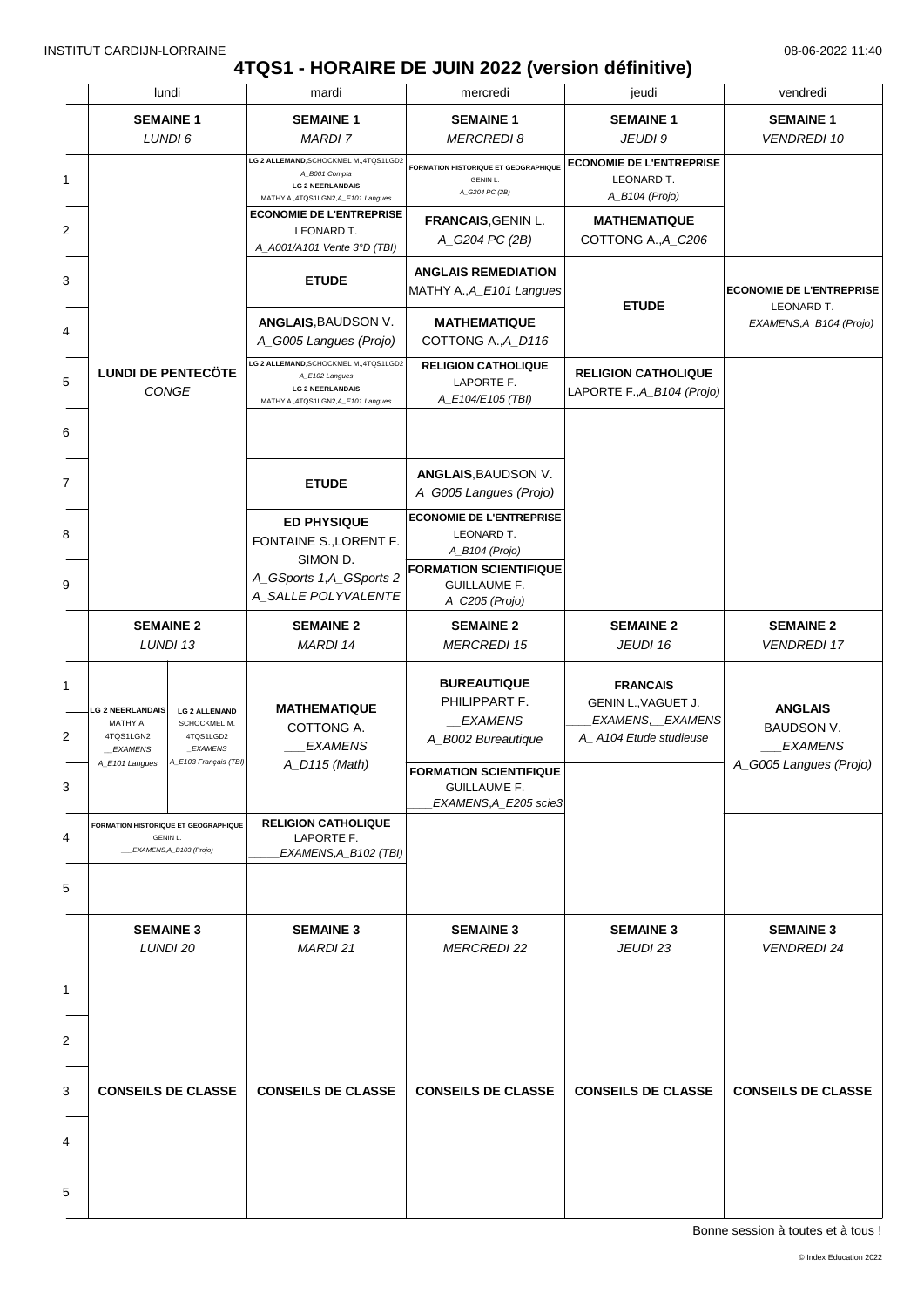# **4TQS2 - HORAIRE DE JUIN 2022 (version définitive)**

| lundi                                                                                     | mardi                                                                                                                 | mercredi                                                                                               | jeudi                                                                                                                                                     | vendredi                                                       |
|-------------------------------------------------------------------------------------------|-----------------------------------------------------------------------------------------------------------------------|--------------------------------------------------------------------------------------------------------|-----------------------------------------------------------------------------------------------------------------------------------------------------------|----------------------------------------------------------------|
| <b>SEMAINE 1</b><br>LUNDI 6                                                               | <b>SEMAINE 1</b><br><b>MARDI7</b>                                                                                     | <b>SEMAINE 1</b><br><b>MERCREDI8</b>                                                                   | <b>SEMAINE 1</b><br>JEUDI 9                                                                                                                               | <b>SEMAINE 1</b><br><b>VENDREDI 10</b>                         |
|                                                                                           | ROLIN S.<br>A_A001/A101 Vente 3°D (TBI)                                                                               | ECONOMIE DE L'ENTREPRISE ECONOMIE DE L'ENTREPRISE FORMATION SCIENTIFIQUE<br>ROLIN S.<br>A_B104 (Projo) | PAOLETTI J.<br>A_G006 TBI (2A)                                                                                                                            | <b>FORMATION HISTORIQUE ET GEOGRAPHIQUE</b>                    |
|                                                                                           | <b>RELIGION CATHOLIQUE</b><br>LAPORTE F., A_B001 Compta                                                               | FRANCAIS, VAGUET J.<br>A_G005 Langues (Projo)                                                          | FRANCAIS, VAGUET J.<br>A_C203 Géo (Projo)                                                                                                                 | KRAUS E.<br>EXAMENS, A_B103 (Projo)                            |
|                                                                                           | <b>MATHEMATIQUE, LAMY S.</b><br>A_D114 (TBI)                                                                          | <b>ANGLAIS REMEDIATION</b><br>MATHY A., A_E101 Langues                                                 | <b>ECONOMIE DE L'ENTREPRISE</b><br>ROLIN S.<br>A_B103 (Projo)                                                                                             | <b>ECONOMIE DE L'ENTREPRISE</b><br>ROLIN S.                    |
|                                                                                           | <b>ANGLAIS, MATHY A.</b><br>A_E101 Langues                                                                            | <b>ANGLAIS, MATHY A.</b><br>A_E101 Langues                                                             | <b>LG 2 ALLEMAND</b><br>BAUDSON V.<br>A_G005 Langues (Projo)                                                                                              | _EXAMENS,A_B103 (Projo)                                        |
| <b>LUNDI DE PENTECÖTE</b><br>CONGE                                                        | <b>FECHNIQUE D'ACCUEIL, D'ORGANISATION ET SECRETARIAT</b><br>GARDIEN A., WADJO TAMO V.<br>A_A001/A101 Vente 3°D (TBI) | <b>LG 2 ALLEMAND</b><br><b>BAUDSON V.</b><br>A_G005 Langues (Projo)                                    | <b>ANGLAIS, MATHY A.</b><br>A_E201 dess1                                                                                                                  |                                                                |
|                                                                                           | <b>MATHEMATIQUE, LAMY S.</b><br>A_D114 (TBI)                                                                          |                                                                                                        |                                                                                                                                                           |                                                                |
|                                                                                           | <b>BUREAUTIQUE</b><br><b>GARDIEN A.</b><br>WADJO TAMO V.<br>A_B002 Bureautique                                        |                                                                                                        |                                                                                                                                                           |                                                                |
| <b>SEMAINE 2</b><br>LUNDI 13                                                              | <b>SEMAINE 2</b><br><b>MARDI 14</b>                                                                                   | <b>SEMAINE 2</b><br><b>MERCREDI 15</b>                                                                 | <b>SEMAINE 2</b><br>JEUDI 16                                                                                                                              | <b>SEMAINE 2</b><br><b>VENDREDI 17</b>                         |
| <b>FORMATION SCIENTIFIQUE</b><br>PAOLETTI J.<br>EXAMENS, A_E203 scie1                     | <b>LG 2 ALLEMAND</b><br>BAUDSON V.<br>_EXAMENS<br>A_G005 Langues (Projo)                                              | <b>MATHEMATIQUE</b><br>LAMY S.<br><b>EXAMENS</b><br>A_D115 (Math)                                      | <b>FRANCAIS</b><br>GENIN L., VAGUET J.<br>EXAMENS, EXAMENS<br>A_A104 Etude studieuse<br><b>RELIGION CATHOLIQUE</b><br>LAPORTE F.<br>EXAMENS, A_B102 (TBI) | <b>ANGLAIS</b><br>MATHY A.<br><b>EXAMENS</b><br>A_E102 Langues |
| <b>BUREAUTIQUE</b><br>GARDIEN A.<br>WADJO TAMO V.<br><b>EXAMENS</b><br>A_B002 Bureautique |                                                                                                                       |                                                                                                        |                                                                                                                                                           |                                                                |
| <b>SEMAINE 3</b><br>LUNDI 20                                                              | <b>SEMAINE 3</b><br><b>MARDI 21</b>                                                                                   | <b>SEMAINE 3</b><br><b>MERCREDI 22</b>                                                                 | <b>SEMAINE 3</b><br>JEUDI 23                                                                                                                              | <b>SEMAINE 3</b><br><b>VENDREDI 24</b>                         |
|                                                                                           |                                                                                                                       |                                                                                                        |                                                                                                                                                           |                                                                |
| <b>CONSEILS DE CLASSE</b>                                                                 | <b>CONSEILS DE CLASSE</b>                                                                                             | <b>CONSEILS DE CLASSE</b>                                                                              | <b>CONSEILS DE CLASSE</b>                                                                                                                                 | <b>CONSEILS DE CLASSE</b>                                      |
|                                                                                           |                                                                                                                       |                                                                                                        |                                                                                                                                                           |                                                                |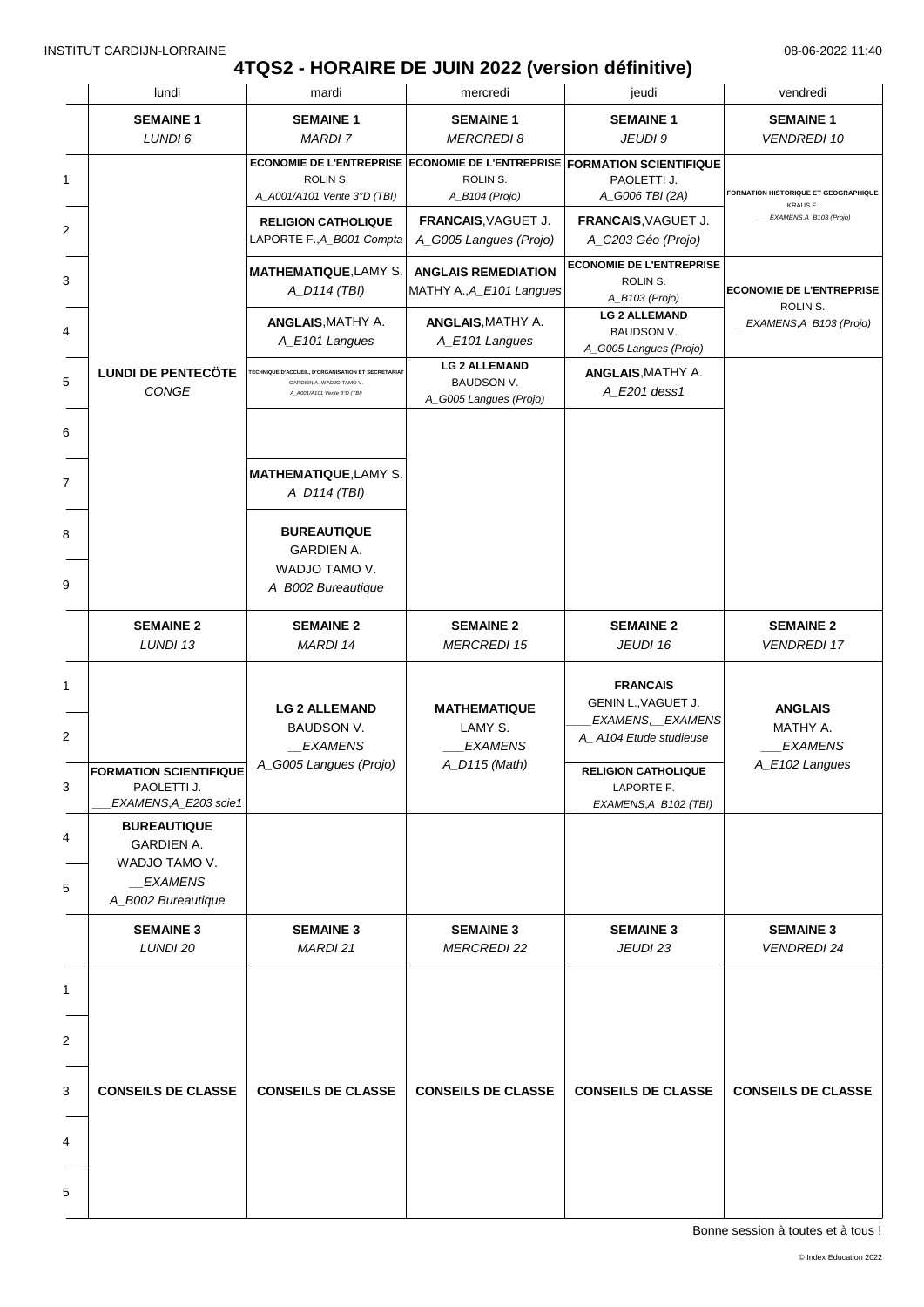# **4TTC - HORAIRE DE JUIN 2022 (version définitive)**

|  | lundi                                                      |                                                              | mardi                                                                                                                    | mercredi                                                                                      | jeudi                                                                      | vendredi                                                       |
|--|------------------------------------------------------------|--------------------------------------------------------------|--------------------------------------------------------------------------------------------------------------------------|-----------------------------------------------------------------------------------------------|----------------------------------------------------------------------------|----------------------------------------------------------------|
|  | <b>SEMAINE 1</b><br>LUNDI 6                                |                                                              | <b>SEMAINE 1</b><br><b>MARDI7</b>                                                                                        | <b>SEMAINE 1</b><br><b>MERCREDI8</b>                                                          | <b>SEMAINE 1</b><br>JEUDI 9                                                | <b>SEMAINE 1</b><br><b>VENDREDI 10</b>                         |
|  |                                                            |                                                              | LG 2 ALLEMAND, SCHOCKMEL M., 4TTCLGD2<br>A_B001 Compta<br><b>LG 2 NEERLANDAIS</b><br>MATHY A., 4TTCLGN2, A_E101 Langues  | <b>MATHEMATIQUE</b><br>LONGTON R.<br>A_C204 (TBI)                                             |                                                                            |                                                                |
|  |                                                            |                                                              | FRANCAIS, JOB N.<br>A_E103 Français (TBI)                                                                                | <b>ETUDE</b>                                                                                  | <b>MATHEMATIQUE</b>                                                        | <b>MATHEMATIQUE</b>                                            |
|  |                                                            |                                                              | <b>COMPTABILITE ET INFORMATIQUE DE GESTION</b><br>CASTAGNE M.<br>A_E107 Info petits logiciels                            | <b>COMPTABILITE ET INFORMATIQUE DE GESTION</b><br>CASTAGNE M.<br>A_E107 Info petits logiciels | LONGTON R.<br>EXAMENS,A_C204 (TBI)                                         | LONGTON R.<br>EXAMENS, A_C204 (TBI)                            |
|  |                                                            |                                                              | <b>SCIENCES ECONOMIQUES</b><br>MAQUET V.<br>A_E107 Info petits logiciels                                                 | <b>ETUDE</b>                                                                                  |                                                                            |                                                                |
|  | <b>LUNDI DE PENTECÖTE</b>                                  | <b>CONGE</b>                                                 | LG 2 ALLEMAND, SCHOCKMEL M., 4TTCLGD2<br>A_E102 Langues<br><b>LG 2 NEERLANDAIS</b><br>MATHY A., 4TTCLGN2, A_E101 Langues | SCIENCES, LANNOY L.<br>A_E203 scie1                                                           | <b>RELIGION CATHOLIQUE</b><br>JOB <sub>N.</sub><br>EXAMENS, A_C205 (Projo) |                                                                |
|  |                                                            |                                                              |                                                                                                                          |                                                                                               |                                                                            |                                                                |
|  |                                                            |                                                              | HISTOIRE, DIEZ J.<br>A_C203 Géo (Projo)                                                                                  |                                                                                               |                                                                            |                                                                |
|  |                                                            |                                                              | <b>MATHEMATIQUE</b><br>LONGTON R.<br>A_C204 (TBI)                                                                        |                                                                                               |                                                                            |                                                                |
|  |                                                            |                                                              | <b>COMPTABILITE ET INFORMATIQUE DE GESTION</b><br>CASTAGNE M.<br>A_E107 Info petits logiciels                            |                                                                                               |                                                                            |                                                                |
|  | <b>SEMAINE 2</b>                                           | LUNDI 13                                                     | <b>SEMAINE 2</b><br>MARDI 14                                                                                             | <b>SEMAINE 2</b><br><b>MERCREDI 15</b>                                                        | <b>SEMAINE 2</b><br>JEUDI 16                                               | <b>SEMAINE 2</b><br><b>VENDREDI 17</b>                         |
|  | <b>LG 2 NEERLANDAIS</b><br>MATHY A.<br>4TTCLGN2<br>EXAMENS | <b>LG 2 ALLEMAND</b><br>SCHOCKMEL M.<br>4TTCLGD2<br>_EXAMENS | <b>GEOGRAPHIE</b><br>DIEZ J.<br><b>EXAMENS</b><br>A_E104/E105 (TBI)                                                      |                                                                                               | <b>HISTOIRE</b><br>DIEZ J.<br><b>EXAMENS</b><br>A_C203 Géo (Projo)         | <b>CE2D ANGLAIS</b><br>ALFONSO C.<br>HUSTINX L.                |
|  | A_E101 Langues                                             | A_E103 Français (TBI)                                        | <b>FRANCAIS</b><br>JOB <sub>N.</sub><br><b>EXAMENS</b><br>A_A104 Etude studieuse                                         | <b>SCIENCES</b><br>LANNOY L.<br>EXAMENS, A_E203 scie1                                         | <b>SCIENCES ECONOMIQUES</b><br>MAQUET V.<br><b>EXAMENS</b><br>A_E204 scie2 | <b>EXAMENS</b><br>EXAMENS<br>A_E104/E105 (TBI)<br>A_E203 scie1 |
|  |                                                            |                                                              |                                                                                                                          |                                                                                               |                                                                            |                                                                |
|  | <b>SEMAINE 3</b><br>LUNDI 20                               |                                                              | <b>SEMAINE 3</b><br>MARDI 21                                                                                             | <b>SEMAINE 3</b><br><b>MERCREDI 22</b>                                                        | <b>SEMAINE 3</b><br>JEUDI 23                                               | <b>SEMAINE 3</b><br><b>VENDREDI 24</b>                         |
|  | <b>CONSEILS DE CLASSE</b>                                  |                                                              |                                                                                                                          |                                                                                               |                                                                            |                                                                |
|  |                                                            |                                                              |                                                                                                                          |                                                                                               |                                                                            |                                                                |
|  |                                                            |                                                              | <b>CONSEILS DE CLASSE</b>                                                                                                | <b>CONSEILS DE CLASSE</b>                                                                     | <b>CONSEILS DE CLASSE</b>                                                  | <b>CONSEILS DE CLASSE</b>                                      |
|  |                                                            |                                                              |                                                                                                                          |                                                                                               |                                                                            |                                                                |
|  |                                                            |                                                              |                                                                                                                          |                                                                                               |                                                                            |                                                                |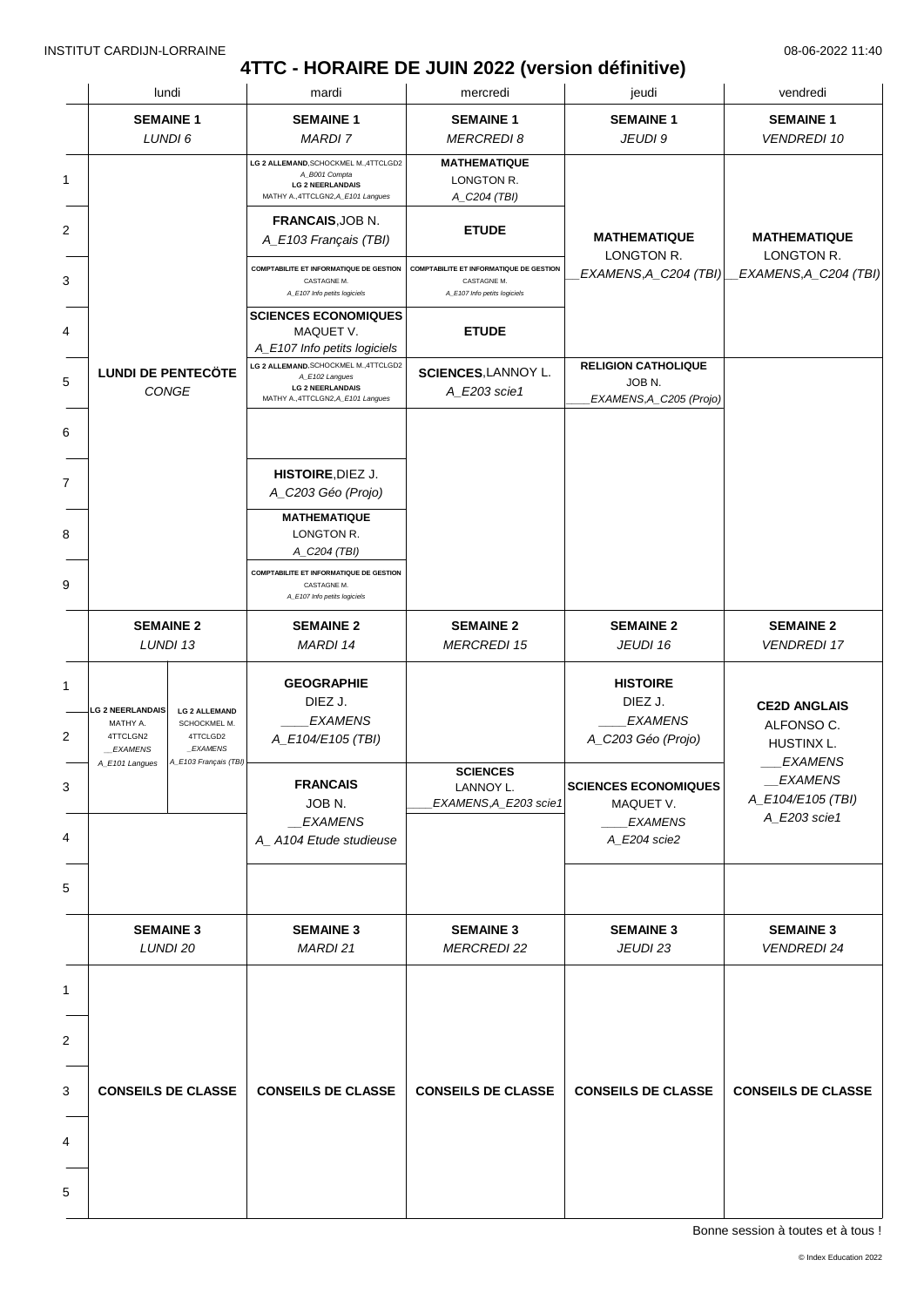# **4TTI1 - HORAIRE DE JUIN 2022 (version définitive)**

|  | lundi                                                              |                                                                                        | mardi                                                                                                                      | mercredi                                                                        | jeudi                                                              | vendredi                                                          |
|--|--------------------------------------------------------------------|----------------------------------------------------------------------------------------|----------------------------------------------------------------------------------------------------------------------------|---------------------------------------------------------------------------------|--------------------------------------------------------------------|-------------------------------------------------------------------|
|  | <b>SEMAINE 1</b>                                                   | LUNDI 6                                                                                | <b>SEMAINE 1</b><br><b>MARDI 7</b>                                                                                         | <b>SEMAINE 1</b><br><b>MERCREDI 8</b>                                           | <b>SEMAINE 1</b><br>JEUDI 9                                        | <b>SEMAINE 1</b><br><b>VENDREDI 10</b>                            |
|  |                                                                    |                                                                                        | LG 2 ALLEMAND, SCHOCKMEL M., 4TTI1LGD2<br>A_B001 Compta<br><b>LG 2 NEERLANDAIS</b><br>MATHY A.,4TTI1LGN2,A_E101 Langues    | <b>MATHEMATIQUE</b><br>LONGTON R.<br>A_C204 (TBI)                               |                                                                    |                                                                   |
|  |                                                                    |                                                                                        | FRANCAIS, JOB N.<br>A_E103 Français (TBI)                                                                                  | <b>ETUDE</b>                                                                    | <b>MATHEMATIQUE</b><br>LONGTON R.                                  | <b>MATHEMATIQUE</b><br>LONGTON R.                                 |
|  |                                                                    |                                                                                        | <b>INFORMATIQUE</b><br>OTJACQUES L.                                                                                        | <b>ETUDE</b>                                                                    | EXAMENS, A_C204 (TBI)                                              | EXAMENS, A_C204 (TBI)                                             |
|  |                                                                    |                                                                                        | A_E207 Informatique                                                                                                        | <b>ETUDE</b>                                                                    |                                                                    |                                                                   |
|  | <b>LUNDI DE PENTECÖTE</b>                                          | CONGE                                                                                  | LG 2 ALLEMAND, SCHOCKMEL M., 4TTI1LGD2<br>A_E102 Langues<br><b>LG 2 NEERLANDAIS</b><br>MATHY A., 4TTI1LGN2, A_E101 Langues | SCIENCES, LANNOY L.<br>A_E203 scie1                                             | <b>RELIGION CATHOLIQUE</b><br>JOB N.<br>EXAMENS, A_C205 (Projo)    |                                                                   |
|  |                                                                    |                                                                                        |                                                                                                                            |                                                                                 |                                                                    |                                                                   |
|  |                                                                    |                                                                                        | HISTOIRE, DIEZ J.<br>A_C203 Géo (Projo)                                                                                    |                                                                                 |                                                                    |                                                                   |
|  |                                                                    |                                                                                        | <b>MATHEMATIQUE</b><br>LONGTON R.<br>A_C204 (TBI)                                                                          |                                                                                 |                                                                    |                                                                   |
|  |                                                                    |                                                                                        | <b>EXPLOITATION DE LOGICIELS INFORMATIQUES</b><br>JOINNOT L.<br>A_E207 Informatique                                        |                                                                                 |                                                                    |                                                                   |
|  |                                                                    | <b>SEMAINE 2</b><br>LUNDI 13                                                           | <b>SEMAINE 2</b><br><b>MARDI 14</b>                                                                                        | <b>SEMAINE 2</b><br><b>MERCREDI 15</b>                                          | <b>SEMAINE 2</b><br>JEUDI 16                                       | <b>SEMAINE 2</b><br><b>VENDREDI 17</b>                            |
|  | <b>LG 2 NEERLANDAIS</b><br>MATHY A.<br>4TTI1LGN2<br><b>EXAMENS</b> | <b>LG 2 ALLEMAND</b><br>SCHOCKMEL M.<br>4TTI1LGD2<br>_EXAMENS<br>A_E103 Français (TBI) | <b>GEOGRAPHIE</b><br>DIEZ J.<br><b>EXAMENS</b><br>A_E104/E105 (TBI)                                                        | <b>EXPLOITATION DE LOGICIELS INFORMATIQUES</b><br>JOINNOT L.<br>EXAMENS, A_D116 | <b>HISTOIRE</b><br>DIEZ J.<br><b>EXAMENS</b><br>A_C203 Géo (Projo) | <b>CE2D ANGLAIS</b><br>ALFONSO C.<br>HUSTINX L.<br><b>EXAMENS</b> |
|  | A_E101 Langues                                                     |                                                                                        | <b>FRANCAIS</b><br>JOB <sub>N.</sub><br>_EXAMENS                                                                           | <b>SCIENCES</b><br>LANNOY L.<br>EXAMENS, A_E203 scie1                           | <b>INFORMATIQUE</b><br>OTJACQUES L.<br><b>EXAMENS</b>              | EXAMENS<br>A_E104/E105 (TBI)<br>A_E203 scie1                      |
|  |                                                                    |                                                                                        | A_A104 Etude studieuse                                                                                                     |                                                                                 | A_E207 Informatique                                                |                                                                   |
|  |                                                                    |                                                                                        |                                                                                                                            |                                                                                 |                                                                    |                                                                   |
|  |                                                                    | <b>SEMAINE 3</b><br>LUNDI 20                                                           | <b>SEMAINE 3</b><br>MARDI 21                                                                                               | <b>SEMAINE 3</b><br><b>MERCREDI 22</b>                                          | <b>SEMAINE 3</b><br>JEUDI 23                                       | <b>SEMAINE 3</b><br><b>VENDREDI 24</b>                            |
|  | <b>CONSEILS DE CLASSE</b>                                          |                                                                                        |                                                                                                                            |                                                                                 |                                                                    |                                                                   |
|  |                                                                    |                                                                                        |                                                                                                                            |                                                                                 |                                                                    |                                                                   |
|  |                                                                    |                                                                                        | <b>CONSEILS DE CLASSE</b>                                                                                                  | <b>CONSEILS DE CLASSE</b>                                                       | <b>CONSEILS DE CLASSE</b>                                          | <b>CONSEILS DE CLASSE</b>                                         |
|  |                                                                    |                                                                                        |                                                                                                                            |                                                                                 |                                                                    |                                                                   |
|  |                                                                    |                                                                                        |                                                                                                                            |                                                                                 |                                                                    |                                                                   |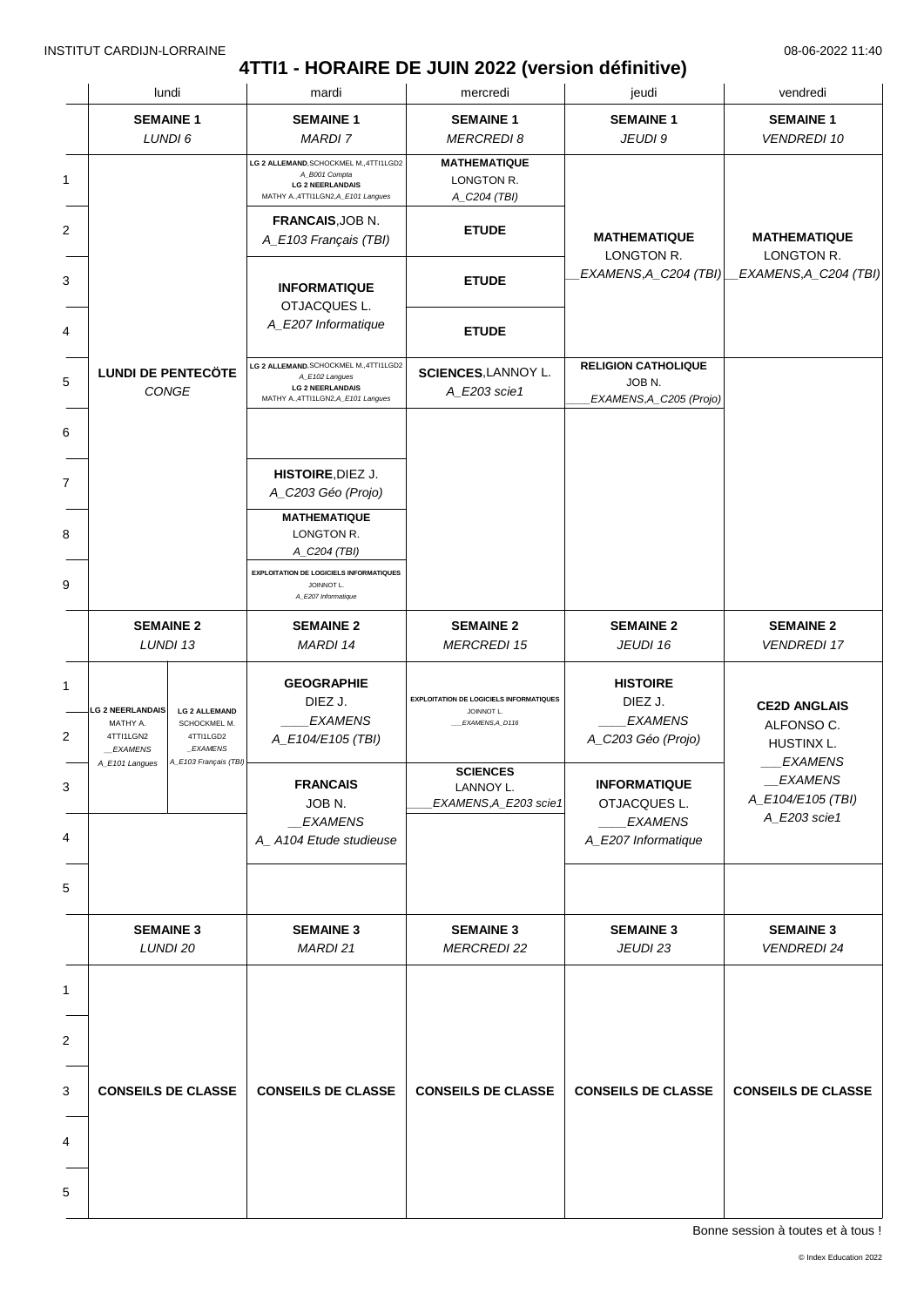### **4TTI2 - HORAIRE DE JUIN 2022 (version définitive)**

|  | lundi                                                                                     |                                                                                        | mardi                                                                                                                      | mercredi                                                                  | jeudi                                                                      | vendredi                                                          |
|--|-------------------------------------------------------------------------------------------|----------------------------------------------------------------------------------------|----------------------------------------------------------------------------------------------------------------------------|---------------------------------------------------------------------------|----------------------------------------------------------------------------|-------------------------------------------------------------------|
|  | <b>SEMAINE 1</b>                                                                          |                                                                                        | <b>SEMAINE 1</b>                                                                                                           | <b>SEMAINE 1</b>                                                          | <b>SEMAINE 1</b>                                                           | <b>SEMAINE 1</b>                                                  |
|  | LUNDI 6                                                                                   |                                                                                        | <b>MARDI 7</b>                                                                                                             | <b>MERCREDI 8</b>                                                         | JEUDI 9                                                                    | <b>VENDREDI 10</b>                                                |
|  |                                                                                           |                                                                                        | LG 2 ALLEMAND, SCHOCKMEL M., 4TTI2LGD2<br>A_B001 Compta<br><b>LG 2 NEERLANDAIS</b><br>MATHY A., 4TTI2LGN2, A_E101 Langues  | <b>MATHEMATIQUE</b><br>LONGTON R.<br>A_C204 (TBI)                         |                                                                            |                                                                   |
|  |                                                                                           |                                                                                        | FRANCAIS, JOB N.<br>A_E103 Français (TBI)                                                                                  | <b>ETUDE</b>                                                              | <b>MATHEMATIQUE</b><br>LONGTON R.                                          | <b>MATHEMATIQUE</b><br>LONGTON R.                                 |
|  |                                                                                           |                                                                                        | <b>ETUDE</b>                                                                                                               | <b>INFORMATIQUE</b><br>ROSMAN B.                                          | EXAMENS, A_C204 (TBI)                                                      | EXAMENS, A_C204 (TBI)                                             |
|  |                                                                                           |                                                                                        | <b>ETUDE</b>                                                                                                               | A_E207 Informatique                                                       |                                                                            |                                                                   |
|  | <b>LUNDI DE PENTECÖTE</b><br>CONGE                                                        |                                                                                        | LG 2 ALLEMAND, SCHOCKMEL M., 4TTI2LGD2<br>A_E102 Langues<br><b>LG 2 NEERLANDAIS</b><br>MATHY A., 4TTI2LGN2, A_E101 Langues | SCIENCES, LANNOY L.<br>A_E203 scie1                                       | <b>RELIGION CATHOLIQUE</b><br>JOB <sub>N.</sub><br>EXAMENS, A_C205 (Projo) |                                                                   |
|  |                                                                                           |                                                                                        |                                                                                                                            |                                                                           |                                                                            |                                                                   |
|  |                                                                                           |                                                                                        | HISTOIRE, DIEZ J.<br>A_C203 Géo (Projo)                                                                                    |                                                                           |                                                                            |                                                                   |
|  |                                                                                           |                                                                                        | <b>MATHEMATIQUE</b><br>LONGTON R.<br>A_C204 (TBI)                                                                          |                                                                           |                                                                            |                                                                   |
|  |                                                                                           |                                                                                        | <b>EXPLOITATION DE LOGICIELS INFORMATIQUES</b><br>OTJACQUES L.<br>A_G105 PC (1B)                                           |                                                                           |                                                                            |                                                                   |
|  | <b>SEMAINE 2</b><br>LUNDI 13                                                              |                                                                                        | <b>SEMAINE 2</b><br>MARDI 14                                                                                               | <b>SEMAINE 2</b><br><b>MERCREDI 15</b>                                    | <b>SEMAINE 2</b><br>JEUDI 16                                               | <b>SEMAINE 2</b><br><b>VENDREDI 17</b>                            |
|  | <b>LG 2 NEERLANDAIS</b><br>MATHY A.<br>4TTI2LGN2<br><b>EXAMENS</b><br>A_E101 Langues      | <b>LG 2 ALLEMAND</b><br>SCHOCKMEL M.<br>4TTI2LGD2<br>_EXAMENS<br>A_E103 Français (TBI) | <b>GEOGRAPHIE</b><br>DIEZ J.<br><b>EXAMENS</b><br>A_E104/E105 (TBI)                                                        | <b>INFORMATIQUE</b><br>ROSMAN B.<br><b>EXAMENS</b><br>A_E207 Informatique | <b>HISTOIRE</b><br>DIEZ J.<br><b>EXAMENS</b><br>A_C203 Géo (Projo)         | <b>CE2D ANGLAIS</b><br>ALFONSO C.<br>HUSTINX L.<br><b>EXAMENS</b> |
|  |                                                                                           |                                                                                        | <b>FRANCAIS</b><br>JOB <sub>N.</sub><br>_EXAMENS                                                                           | <b>SCIENCES</b><br>LANNOY L.<br>EXAMENS, A_E203 scie1                     |                                                                            | <i>EXAMENS</i><br>A_E104/E105 (TBI)<br>A_E203 scie1               |
|  | <b>EXPLOITATION DE LOGICIELS INFORMATIQUES</b><br>OTJACQUES L.<br>EXAMENS, A_G105 PC (1B) |                                                                                        | A_A104 Etude studieuse                                                                                                     |                                                                           |                                                                            |                                                                   |
|  | <b>SEMAINE 3</b><br>LUNDI 20                                                              |                                                                                        | <b>SEMAINE 3</b><br>MARDI 21                                                                                               | <b>SEMAINE 3</b><br><b>MERCREDI 22</b>                                    | <b>SEMAINE 3</b><br>JEUDI 23                                               | <b>SEMAINE 3</b><br><b>VENDREDI 24</b>                            |
|  | <b>CONSEILS DE CLASSE</b>                                                                 |                                                                                        |                                                                                                                            |                                                                           |                                                                            |                                                                   |
|  |                                                                                           |                                                                                        |                                                                                                                            |                                                                           |                                                                            |                                                                   |
|  |                                                                                           |                                                                                        | <b>CONSEILS DE CLASSE</b>                                                                                                  | <b>CONSEILS DE CLASSE</b>                                                 | <b>CONSEILS DE CLASSE</b>                                                  | <b>CONSEILS DE CLASSE</b>                                         |
|  |                                                                                           |                                                                                        |                                                                                                                            |                                                                           |                                                                            |                                                                   |
|  |                                                                                           |                                                                                        |                                                                                                                            |                                                                           |                                                                            |                                                                   |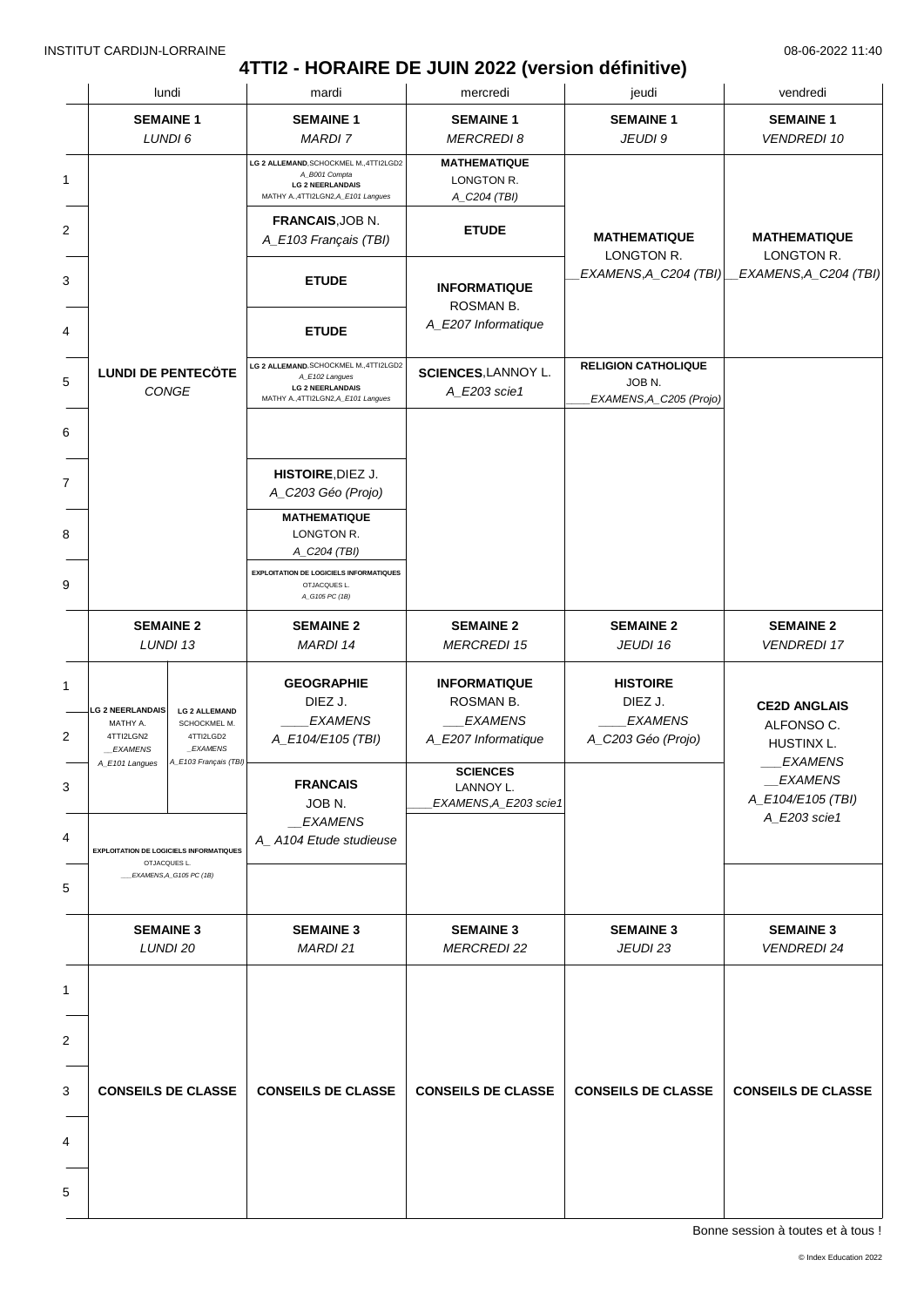### **5PB - HORAIRE DE JUIN 2022 (version définitive)**

|                         | lundi                     | mardi            | mercredi           | jeudi            | vendredi           |
|-------------------------|---------------------------|------------------|--------------------|------------------|--------------------|
|                         | <b>SEMAINE 1</b>          | <b>SEMAINE 1</b> | <b>SEMAINE 1</b>   | <b>SEMAINE 1</b> | <b>SEMAINE 1</b>   |
|                         | LUNDI 6                   | <b>MARDI 7</b>   | <b>MERCREDI 8</b>  | JEUDI 9          | <b>VENDREDI 10</b> |
| 1                       |                           |                  |                    |                  |                    |
|                         |                           |                  |                    |                  |                    |
| 2                       |                           |                  |                    |                  |                    |
|                         |                           |                  |                    |                  |                    |
| 3                       |                           |                  |                    |                  |                    |
|                         |                           |                  |                    |                  |                    |
| 4                       |                           |                  |                    |                  |                    |
| 5                       | <b>LUNDI DE PENTECÖTE</b> | <b>STAGES</b>    | <b>STAGES</b>      | <b>STAGES</b>    | <b>STAGES</b>      |
|                         | $\mathsf{CONGE}$          |                  |                    |                  |                    |
| 6                       |                           |                  |                    |                  |                    |
|                         |                           |                  |                    |                  |                    |
| 7                       |                           |                  |                    |                  |                    |
|                         |                           |                  |                    |                  |                    |
| 8                       |                           |                  |                    |                  |                    |
|                         |                           |                  |                    |                  |                    |
| 9                       |                           |                  |                    |                  |                    |
|                         | <b>SEMAINE 2</b>          | <b>SEMAINE 2</b> | <b>SEMAINE 2</b>   | <b>SEMAINE 2</b> | <b>SEMAINE 2</b>   |
|                         | LUNDI 13                  | MARDI 14         | <b>MERCREDI 15</b> | JEUDI 16         | <b>VENDREDI 17</b> |
| 1                       |                           |                  |                    |                  |                    |
|                         |                           |                  |                    |                  |                    |
| $\overline{\mathbf{c}}$ |                           |                  |                    |                  |                    |
|                         |                           |                  |                    |                  |                    |
| 3                       | <b>STAGES</b>             | <b>STAGES</b>    | <b>STAGES</b>      | <b>STAGES</b>    | <b>STAGES</b>      |
|                         |                           |                  |                    |                  |                    |
| 4                       |                           |                  |                    |                  |                    |
|                         |                           |                  |                    |                  |                    |
| 5                       |                           |                  |                    |                  |                    |
|                         | <b>SEMAINE 3</b>          | <b>SEMAINE 3</b> | <b>SEMAINE 3</b>   | <b>SEMAINE 3</b> | <b>SEMAINE 3</b>   |
|                         | LUNDI 20                  | MARDI 21         | <b>MERCREDI 22</b> | JEUDI 23         | <b>VENDREDI 24</b> |
| $\mathbf{1}$            |                           |                  |                    |                  |                    |
|                         |                           |                  |                    |                  |                    |
| 2                       |                           |                  |                    |                  |                    |
|                         |                           |                  |                    |                  |                    |
| 3                       | <b>STAGES</b>             | <b>STAGES</b>    | <b>STAGES</b>      | <b>STAGES</b>    | <b>STAGES</b>      |
|                         |                           |                  |                    |                  |                    |
| 4                       |                           |                  |                    |                  |                    |
|                         |                           |                  |                    |                  |                    |
| 5                       |                           |                  |                    |                  |                    |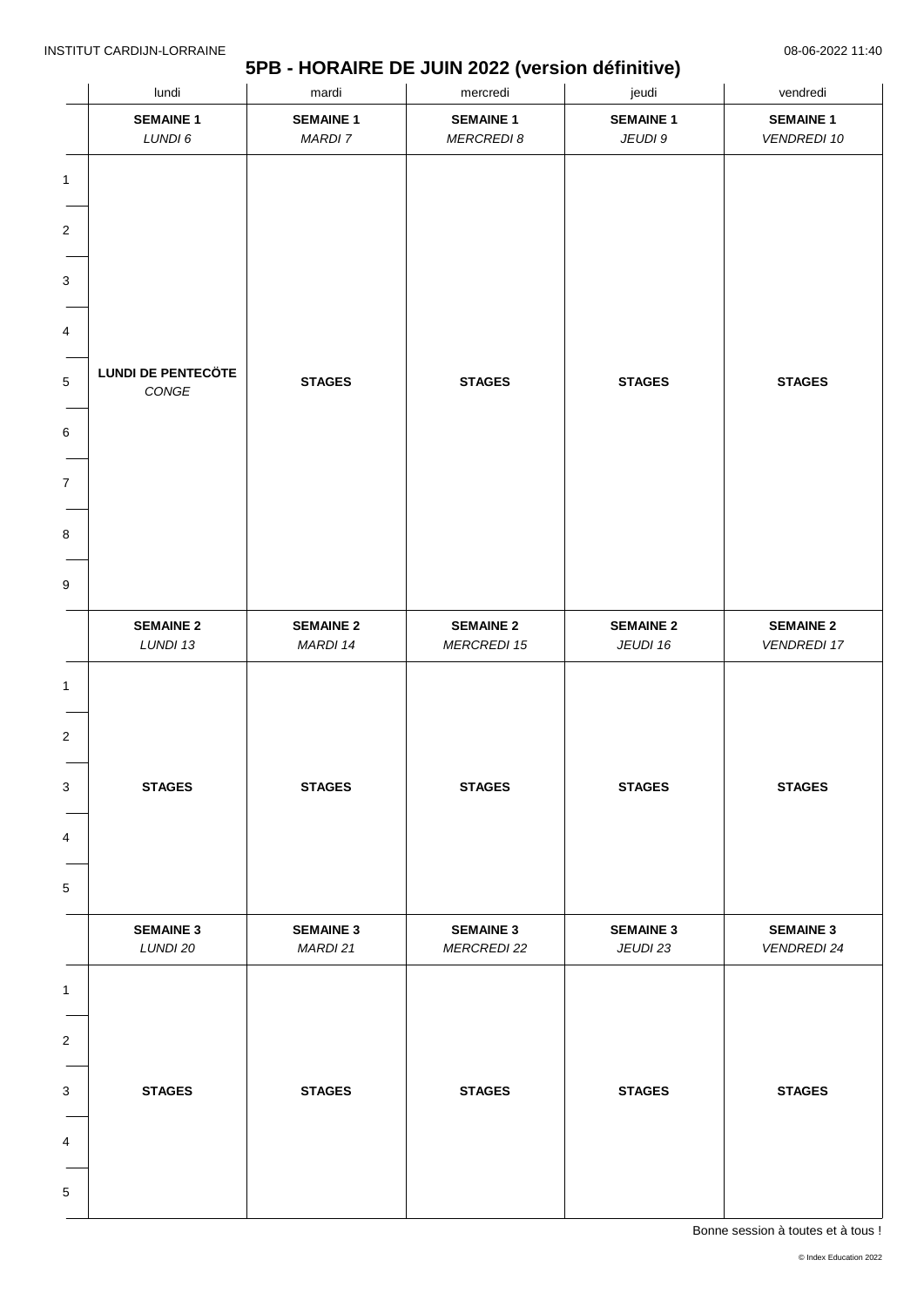### **5PE - HORAIRE DE JUIN 2022 (version définitive)**

|                       | lundi                              | mardi                        |                                        | jeudi                        | vendredi                               |  |
|-----------------------|------------------------------------|------------------------------|----------------------------------------|------------------------------|----------------------------------------|--|
|                       | <b>SEMAINE 1</b>                   | <b>SEMAINE 1</b>             | <b>SEMAINE 1</b>                       | <b>SEMAINE 1</b>             | <b>SEMAINE 1</b>                       |  |
|                       | LUNDI 6                            | <b>MARDI 7</b>               | <b>MERCREDI 8</b>                      | JEUDI 9                      | <b>VENDREDI 10</b>                     |  |
| 1<br>2<br>3           |                                    |                              |                                        |                              |                                        |  |
|                       |                                    |                              |                                        |                              |                                        |  |
| 4                     |                                    |                              |                                        |                              |                                        |  |
| 5                     | <b>LUNDI DE PENTECÖTE</b><br>CONGE | <b>STAGES</b>                | <b>STAGES</b>                          | <b>STAGES</b>                | <b>STAGES</b>                          |  |
| 6                     |                                    |                              |                                        |                              |                                        |  |
| 7                     |                                    |                              |                                        |                              |                                        |  |
| 8                     |                                    |                              |                                        |                              |                                        |  |
| 9                     |                                    |                              |                                        |                              |                                        |  |
|                       | <b>SEMAINE 2</b><br>LUNDI 13       | <b>SEMAINE 2</b><br>MARDI 14 | <b>SEMAINE 2</b><br><b>MERCREDI 15</b> | <b>SEMAINE 2</b><br>JEUDI 16 | <b>SEMAINE 2</b><br><b>VENDREDI 17</b> |  |
| 1<br>2<br>3<br>4<br>5 | <b>STAGES</b>                      | <b>STAGES</b>                | <b>STAGES</b>                          | <b>STAGES</b>                | <b>STAGES</b>                          |  |
|                       |                                    |                              |                                        |                              |                                        |  |
|                       | <b>SEMAINE 3</b><br>LUNDI 20       | <b>SEMAINE 3</b><br>MARDI 21 | <b>SEMAINE 3</b><br><b>MERCREDI 22</b> | <b>SEMAINE 3</b><br>JEUDI 23 | <b>SEMAINE 3</b><br><b>VENDREDI 24</b> |  |
| $\mathbf{1}$          |                                    |                              |                                        |                              |                                        |  |
| 2                     |                                    |                              |                                        |                              |                                        |  |
| 3                     | <b>STAGES</b>                      | <b>STAGES</b>                | <b>STAGES</b>                          | <b>STAGES</b>                | <b>STAGES</b>                          |  |
| 4                     |                                    |                              |                                        |                              |                                        |  |
|                       |                                    |                              |                                        |                              |                                        |  |
| 5                     |                                    |                              |                                        |                              |                                        |  |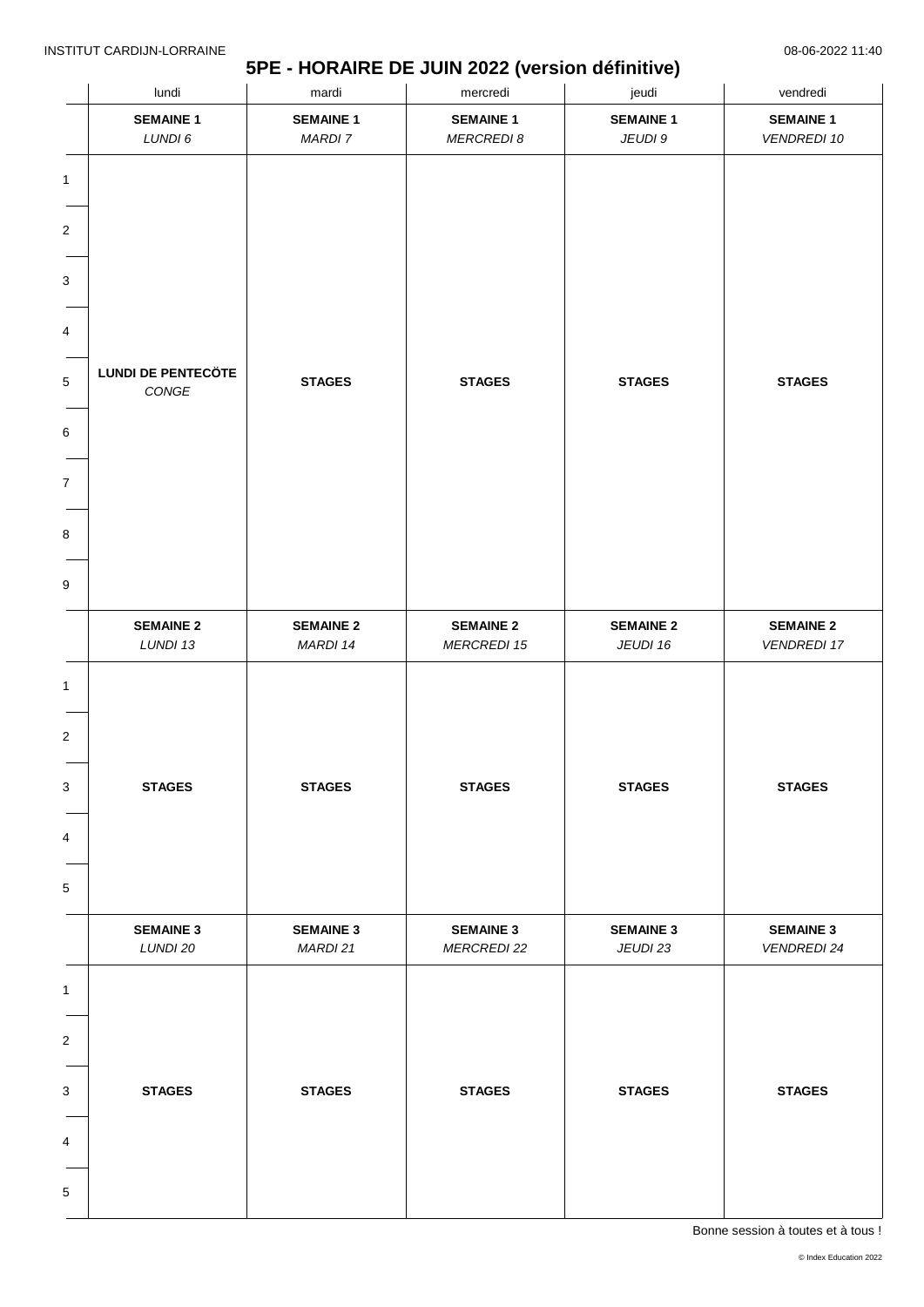### **5PG - HORAIRE DE JUIN 2022 (version définitive)**

| lundi                              | mardi                              |                                        | $\overline{\phantom{a}}$<br>jeudi | vendredi                               |  |
|------------------------------------|------------------------------------|----------------------------------------|-----------------------------------|----------------------------------------|--|
| <b>SEMAINE 1</b><br>LUNDI 6        | <b>SEMAINE 1</b><br><b>MARDI 7</b> | <b>SEMAINE 1</b><br><b>MERCREDI 8</b>  | <b>SEMAINE 1</b><br>JEUDI 9       | <b>SEMAINE 1</b><br><b>VENDREDI 10</b> |  |
|                                    |                                    |                                        |                                   |                                        |  |
|                                    |                                    |                                        |                                   |                                        |  |
|                                    |                                    |                                        |                                   |                                        |  |
|                                    |                                    |                                        |                                   |                                        |  |
|                                    |                                    |                                        |                                   |                                        |  |
|                                    |                                    |                                        |                                   |                                        |  |
| <b>LUNDI DE PENTECÖTE</b><br>CONGE | <b>STAGES</b>                      | <b>STAGES</b>                          | <b>STAGES</b>                     | <b>STAGES</b>                          |  |
|                                    |                                    |                                        |                                   |                                        |  |
|                                    |                                    |                                        |                                   |                                        |  |
|                                    |                                    |                                        |                                   |                                        |  |
|                                    |                                    |                                        |                                   |                                        |  |
|                                    |                                    |                                        |                                   |                                        |  |
| <b>SEMAINE 2</b><br>LUNDI 13       | <b>SEMAINE 2</b><br>MARDI 14       | <b>SEMAINE 2</b><br><b>MERCREDI 15</b> | <b>SEMAINE 2</b><br>JEUDI 16      | <b>SEMAINE 2</b><br><b>VENDREDI 17</b> |  |
|                                    |                                    |                                        |                                   |                                        |  |
|                                    |                                    |                                        |                                   |                                        |  |
|                                    |                                    |                                        |                                   |                                        |  |
| <b>STAGES</b>                      | <b>STAGES</b>                      | <b>STAGES</b>                          | <b>STAGES</b>                     | <b>STAGES</b>                          |  |
|                                    |                                    |                                        |                                   |                                        |  |
|                                    |                                    |                                        |                                   |                                        |  |
|                                    |                                    |                                        |                                   |                                        |  |
|                                    |                                    |                                        |                                   | <b>SEMAINE 3</b>                       |  |
| LUNDI 20                           | MARDI 21                           | <b>MERCREDI 22</b>                     | JEUDI 23                          | <b>VENDREDI 24</b>                     |  |
|                                    |                                    |                                        |                                   |                                        |  |
|                                    |                                    |                                        |                                   |                                        |  |
|                                    |                                    |                                        |                                   |                                        |  |
| <b>STAGES</b>                      | <b>STAGES</b>                      | <b>STAGES</b>                          | <b>STAGES</b>                     | <b>STAGES</b>                          |  |
|                                    |                                    |                                        |                                   |                                        |  |
|                                    |                                    |                                        |                                   |                                        |  |
|                                    |                                    |                                        |                                   |                                        |  |
|                                    | <b>SEMAINE 3</b>                   | <b>SEMAINE 3</b>                       | mercredi<br><b>SEMAINE 3</b>      | <b>SEMAINE 3</b>                       |  |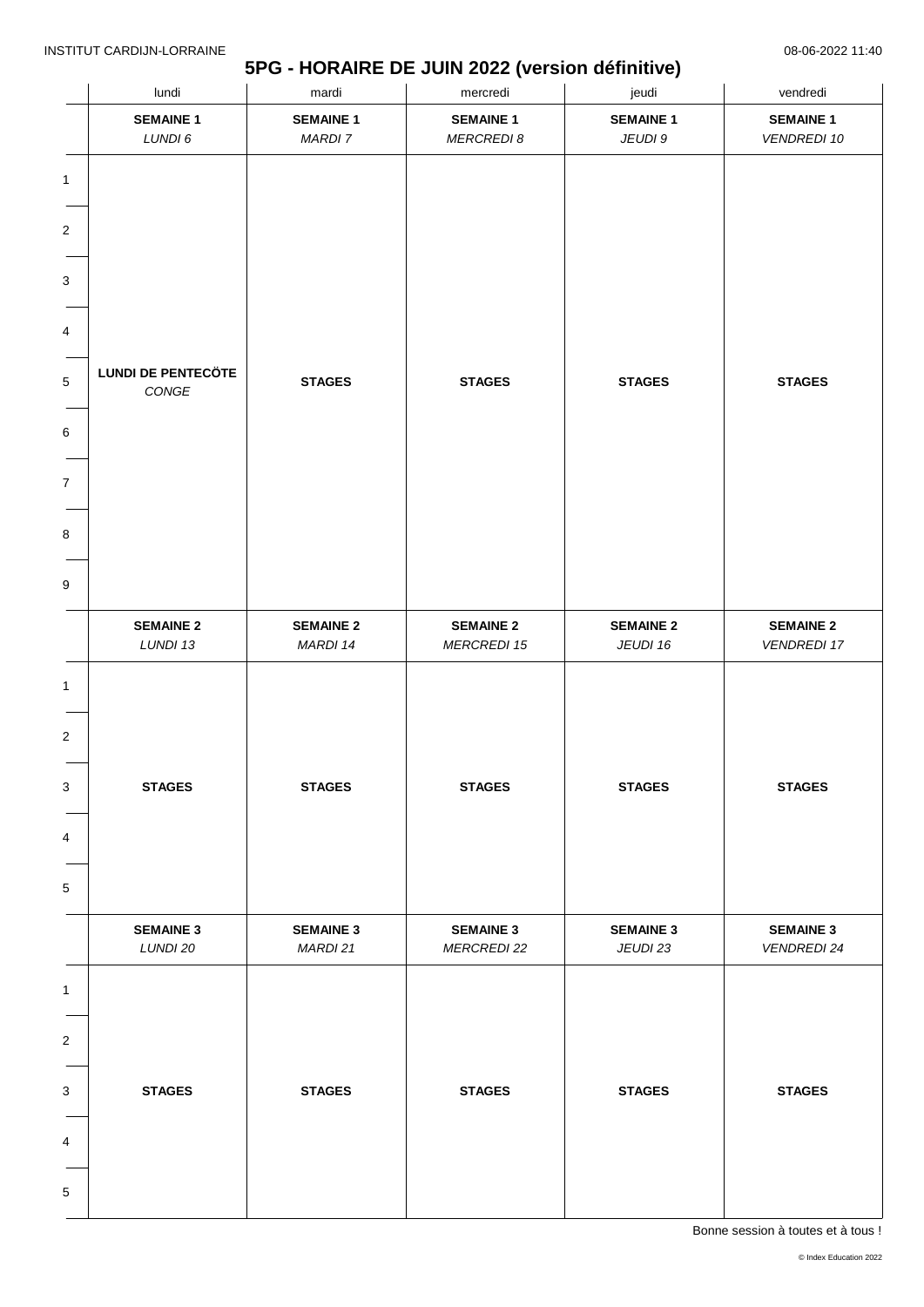### **5PH - HORAIRE DE JUIN 2022 (version définitive)**

|                         | lundi                     | mardi            | mercredi           | jeudi            | vendredi           |
|-------------------------|---------------------------|------------------|--------------------|------------------|--------------------|
|                         | <b>SEMAINE 1</b>          | <b>SEMAINE 1</b> | <b>SEMAINE 1</b>   | <b>SEMAINE 1</b> | <b>SEMAINE 1</b>   |
|                         | LUNDI 6                   | <b>MARDI 7</b>   | <b>MERCREDI 8</b>  | JEUDI 9          | <b>VENDREDI 10</b> |
| 1                       |                           |                  |                    |                  |                    |
|                         |                           |                  |                    |                  |                    |
| 2                       |                           |                  |                    |                  |                    |
|                         |                           |                  |                    |                  |                    |
| 3                       |                           |                  |                    |                  |                    |
|                         |                           |                  |                    |                  |                    |
| 4                       |                           |                  |                    |                  |                    |
| 5                       | <b>LUNDI DE PENTECÖTE</b> | <b>STAGES</b>    | <b>STAGES</b>      | <b>STAGES</b>    | <b>STAGES</b>      |
|                         | $\mathsf{CONGE}$          |                  |                    |                  |                    |
| 6                       |                           |                  |                    |                  |                    |
|                         |                           |                  |                    |                  |                    |
| 7                       |                           |                  |                    |                  |                    |
|                         |                           |                  |                    |                  |                    |
| 8                       |                           |                  |                    |                  |                    |
|                         |                           |                  |                    |                  |                    |
| 9                       |                           |                  |                    |                  |                    |
|                         | <b>SEMAINE 2</b>          | <b>SEMAINE 2</b> | <b>SEMAINE 2</b>   | <b>SEMAINE 2</b> | <b>SEMAINE 2</b>   |
|                         | LUNDI 13                  | MARDI 14         | <b>MERCREDI 15</b> | JEUDI 16         | <b>VENDREDI 17</b> |
| 1                       |                           |                  |                    |                  |                    |
|                         |                           |                  |                    |                  |                    |
| $\overline{\mathbf{c}}$ |                           |                  |                    |                  |                    |
|                         |                           |                  |                    |                  |                    |
| 3                       | <b>STAGES</b>             | <b>STAGES</b>    | <b>STAGES</b>      | <b>STAGES</b>    | <b>STAGES</b>      |
|                         |                           |                  |                    |                  |                    |
| 4                       |                           |                  |                    |                  |                    |
|                         |                           |                  |                    |                  |                    |
| 5                       |                           |                  |                    |                  |                    |
|                         | <b>SEMAINE 3</b>          | <b>SEMAINE 3</b> | <b>SEMAINE 3</b>   | <b>SEMAINE 3</b> | <b>SEMAINE 3</b>   |
|                         | LUNDI 20                  | MARDI 21         | <b>MERCREDI 22</b> | JEUDI 23         | <b>VENDREDI 24</b> |
| $\mathbf{1}$            |                           |                  |                    |                  |                    |
|                         |                           |                  |                    |                  |                    |
| 2                       |                           |                  |                    |                  |                    |
|                         |                           |                  |                    |                  |                    |
| 3                       | <b>STAGES</b>             | <b>STAGES</b>    | <b>STAGES</b>      | <b>STAGES</b>    | <b>STAGES</b>      |
|                         |                           |                  |                    |                  |                    |
| 4                       |                           |                  |                    |                  |                    |
|                         |                           |                  |                    |                  |                    |
| 5                       |                           |                  |                    |                  |                    |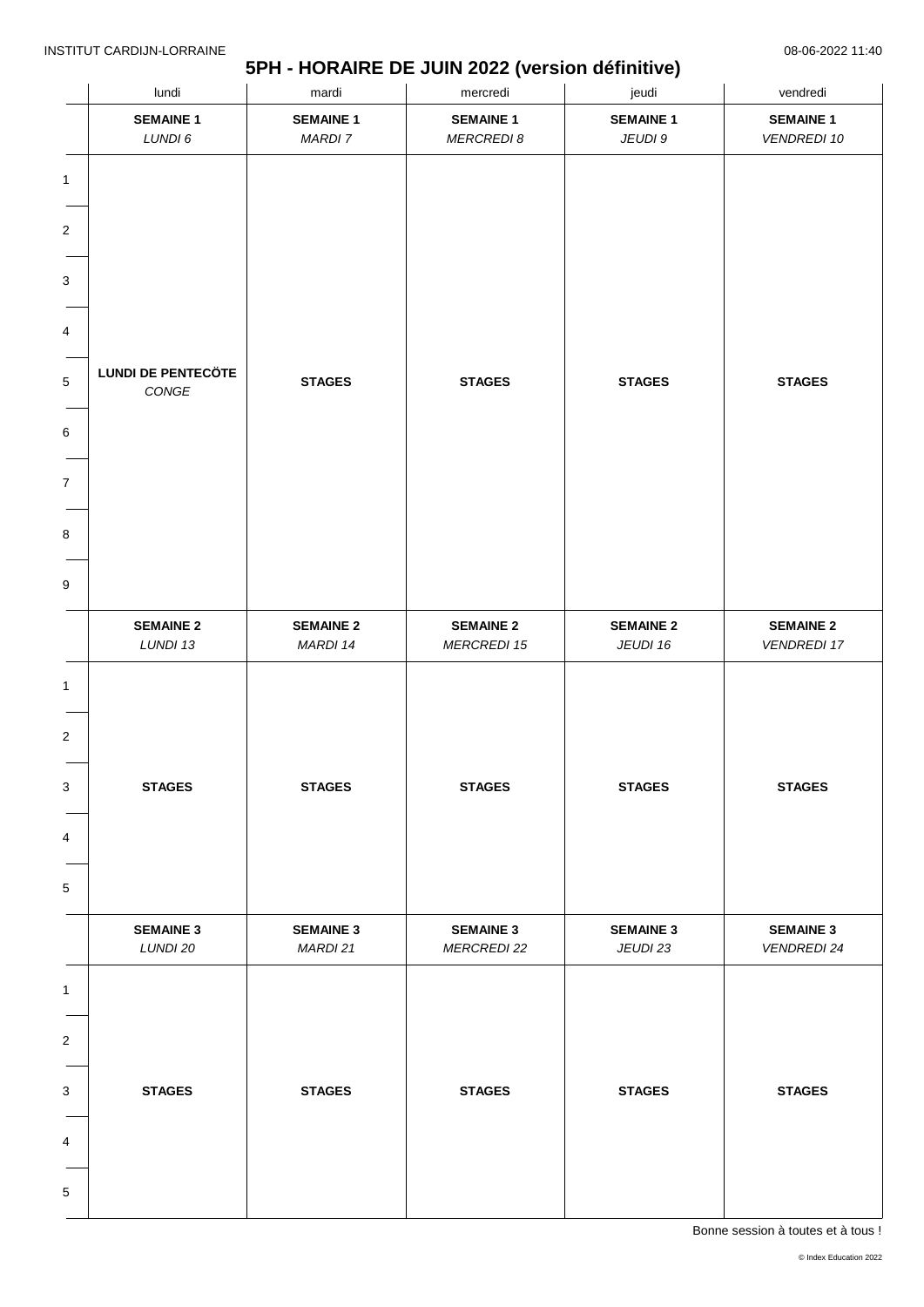### **5PM - HORAIRE DE JUIN 2022 (version définitive)**

|                              | lundi                                         | mardi                        |                                        | jeudi                        | vendredi                               |  |
|------------------------------|-----------------------------------------------|------------------------------|----------------------------------------|------------------------------|----------------------------------------|--|
|                              | <b>SEMAINE 1</b>                              | <b>SEMAINE 1</b>             | <b>SEMAINE 1</b>                       | <b>SEMAINE 1</b>             | <b>SEMAINE 1</b>                       |  |
|                              | LUNDI 6                                       | <b>MARDI 7</b>               | <b>MERCREDI 8</b>                      | JEUDI 9                      | <b>VENDREDI 10</b>                     |  |
| 1                            |                                               |                              |                                        |                              |                                        |  |
| 2                            |                                               |                              |                                        |                              |                                        |  |
| 3                            |                                               |                              |                                        |                              |                                        |  |
|                              |                                               |                              |                                        |                              |                                        |  |
| 4                            |                                               |                              |                                        |                              |                                        |  |
| 5                            | <b>LUNDI DE PENTECÖTE</b><br>$\mathit{CONGE}$ | <b>STAGES</b>                | <b>STAGES</b>                          | <b>STAGES</b>                | <b>STAGES</b>                          |  |
| 6                            |                                               |                              |                                        |                              |                                        |  |
| $\overline{7}$               |                                               |                              |                                        |                              |                                        |  |
|                              |                                               |                              |                                        |                              |                                        |  |
| 8                            |                                               |                              |                                        |                              |                                        |  |
| 9                            |                                               |                              |                                        |                              |                                        |  |
|                              |                                               |                              |                                        |                              |                                        |  |
|                              | <b>SEMAINE 2</b><br>LUNDI 13                  | <b>SEMAINE 2</b><br>MARDI 14 | <b>SEMAINE 2</b><br><b>MERCREDI 15</b> | <b>SEMAINE 2</b><br>JEUDI 16 | <b>SEMAINE 2</b><br><b>VENDREDI 17</b> |  |
| 1<br>$\overline{\mathbf{c}}$ |                                               |                              |                                        |                              |                                        |  |
| 3                            | <b>STAGES</b>                                 | <b>STAGES</b>                | <b>STAGES</b>                          | <b>STAGES</b>                | <b>STAGES</b>                          |  |
| 4                            |                                               |                              |                                        |                              |                                        |  |
|                              |                                               |                              |                                        |                              |                                        |  |
| 5                            |                                               |                              |                                        |                              |                                        |  |
|                              | <b>SEMAINE 3</b>                              | <b>SEMAINE 3</b>             | <b>SEMAINE 3</b>                       | <b>SEMAINE 3</b>             | <b>SEMAINE 3</b>                       |  |
|                              | LUNDI 20                                      | MARDI 21                     | <b>MERCREDI 22</b>                     | JEUDI 23                     | <b>VENDREDI 24</b>                     |  |
| $\mathbf{1}$                 |                                               |                              |                                        |                              |                                        |  |
|                              |                                               |                              |                                        |                              |                                        |  |
| 2                            |                                               |                              |                                        |                              |                                        |  |
| 3                            | <b>STAGES</b>                                 | <b>STAGES</b>                | <b>STAGES</b>                          | <b>STAGES</b>                | <b>STAGES</b>                          |  |
|                              |                                               |                              |                                        |                              |                                        |  |
| 4                            |                                               |                              |                                        |                              |                                        |  |
| 5                            |                                               |                              |                                        |                              |                                        |  |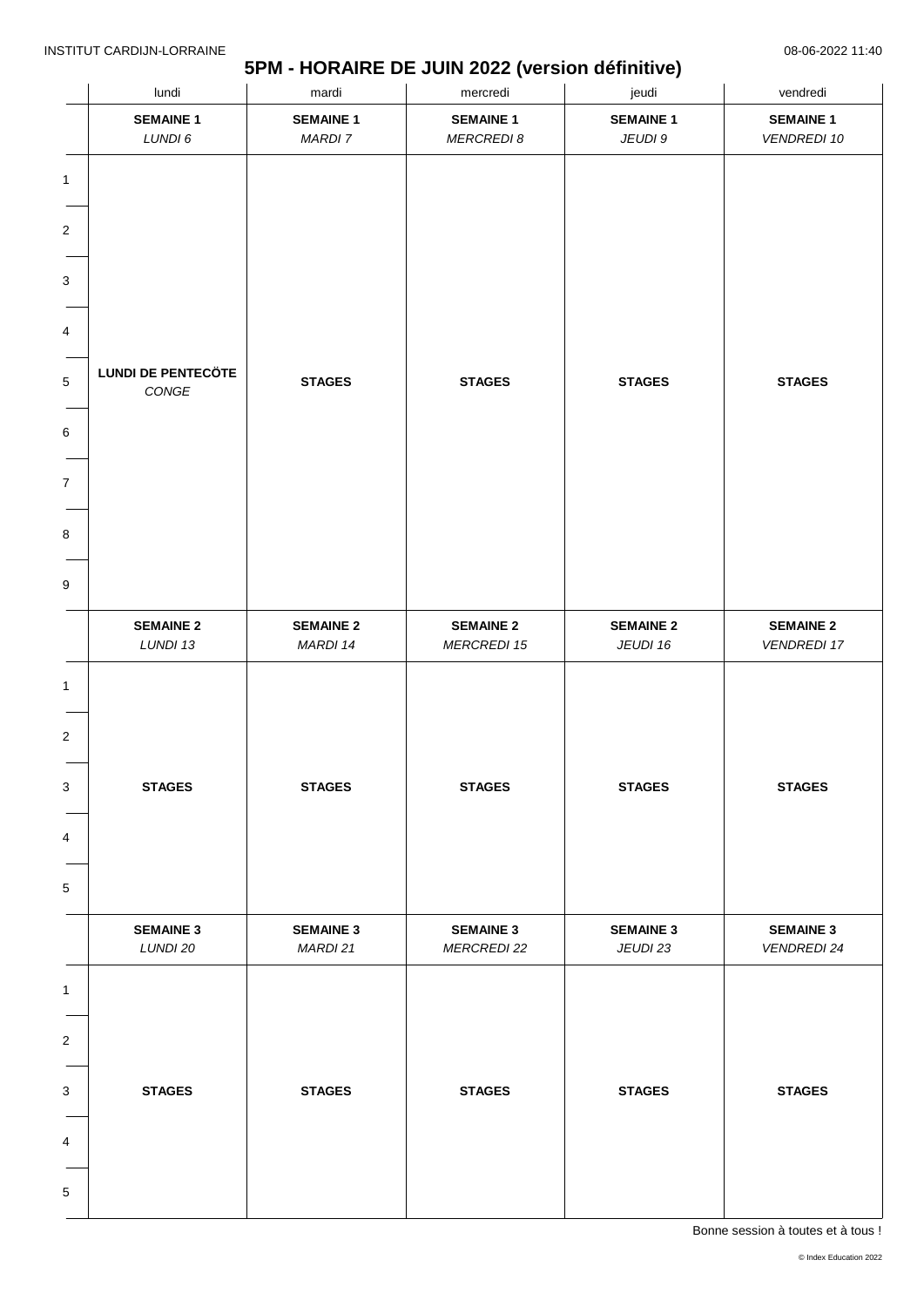### **5PV1 - HORAIRE DE JUIN 2022 (version définitive)**

|                                                       | lundi                              | mardi                        | mercredi                               | jeudi                        | vendredi                               |
|-------------------------------------------------------|------------------------------------|------------------------------|----------------------------------------|------------------------------|----------------------------------------|
|                                                       | <b>SEMAINE 1</b>                   | <b>SEMAINE 1</b>             | <b>SEMAINE 1</b>                       | <b>SEMAINE 1</b>             | <b>SEMAINE 1</b>                       |
|                                                       | LUNDI 6                            | <b>MARDI 7</b>               | <b>MERCREDI 8</b>                      | JEUDI 9                      | <b>VENDREDI 10</b>                     |
| $\mathbf{1}$<br>$\sqrt{2}$                            |                                    |                              |                                        |                              |                                        |
| 3                                                     |                                    |                              |                                        |                              |                                        |
| 4                                                     |                                    |                              |                                        |                              |                                        |
|                                                       |                                    |                              |                                        |                              |                                        |
| $\mathbf 5$                                           | <b>LUNDI DE PENTECÖTE</b><br>CONGE | <b>STAGES</b>                | <b>STAGES</b>                          | <b>STAGES</b>                | <b>STAGES</b>                          |
| 6                                                     |                                    |                              |                                        |                              |                                        |
| $\boldsymbol{7}$                                      |                                    |                              |                                        |                              |                                        |
| 8                                                     |                                    |                              |                                        |                              |                                        |
| 9                                                     |                                    |                              |                                        |                              |                                        |
|                                                       | <b>SEMAINE 2</b><br>LUNDI 13       | <b>SEMAINE 2</b><br>MARDI 14 | <b>SEMAINE 2</b><br><b>MERCREDI 15</b> | <b>SEMAINE 2</b><br>JEUDI 16 | <b>SEMAINE 2</b><br><b>VENDREDI 17</b> |
| 1<br>$\overline{\mathbf{c}}$<br>3<br>4<br>$\mathbf 5$ | <b>STAGES</b>                      | <b>STAGES</b>                | <b>STAGES</b>                          | <b>STAGES</b>                | <b>STAGES</b>                          |
|                                                       | <b>SEMAINE 3</b><br>LUNDI 20       | <b>SEMAINE 3</b><br>MARDI 21 | <b>SEMAINE 3</b><br><b>MERCREDI 22</b> | <b>SEMAINE 3</b><br>JEUDI 23 | <b>SEMAINE 3</b><br><b>VENDREDI 24</b> |
| $\mathbf 1$                                           |                                    |                              |                                        |                              |                                        |
| $\overline{\mathbf{c}}$                               |                                    |                              |                                        |                              |                                        |
| 3                                                     | <b>STAGES</b>                      | <b>STAGES</b>                | <b>STAGES</b>                          | <b>STAGES</b>                | <b>STAGES</b>                          |
| 4                                                     |                                    |                              |                                        |                              |                                        |
| 5                                                     |                                    |                              |                                        |                              |                                        |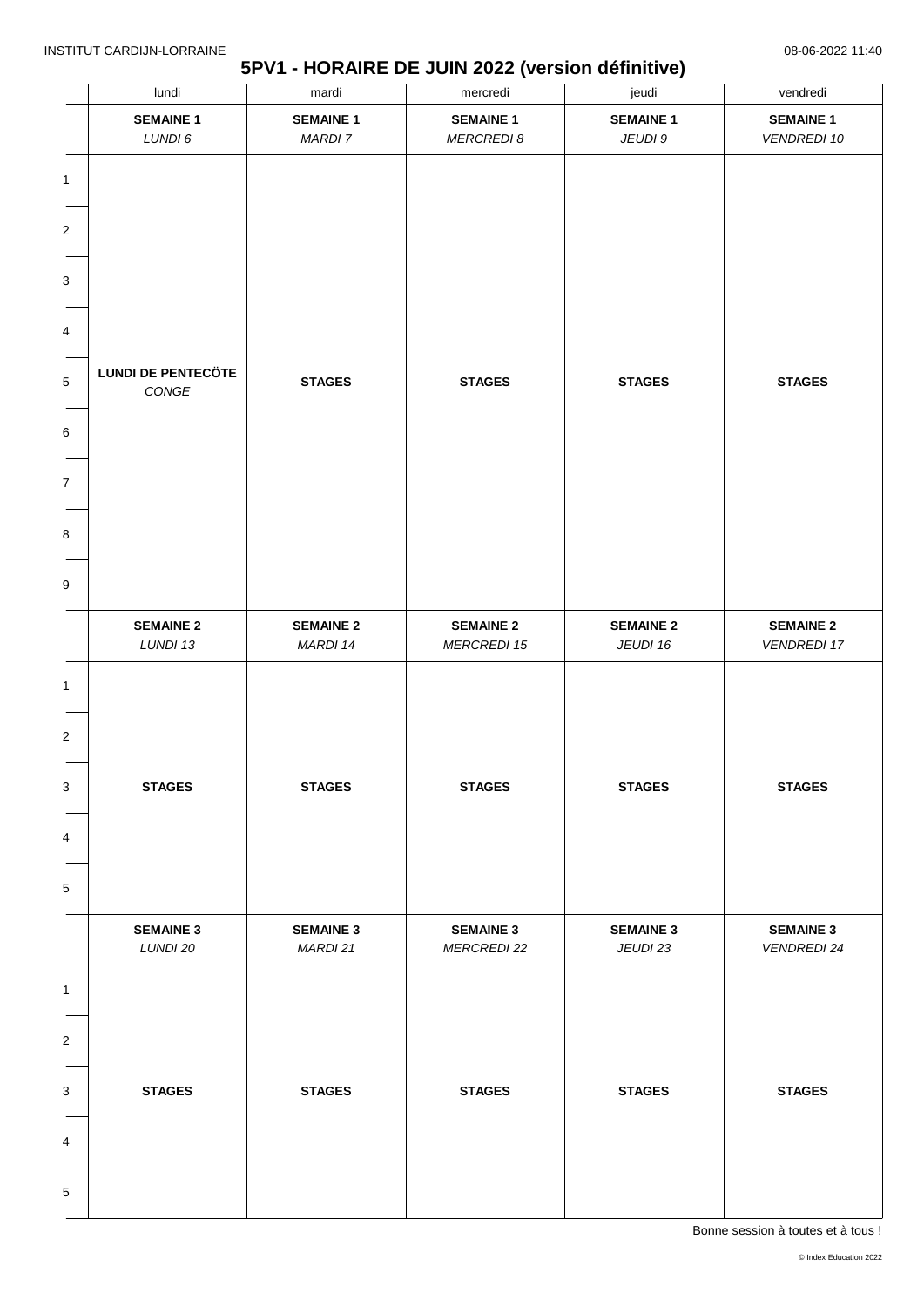### **5PV2 - HORAIRE DE JUIN 2022 (version définitive)**

|                                  | lundi                              | mardi                        | mercredi                               | jeudi                        | vendredi                               |
|----------------------------------|------------------------------------|------------------------------|----------------------------------------|------------------------------|----------------------------------------|
|                                  | <b>SEMAINE 1</b>                   | <b>SEMAINE 1</b>             | <b>SEMAINE 1</b>                       | <b>SEMAINE 1</b>             | <b>SEMAINE 1</b>                       |
|                                  | LUNDI 6                            | <b>MARDI 7</b>               | <b>MERCREDI 8</b>                      | JEUDI 9                      | <b>VENDREDI 10</b>                     |
| $\mathbf{1}$<br>$\boldsymbol{2}$ |                                    |                              |                                        |                              |                                        |
|                                  |                                    |                              |                                        |                              |                                        |
| 3                                |                                    |                              |                                        |                              |                                        |
|                                  |                                    |                              |                                        |                              |                                        |
| 4                                |                                    |                              |                                        |                              |                                        |
| 5                                | <b>LUNDI DE PENTECÖTE</b><br>CONGE | <b>STAGES</b>                | <b>STAGES</b>                          | <b>STAGES</b>                | <b>STAGES</b>                          |
| 6                                |                                    |                              |                                        |                              |                                        |
| $\overline{7}$                   |                                    |                              |                                        |                              |                                        |
|                                  |                                    |                              |                                        |                              |                                        |
| 8                                |                                    |                              |                                        |                              |                                        |
| 9                                |                                    |                              |                                        |                              |                                        |
|                                  | <b>SEMAINE 2</b><br>LUNDI 13       | <b>SEMAINE 2</b><br>MARDI 14 | <b>SEMAINE 2</b><br><b>MERCREDI 15</b> | <b>SEMAINE 2</b><br>JEUDI 16 | <b>SEMAINE 2</b><br><b>VENDREDI 17</b> |
| $\mathbf{1}$<br>$\boldsymbol{2}$ |                                    |                              |                                        |                              |                                        |
| 3                                | <b>STAGES</b>                      | <b>STAGES</b>                | <b>STAGES</b>                          | <b>STAGES</b>                | <b>STAGES</b>                          |
| 4                                |                                    |                              |                                        |                              |                                        |
| 5                                |                                    |                              |                                        |                              |                                        |
|                                  | <b>SEMAINE 3</b><br>LUNDI 20       | <b>SEMAINE 3</b><br>MARDI 21 | <b>SEMAINE 3</b><br><b>MERCREDI 22</b> | <b>SEMAINE 3</b><br>JEUDI 23 | <b>SEMAINE 3</b><br><b>VENDREDI 24</b> |
| $\mathbf{1}$                     |                                    |                              |                                        |                              |                                        |
|                                  |                                    |                              |                                        |                              |                                        |
| 2                                |                                    |                              |                                        |                              |                                        |
| 3                                | <b>STAGES</b>                      | <b>STAGES</b>                | <b>STAGES</b>                          | <b>STAGES</b>                | <b>STAGES</b>                          |
|                                  |                                    |                              |                                        |                              |                                        |
| 4                                |                                    |                              |                                        |                              |                                        |
|                                  |                                    |                              |                                        |                              |                                        |
| 5                                |                                    |                              |                                        |                              |                                        |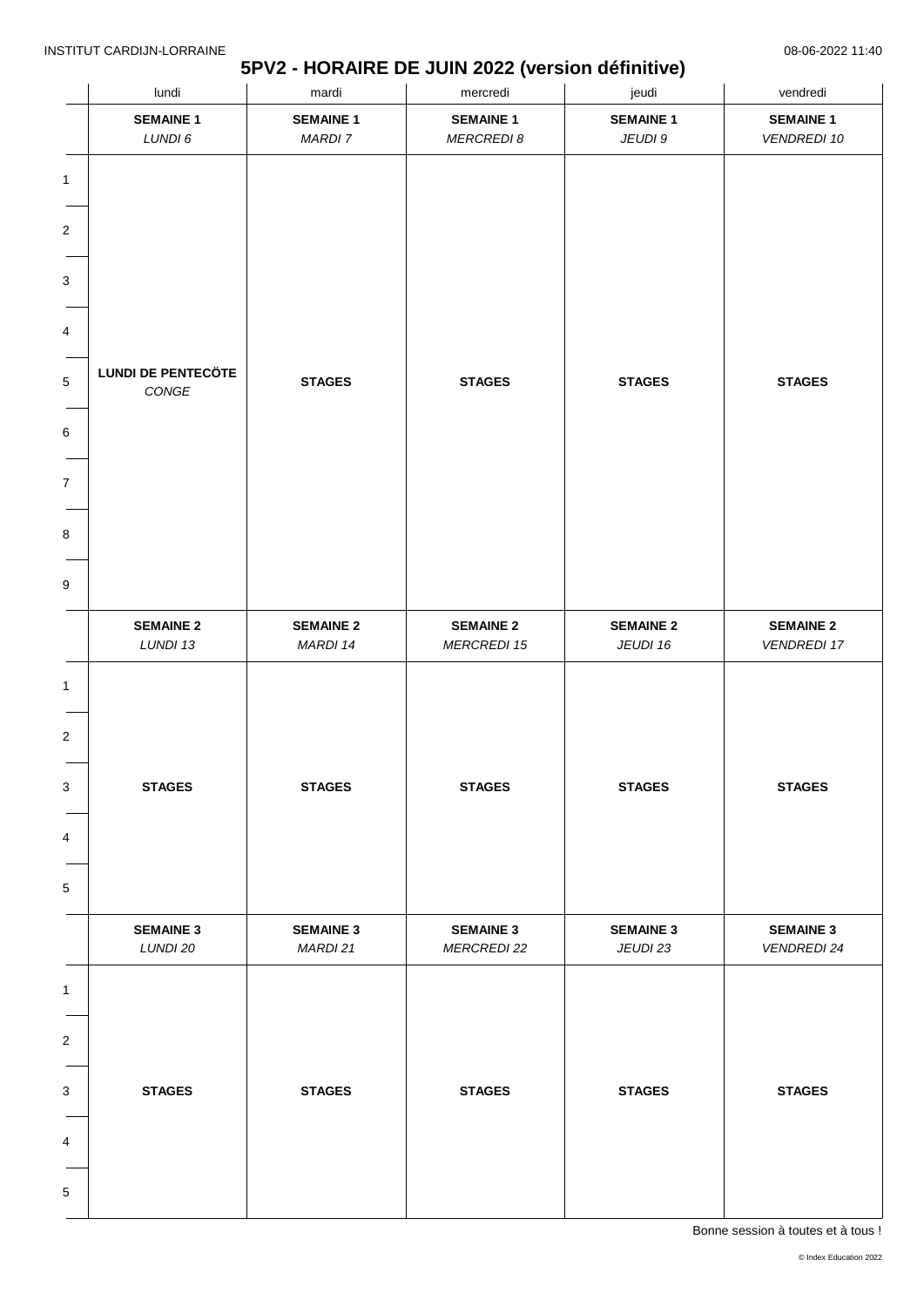### **5PV3 - HORAIRE DE JUIN 2022 (version définitive)**

|                                                          | lundi                                         | mardi                              | mercredi                               | jeudi                        | vendredi                               |  |
|----------------------------------------------------------|-----------------------------------------------|------------------------------------|----------------------------------------|------------------------------|----------------------------------------|--|
|                                                          | <b>SEMAINE 1</b><br>LUNDI 6                   | <b>SEMAINE 1</b><br><b>MARDI 7</b> | <b>SEMAINE 1</b><br><b>MERCREDI 8</b>  | <b>SEMAINE 1</b><br>JEUDI 9  | <b>SEMAINE 1</b><br><b>VENDREDI 10</b> |  |
| $\mathbf{1}$<br>$\sqrt{2}$<br>3<br>4<br>$\mathbf 5$<br>6 | <b>LUNDI DE PENTECÖTE</b><br>$\mathit{CONGE}$ | <b>STAGES</b>                      | <b>STAGES</b>                          | <b>STAGES</b>                | <b>STAGES</b>                          |  |
| $\boldsymbol{7}$<br>8<br>$\boldsymbol{9}$                |                                               |                                    |                                        |                              |                                        |  |
|                                                          | <b>SEMAINE 2</b><br>LUNDI 13                  | <b>SEMAINE 2</b><br>MARDI 14       | <b>SEMAINE 2</b><br><b>MERCREDI 15</b> | <b>SEMAINE 2</b><br>JEUDI 16 | <b>SEMAINE 2</b><br><b>VENDREDI 17</b> |  |
| $\mathbf{1}$<br>$\overline{\mathbf{c}}$<br>3<br>4<br>5   | <b>STAGES</b>                                 | <b>STAGES</b>                      | <b>STAGES</b>                          | <b>STAGES</b>                | <b>STAGES</b>                          |  |
|                                                          | <b>SEMAINE 3</b><br>LUNDI 20                  | <b>SEMAINE 3</b><br>MARDI 21       | <b>SEMAINE 3</b><br><b>MERCREDI 22</b> | <b>SEMAINE 3</b><br>JEUDI 23 | <b>SEMAINE 3</b><br><b>VENDREDI 24</b> |  |
| $\mathbf{1}$<br>$\boldsymbol{2}$<br>3<br>4<br>5          | <b>STAGES</b>                                 | <b>STAGES</b>                      | <b>STAGES</b>                          | <b>STAGES</b>                | <b>STAGES</b>                          |  |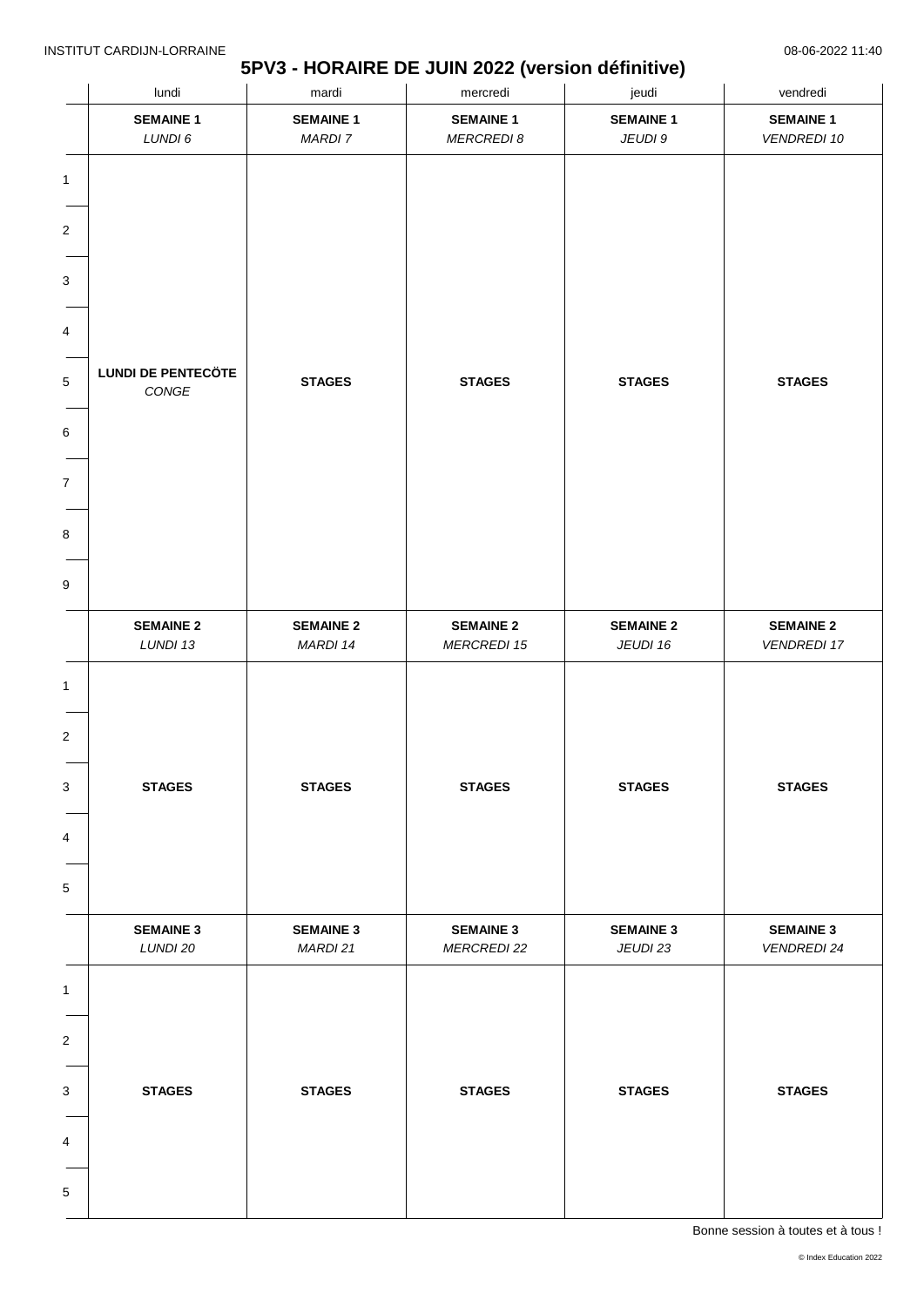# **5TQA - HORAIRE DE JUIN 2022 (version définitive)**

|   | lundi<br>mardi                                                            |                                                                   | mercredi                                                     | jeudi                                                        | vendredi                                                                       |                                                   |
|---|---------------------------------------------------------------------------|-------------------------------------------------------------------|--------------------------------------------------------------|--------------------------------------------------------------|--------------------------------------------------------------------------------|---------------------------------------------------|
|   | <b>SEMAINE 1</b><br><b>SEMAINE 1</b>                                      |                                                                   | <b>SEMAINE 1</b>                                             | <b>SEMAINE 1</b>                                             | <b>SEMAINE 1</b>                                                               |                                                   |
|   | LUNDI 6                                                                   |                                                                   | <b>MARDI7</b>                                                | <b>MERCREDI 8</b>                                            | JEUDI 9                                                                        | <b>VENDREDI 10</b>                                |
| 1 |                                                                           | RODRIQUE A.<br>A_B002 Bureautique                                 | FORMATION SOCIALE ET ECONOMIQUE                              | ETUDE TOURISTIQUE DU MILIEU<br>MARLIERE S.<br>A_B004 (TBI)   |                                                                                | <b>COMMUNICATION PROFESSIONN</b>                  |
|   |                                                                           | ANGLAIS, HENRY E.<br>A_E102 Langues                               |                                                              | ETUDE TOURISTIQUE DU MILIEU<br>MARLIERE S.                   |                                                                                | MARCHAL M.<br>_EXAMENS, A_B004 (TBI)              |
|   |                                                                           | ETUDE TOURISTIQUE DU MILIEU                                       |                                                              | A_B004 (TBI)                                                 |                                                                                |                                                   |
|   |                                                                           | MARLIERE S.                                                       | A_B004 (TBI)                                                 | FRANCAIS, QACEME N.<br>A_E103 Français (TBI)                 | <b>MATHEMATIQUE</b><br>ARNOULD V.                                              | <b>FRANCAIS</b><br>JOB <sub>N.</sub><br>QACEME N. |
|   |                                                                           |                                                                   | <b>LG 2 ALLEMAND</b><br>PIRSON P.,5TQALGD2<br>A_C205 (Projo) | ANGLAIS, HENRY E.<br>A_E102 Langues                          | <b>EXAMENS</b><br>A_D115 (Math)                                                | <b>EXAMENS</b><br>A_A104 Etude studieuse          |
|   | <b>LUNDI DE PENTECÖTE</b><br>CONGE                                        |                                                                   | <b>RELIGION CATHOLIQUE</b><br>JOB N., A_E204 scie2           | LG 3 ESPAGNOL, BERTIN M.<br>A_B002 Bureautique               |                                                                                |                                                   |
|   |                                                                           |                                                                   |                                                              |                                                              |                                                                                |                                                   |
|   |                                                                           |                                                                   |                                                              |                                                              |                                                                                |                                                   |
|   |                                                                           |                                                                   |                                                              |                                                              |                                                                                |                                                   |
|   |                                                                           |                                                                   |                                                              |                                                              |                                                                                |                                                   |
|   | <b>SEMAINE 2</b><br>LUNDI 13                                              | <b>SEMAINE 2</b><br><b>MARDI 14</b>                               |                                                              | <b>SEMAINE 2</b><br><b>MERCREDI 15</b>                       | <b>SEMAINE 2</b><br>JEUDI 16                                                   | <b>SEMAINE 2</b><br><b>VENDREDI 17</b>            |
|   | ETUDE TOURISTIQUE DU MILIEU                                               | <b>LG 2 NEERLANDAIS</b><br>HENRY E.<br>5TQALGN2<br><b>EXAMENS</b> | <b>LG 2 ALLEMAND</b>                                         | ORGANISATION DES ENTREPRISES DE TOURISME                     | <b>ANGLAIS</b><br>HENRY E.<br><b>EXAMENS</b>                                   | <b>FORMATION SOCIALE ET ECONOMIQUE</b>            |
|   | <b>MARLIERE S.</b><br>EXAMENS, A_C203 Géo (Projo)                         | A_B104 (Projo)                                                    | PIRSON P.<br>5TQALGD2                                        | QUENUM D.<br>EXAMENS, A_B004 (TBI)                           | A_E203 scie1                                                                   | RODRIQUE A.<br>_EXAMENS,A_B101 Compta             |
|   |                                                                           |                                                                   | <b>EXAMENS</b><br>A_C205 (Projo)                             | <b>LG 3 ESPAGNOL</b><br><b>BERTIN M.</b>                     | FORMATION HISTORIQUE ET GEOGRAPHIQUE<br>MARCHAL M.<br>_EXAMENS, A_B103 (Projo) |                                                   |
|   | <b>RELIGION CATHOLIQUE</b><br>JOB <sub>N.</sub><br>EXAMENS, A_B101 Compta |                                                                   |                                                              | <b>EXAMENS</b><br>$\overline{\phantom{a}}$<br>A_B103 (Projo) |                                                                                |                                                   |
|   |                                                                           |                                                                   |                                                              |                                                              |                                                                                |                                                   |
|   | <b>SEMAINE 3</b><br>LUNDI 20                                              | <b>SEMAINE 3</b><br>MARDI 21                                      |                                                              | <b>SEMAINE 3</b><br><b>MERCREDI 22</b>                       | <b>SEMAINE 3</b><br>JEUDI 23                                                   | <b>SEMAINE 3</b><br><b>VENDREDI 24</b>            |
|   |                                                                           |                                                                   |                                                              |                                                              |                                                                                |                                                   |
|   |                                                                           |                                                                   |                                                              |                                                              |                                                                                |                                                   |
|   | <b>CONSEILS DE CLASSE</b>                                                 | <b>CONSEILS DE CLASSE</b>                                         |                                                              | <b>CONSEILS DE CLASSE</b>                                    | <b>CONSEILS DE CLASSE</b>                                                      | <b>CONSEILS DE CLASSE</b>                         |
|   |                                                                           |                                                                   |                                                              |                                                              |                                                                                |                                                   |
|   |                                                                           |                                                                   |                                                              |                                                              |                                                                                |                                                   |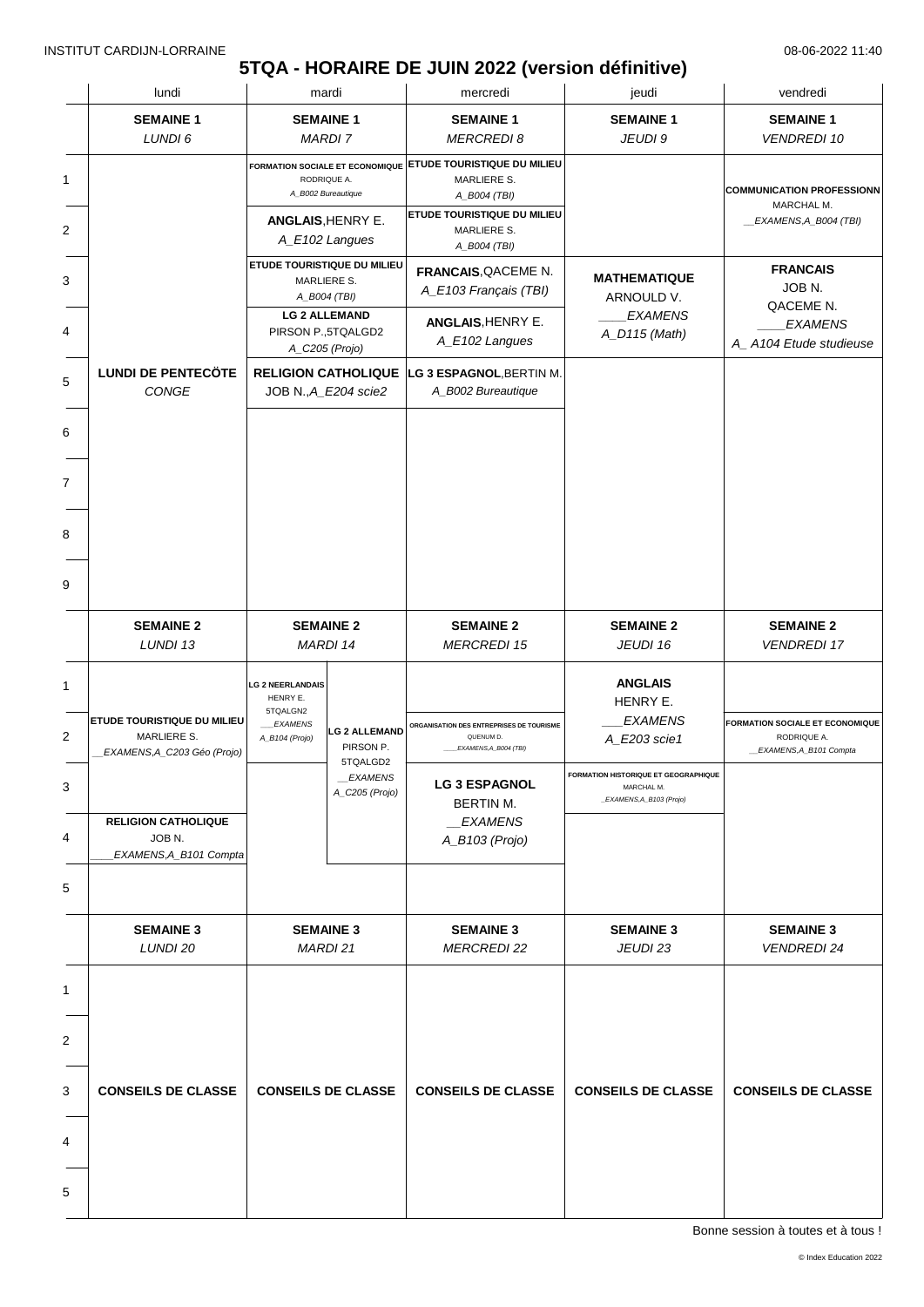# **5TQB - HORAIRE DE JUIN 2022 (version définitive)**

|                | lundi                                                                                | mardi                                                                     | mercredi                                                                                    | jeudi                                                   | vendredi                                                                        |
|----------------|--------------------------------------------------------------------------------------|---------------------------------------------------------------------------|---------------------------------------------------------------------------------------------|---------------------------------------------------------|---------------------------------------------------------------------------------|
|                | <b>SEMAINE 1</b><br>LUNDI 6                                                          | <b>SEMAINE 1</b><br><b>MARDI 7</b>                                        | <b>SEMAINE 1</b><br><b>MERCREDI 8</b>                                                       | <b>SEMAINE 1</b><br>JEUDI 9                             | <b>SEMAINE 1</b><br><b>VENDREDI 10</b>                                          |
| 1              |                                                                                      | FORMATION SOCIALE ET ECONOMIQUE<br>ROLIN C., SIZAIRE A.<br>A_B103 (Projo) |                                                                                             |                                                         |                                                                                 |
| $\overline{2}$ |                                                                                      | <b>ETUDE</b>                                                              | <b>ETUDE</b><br>A_C003 Etude/Détente                                                        | <b>FRANCAIS</b><br>ACKERMAN M.                          | FORMATION HISTORIQUE ET GEOGRAPHIQUE<br>HENROTTE S.<br>EXAMENS, A_G006 TBI (2A) |
| 3              |                                                                                      | <b>TECHNOLOGIE BOIS</b><br>JAVAUX L.<br>A_D005 DAO + CNC Bois             |                                                                                             | _EXAMENS<br>A_B002 Bureautique                          |                                                                                 |
| 4              |                                                                                      | <b>TECHNOLOGIE BOIS</b><br>JAVAUX L.<br>A_D005 DAO + CNC Bois             | <b>ED PHYSIQUE</b><br>LORENT F., MATHIEU N.                                                 |                                                         |                                                                                 |
| $\mathbf 5$    | <b>LUNDI DE PENTECÖTE</b><br>CONGE                                                   | <b>FRANCAIS, ACKERMAN M.</b><br>A_C204 (TBI)                              | A_GSports 1,A_GSports 2                                                                     |                                                         |                                                                                 |
| 6              |                                                                                      |                                                                           |                                                                                             |                                                         |                                                                                 |
| $\overline{7}$ |                                                                                      |                                                                           |                                                                                             |                                                         |                                                                                 |
| 8              |                                                                                      | T.P. BOIS<br>CORRILLON J.<br>A_E002 At bois                               |                                                                                             |                                                         |                                                                                 |
| 9              |                                                                                      |                                                                           |                                                                                             |                                                         |                                                                                 |
|                | <b>SEMAINE 2</b><br>LUNDI 13                                                         | <b>SEMAINE 2</b><br>MARDI 14                                              | <b>SEMAINE 2</b><br><b>MERCREDI 15</b>                                                      | <b>SEMAINE 2</b><br>JEUDI 16                            | <b>SEMAINE 2</b><br><b>VENDREDI 17</b>                                          |
|                |                                                                                      |                                                                           |                                                                                             | <b>ANGLAIS</b><br>ALFONSO C.<br>EXAMENS<br>A_E204 scie2 | <b>RELIGION CATHOLIQUE</b><br>HABRAN C.<br>EXAMENS, A_B101 Compta               |
|                | <b>FORMATION SCIENTIFIQUE</b><br>_SURV,CORNET I.<br>EXAMENS, A_ A104 Etude studieuse |                                                                           | <b>MATHEMATIQUE</b><br>_SURV                                                                |                                                         |                                                                                 |
|                |                                                                                      |                                                                           | BIVER J.<br><b>EXAMENS</b><br>A_A104 Etude studieuse                                        |                                                         |                                                                                 |
|                |                                                                                      |                                                                           | <b>FORMATION SOCIALE ET ECONOMIQUE</b><br>ROLIN C., SIZAIRE A.<br>__EXAMENS, A_B104 (Projo) |                                                         |                                                                                 |
|                | <b>SEMAINE 3</b><br>LUNDI 20                                                         | <b>SEMAINE 3</b><br>MARDI 21                                              | <b>SEMAINE 3</b><br><b>MERCREDI 22</b>                                                      | <b>SEMAINE 3</b><br>JEUDI 23                            | <b>SEMAINE 3</b><br><b>VENDREDI 24</b>                                          |
|                |                                                                                      |                                                                           |                                                                                             |                                                         |                                                                                 |
|                |                                                                                      |                                                                           |                                                                                             |                                                         |                                                                                 |
|                | <b>CONSEILS DE CLASSE</b>                                                            | <b>CONSEILS DE CLASSE</b>                                                 | <b>CONSEILS DE CLASSE</b>                                                                   | <b>CONSEILS DE CLASSE</b>                               | <b>CONSEILS DE CLASSE</b>                                                       |
|                |                                                                                      |                                                                           |                                                                                             |                                                         |                                                                                 |
| 5              |                                                                                      |                                                                           |                                                                                             |                                                         |                                                                                 |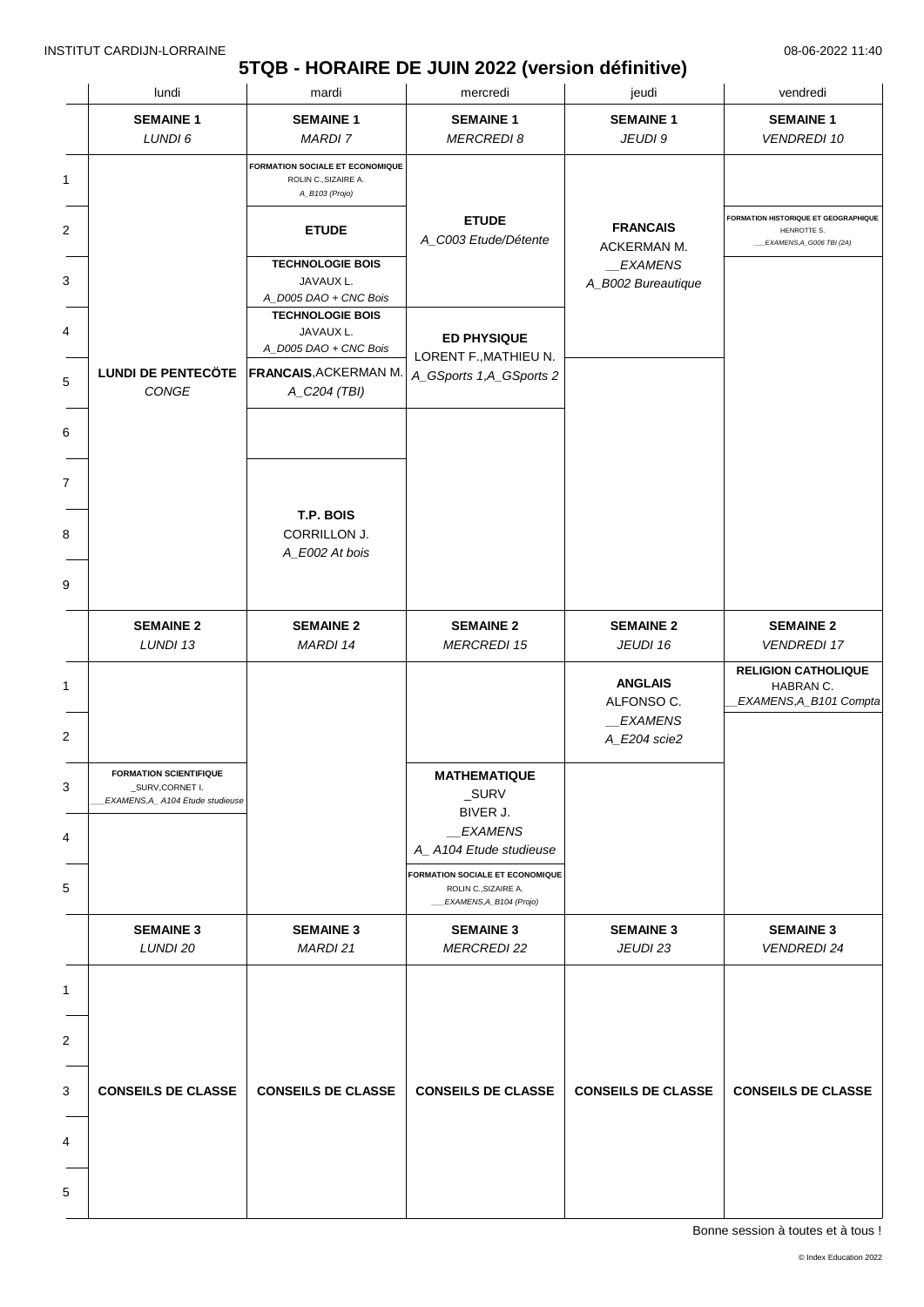### **5TQC1 - HORAIRE DE JUIN 2022 (version définitive)**

| lundi<br>mardi<br>mercredi                                                           |                                                                                                                           | jeudi                                                                                    | vendredi                                                                           |                                                                   |                                                                                 |
|--------------------------------------------------------------------------------------|---------------------------------------------------------------------------------------------------------------------------|------------------------------------------------------------------------------------------|------------------------------------------------------------------------------------|-------------------------------------------------------------------|---------------------------------------------------------------------------------|
| <b>SEMAINE 1</b><br>LUNDI 6                                                          | <b>SEMAINE 1</b><br><b>MARDI 7</b>                                                                                        | <b>SEMAINE 1</b>                                                                         | <b>MERCREDI 8</b>                                                                  | <b>SEMAINE 1</b><br>JEUDI 9                                       | <b>SEMAINE 1</b><br><b>VENDREDI 10</b>                                          |
|                                                                                      | <b>FORMATION SOCIALE ET ECONOMIQUE</b><br>ROLIN C., SIZAIRE A.<br>A_B103 (Projo)<br><b>ETUDE</b>                          | <b>GESTION INFORMATIQUE</b>                                                              | PHILIPPART F.<br>A_B101 Compta                                                     | <b>FRANCAIS</b>                                                   | FORMATION HISTORIQUE ET GEOGRAPHIQUE<br>HENROTTE S.<br>EXAMENS, A_G006 TBI (2A) |
|                                                                                      | TECHNIQUES COMPTABLES ET OUTILS GESTION<br>NAN L.<br>A_B102 (TBI)                                                         | TECHNIQUES COMPTABLES ET OUTILS GESTION<br>NAN L.<br>A_B001 Compta<br><b>ED PHYSIQUE</b> |                                                                                    | ACKERMAN M.<br>EXAMENS<br>A_B002 Bureautique                      | <b>ANGLAIS</b><br>ALFONSO C.<br><b>EXAMENS</b><br>A_E102 Langues                |
| CONGE                                                                                | LUNDI DE PENTECÔTE FRANCAIS, ACKERMAN M.<br>A_C204 (TBI)                                                                  | LORENT F., MATHIEU N.<br>A_GSports 1,A_GSports 2                                         |                                                                                    |                                                                   |                                                                                 |
|                                                                                      | <b>GESTION INFORMATIQUE</b><br>PHILIPPART F.<br>A_B101 Compta                                                             |                                                                                          |                                                                                    |                                                                   |                                                                                 |
|                                                                                      | ANGLAIS, ALFONSO C.<br>A_E101 Langues                                                                                     |                                                                                          |                                                                                    |                                                                   |                                                                                 |
| <b>SEMAINE 2</b><br>LUNDI 13                                                         | <b>SEMAINE 2</b><br>MARDI 14                                                                                              |                                                                                          | <b>SEMAINE 2</b><br><b>MERCREDI 15</b>                                             | <b>SEMAINE 2</b><br>JEUDI 16                                      | <b>SEMAINE 2</b><br><b>VENDREDI 17</b>                                          |
| <b>FORMATION SCIENTIFIQUE</b><br>_SURV,CORNET I.<br>EXAMENS, A_ A104 Etude studieuse | EPREUVE INTEGREE / SITUATIONS D'INTEGRATION<br>ALFONSO C., NAN L., PHILIPPART F.<br>EXAMENS, A_B001 Compta, A_B101 Compta | <b>LG 2 NEERLANDAIS</b><br>HUSTINX L.<br>5TQC1LGN2<br><b>EXAMENS</b><br>A_B003 (Projo)   | <b>LG 2 ALLEMAND</b><br>PIRSON P.<br>5TQC1LGD2<br><b>EXAMENS</b><br>A_C205 (Projo) | <b>MATHEMATIQUE</b><br>MEIRE L.<br><b>EXAMENS</b><br>A_B102 (TBI) | <b>RELIGION CATHOLIQUE</b><br>HABRAN C.<br>EXAMENS, A_B101 Compta               |
|                                                                                      |                                                                                                                           | <b>FORMATION SOCIALE ET ECONOMIQUE</b>                                                   |                                                                                    |                                                                   |                                                                                 |
|                                                                                      |                                                                                                                           |                                                                                          | ROLIN C., SIZAIRE A.<br>_EXAMENS, A_B104 (Projo)                                   |                                                                   |                                                                                 |
| <b>SEMAINE 3</b><br>LUNDI 20                                                         | <b>SEMAINE 3</b><br>MARDI 21                                                                                              |                                                                                          | <b>SEMAINE 3</b><br><b>MERCREDI 22</b>                                             | <b>SEMAINE 3</b><br>JEUDI 23                                      | <b>SEMAINE 3</b><br><b>VENDREDI 24</b>                                          |
|                                                                                      |                                                                                                                           |                                                                                          |                                                                                    |                                                                   |                                                                                 |
| <b>CONSEILS DE CLASSE</b>                                                            | <b>CONSEILS DE CLASSE</b>                                                                                                 |                                                                                          | <b>CONSEILS DE CLASSE</b>                                                          | <b>CONSEILS DE CLASSE</b>                                         | <b>CONSEILS DE CLASSE</b>                                                       |
|                                                                                      |                                                                                                                           |                                                                                          |                                                                                    |                                                                   |                                                                                 |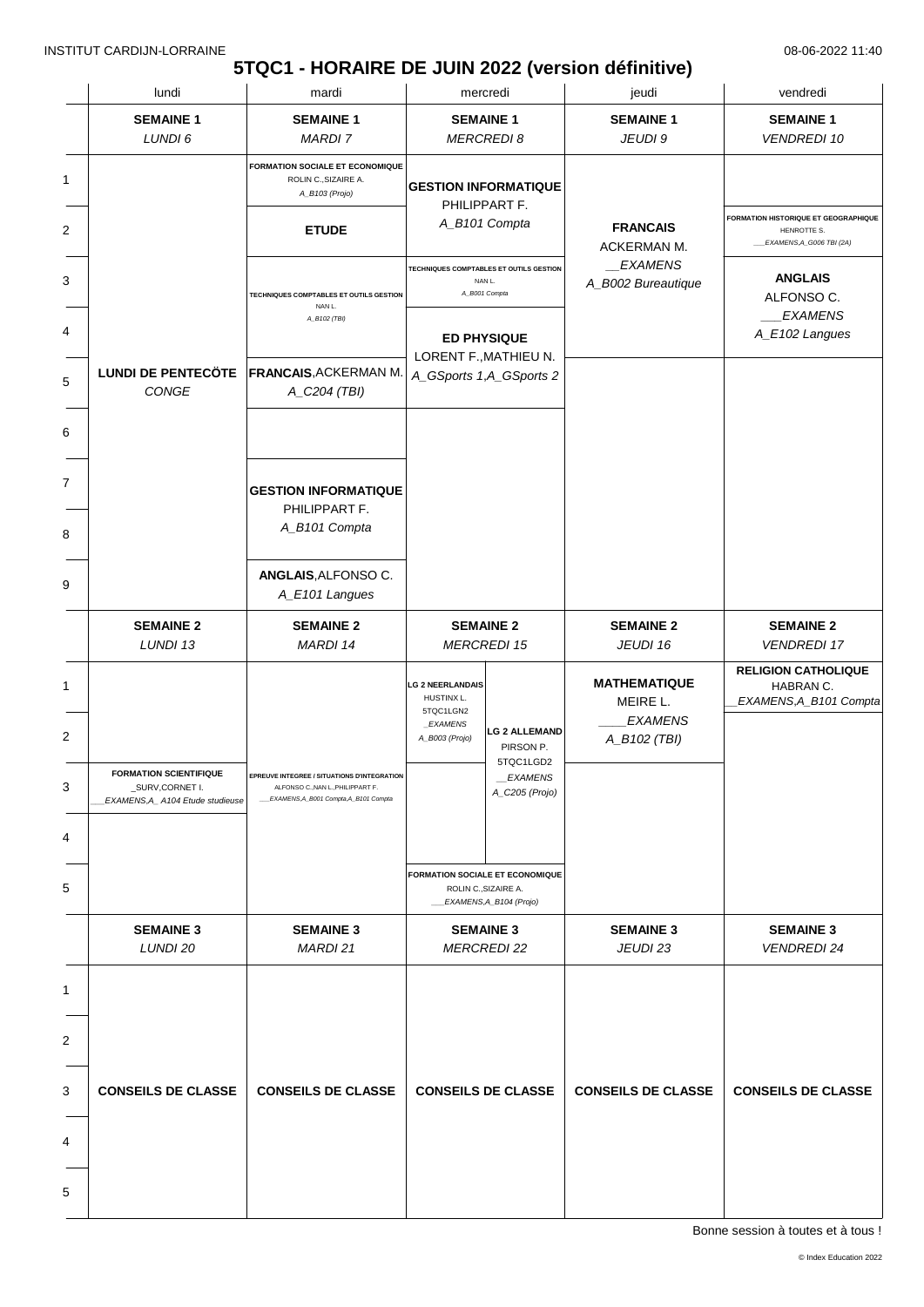## **5TQC2 - HORAIRE DE JUIN 2022 (version définitive)**

|                       | lundi                                    | mardi<br>jeudi<br>mercredi                                                                                                                                            |                                                                                                                     |                                                                   | vendredi                                                                                                                                           |
|-----------------------|------------------------------------------|-----------------------------------------------------------------------------------------------------------------------------------------------------------------------|---------------------------------------------------------------------------------------------------------------------|-------------------------------------------------------------------|----------------------------------------------------------------------------------------------------------------------------------------------------|
|                       | <b>SEMAINE 1</b>                         | <b>SEMAINE 1</b>                                                                                                                                                      | <b>SEMAINE 1</b>                                                                                                    | <b>SEMAINE 1</b>                                                  | <b>SEMAINE 1</b>                                                                                                                                   |
|                       | LUNDI 6                                  | <b>MARDI 7</b>                                                                                                                                                        | <b>MERCREDI 8</b>                                                                                                   | JEUDI 9                                                           | <b>VENDREDI 10</b>                                                                                                                                 |
| 1<br>2                |                                          | <b>RELIGION CATHOLIQUE</b><br>HABRAN C.<br>A_C203 Géo (Projo)<br><b>FORMATION SCIENTIFIQUE</b><br>LANNOY L.<br>A_E205 scie3                                           | <b>GESTION INFORMATIQUE</b><br>PHILIPPART F.<br>A_B101 Compta                                                       | <b>ANGLAIS</b><br>HUSTINX L.<br><b>EXAMENS</b><br>A_E101 Langues  | <b>FRANCAIS</b><br>HABRAN C.                                                                                                                       |
| 3<br>4<br>5           | <b>LUNDI DE PENTECÖTE</b><br>CONGE       | TECHNIQUES COMPTABLES ET OUTILS GESTION<br>NAN L.<br>A_B102 (TBI)<br><b>TECHNIQUES COMPTABLES ET OUTILS GESTION</b><br>NAN L.<br>A_B004 (TBI)                         | FRANCAIS, HABRAN C.<br>A_C203 Géo (Projo)<br><b>ED PHYSIQUE</b><br>LORENT F., MATHIEU N.<br>A_GSports 1,A_GSports 2 |                                                                   | <b>EXAMENS</b><br>A_C205 (Projo)                                                                                                                   |
| 6<br>7<br>8<br>9      |                                          | <b>GESTION INFORMATIQUE</b><br>PHILIPPART F.<br>A_B101 Compta<br>LG 2 ALLEMAND, PIRSON P.<br>A_C205 (Projo)                                                           |                                                                                                                     |                                                                   |                                                                                                                                                    |
|                       | <b>SEMAINE 2</b><br>LUNDI 13             | <b>SEMAINE 2</b><br>MARDI 14                                                                                                                                          | <b>SEMAINE 2</b><br><b>MERCREDI 15</b>                                                                              | <b>SEMAINE 2</b><br>JEUDI 16                                      | <b>SEMAINE 2</b><br><b>VENDREDI 17</b>                                                                                                             |
| 1<br>2<br>3<br>4<br>5 | HENROTTE S.<br>_EXAMENS, A_G006 TBI (2A) | <b>EOPMATION HISTORIOUE ET GEOGRAPHIOUE EDDEUVE INTEGREE / SITUATIONS D'INTEGRATION</b><br>ALFONSO C., NAN L., PHILIPPART F.<br>EXAMENS, A_B001 Compta, A_B101 Compta | <b>RELIGION CATHOLIQUE</b><br>HABRAN C.<br>EXAMENS, A_E103 Français (TBI)                                           | <b>MATHEMATIQUE</b><br>MEIRE L.<br><b>EXAMENS</b><br>A_B102 (TBI) | FORMATION SOCIALE ET ECONOMIQUE<br>RODRIQUE A.<br>EXAMENS, A_B104 (Projo)<br><b>LG 2 ALLEMAND</b><br>PIRSON P.<br><b>EXAMENS</b><br>A_E101 Langues |
|                       | <b>SEMAINE 3</b>                         | <b>SEMAINE 3</b>                                                                                                                                                      | <b>SEMAINE 3</b>                                                                                                    | <b>SEMAINE 3</b>                                                  | <b>SEMAINE 3</b>                                                                                                                                   |
| 1                     | LUNDI 20                                 | MARDI 21                                                                                                                                                              | <b>MERCREDI 22</b>                                                                                                  | JEUDI 23                                                          | <b>VENDREDI 24</b>                                                                                                                                 |
|                       | <b>CONSEILS DE CLASSE</b>                | <b>CONSEILS DE CLASSE</b>                                                                                                                                             | <b>CONSEILS DE CLASSE</b>                                                                                           | <b>CONSEILS DE CLASSE</b>                                         | <b>CONSEILS DE CLASSE</b>                                                                                                                          |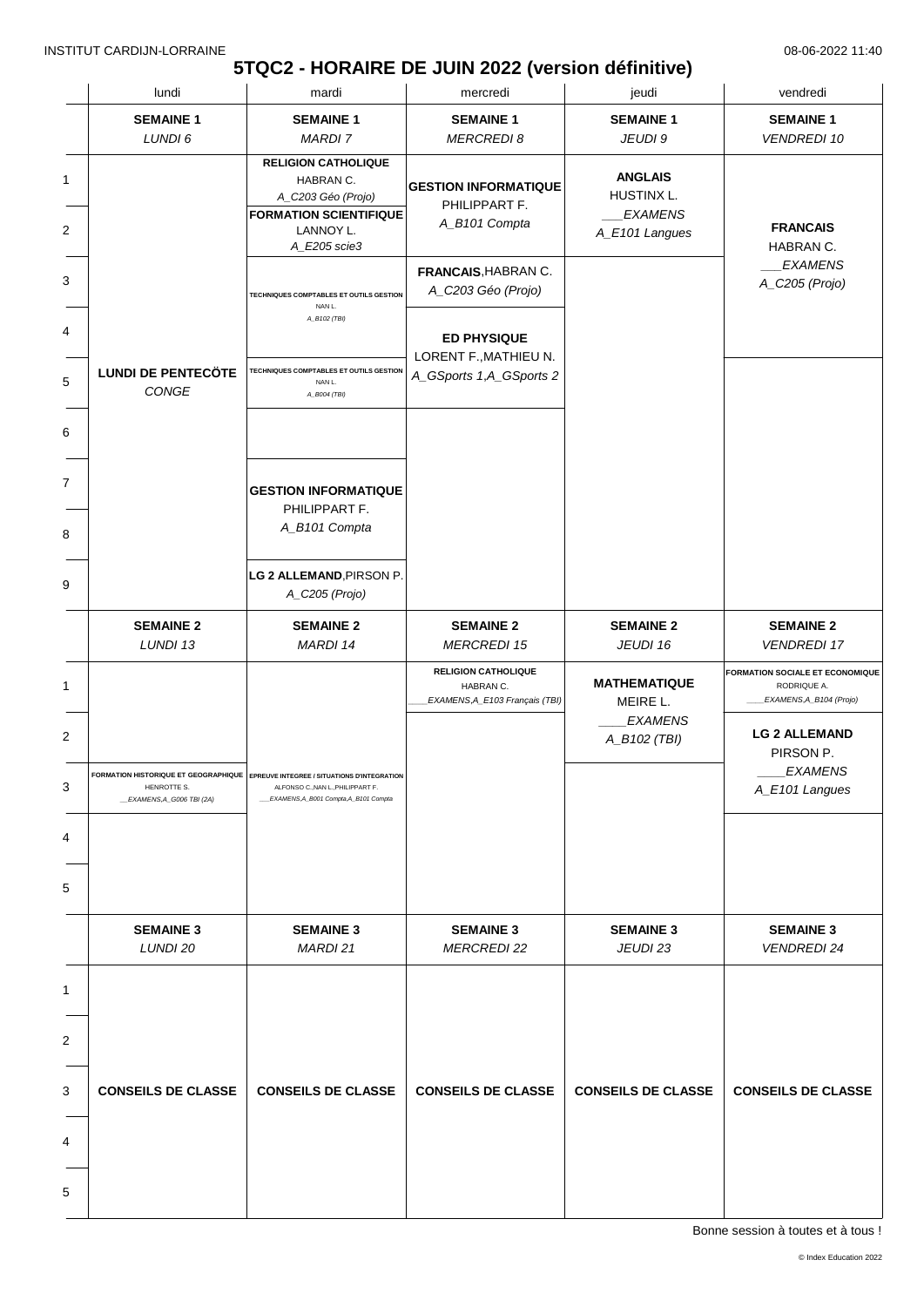## **5TQC3 - HORAIRE DE JUIN 2022 (version définitive)**

|                | lundi                                                                                  | mardi                                                                  | mercredi                                                                  | jeudi                                                                                                                 | vendredi                                                                         |
|----------------|----------------------------------------------------------------------------------------|------------------------------------------------------------------------|---------------------------------------------------------------------------|-----------------------------------------------------------------------------------------------------------------------|----------------------------------------------------------------------------------|
|                | <b>SEMAINE 1</b><br>LUNDI 6                                                            | <b>SEMAINE 1</b><br><b>MARDI 7</b>                                     | <b>SEMAINE 1</b><br><b>MERCREDI 8</b>                                     | <b>SEMAINE 1</b><br>JEUDI 9                                                                                           | <b>SEMAINE 1</b><br><b>VENDREDI 10</b>                                           |
| 1              |                                                                                        | <b>RELIGION CATHOLIQUE</b><br>HABRAN C.<br>A_C203 Géo (Projo)          | <b>ETUDE</b>                                                              | <b>ANGLAIS</b><br>HUSTINX L.                                                                                          |                                                                                  |
| $\overline{2}$ |                                                                                        | <b>FORMATION SCIENTIFIQUE</b><br>LANNOY L.<br>A_E205 scie3             | <b>MATHEMATIQUE</b><br>ARNOULD V.<br>A_D115 (Math)                        | <b>EXAMENS</b><br>A_E101 Langues                                                                                      | <b>FRANCAIS</b><br>HABRAN C.                                                     |
| 3              |                                                                                        | <b>MATHEMATIQUE</b><br>ARNOULD V., A_D116                              | FRANCAIS, HABRAN C.<br>A_C203 Géo (Projo)                                 |                                                                                                                       | <b>EXAMENS</b><br>A_C205 (Projo)                                                 |
|                |                                                                                        | <b>GESTION INFORMATIQUE</b><br>PHILIPPART F.                           | <b>ED PHYSIQUE</b><br>LORENT F., MATHIEU N.                               |                                                                                                                       |                                                                                  |
|                | <b>LUNDI DE PENTECÖTE</b><br>CONGE                                                     | A_B001 Compta                                                          | A_GSports 1,A_GSports 2                                                   |                                                                                                                       |                                                                                  |
|                |                                                                                        |                                                                        |                                                                           |                                                                                                                       |                                                                                  |
| 7              |                                                                                        | TECHNIQUES COMPTABLES ET OUTILS GESTION<br>GOFFLOT V.<br>A_B001 Compta |                                                                           |                                                                                                                       |                                                                                  |
|                |                                                                                        | LG 2 ALLEMAND, PIRSON P.                                               |                                                                           |                                                                                                                       |                                                                                  |
| 9              |                                                                                        | A_C205 (Projo)                                                         |                                                                           |                                                                                                                       |                                                                                  |
|                | <b>SEMAINE 2</b><br>LUNDI 13                                                           | <b>SEMAINE 2</b><br>MARDI 14                                           | <b>SEMAINE 2</b><br><b>MERCREDI 15</b>                                    | <b>SEMAINE 2</b><br>JEUDI 16                                                                                          | <b>SEMAINE 2</b><br><b>VENDREDI 17</b>                                           |
|                | <b>MATHEMATIQUE</b><br>ARNOULD V.                                                      |                                                                        | <b>RELIGION CATHOLIQUE</b><br>HABRAN C.<br>EXAMENS, A_E103 Français (TBI) |                                                                                                                       | <b>FORMATION SOCIALE ET ECONOMIQUE</b><br>RODRIQUE A.<br>EXAMENS, A_B104 (Projo) |
|                | <b>EXAMENS</b><br>A_E202 dess2                                                         |                                                                        |                                                                           |                                                                                                                       | <b>LG 2 ALLEMAND</b><br>PIRSON P.                                                |
|                | <b>FORMATION HISTORIQUE ET GEOGRAPHIQUE</b><br>HENROTTE S.<br>_EXAMENS,A_G006 TBI (2A) |                                                                        |                                                                           | <b>EPREUVE INTEGREE / SITUATIONS D'INTEGRATION</b><br>GOFFLOT V., HUSTINX L., PHILIPPART F.<br>EXAMENS, A_B101 Compta | EXAMENS<br>A_E101 Langues                                                        |
| 4              |                                                                                        |                                                                        |                                                                           |                                                                                                                       |                                                                                  |
| 5              |                                                                                        |                                                                        |                                                                           |                                                                                                                       |                                                                                  |
|                | <b>SEMAINE 3</b><br>LUNDI 20                                                           | <b>SEMAINE 3</b><br>MARDI 21                                           | <b>SEMAINE 3</b><br><b>MERCREDI 22</b>                                    | <b>SEMAINE 3</b><br>JEUDI 23                                                                                          | <b>SEMAINE 3</b><br><b>VENDREDI 24</b>                                           |
| 1              |                                                                                        |                                                                        |                                                                           |                                                                                                                       |                                                                                  |
| 2              |                                                                                        |                                                                        |                                                                           |                                                                                                                       |                                                                                  |
| 3              | <b>CONSEILS DE CLASSE</b>                                                              | <b>CONSEILS DE CLASSE</b>                                              | <b>CONSEILS DE CLASSE</b>                                                 | <b>CONSEILS DE CLASSE</b>                                                                                             | <b>CONSEILS DE CLASSE</b>                                                        |
| 4              |                                                                                        |                                                                        |                                                                           |                                                                                                                       |                                                                                  |
| 5              |                                                                                        |                                                                        |                                                                           |                                                                                                                       |                                                                                  |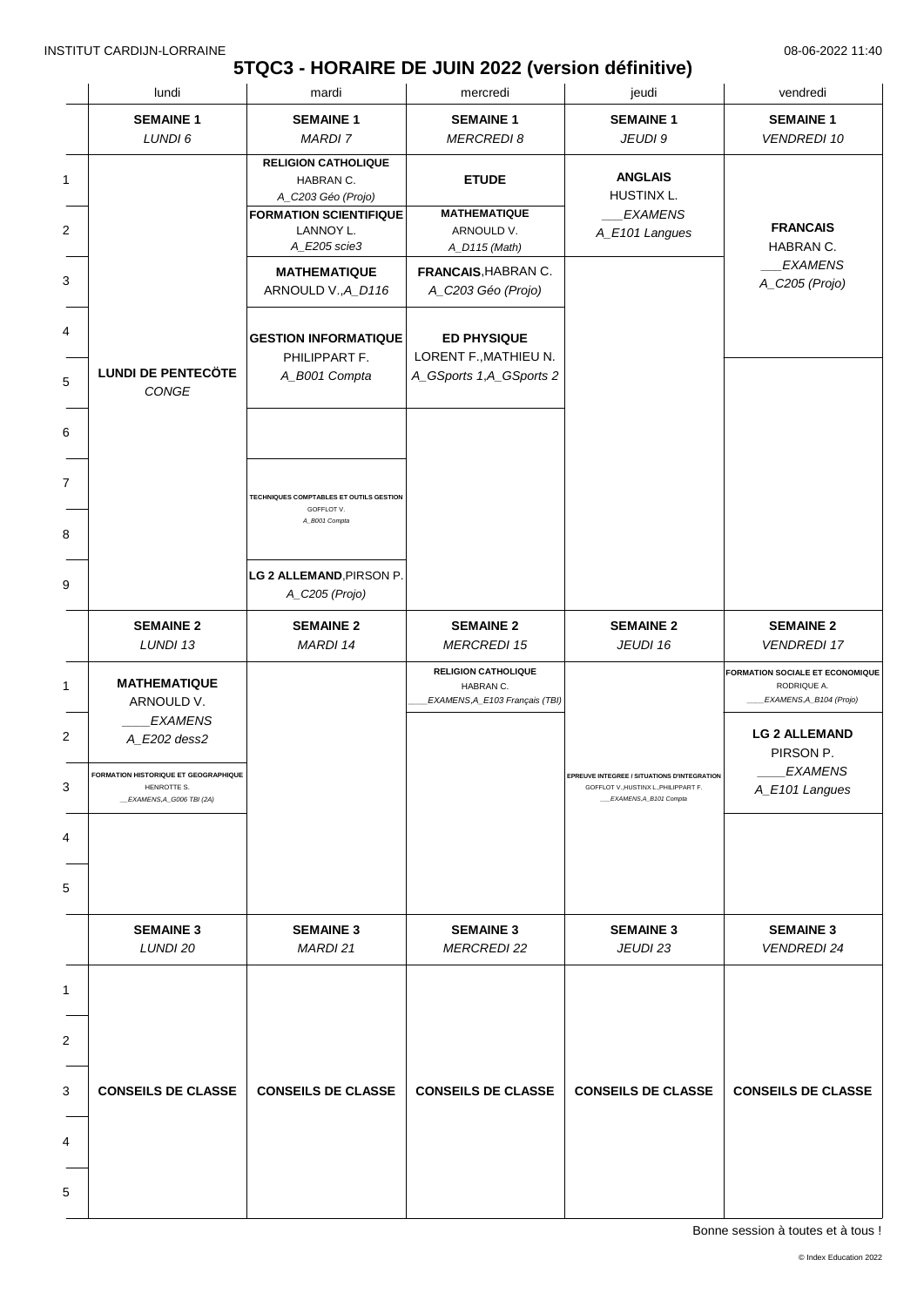## **5TQC4 - HORAIRE DE JUIN 2022 (version définitive)**

|   | lundi                                                                            | mardi                                                         | mercredi                                                                  | jeudi                                                                                                                 | vendredi                                                                         |
|---|----------------------------------------------------------------------------------|---------------------------------------------------------------|---------------------------------------------------------------------------|-----------------------------------------------------------------------------------------------------------------------|----------------------------------------------------------------------------------|
|   | <b>SEMAINE 1</b><br>LUNDI 6                                                      | <b>SEMAINE 1</b><br><b>MARDI 7</b>                            | <b>SEMAINE 1</b><br><b>MERCREDI 8</b>                                     | <b>SEMAINE 1</b><br>JEUDI 9                                                                                           | <b>SEMAINE 1</b><br><b>VENDREDI 10</b>                                           |
| 1 |                                                                                  | <b>RELIGION CATHOLIQUE</b><br>HABRAN C.<br>A_C203 Géo (Projo) | <b>ETUDE</b>                                                              | <b>ANGLAIS</b><br>HUSTINX L.                                                                                          |                                                                                  |
| 2 |                                                                                  | <b>FORMATION SCIENTIFIQUE</b><br>LANNOY L.<br>A_E205 scie3    | <b>MATHEMATIQUE</b><br>ARNOULD V.<br>A_D115 (Math)                        | <b>EXAMENS</b><br>A_E101 Langues                                                                                      | <b>FRANCAIS</b><br>HABRAN C.                                                     |
| 3 |                                                                                  | <b>MATHEMATIQUE</b><br>ARNOULD V., A_D116                     | FRANCAIS, HABRAN C.<br>A_C203 Géo (Projo)                                 |                                                                                                                       | <b>EXAMENS</b><br>A_C205 (Projo)                                                 |
| 4 |                                                                                  | <b>GESTION INFORMATIQUE</b><br>PHILIPPART F.                  | <b>ED PHYSIQUE</b><br>LORENT F., MATHIEU N.                               |                                                                                                                       |                                                                                  |
| 5 | <b>LUNDI DE PENTECÖTE</b><br>CONGE                                               | A_B001 Compta                                                 | A_GSports 1,A_GSports 2                                                   |                                                                                                                       |                                                                                  |
| 6 |                                                                                  |                                                               |                                                                           |                                                                                                                       |                                                                                  |
| 7 |                                                                                  | TECHNIQUES COMPTABLES ET OUTILS GESTION<br>GOFFLOT V.         |                                                                           |                                                                                                                       |                                                                                  |
| 8 |                                                                                  | A_B001 Compta                                                 |                                                                           |                                                                                                                       |                                                                                  |
| 9 |                                                                                  | LG 2 ALLEMAND, PIRSON P.<br>A_C205 (Projo)                    |                                                                           |                                                                                                                       |                                                                                  |
|   | <b>SEMAINE 2</b><br>LUNDI 13                                                     | <b>SEMAINE 2</b><br>MARDI 14                                  | <b>SEMAINE 2</b><br><b>MERCREDI 15</b>                                    | <b>SEMAINE 2</b><br>JEUDI 16                                                                                          | <b>SEMAINE 2</b><br><b>VENDREDI 17</b>                                           |
| 1 | <b>MATHEMATIQUE</b><br>ARNOULD V.                                                |                                                               | <b>RELIGION CATHOLIQUE</b><br>HABRAN C.<br>EXAMENS, A_E103 Français (TBI) |                                                                                                                       | <b>FORMATION SOCIALE ET ECONOMIQUE</b><br>RODRIQUE A.<br>EXAMENS, A_B104 (Projo) |
| 2 | <b>EXAMENS</b><br>A_E202 dess2                                                   |                                                               |                                                                           |                                                                                                                       | <b>LG 2 ALLEMAND</b><br>PIRSON P.                                                |
| 3 | FORMATION HISTORIQUE ET GEOGRAPHIQUE<br>HENROTTE S.<br>__EXAMENS,A_G006 TBI (2A) |                                                               |                                                                           | <b>EPREUVE INTEGREE / SITUATIONS D'INTEGRATION</b><br>GOFFLOT V., HUSTINX L., PHILIPPART F.<br>EXAMENS, A_B101 Compta | <i>EXAMENS</i><br>A_E101 Langues                                                 |
| 4 |                                                                                  |                                                               |                                                                           |                                                                                                                       |                                                                                  |
| 5 |                                                                                  |                                                               |                                                                           |                                                                                                                       |                                                                                  |
|   | <b>SEMAINE 3</b><br>LUNDI 20                                                     | <b>SEMAINE 3</b><br>MARDI 21                                  | <b>SEMAINE 3</b><br><b>MERCREDI 22</b>                                    | <b>SEMAINE 3</b><br>JEUDI 23                                                                                          | <b>SEMAINE 3</b><br><b>VENDREDI 24</b>                                           |
| 1 |                                                                                  |                                                               |                                                                           |                                                                                                                       |                                                                                  |
| 2 |                                                                                  |                                                               |                                                                           |                                                                                                                       |                                                                                  |
| 3 | <b>CONSEILS DE CLASSE</b>                                                        | <b>CONSEILS DE CLASSE</b>                                     | <b>CONSEILS DE CLASSE</b>                                                 | <b>CONSEILS DE CLASSE</b>                                                                                             | <b>CONSEILS DE CLASSE</b>                                                        |
| 4 |                                                                                  |                                                               |                                                                           |                                                                                                                       |                                                                                  |
| 5 |                                                                                  |                                                               |                                                                           |                                                                                                                       |                                                                                  |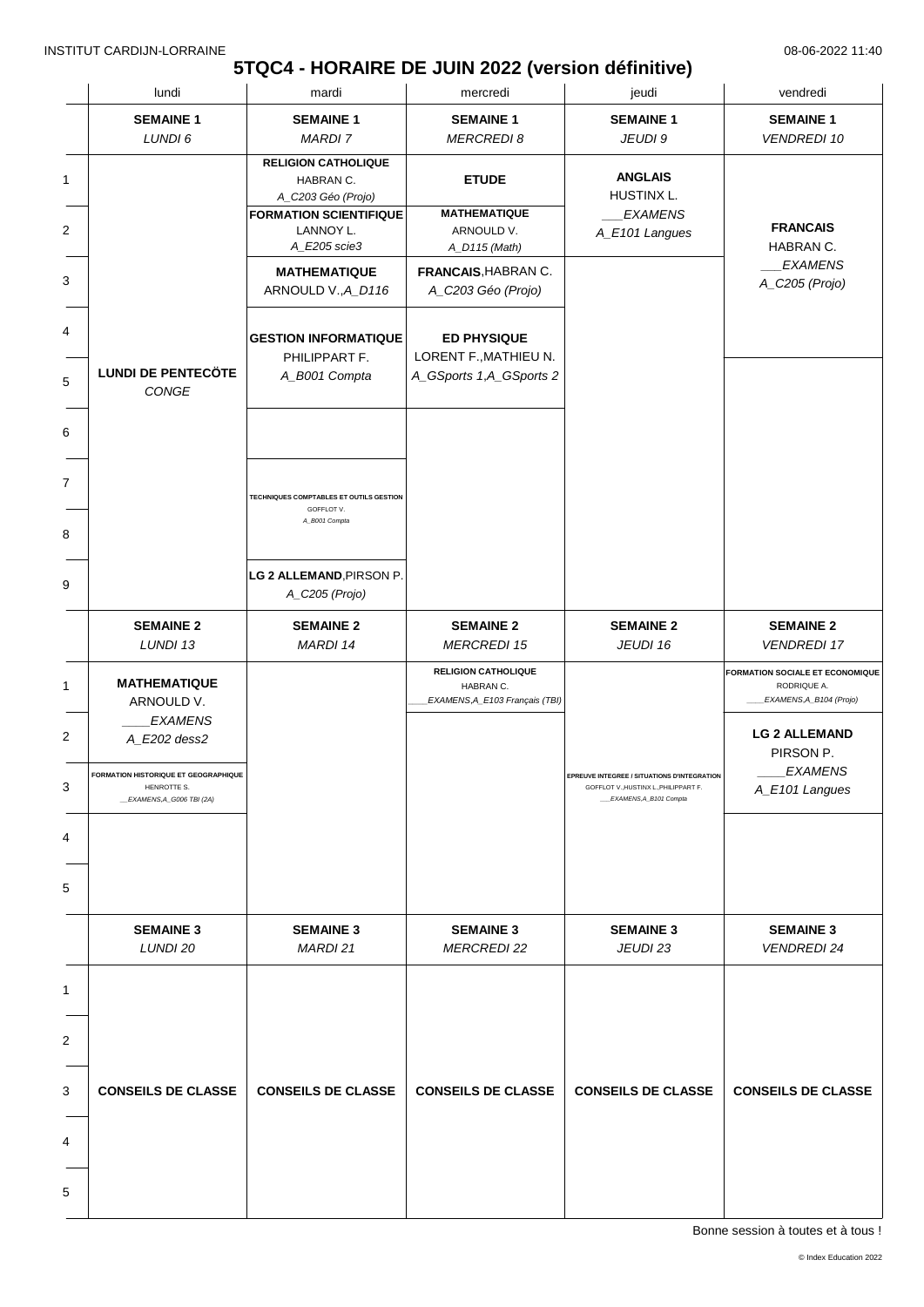### **5TQD - HORAIRE DE JUIN 2022 (version définitive)**

| lundi                                                                                           | mardi                                                                                            |                                                                                 | mercredi                                                   | jeudi                                                                  | vendredi                                                                                                   |
|-------------------------------------------------------------------------------------------------|--------------------------------------------------------------------------------------------------|---------------------------------------------------------------------------------|------------------------------------------------------------|------------------------------------------------------------------------|------------------------------------------------------------------------------------------------------------|
| <b>SEMAINE 1</b><br>LUNDI 6                                                                     | <b>SEMAINE 1</b><br><b>MARDI7</b>                                                                |                                                                                 | <b>SEMAINE 1</b><br><b>MERCREDI 8</b>                      | <b>SEMAINE 1</b><br>JEUDI 9                                            | <b>SEMAINE 1</b><br><b>VENDREDI 10</b>                                                                     |
|                                                                                                 | ANGLAIS, HENRY E.<br>A_E107 Info petits logiciels                                                |                                                                                 | <b>ETUDE</b>                                               |                                                                        |                                                                                                            |
|                                                                                                 | <b>ED PHYSIQUE</b><br>FONTAINE S., LORENT F.<br><b>MATHIEU N.</b>                                |                                                                                 | <b>ETUDE</b>                                               | <b>FRANCAIS</b>                                                        |                                                                                                            |
|                                                                                                 | A_GSports 1,A_GSports 2<br>A_SALLE POLYVALENTE                                                   |                                                                                 | ANGLAIS, HENRY E.<br>A_E102 Langues                        | FOUQUET S.<br><b>EXAMENS</b>                                           | <b>ANGLAIS</b><br>HENRY E.                                                                                 |
|                                                                                                 | <b>ETUDE</b>                                                                                     | <b>FRANCAIS, FOUQUET S.</b>                                                     | A_C205 (Projo)                                             | A_E208 laboscie                                                        | <b>EXAMENS</b><br>A_C203 Géo (Projo)                                                                       |
| <b>LUNDI DE PENTECÖTE</b><br>CONGE                                                              | FRANCAIS, FOUQUET S.<br>A_B102 (TBI)                                                             | <b>MATHEMATIQUE, MEIRE L</b>                                                    | A_B103 (Projo)                                             |                                                                        |                                                                                                            |
|                                                                                                 |                                                                                                  |                                                                                 |                                                            |                                                                        |                                                                                                            |
|                                                                                                 | <b>FORMATION SOCIALE ET ECONOMIQUE</b><br>MEIRE L.<br>A_D108                                     |                                                                                 |                                                            |                                                                        |                                                                                                            |
|                                                                                                 | <b>FORMATION SCIENTIFIQUE</b><br><b>BUCHE A.</b><br>A_E205 scie3                                 |                                                                                 |                                                            |                                                                        |                                                                                                            |
|                                                                                                 | <b>MATHEMATIQUE, MEIRE L.</b><br>A_C204 (TBI)                                                    |                                                                                 |                                                            |                                                                        |                                                                                                            |
| <b>SEMAINE 2</b><br>LUNDI 13                                                                    | <b>SEMAINE 2</b><br>MARDI 14                                                                     |                                                                                 | <b>SEMAINE 2</b><br><b>MERCREDI 15</b>                     | <b>SEMAINE 2</b><br>JEUDI 16                                           | <b>SEMAINE 2</b><br><b>VENDREDI 17</b>                                                                     |
| FORMATION HISTORIQUE ET GEOGRAPHIQUE<br>HENROTTE S.                                             | <b>ACTIVITES ET TECHNIQUES COMPTABLES: ENTREPRISE</b><br>LAMOCK V.<br>EXAMENS,A_B002 Bureautique | <b>LG 2 NEERLANDAIS</b><br>HUSTINX L.<br>5TQDLGN2<br>_EXAMENS<br>A_B003 (Projo) | <b>LG 2 ALLEMAND</b>                                       |                                                                        |                                                                                                            |
| _EXAMENS, A_G006 TBI (2A)<br><b>RELIGION CATHOLIQUE</b><br>LAPORTE F.<br>EXAMENS, A_B101 Compta | <b>MATHEMATIQUE</b><br>MEIRE L.                                                                  |                                                                                 | SCHOCKMEL M.<br>5TQDLGD2<br><i>EXAMENS</i><br>A_C204 (TBI) |                                                                        | <b>EPREUVE INTEGREE / SITUATIONS D'INTEGRATION</b><br>MARCHAL M., PHILIPPART F.<br>EXAMENS, A_B003 (Projo) |
|                                                                                                 | <b>EXAMENS</b><br>A_E201 dess1                                                                   |                                                                                 |                                                            | FORMATION SOCIALE ET ECONOMIQUE<br>MEIRE L.<br>__EXAMENS, A_B102 (TBI) |                                                                                                            |
|                                                                                                 |                                                                                                  |                                                                                 |                                                            |                                                                        |                                                                                                            |
| <b>SEMAINE 3</b><br>LUNDI 20                                                                    | <b>SEMAINE 3</b><br>MARDI 21                                                                     |                                                                                 | <b>SEMAINE 3</b><br><b>MERCREDI 22</b>                     | <b>SEMAINE 3</b><br>JEUDI 23                                           | <b>SEMAINE 3</b><br><b>VENDREDI 24</b>                                                                     |
|                                                                                                 |                                                                                                  |                                                                                 |                                                            |                                                                        |                                                                                                            |
|                                                                                                 |                                                                                                  |                                                                                 |                                                            |                                                                        |                                                                                                            |
| <b>CONSEILS DE CLASSE</b>                                                                       | <b>CONSEILS DE CLASSE</b>                                                                        |                                                                                 | <b>CONSEILS DE CLASSE</b>                                  | <b>CONSEILS DE CLASSE</b>                                              | <b>CONSEILS DE CLASSE</b>                                                                                  |
|                                                                                                 |                                                                                                  |                                                                                 |                                                            |                                                                        |                                                                                                            |
|                                                                                                 |                                                                                                  |                                                                                 |                                                            |                                                                        |                                                                                                            |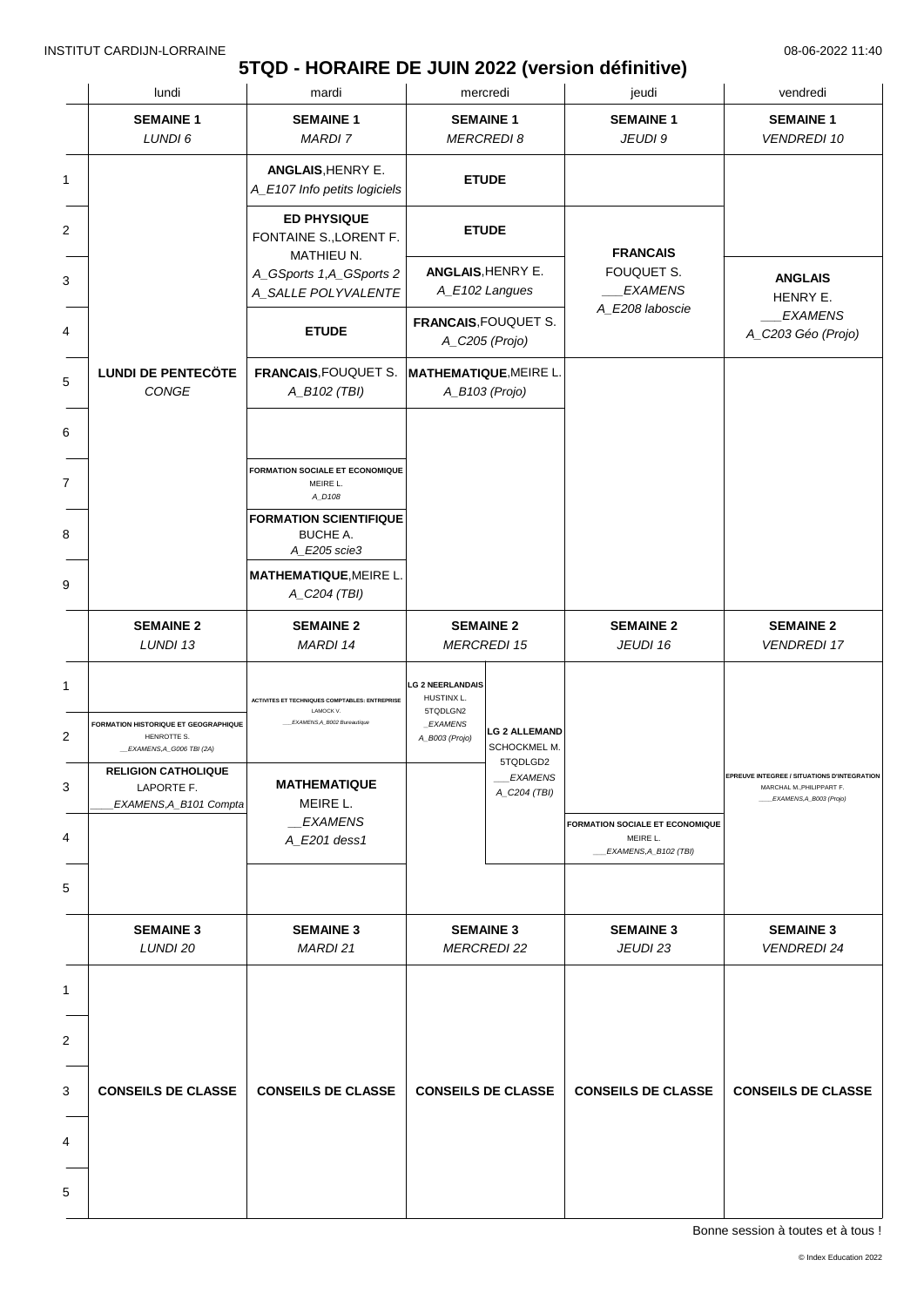# **5TQE - HORAIRE DE JUIN 2022 (version définitive)**

| lundi                                                                               | mardi                                                                                                                       | mercredi                                                                                                             | jeudi                                                  | vendredi                                                                            |
|-------------------------------------------------------------------------------------|-----------------------------------------------------------------------------------------------------------------------------|----------------------------------------------------------------------------------------------------------------------|--------------------------------------------------------|-------------------------------------------------------------------------------------|
| <b>SEMAINE 1</b>                                                                    | <b>SEMAINE 1</b>                                                                                                            | <b>SEMAINE 1</b>                                                                                                     | <b>SEMAINE 1</b>                                       | <b>SEMAINE 1</b>                                                                    |
| LUNDI 6                                                                             | <b>MARDI 7</b>                                                                                                              | <b>MERCREDI 8</b>                                                                                                    | JEUDI 9                                                | <b>VENDREDI 10</b>                                                                  |
|                                                                                     | <b>FORMATION SCIENTIFIQUE</b><br>CORNET I.<br>A_E203 scie1                                                                  |                                                                                                                      | <b>FORMATION HISTORIQUE ET GEOGRAPHIQUE</b><br>DIEZ J. | <b>ANGLAIS</b><br>_SURV                                                             |
|                                                                                     | <b>FORMATION SOCIALE ET ECONOMIQUE</b><br>RODRIQUE A.<br>A_C203 Géo (Projo)                                                 |                                                                                                                      | _EXAMENS, A_E202 dess2                                 | <b>EXAMENS</b><br>A_E203 scie1                                                      |
|                                                                                     | <b>FRANCAIS, BOULANGER A.</b><br>A_E104/E105 (TBI)                                                                          | <b>T.P. ELECTRICITE</b>                                                                                              |                                                        | <b>RELIGION CATHOLIQUE</b><br><b>BOULANGER A.</b><br>EXAMENS, A_E103 Français (TBI) |
|                                                                                     | <b>FORMATION HISTORIQUE ET GEOGRAPHIQUE</b><br>DIEZ J.<br>A_C203 Géo (Projo)                                                | A_D104 Atel. Elec automaticien<br>A_D111 At. Elec Automation                                                         |                                                        |                                                                                     |
| <b>LUNDI DE PENTECÖTE</b><br>CONGE                                                  | <b>RELIGION CATHOLIQUE</b><br><b>BOULANGER A.</b>                                                                           |                                                                                                                      |                                                        |                                                                                     |
|                                                                                     |                                                                                                                             |                                                                                                                      |                                                        |                                                                                     |
|                                                                                     | <b>ETUDE</b>                                                                                                                |                                                                                                                      |                                                        |                                                                                     |
|                                                                                     | <b>DESSIN TECHNIQUE (INDUSTRIE)</b>                                                                                         |                                                                                                                      |                                                        |                                                                                     |
|                                                                                     | A_D000 Info. industrielle                                                                                                   |                                                                                                                      |                                                        |                                                                                     |
| <b>SEMAINE 2</b><br>LUNDI 13                                                        | <b>SEMAINE 2</b><br>MARDI 14                                                                                                | <b>SEMAINE 2</b><br><b>MERCREDI 15</b>                                                                               | <b>SEMAINE 2</b><br>JEUDI 16                           | <b>SEMAINE 2</b><br><b>VENDREDI 17</b>                                              |
|                                                                                     |                                                                                                                             |                                                                                                                      |                                                        |                                                                                     |
| <b>FORMATION SOCIALE ET ECONOMIQUE</b><br>RODRIQUE A.<br>EXAMENS, A_B101 Compta     |                                                                                                                             |                                                                                                                      |                                                        | <b>FRANCAIS</b>                                                                     |
| <b>FORMATION SCIENTIFIQUE</b><br>_SURV,CORNET I.<br>EXAMENS, A_A104 Etude studieuse | BIVER J.<br>CORDIER S., MAGERMANS B., VAN SCHINGEN I.<br>EXAMENS, A_D111 At. Elec Automation<br>A_D124/D125 Labo Elec autom | <b>MATHEMATIQUE</b><br>_SURV<br>BIVER J.                                                                             |                                                        | <b>BOULANGER A.</b><br>EXAMENS,A_C204 (TBI)                                         |
|                                                                                     |                                                                                                                             | EXAMENS<br>A_A104 Etude studieuse                                                                                    |                                                        |                                                                                     |
|                                                                                     |                                                                                                                             |                                                                                                                      |                                                        |                                                                                     |
| <b>SEMAINE 3</b><br>LUNDI 20                                                        | <b>SEMAINE 3</b><br>MARDI 21                                                                                                | <b>SEMAINE 3</b><br><b>MERCREDI 22</b>                                                                               | <b>SEMAINE 3</b><br>JEUDI 23                           | <b>SEMAINE 3</b><br><b>VENDREDI 24</b>                                              |
|                                                                                     |                                                                                                                             |                                                                                                                      |                                                        |                                                                                     |
|                                                                                     |                                                                                                                             |                                                                                                                      |                                                        |                                                                                     |
|                                                                                     |                                                                                                                             |                                                                                                                      |                                                        |                                                                                     |
|                                                                                     |                                                                                                                             |                                                                                                                      |                                                        | <b>CONSEILS DE CLASSE</b>                                                           |
|                                                                                     |                                                                                                                             |                                                                                                                      |                                                        |                                                                                     |
|                                                                                     |                                                                                                                             |                                                                                                                      |                                                        |                                                                                     |
|                                                                                     |                                                                                                                             |                                                                                                                      |                                                        |                                                                                     |
|                                                                                     | <b>CONSEILS DE CLASSE</b>                                                                                                   | A_E103 Français (TBI)<br>VAN SCHINGEN I.<br>EPREUVE INTEGREE / SITUATIONS D'INTEGRATION<br><b>CONSEILS DE CLASSE</b> | <b>MAGERMANS B.</b><br><b>CONSEILS DE CLASSE</b>       | <b>CONSEILS DE CLASSE</b>                                                           |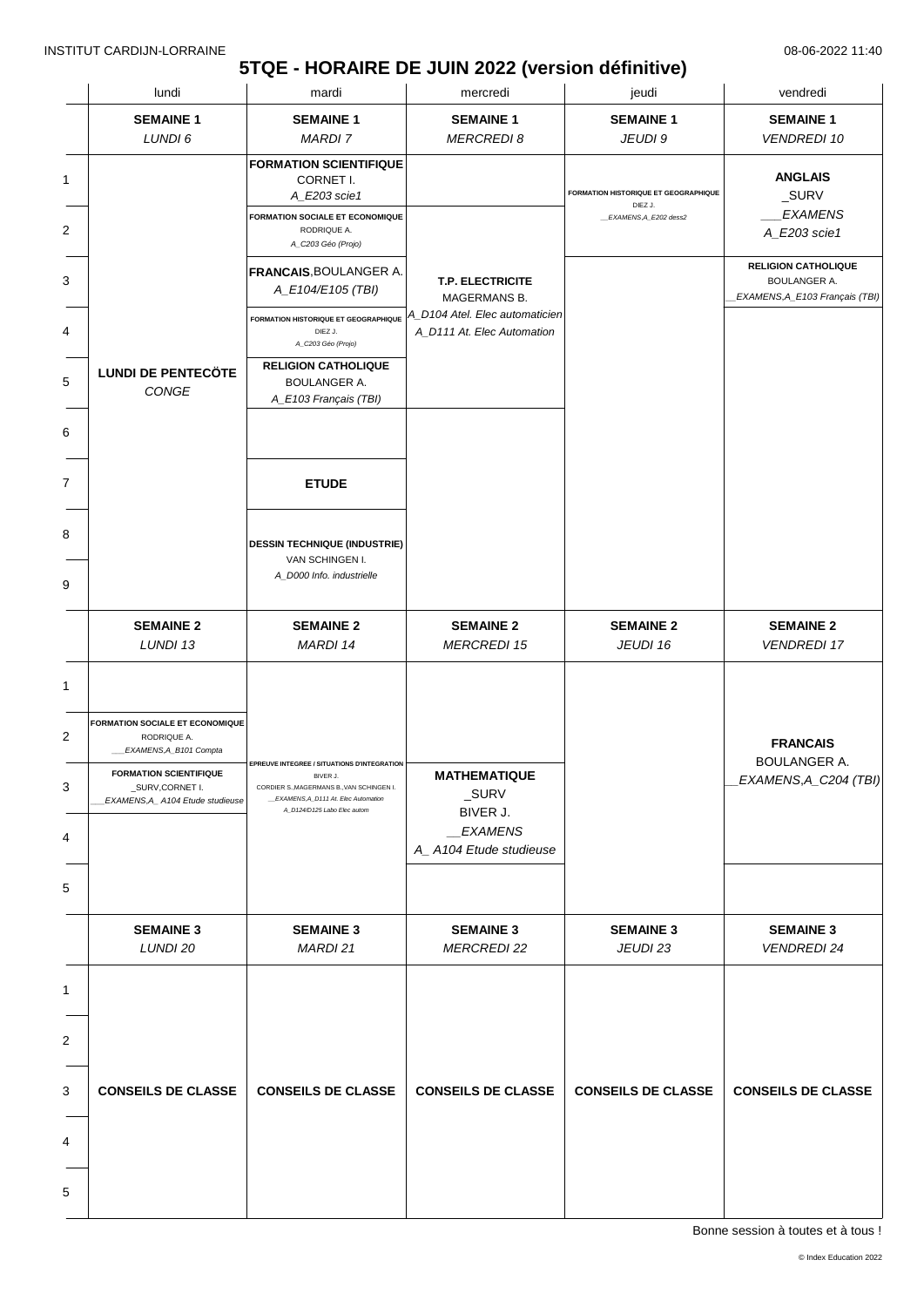### **5TQM - HORAIRE DE JUIN 2022 (version définitive)**

| lundi                                                                                | mardi                                                                        | mercredi                                                                                                                                   | jeudi                                                                           | vendredi                                                                     |
|--------------------------------------------------------------------------------------|------------------------------------------------------------------------------|--------------------------------------------------------------------------------------------------------------------------------------------|---------------------------------------------------------------------------------|------------------------------------------------------------------------------|
| <b>SEMAINE 1</b>                                                                     | <b>SEMAINE 1</b>                                                             | <b>SEMAINE 1</b>                                                                                                                           | <b>SEMAINE 1</b>                                                                | <b>SEMAINE 1</b>                                                             |
| LUNDI 6                                                                              | <b>MARDI 7</b>                                                               | <b>MERCREDI8</b>                                                                                                                           | JEUDI 9                                                                         | <b>VENDREDI 10</b>                                                           |
|                                                                                      | <b>FORMATION SCIENTIFIQUE</b><br>CORNET I.<br>A_E203 scie1                   |                                                                                                                                            | <b>FORMATION HISTORIQUE ET GEOGRAPHIQUE</b><br>DIEZ J.                          | <b>ANGLAIS</b><br>_SURV                                                      |
|                                                                                      | <b>FORMATION SOCIALE ET ECONOMIQUE</b><br>RODRIQUE A.<br>A_C203 Géo (Projo)  |                                                                                                                                            | _EXAMENS, A_E202 dess2                                                          | <b>EXAMENS</b><br>A_E203 scie1                                               |
|                                                                                      | <b>FRANCAIS, BOULANGER A.</b><br>A_E104/E105 (TBI)                           | EPREUVE INTEGREE / SITUATIONS D'INTEGRATION<br>BIVER J.<br>SCHOEMANS M., SOSSON P., VAN SCHINGEN I.<br>EXAMENS, A_D001/D002 At. Méca. Sup. |                                                                                 | <b>RELIGION CATHOLIQUE</b><br>BOULANGER A.<br>EXAMENS, A_E103 Français (TBI) |
|                                                                                      | <b>FORMATION HISTORIQUE ET GEOGRAPHIQUE</b><br>DIEZ J.<br>A_C203 Géo (Projo) |                                                                                                                                            |                                                                                 |                                                                              |
| <b>LUNDI DE PENTECÖTE</b><br>CONGE                                                   | <b>RELIGION CATHOLIQUE</b><br><b>BOULANGER A.</b><br>A_E103 Français (TBI)   |                                                                                                                                            |                                                                                 |                                                                              |
|                                                                                      |                                                                              |                                                                                                                                            |                                                                                 |                                                                              |
|                                                                                      |                                                                              |                                                                                                                                            |                                                                                 |                                                                              |
|                                                                                      |                                                                              |                                                                                                                                            |                                                                                 |                                                                              |
|                                                                                      |                                                                              |                                                                                                                                            |                                                                                 |                                                                              |
| <b>SEMAINE 2</b><br>LUNDI 13                                                         | <b>SEMAINE 2</b><br>MARDI 14                                                 | <b>SEMAINE 2</b><br><b>MERCREDI 15</b>                                                                                                     | <b>SEMAINE 2</b><br>JEUDI 16                                                    | <b>SEMAINE 2</b><br><b>VENDREDI 17</b>                                       |
| <b>FORMATION SOCIALE ET ECONOMIQUE</b><br>RODRIQUE A.<br>_EXAMENS,A_B101 Compta      |                                                                              | <b>DESSIN TECHNIQUE (INDUSTRIE)</b><br>VAN SCHINGEN I.<br><b>EXAMENS</b><br>A_D000 Info. industrielle                                      | <b>MECANIQUE</b><br>SOSSON P.<br><b>EXAMENS</b><br>A_D120/D121 Labo Méca autom. | <b>FRANCAIS</b>                                                              |
| <b>FORMATION SCIENTIFIQUE</b><br>_SURV,CORNET I.<br>EXAMENS, A_ A104 Etude studieuse |                                                                              | <b>MATHEMATIQUE</b><br>$\_SURV$<br>BIVER J.                                                                                                | <b>LABORATOIRE DE MECANIQUE</b><br>SOSSON P.<br>_EXAMENS                        | <b>BOULANGER A.</b><br>EXAMENS, A_C204 (TBI)                                 |
|                                                                                      |                                                                              | _EXAMENS<br>A_A104 Etude studieuse                                                                                                         | A_D120/D121 Labo Méca autom.                                                    |                                                                              |
|                                                                                      |                                                                              |                                                                                                                                            |                                                                                 |                                                                              |
| <b>SEMAINE 3</b><br>LUNDI 20                                                         | <b>SEMAINE 3</b><br>MARDI 21                                                 | <b>SEMAINE 3</b><br><b>MERCREDI 22</b>                                                                                                     | <b>SEMAINE 3</b><br>JEUDI 23                                                    | <b>SEMAINE 3</b><br><b>VENDREDI 24</b>                                       |
|                                                                                      |                                                                              |                                                                                                                                            |                                                                                 |                                                                              |
|                                                                                      |                                                                              |                                                                                                                                            |                                                                                 |                                                                              |
| <b>CONSEILS DE CLASSE</b>                                                            | <b>CONSEILS DE CLASSE</b>                                                    | <b>CONSEILS DE CLASSE</b>                                                                                                                  | <b>CONSEILS DE CLASSE</b>                                                       | <b>CONSEILS DE CLASSE</b>                                                    |
|                                                                                      |                                                                              |                                                                                                                                            |                                                                                 |                                                                              |
|                                                                                      |                                                                              |                                                                                                                                            |                                                                                 |                                                                              |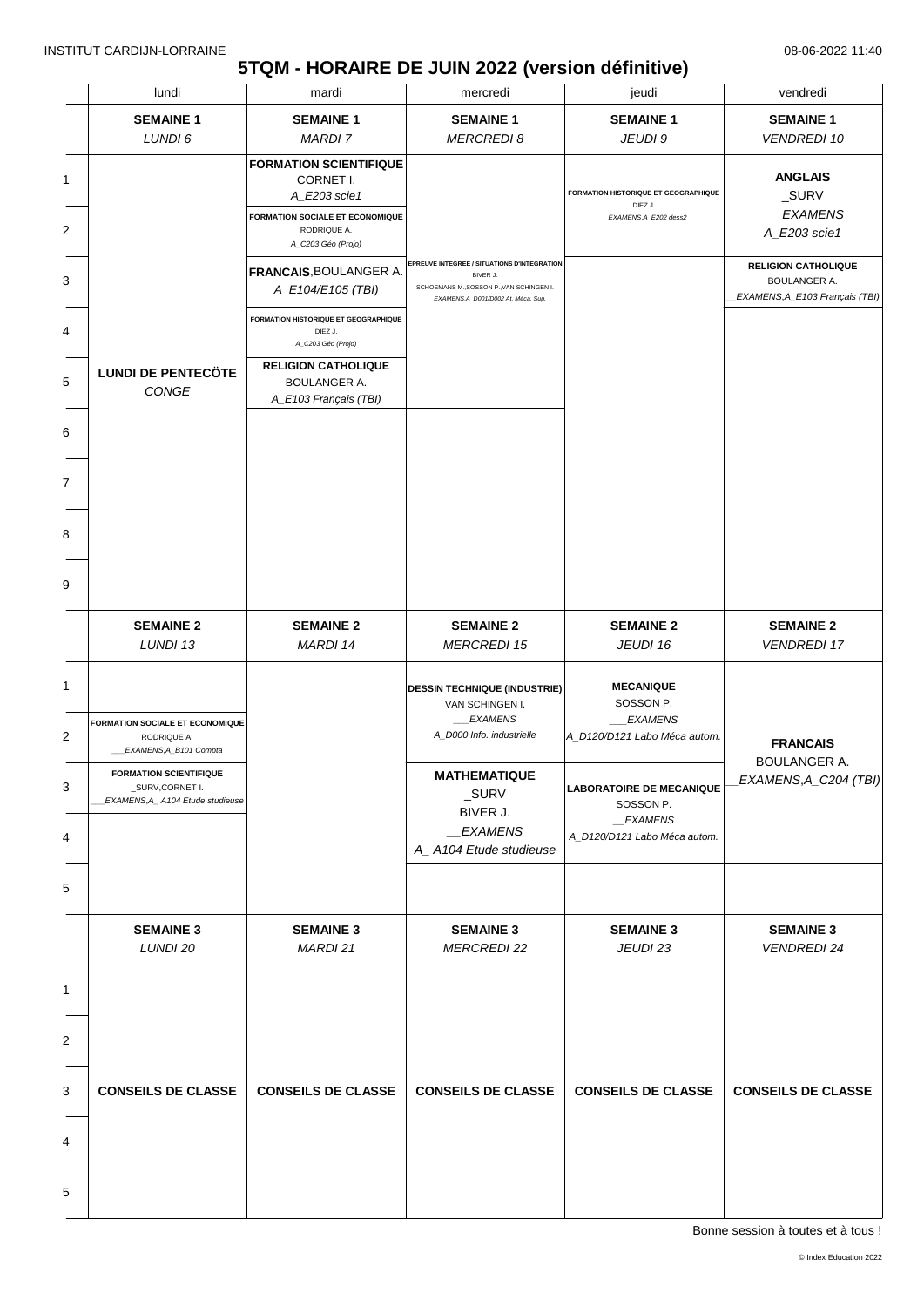# **5TTC - HORAIRE DE JUIN 2022 (version définitive)**

|                     | lundi                                        | mardi                                                                                                | mercredi                                                                                              | jeudi                                                                  | vendredi                                                                    |
|---------------------|----------------------------------------------|------------------------------------------------------------------------------------------------------|-------------------------------------------------------------------------------------------------------|------------------------------------------------------------------------|-----------------------------------------------------------------------------|
|                     | <b>SEMAINE 1</b><br>LUNDI 6                  | <b>SEMAINE 1</b><br>MARDI 7                                                                          | <b>SEMAINE 1</b><br><b>MERCREDI 8</b>                                                                 | <b>SEMAINE 1</b><br>JEUDI 9                                            | <b>SEMAINE 1</b><br><b>VENDREDI 10</b>                                      |
| 1<br>$\overline{2}$ |                                              | <b>FRANCAIS, FOUQUET S.</b><br>A_E103 Français (TBI)<br><b>ED PHYSIQUE</b><br>FONTAINE S., LORENT F. | <b>FRANCAIS, FOUQUET S.</b><br>A_E104/E105 (TBI)<br><b>MATHEMATIQUE</b><br>LONGTON R.<br>A_C204 (TBI) | <b>ECONOMIE DE L'ENTREPRISE</b><br>MAQUET V.<br>EXAMENS, A_B001 Compta |                                                                             |
| 3                   |                                              | MATHIEU N.<br>A_GSports 1,A_GSports 2<br>A_SALLE POLYVALENTE                                         | <b>RELIGION CATHOLIQUE</b><br>FOUQUET S.<br>A_E104/E105 (TBI)                                         | <b>HISTOIRE</b><br>DIEZ J.                                             | <b>ANGLAIS</b><br>PIRSON P.<br>EXAMENS, A_D116                              |
| 4                   |                                              | LG 2 ALLEMAND, PIRSON P.<br>A_C205 (Projo)                                                           | HISTOIRE, DIEZ J.<br>A_C203 Géo (Projo)                                                               | <b>EXAMENS</b><br>A_E202 dess2                                         |                                                                             |
| 5                   | <b>LUNDI DE PENTECÖTE</b><br>CONGE           | ANGLAIS, PIRSON P.<br>A_C205 (Projo)                                                                 | <b>GEOGRAPHIE, DIEZ J.</b><br>A_C203 Géo (Projo)                                                      |                                                                        |                                                                             |
| 6                   |                                              |                                                                                                      |                                                                                                       |                                                                        |                                                                             |
| $\overline{7}$      |                                              | <b>MATHEMATIQUE</b><br>LONGTON R.<br>A_C204 (TBI)                                                    |                                                                                                       |                                                                        |                                                                             |
| 8                   |                                              | HISTOIRE, DIEZ J.<br>A_C203 Géo (Projo)                                                              |                                                                                                       |                                                                        |                                                                             |
| 9                   |                                              | <b>GEOGRAPHIE, DIEZ J.</b><br>A_C203 Géo (Projo)                                                     |                                                                                                       |                                                                        |                                                                             |
|                     | <b>SEMAINE 2</b><br>LUNDI 13                 | <b>SEMAINE 2</b><br>MARDI 14                                                                         | <b>SEMAINE 2</b><br><b>MERCREDI 15</b>                                                                | <b>SEMAINE 2</b><br>JEUDI 16                                           | <b>SEMAINE 2</b><br><b>VENDREDI 17</b>                                      |
| 1<br>$\overline{2}$ | <b>FRANCAIS</b>                              | <b>LG 2 ALLEMAND</b><br>PIRSON P.                                                                    | <b>COMPTABILITE ET INFORMATIQUE DE GESTION</b><br>LAMOCK V.<br>EXAMENS, A_B001 Compta                 | <b>MATHEMATIQUE</b><br>LONGTON R.                                      | <b>DROIT ET LEGISLATION</b><br>MAQUET V.<br><b>EXAMENS</b><br>A_B001 Compta |
| 3<br>4              | FOUQUET S.<br><b>EXAMENS</b><br>A_E201 dess1 | <b>EXAMENS</b><br>A_C205 (Projo)                                                                     | <b>GEOGRAPHIE</b><br>DIEZ J.<br><b>EXAMENS</b><br>A_B101 Compta                                       | <b>EXAMENS</b><br>A_C204 (TBI)                                         | <b>ECONOMIE GENERALE</b><br>LAMOCK V.<br>_EXAMENS<br>A_B001 Compta          |
| 5                   |                                              | <b>EDUCATION SCIENTIFIQUE</b><br>LANNOY L.<br>EXAMENS, A_E203 scie1                                  |                                                                                                       |                                                                        |                                                                             |
|                     | <b>SEMAINE 3</b><br>LUNDI 20                 | <b>SEMAINE 3</b><br>MARDI 21                                                                         | <b>SEMAINE 3</b><br><b>MERCREDI 22</b>                                                                | <b>SEMAINE 3</b><br>JEUDI 23                                           | <b>SEMAINE 3</b><br><b>VENDREDI 24</b>                                      |
| 1                   |                                              |                                                                                                      |                                                                                                       |                                                                        |                                                                             |
| $\overline{2}$      |                                              |                                                                                                      |                                                                                                       |                                                                        |                                                                             |
| 3                   | <b>CONSEILS DE CLASSE</b>                    | <b>CONSEILS DE CLASSE</b>                                                                            | <b>CONSEILS DE CLASSE</b>                                                                             | <b>CONSEILS DE CLASSE</b>                                              | <b>CONSEILS DE CLASSE</b>                                                   |
| 4                   |                                              |                                                                                                      |                                                                                                       |                                                                        |                                                                             |
| 5                   |                                              |                                                                                                      |                                                                                                       |                                                                        |                                                                             |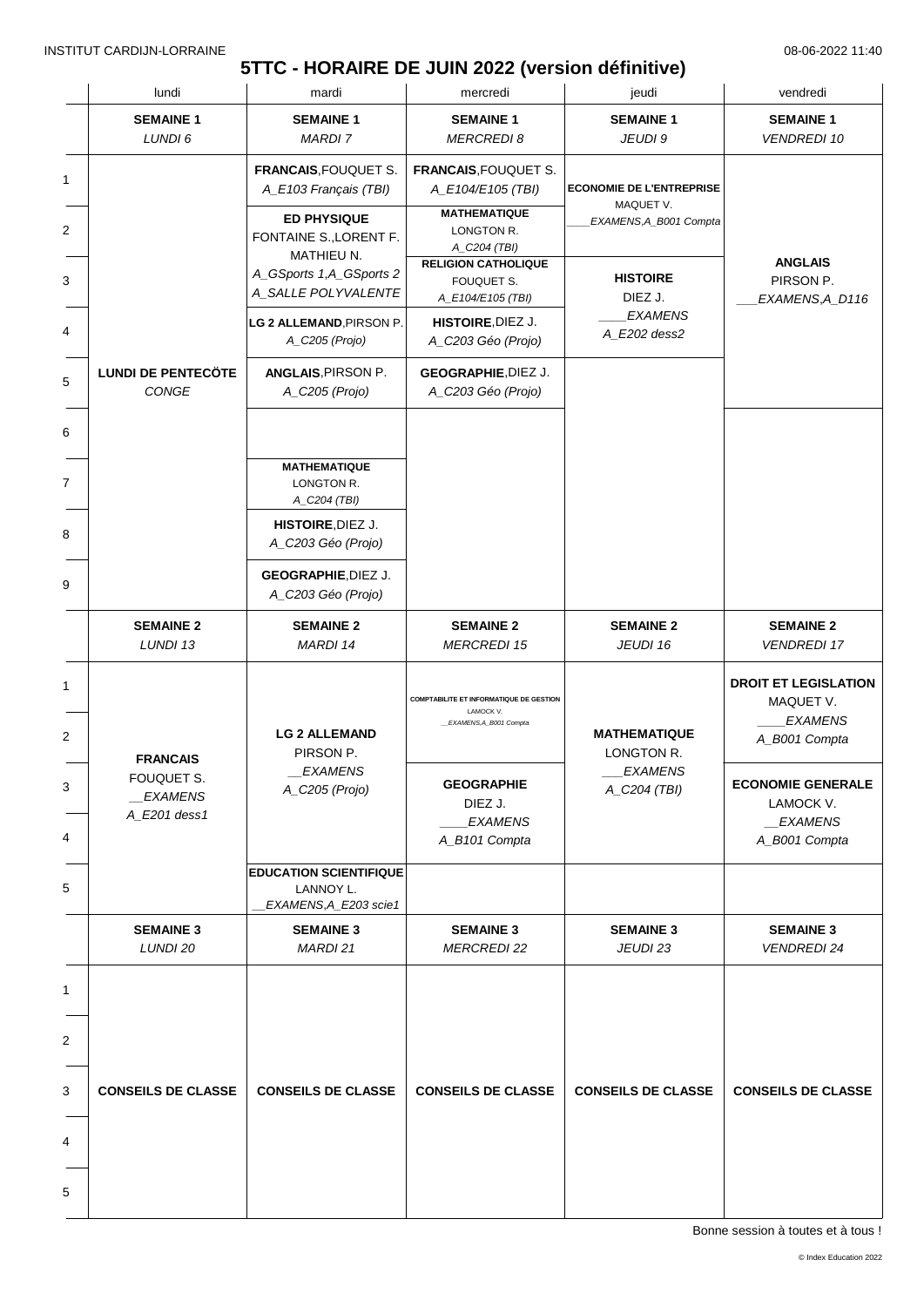### **5TTI - HORAIRE DE JUIN 2022 (version définitive)**

| lundi                                                           | mardi                                                               | mercredi                                                         | jeudi                               | vendredi                                                                         |
|-----------------------------------------------------------------|---------------------------------------------------------------------|------------------------------------------------------------------|-------------------------------------|----------------------------------------------------------------------------------|
| <b>SEMAINE 1</b>                                                | <b>SEMAINE 1</b>                                                    | <b>SEMAINE 1</b>                                                 | <b>SEMAINE 1</b>                    | <b>SEMAINE 1</b>                                                                 |
| LUNDI 6                                                         | <b>MARDI 7</b>                                                      | <b>MERCREDI 8</b>                                                | JEUDI 9                             | <b>VENDREDI 10</b>                                                               |
|                                                                 | FRANCAIS, FOUQUET S.<br>A_E103 Français (TBI)                       | <b>FRANCAIS, FOUQUET S.</b><br>A_E104/E105 (TBI)                 |                                     |                                                                                  |
|                                                                 | <b>ED PHYSIQUE</b><br>FONTAINE S., LORENT F.                        | <b>MATHEMATIQUE</b><br>LONGTON R.<br>A_C204 (TBI)                |                                     |                                                                                  |
|                                                                 | <b>MATHIEU N.</b><br>A_GSports 1,A_GSports 2<br>A_SALLE POLYVALENTE | <b>RELIGION CATHOLIQUE</b><br>FOUQUET S.<br>A_E104/E105 (TBI)    | <b>HISTOIRE</b><br>DIEZ J.          | <b>ANGLAIS</b><br>PIRSON P.<br>EXAMENS, A_D116                                   |
|                                                                 | LG 2 ALLEMAND, PIRSON P.<br>A_C205 (Projo)                          | <b>HISTOIRE, DIEZ J.</b><br>A_C203 Géo (Projo)                   | <b>EXAMENS</b><br>A_E202 dess2      |                                                                                  |
| <b>LUNDI DE PENTECÖTE</b><br>CONGE                              | ANGLAIS, PIRSON P.<br>A_C205 (Projo)                                | <b>GEOGRAPHIE, DIEZ J.</b><br>A_C203 Géo (Projo)                 |                                     |                                                                                  |
|                                                                 |                                                                     |                                                                  |                                     |                                                                                  |
|                                                                 | <b>MATHEMATIQUE</b><br>LONGTON R.<br>A_C204 (TBI)                   |                                                                  |                                     |                                                                                  |
|                                                                 | HISTOIRE, DIEZ J.<br>A_C203 Géo (Projo)                             |                                                                  |                                     |                                                                                  |
|                                                                 | <b>GEOGRAPHIE, DIEZ J.</b><br>A_C203 Géo (Projo)                    |                                                                  |                                     |                                                                                  |
| <b>SEMAINE 2</b><br>LUNDI 13                                    | <b>SEMAINE 2</b><br>MARDI 14                                        | <b>SEMAINE 2</b><br><b>MERCREDI 15</b>                           | <b>SEMAINE 2</b><br>JEUDI 16        | <b>SEMAINE 2</b><br><b>VENDREDI 17</b>                                           |
|                                                                 | <b>LG 2 ALLEMAND</b><br>PIRSON P.                                   |                                                                  | <b>MATHEMATIQUE</b><br>LONGTON R.   | <b>MULTIMEDIA</b><br>ROSMAN B.<br><b>EXAMENS</b><br>A_E107 Info petits logiciels |
| <b>FRANCAIS</b><br>FOUQUET S.<br><i>EXAMENS</i><br>A_E201 dess1 | <i><b>EXAMENS</b></i><br>A_C205 (Projo)                             | <b>GEOGRAPHIE</b><br>DIEZ J.<br><b>EXAMENS</b><br>A_B101 Compta  | <b>EXAMENS</b><br>A_C204 (TBI)      | PROGRAMMATION LANGAGES<br>ROSMAN B.<br><b>EXAMENS</b><br>A_E207 Informatique     |
|                                                                 | <b>EDUCATION SCIENTIFIQUE</b><br>LANNOY L.<br>EXAMENS, A_E203 scie1 | <b>INFORMATIQUE</b><br>ROSMAN B.<br>EXAMENS, A_E207 Informatique |                                     |                                                                                  |
| <b>SEMAINE 3</b><br>LUNDI 20                                    | <b>SEMAINE 3</b><br><b>MARDI 21</b>                                 | <b>SEMAINE 3</b><br><b>MERCREDI 22</b>                           | <b>SEMAINE 3</b><br><b>JEUDI 23</b> | <b>SEMAINE 3</b><br><b>VENDREDI 24</b>                                           |
|                                                                 |                                                                     |                                                                  |                                     |                                                                                  |
|                                                                 |                                                                     |                                                                  |                                     |                                                                                  |
| <b>CONSEILS DE CLASSE</b>                                       | <b>CONSEILS DE CLASSE</b>                                           | <b>CONSEILS DE CLASSE</b>                                        | <b>CONSEILS DE CLASSE</b>           | <b>CONSEILS DE CLASSE</b>                                                        |
|                                                                 |                                                                     |                                                                  |                                     |                                                                                  |
|                                                                 |                                                                     |                                                                  |                                     |                                                                                  |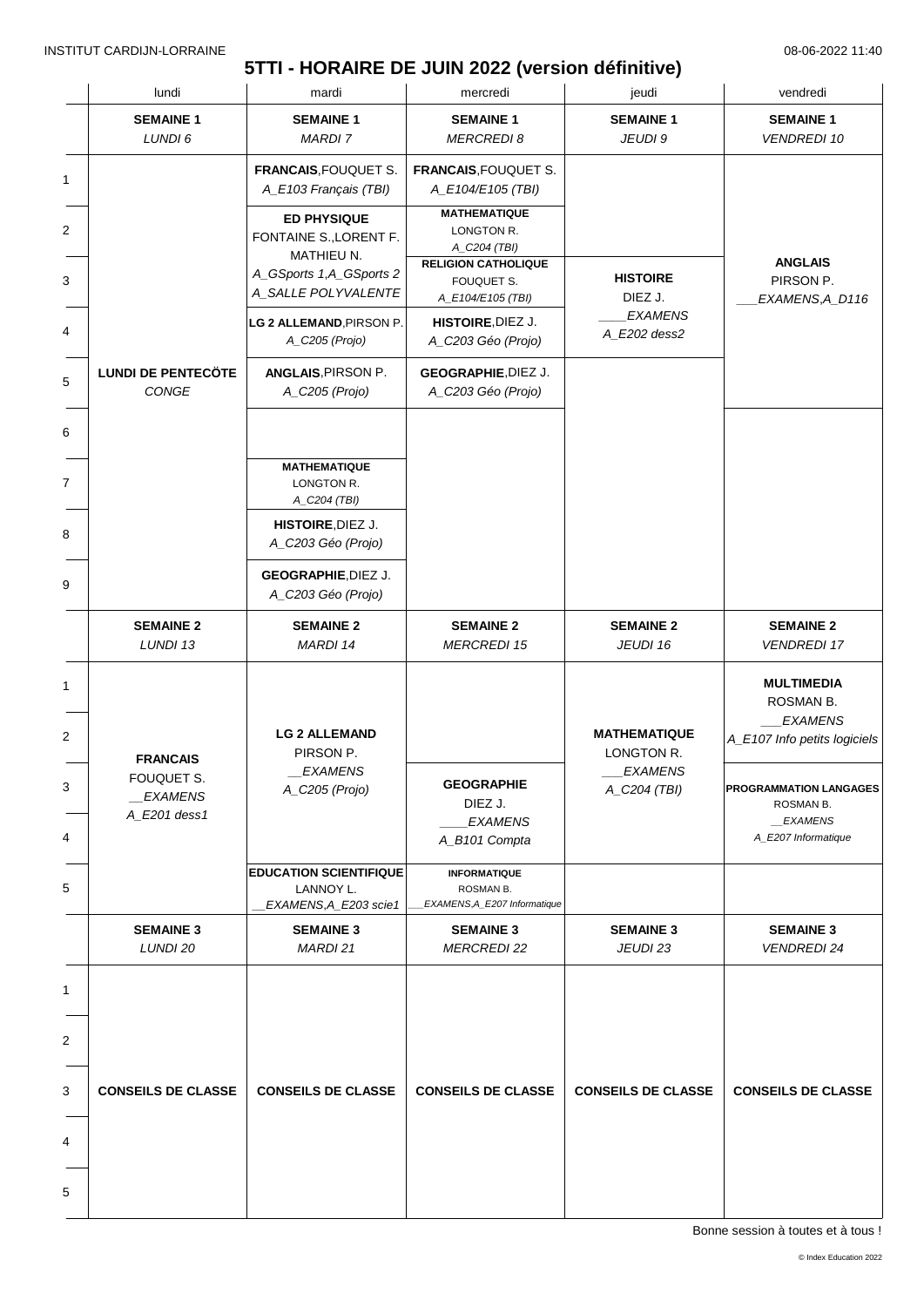### **6PB - HORAIRE DE JUIN 2022 (version définitive)**

| lundi                              | mardi                                          | mercredi                                                   | jeudi                                                                                           | vendredi                               |
|------------------------------------|------------------------------------------------|------------------------------------------------------------|-------------------------------------------------------------------------------------------------|----------------------------------------|
| <b>SEMAINE 1</b><br>LUNDI 6        | <b>SEMAINE 1</b><br><b>MARDI 7</b>             | <b>SEMAINE 1</b><br><b>MERCREDI 8</b>                      | <b>SEMAINE 1</b><br>JEUDI 9                                                                     | <b>SEMAINE 1</b><br><b>VENDREDI 10</b> |
|                                    |                                                |                                                            |                                                                                                 |                                        |
|                                    |                                                |                                                            |                                                                                                 |                                        |
|                                    |                                                |                                                            |                                                                                                 |                                        |
|                                    | <b>RELIGION CATHOLIQUE</b>                     |                                                            |                                                                                                 |                                        |
|                                    | LAPORTE F.<br>EXAMENS, A_C203 Géo (Projo)      |                                                            |                                                                                                 |                                        |
|                                    | <b>MATHEMATIQUE</b>                            |                                                            |                                                                                                 |                                        |
|                                    | ARNOULD V.<br><b>EXAMENS</b>                   |                                                            |                                                                                                 |                                        |
| <b>LUNDI DE PENTECÖTE</b><br>CONGE | A_D115 (Math)                                  | <b>FORMATION CTA</b>                                       | <b>FORMATION CTA</b><br>CORRILLON J., JAVAUX L. CORRILLON J., JAVAUX L. CORRILLON J., JAVAUX L. | <b>FORMATION CTA</b>                   |
|                                    |                                                |                                                            |                                                                                                 |                                        |
|                                    |                                                |                                                            |                                                                                                 |                                        |
|                                    |                                                |                                                            |                                                                                                 |                                        |
|                                    |                                                |                                                            |                                                                                                 |                                        |
|                                    |                                                |                                                            |                                                                                                 |                                        |
|                                    |                                                |                                                            |                                                                                                 |                                        |
|                                    |                                                |                                                            |                                                                                                 |                                        |
| <b>SEMAINE 2</b><br>LUNDI 13       | <b>SEMAINE 2</b><br>MARDI 14                   | <b>SEMAINE 2</b><br><b>MERCREDI 15</b>                     | <b>SEMAINE 2</b><br>JEUDI 16                                                                    | <b>SEMAINE 2</b><br><b>VENDREDI 17</b> |
|                                    | FORMATION SOCIALE ET ECONOMIQUE<br>RODRIQUE A. |                                                            |                                                                                                 |                                        |
|                                    | _EXAMENS, A_B103 (Projo)                       |                                                            |                                                                                                 |                                        |
|                                    |                                                | <b>FORMATION HISTORIQUE ET GEOGRAPHIQUE</b><br>HENROTTE S. |                                                                                                 |                                        |
|                                    |                                                | EXAMENS, A_G006 TBI (2A)<br><b>FORMATION SCIENTIFIQUE</b>  |                                                                                                 |                                        |
|                                    | <b>FRANCAIS</b><br>FOUQUET S.                  | BUCHE A.<br>EXAMENS, A_E104/E105 (TBI)                     |                                                                                                 |                                        |
|                                    | <b>EXAMENS</b><br>A_E205 scie3                 |                                                            |                                                                                                 |                                        |
|                                    |                                                |                                                            |                                                                                                 |                                        |
|                                    |                                                |                                                            |                                                                                                 |                                        |
| <b>SEMAINE 3</b>                   | <b>SEMAINE 3</b>                               | <b>SEMAINE 3</b>                                           | <b>SEMAINE 3</b>                                                                                | <b>SEMAINE 3</b>                       |
| LUNDI 20                           | MARDI 21                                       | <b>MERCREDI 22</b>                                         | JEUDI 23                                                                                        | <b>VENDREDI 24</b>                     |
|                                    |                                                |                                                            |                                                                                                 |                                        |
|                                    |                                                |                                                            |                                                                                                 |                                        |
|                                    |                                                |                                                            |                                                                                                 |                                        |
| <b>CONSEILS DE CLASSE</b>          | <b>CONSEILS DE CLASSE</b>                      | <b>CONSEILS DE CLASSE</b>                                  | <b>CONSEILS DE CLASSE</b>                                                                       | <b>CONSEILS DE CLASSE</b>              |
|                                    |                                                |                                                            |                                                                                                 |                                        |
|                                    |                                                |                                                            |                                                                                                 |                                        |
|                                    |                                                |                                                            |                                                                                                 |                                        |
|                                    |                                                |                                                            |                                                                                                 |                                        |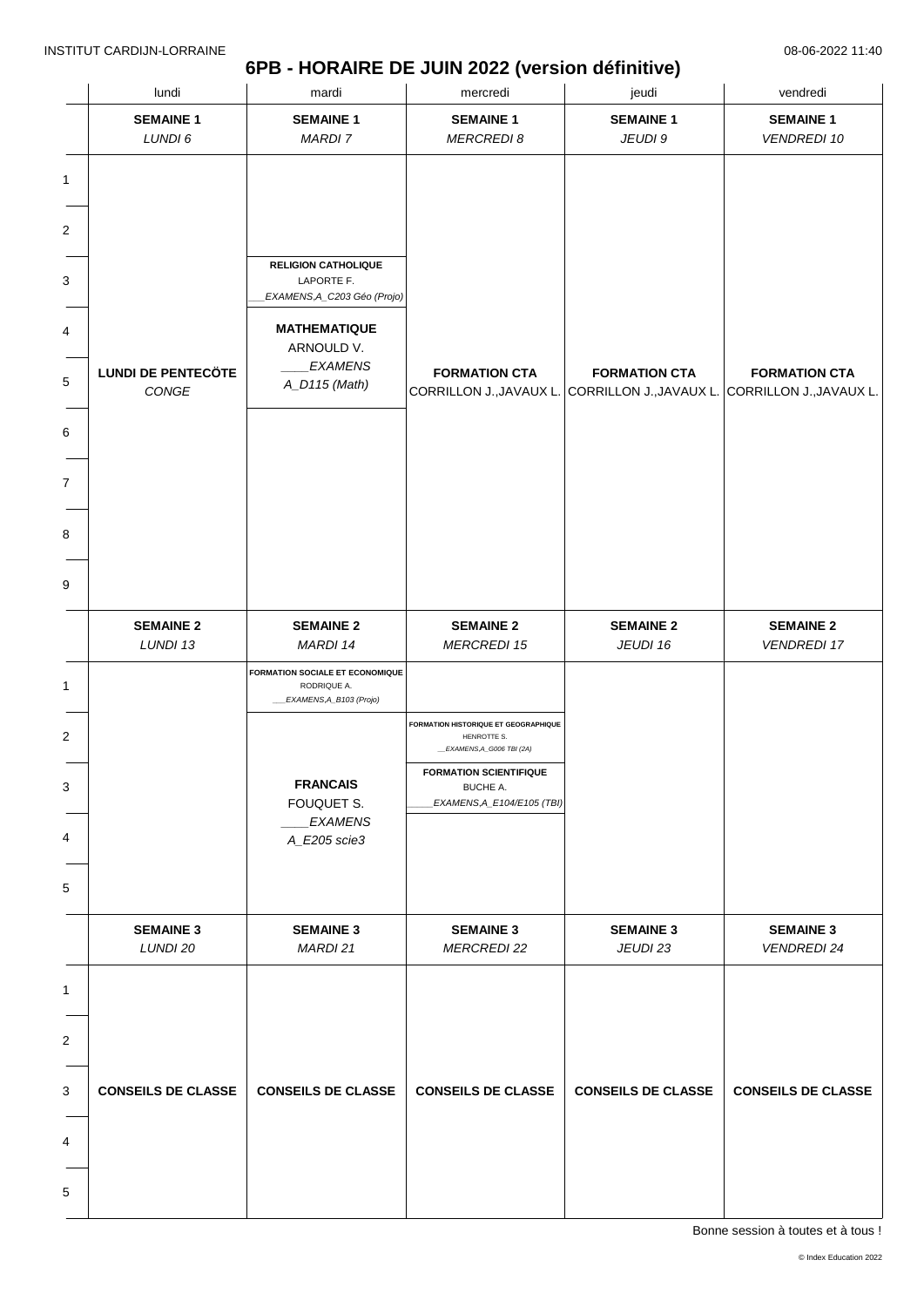# **6PE - HORAIRE DE JUIN 2022 (version définitive)**

|                | lundi                                 | mardi                                                                                                          | mercredi                                                                                     | jeudi                        | vendredi                                                           |
|----------------|---------------------------------------|----------------------------------------------------------------------------------------------------------------|----------------------------------------------------------------------------------------------|------------------------------|--------------------------------------------------------------------|
|                | <b>SEMAINE 1</b><br>LUNDI 6           | <b>SEMAINE 1</b><br><b>MARDI7</b>                                                                              | <b>SEMAINE 1</b><br><b>MERCREDI 8</b>                                                        | <b>SEMAINE 1</b><br>JEUDI 9  | <b>SEMAINE 1</b><br><b>VENDREDI 10</b>                             |
| 1              |                                       | <b>T.P. ELECTRICITE</b>                                                                                        | FORMATION HISTORIQUE ET GEOGRAPHIQUE<br>MARQUIS C.<br>A_G105 PC (1B)<br>FRANCAIS, MARQUIS C. |                              | <b>JURY DE QUALIFICATION</b><br><b>CORDIER S.</b>                  |
| $\overline{2}$ |                                       | MAGNETTE T.<br>A_D112 At. Elec 5P                                                                              | A_G105 PC (1B)                                                                               |                              | GHEZA F.<br>MAGERMANS B.                                           |
| 3<br>4         |                                       | A_D220 Electromécanique                                                                                        | <b>T.P. ELECTRICITE</b><br>MAGNETTE T.<br>A_D112 At. Elec 5P                                 |                              | MAGNETTE T.<br>EXAMENS<br>A_D110 At. Elec 6P<br>A_D112 At. Elec 5P |
| 5              | <b>LUNDI DE PENTECÖTE</b><br>CONGE    | FRANCAIS, MARQUIS C.<br>A_G105 PC (1B)                                                                         | A_D220 Electromécanique                                                                      |                              | A_D220 Electromécanique                                            |
| 6              |                                       |                                                                                                                |                                                                                              |                              |                                                                    |
| $\overline{7}$ |                                       | TRAITEMENT DE PROBLEMES TECHNIQUES<br>CORDIER S.<br>A D124/D125 Labo Elec autom                                |                                                                                              |                              |                                                                    |
| 8              |                                       |                                                                                                                |                                                                                              |                              |                                                                    |
| 9              |                                       |                                                                                                                |                                                                                              |                              |                                                                    |
|                | <b>SEMAINE 2</b><br>LUNDI 13          | <b>SEMAINE 2</b><br>MARDI 14                                                                                   | <b>SEMAINE 2</b><br><b>MERCREDI 15</b>                                                       | <b>SEMAINE 2</b><br>JEUDI 16 | <b>SEMAINE 2</b><br><b>VENDREDI 17</b>                             |
| $\mathbf{1}$   | <b>FRANCAIS</b><br>MARQUIS C.         | <b>MATHEMATIQUE</b><br>ARNOULD V.                                                                              |                                                                                              |                              |                                                                    |
| $\overline{2}$ | <b>EXAMENS</b><br>A_C204 (TBI)        | <b>EXAMENS</b><br>A_C203 Géo (Projo)                                                                           | <b>FORMATION SCIENTIFIQUE</b><br><b>BUCHE A.</b><br>EXAMENS, A_G104 (TBI)                    |                              |                                                                    |
| 3              | MARQUIS C.<br>EXAMENS, A_C205 (Projo) | FORMATION HISTORIQUE ET GEOGRAPHIQUE FORMATION SOCIALE ET ECONOMIQUE<br>RODRIQUE A.<br>EXAMENS, A_B003 (Projo) | <b>RELIGION CATHOLIQUE</b><br>HABRAN C.<br>EXAMENS, A_E103 Français (TBI)                    |                              |                                                                    |
| 4              |                                       |                                                                                                                |                                                                                              |                              |                                                                    |
| 5              |                                       |                                                                                                                |                                                                                              |                              |                                                                    |
|                | <b>SEMAINE 3</b><br>LUNDI 20          | <b>SEMAINE 3</b><br>MARDI 21                                                                                   | <b>SEMAINE 3</b><br><b>MERCREDI 22</b>                                                       | <b>SEMAINE 3</b><br>JEUDI 23 | <b>SEMAINE 3</b><br><b>VENDREDI 24</b>                             |
| 1              |                                       |                                                                                                                |                                                                                              |                              |                                                                    |
| $\overline{2}$ |                                       |                                                                                                                |                                                                                              |                              |                                                                    |
| 3              | <b>CONSEILS DE CLASSE</b>             | <b>CONSEILS DE CLASSE</b>                                                                                      | <b>CONSEILS DE CLASSE</b>                                                                    | <b>CONSEILS DE CLASSE</b>    | <b>CONSEILS DE CLASSE</b>                                          |
| 4              |                                       |                                                                                                                |                                                                                              |                              |                                                                    |
| 5              |                                       |                                                                                                                |                                                                                              |                              |                                                                    |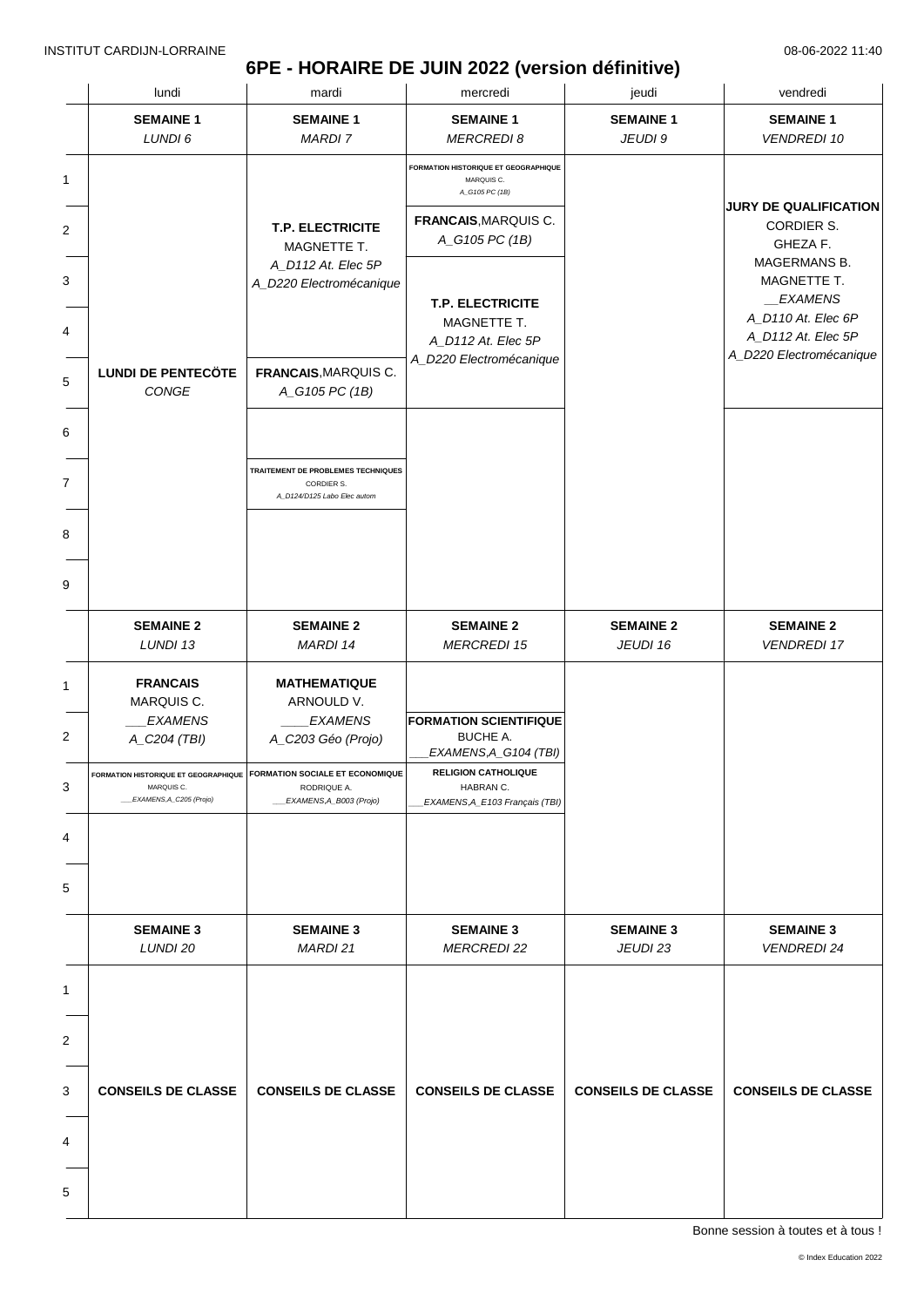# **6PG - HORAIRE DE JUIN 2022 (version définitive)**

| lundi                                 | mardi                                                                                                             | mercredi                                                                  | jeudi                                                    | vendredi                               |
|---------------------------------------|-------------------------------------------------------------------------------------------------------------------|---------------------------------------------------------------------------|----------------------------------------------------------|----------------------------------------|
| <b>SEMAINE 1</b><br>LUNDI 6           | <b>SEMAINE 1</b><br><b>MARDI7</b>                                                                                 | <b>SEMAINE 1</b><br><b>MERCREDI 8</b>                                     | <b>SEMAINE 1</b><br>JEUDI 9                              | <b>SEMAINE 1</b><br><b>VENDREDI 10</b> |
|                                       |                                                                                                                   | FORMATION HISTORIQUE ET GEOGRAPHIQUE<br>MARQUIS C.<br>A_G105 PC (1B)      |                                                          |                                        |
|                                       | T.P. GARAGE<br><b>BERGMANS V.</b><br>A_D008 Garage 3° degré                                                       | FRANCAIS, MARQUIS C.<br>A_G105 PC (1B)                                    | JURY DE QUALIFICATION<br>BERGMANS V.                     |                                        |
|                                       |                                                                                                                   |                                                                           | SCHOEMANS M.<br><b>EXAMENS</b><br>A_D008 Garage 3° degré |                                        |
|                                       | <b>ETUDE</b>                                                                                                      | T.P. GARAGE<br>BERGMANS V.<br>A_D008 Garage 3° degré                      | A_D118/D119 Techno Garage                                |                                        |
| <b>LUNDI DE PENTECÖTE</b><br>CONGE    | FRANCAIS, MARQUIS C.<br>A_G105 PC (1B)                                                                            |                                                                           |                                                          |                                        |
|                                       |                                                                                                                   |                                                                           |                                                          |                                        |
|                                       |                                                                                                                   |                                                                           |                                                          |                                        |
|                                       |                                                                                                                   |                                                                           |                                                          |                                        |
|                                       |                                                                                                                   |                                                                           |                                                          |                                        |
| <b>SEMAINE 2</b><br>LUNDI 13          | <b>SEMAINE 2</b><br>MARDI 14                                                                                      | <b>SEMAINE 2</b><br><b>MERCREDI 15</b>                                    | <b>SEMAINE 2</b><br>JEUDI 16                             | <b>SEMAINE 2</b><br><b>VENDREDI 17</b> |
| <b>FRANCAIS</b><br>MARQUIS C.         | <b>MATHEMATIQUE</b><br>ARNOULD V.                                                                                 |                                                                           |                                                          |                                        |
| <b>EXAMENS</b><br>A_C204 (TBI)        | <b>EXAMENS</b><br>A_C203 Géo (Projo)                                                                              | <b>FORMATION SCIENTIFIQUE</b><br><b>BUCHE A.</b><br>EXAMENS, A_G104 (TBI) |                                                          |                                        |
| MARQUIS C.<br>EXAMENS, A_C205 (Projo) | FORMATION HISTORIQUE ET GEOGRAPHIQUE   FORMATION SOCIALE ET ECONOMIQUE<br>RODRIQUE A.<br>_EXAMENS, A_B003 (Projo) | <b>RELIGION CATHOLIQUE</b><br>HABRAN C.<br>EXAMENS, A_E103 Français (TBI) |                                                          |                                        |
|                                       |                                                                                                                   |                                                                           |                                                          |                                        |
|                                       |                                                                                                                   |                                                                           |                                                          |                                        |
| <b>SEMAINE 3</b><br>LUNDI 20          | <b>SEMAINE 3</b><br>MARDI 21                                                                                      | <b>SEMAINE 3</b><br><b>MERCREDI 22</b>                                    | <b>SEMAINE 3</b><br>JEUDI 23                             | <b>SEMAINE 3</b><br><b>VENDREDI 24</b> |
|                                       |                                                                                                                   |                                                                           |                                                          |                                        |
|                                       |                                                                                                                   |                                                                           |                                                          |                                        |
| <b>CONSEILS DE CLASSE</b>             | <b>CONSEILS DE CLASSE</b>                                                                                         | <b>CONSEILS DE CLASSE</b>                                                 | <b>CONSEILS DE CLASSE</b>                                | <b>CONSEILS DE CLASSE</b>              |
|                                       |                                                                                                                   |                                                                           |                                                          |                                        |
|                                       |                                                                                                                   |                                                                           |                                                          |                                        |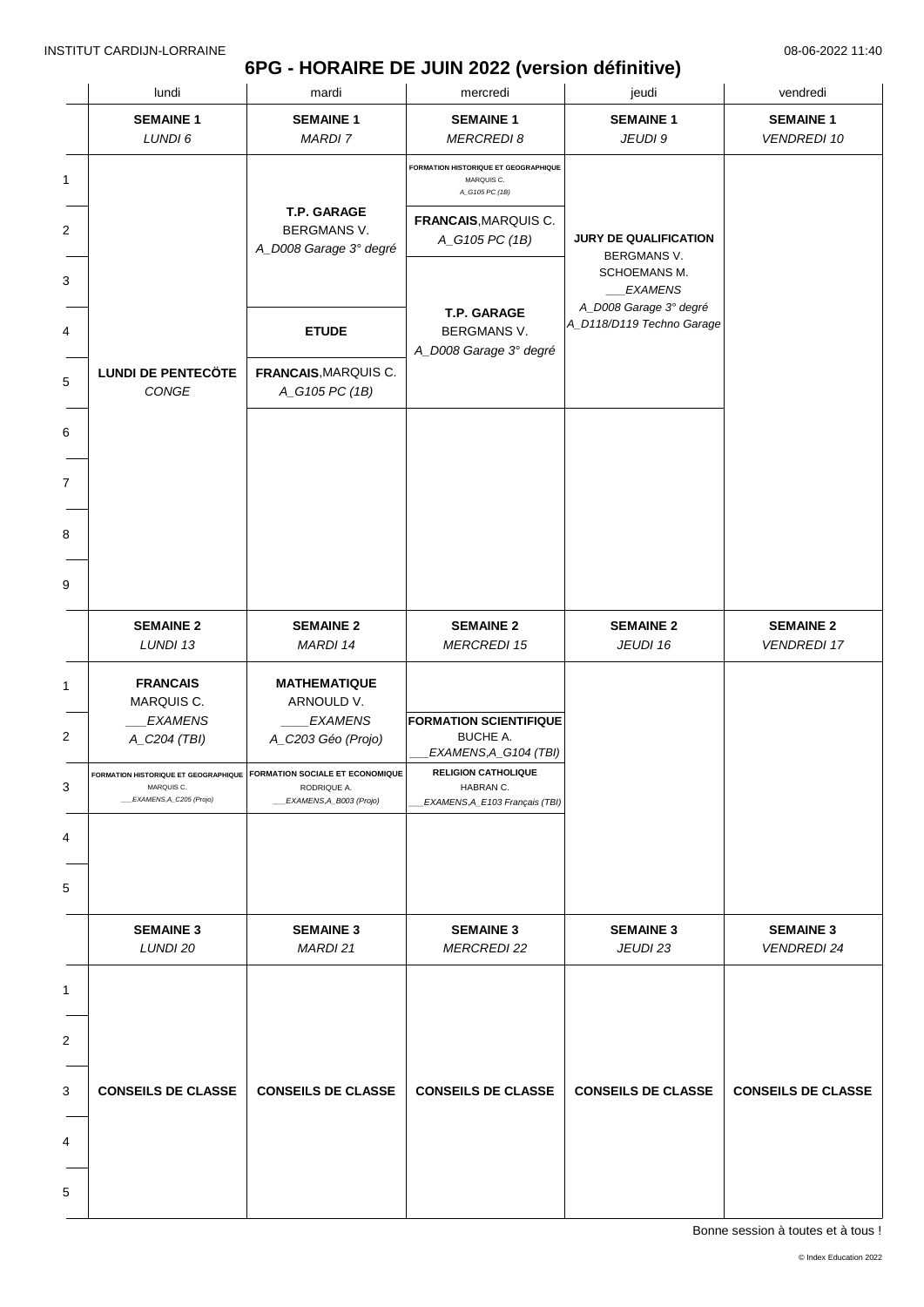## **6PH - HORAIRE DE JUIN 2022 (version définitive)**

|   | lundi                              | mardi                                                            | mercredi                                                                                        | jeudi                                                       | vendredi                                                    |
|---|------------------------------------|------------------------------------------------------------------|-------------------------------------------------------------------------------------------------|-------------------------------------------------------------|-------------------------------------------------------------|
|   | <b>SEMAINE 1</b><br>LUNDI 6        | <b>SEMAINE 1</b><br><b>MARDI 7</b>                               | <b>SEMAINE 1</b><br><b>MERCREDI 8</b>                                                           | <b>SEMAINE 1</b><br>JEUDI 9                                 | <b>SEMAINE 1</b><br><b>VENDREDI 10</b>                      |
|   |                                    | <b>FRANCAIS, ACKERMAN M.</b><br>A_B102 (TBI)                     |                                                                                                 |                                                             |                                                             |
|   |                                    | <b>FRANCAIS, ACKERMAN M.</b><br>A_B102 (TBI)                     |                                                                                                 |                                                             |                                                             |
|   |                                    | <b>FORMATION SCIENTIFIQUE</b><br>LANNOY L.<br>A_E208 laboscie    | FORMATION HISTORIQUE ET GEOGRAPHIQUE<br>MARLIERE S.<br>EXAMENS, A_B004 (TBI)                    | <b>PREPARATION REPAS</b><br>CASA A.<br>A_SALLE COLLECTIVITE | <b>PREPARATION REPAS</b><br>CASA A.<br>A_SALLE COLLECTIVITE |
|   |                                    | <b>ED PHYSIQUE</b><br>LORENT F., MATHIEU N.                      | FORMATION SOCIALE ET ECONOMIQUE<br>GOFFLOT V.<br>_EXAMENS,A_C204 (TBI)                          |                                                             |                                                             |
|   | <b>LUNDI DE PENTECÖTE</b><br>CONGE | A_GSports 1,A_GSports 2                                          |                                                                                                 |                                                             |                                                             |
|   |                                    |                                                                  |                                                                                                 |                                                             |                                                             |
|   |                                    |                                                                  |                                                                                                 |                                                             |                                                             |
|   |                                    |                                                                  |                                                                                                 |                                                             |                                                             |
|   |                                    |                                                                  |                                                                                                 |                                                             |                                                             |
|   | <b>SEMAINE 2</b><br>LUNDI 13       | <b>SEMAINE 2</b><br>MARDI 14                                     | <b>SEMAINE 2</b><br><b>MERCREDI 15</b>                                                          | <b>SEMAINE 2</b><br>JEUDI 16                                | <b>SEMAINE 2</b><br><b>VENDREDI 17</b>                      |
|   | <b>PREPARATION REPAS</b>           | <b>FRANCAIS</b><br>ACKERMAN M.<br><b>EXAMENS</b><br>A_B102 (TBI) | <b>MATHEMATIQUE</b><br>MEIRE L.<br><b>EXAMENS</b><br>A_B102 (TBI)<br><b>RELIGION CATHOLIQUE</b> |                                                             |                                                             |
|   | CASA A.<br>A_SALLE COLLECTIVITE    |                                                                  | HABRAN C.<br>EXAMENS, A_E103 Français (TBI)                                                     |                                                             |                                                             |
|   |                                    | TECHNOLOGIE DE LA CUISINE<br>CASA A.<br><b>EXAMENS</b>           |                                                                                                 |                                                             |                                                             |
|   |                                    | A_E102 Langues                                                   |                                                                                                 |                                                             |                                                             |
|   | <b>SEMAINE 3</b><br>LUNDI 20       | <b>SEMAINE 3</b><br>MARDI 21                                     | <b>SEMAINE 3</b><br><b>MERCREDI 22</b>                                                          | <b>SEMAINE 3</b><br>JEUDI 23                                | <b>SEMAINE 3</b><br><b>VENDREDI 24</b>                      |
|   |                                    |                                                                  |                                                                                                 |                                                             |                                                             |
|   |                                    |                                                                  |                                                                                                 |                                                             |                                                             |
|   | <b>CONSEILS DE CLASSE</b>          | <b>CONSEILS DE CLASSE</b>                                        | <b>CONSEILS DE CLASSE</b>                                                                       | <b>CONSEILS DE CLASSE</b>                                   | <b>CONSEILS DE CLASSE</b>                                   |
|   |                                    |                                                                  |                                                                                                 |                                                             |                                                             |
|   |                                    |                                                                  |                                                                                                 |                                                             |                                                             |
| 5 |                                    |                                                                  |                                                                                                 |                                                             |                                                             |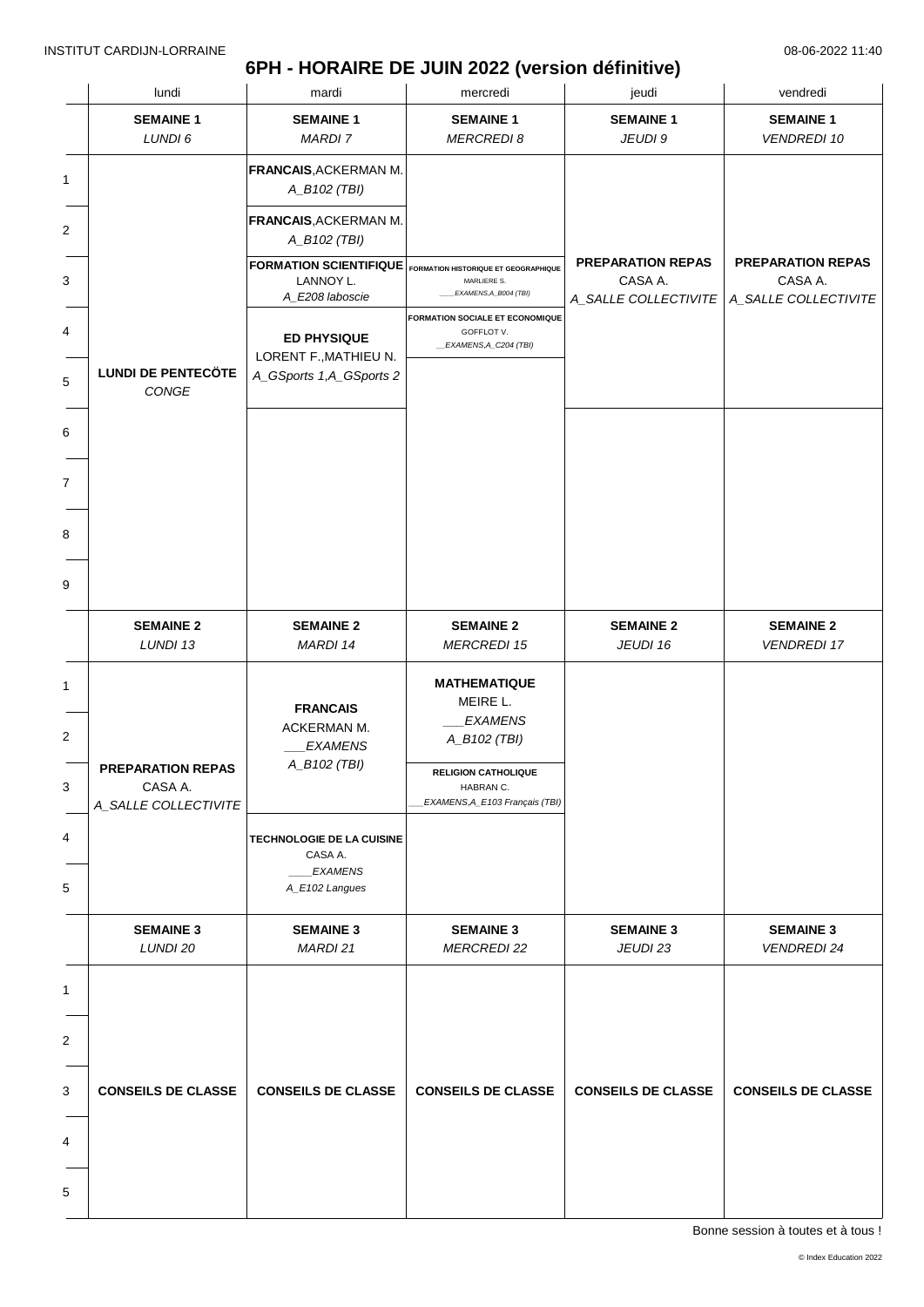### **6PM - HORAIRE DE JUIN 2022 (version définitive)**

| lundi                            | mardi                                          | mercredi                                            | jeudi                                               | vendredi                               |
|----------------------------------|------------------------------------------------|-----------------------------------------------------|-----------------------------------------------------|----------------------------------------|
| <b>SEMAINE 1</b>                 | <b>SEMAINE 1</b>                               | <b>SEMAINE 1</b>                                    | <b>SEMAINE 1</b>                                    | <b>SEMAINE 1</b>                       |
| LUNDI 6                          | <b>MARDI 7</b>                                 | <b>MERCREDI 8</b>                                   | JEUDI 9                                             | <b>VENDREDI 10</b>                     |
|                                  |                                                |                                                     |                                                     |                                        |
|                                  |                                                |                                                     |                                                     |                                        |
|                                  |                                                |                                                     |                                                     |                                        |
|                                  |                                                |                                                     |                                                     |                                        |
|                                  | <b>RELIGION CATHOLIQUE</b>                     |                                                     | PREPARATION QUALIFICATION PREPARATION QUALIFICATION |                                        |
|                                  | LAPORTE F.<br>EXAMENS, A_C203 Géo (Projo)      |                                                     | FRANS Y.<br>EXAMENS, A_D004 Soudage                 | FRANS Y.<br>EXAMENS, A_D004 Soudage    |
|                                  |                                                |                                                     |                                                     |                                        |
|                                  | <b>MATHEMATIQUE</b><br>ARNOULD V.              |                                                     |                                                     |                                        |
| <b>LUNDI DE PENTECÖTE</b>        | <b>EXAMENS</b>                                 |                                                     |                                                     |                                        |
| CONGE                            | A_D115 (Math)                                  |                                                     |                                                     |                                        |
|                                  |                                                |                                                     |                                                     |                                        |
|                                  |                                                |                                                     |                                                     |                                        |
|                                  |                                                |                                                     |                                                     |                                        |
|                                  |                                                |                                                     |                                                     |                                        |
|                                  |                                                |                                                     |                                                     |                                        |
|                                  |                                                |                                                     |                                                     |                                        |
|                                  |                                                |                                                     |                                                     |                                        |
|                                  |                                                |                                                     |                                                     |                                        |
|                                  |                                                |                                                     |                                                     |                                        |
| <b>SEMAINE 2</b><br>LUNDI 13     | <b>SEMAINE 2</b><br>MARDI 14                   | <b>SEMAINE 2</b><br><b>MERCREDI 15</b>              | <b>SEMAINE 2</b><br>JEUDI 16                        | <b>SEMAINE 2</b><br><b>VENDREDI 17</b> |
|                                  |                                                |                                                     |                                                     |                                        |
|                                  | FORMATION SOCIALE ET ECONOMIQUE<br>RODRIQUE A. |                                                     |                                                     |                                        |
|                                  | EXAMENS, A_B103 (Projo)                        |                                                     |                                                     |                                        |
| JURY DE QUALIFICATION            |                                                | FORMATION HISTORIQUE ET GEOGRAPHIQUE<br>HENROTTE S. |                                                     |                                        |
| CORDIER S.                       |                                                | _EXAMENS, A_G006 TBI (2A)                           |                                                     |                                        |
| FRANS Y.                         | <b>FRANCAIS</b>                                | <b>FORMATION SCIENTIFIQUE</b><br>BUCHE A.           |                                                     |                                        |
| VAN SCHINGEN I.<br>$\_EXAMPLENS$ | FOUQUET S.                                     | EXAMENS, A_E104/E105 (TBI)                          |                                                     |                                        |
| A_D004 Soudage                   | <b>EXAMENS</b><br>A_E205 scie3                 |                                                     |                                                     |                                        |
|                                  |                                                |                                                     |                                                     |                                        |
|                                  |                                                |                                                     |                                                     |                                        |
|                                  |                                                |                                                     |                                                     |                                        |
| <b>SEMAINE 3</b>                 | <b>SEMAINE 3</b>                               | <b>SEMAINE 3</b>                                    | <b>SEMAINE 3</b>                                    | <b>SEMAINE 3</b>                       |
| LUNDI 20                         | MARDI 21                                       | <b>MERCREDI 22</b>                                  | JEUDI 23                                            | <b>VENDREDI 24</b>                     |
|                                  |                                                |                                                     |                                                     |                                        |
|                                  |                                                |                                                     |                                                     |                                        |
|                                  |                                                |                                                     |                                                     |                                        |
|                                  |                                                |                                                     |                                                     |                                        |
|                                  |                                                |                                                     |                                                     |                                        |
| <b>CONSEILS DE CLASSE</b>        | <b>CONSEILS DE CLASSE</b>                      | <b>CONSEILS DE CLASSE</b>                           | <b>CONSEILS DE CLASSE</b>                           | <b>CONSEILS DE CLASSE</b>              |
|                                  |                                                |                                                     |                                                     |                                        |
|                                  |                                                |                                                     |                                                     |                                        |
|                                  |                                                |                                                     |                                                     |                                        |
|                                  |                                                |                                                     |                                                     |                                        |
|                                  |                                                |                                                     |                                                     |                                        |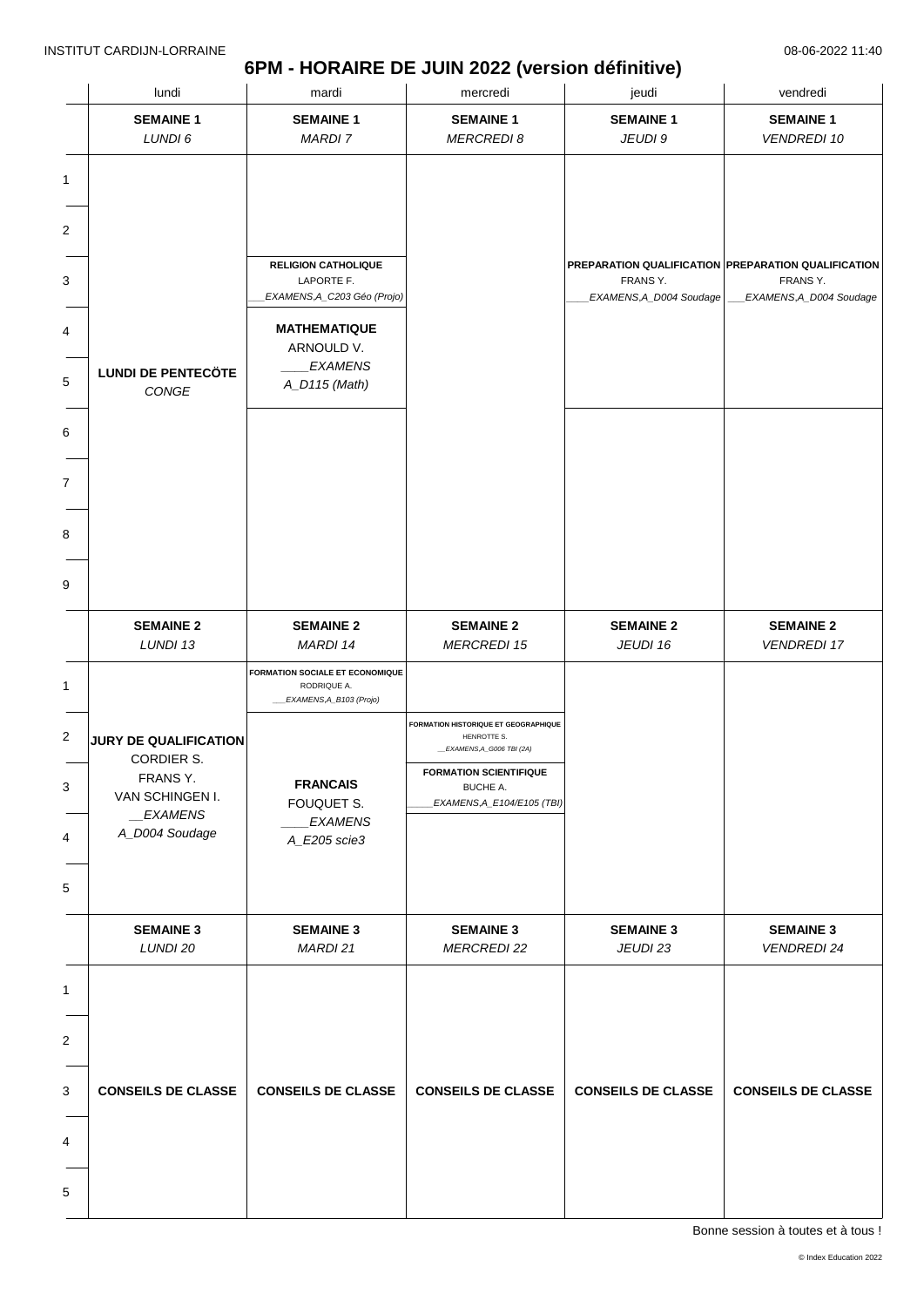### **6PV - HORAIRE DE JUIN 2022 (version définitive)**

|                | lundi                              | mardi                                                                                       | mercredi                                                                       | jeudi                        | vendredi                               |
|----------------|------------------------------------|---------------------------------------------------------------------------------------------|--------------------------------------------------------------------------------|------------------------------|----------------------------------------|
|                | <b>SEMAINE 1</b>                   | <b>SEMAINE 1</b>                                                                            | <b>SEMAINE 1</b>                                                               | <b>SEMAINE 1</b>             | <b>SEMAINE 1</b>                       |
|                | LUNDI 6                            | <b>MARDI 7</b>                                                                              | <b>MERCREDI 8</b>                                                              | JEUDI 9                      | <b>VENDREDI 10</b>                     |
| 1              |                                    | <b>FRANCAIS, ACKERMAN M.</b><br>A_B102 (TBI)                                                |                                                                                |                              | <b>ANGLAIS</b><br>HUSTINX L.           |
| $\overline{c}$ |                                    | <b>FRANCAIS, ACKERMAN M.</b><br>A_B102 (TBI)                                                |                                                                                |                              | EXAMENS<br>A_E102 Langues              |
| 3              |                                    | FORMATION SCIENTIFIQUE FORMATION HISTORIQUE ET GEOGRAPHIQUE<br>LANNOY L.<br>A_E208 laboscie | MARLIERE S.<br>EXAMENS,A_B004 (TBI)                                            |                              |                                        |
|                |                                    | <b>ED PHYSIQUE</b>                                                                          | <b>FORMATION SOCIALE ET ECONOMIQUE</b><br>GOFFLOT V.<br>_EXAMENS, A_C204 (TBI) |                              |                                        |
| 5              | <b>LUNDI DE PENTECÖTE</b><br>CONGE | LORENT F., MATHIEU N.<br>A_GSports 1,A_GSports 2                                            |                                                                                |                              |                                        |
| 6              |                                    |                                                                                             |                                                                                |                              |                                        |
| 7              |                                    |                                                                                             |                                                                                |                              |                                        |
|                |                                    |                                                                                             |                                                                                |                              |                                        |
|                |                                    |                                                                                             |                                                                                |                              |                                        |
|                | <b>SEMAINE 2</b><br>LUNDI 13       | <b>SEMAINE 2</b><br>MARDI 14                                                                | <b>SEMAINE 2</b><br><b>MERCREDI 15</b>                                         | <b>SEMAINE 2</b><br>JEUDI 16 | <b>SEMAINE 2</b><br><b>VENDREDI 17</b> |
| 1              |                                    | <b>FRANCAIS</b>                                                                             | <b>MATHEMATIQUE</b><br>MEIRE L.                                                |                              |                                        |
| 2              |                                    | ACKERMAN M.<br><b>EXAMENS</b>                                                               | <b>EXAMENS</b><br>A_B102 (TBI)                                                 |                              |                                        |
| 3              |                                    | A_B102 (TBI)                                                                                | <b>RELIGION CATHOLIQUE</b><br>HABRAN C.<br>EXAMENS, A_E103 Français (TBI)      |                              |                                        |
| 4              |                                    |                                                                                             |                                                                                |                              |                                        |
| 5              |                                    |                                                                                             |                                                                                |                              |                                        |
|                | <b>SEMAINE 3</b><br>LUNDI 20       | <b>SEMAINE 3</b><br>MARDI 21                                                                | <b>SEMAINE 3</b><br><b>MERCREDI 22</b>                                         | <b>SEMAINE 3</b><br>JEUDI 23 | <b>SEMAINE 3</b><br><b>VENDREDI 24</b> |
| 1              |                                    |                                                                                             |                                                                                |                              |                                        |
| $\overline{c}$ |                                    |                                                                                             |                                                                                |                              |                                        |
| 3              | <b>CONSEILS DE CLASSE</b>          | <b>CONSEILS DE CLASSE</b>                                                                   | <b>CONSEILS DE CLASSE</b>                                                      | <b>CONSEILS DE CLASSE</b>    | <b>CONSEILS DE CLASSE</b>              |
| 4              |                                    |                                                                                             |                                                                                |                              |                                        |
| 5              |                                    |                                                                                             |                                                                                |                              |                                        |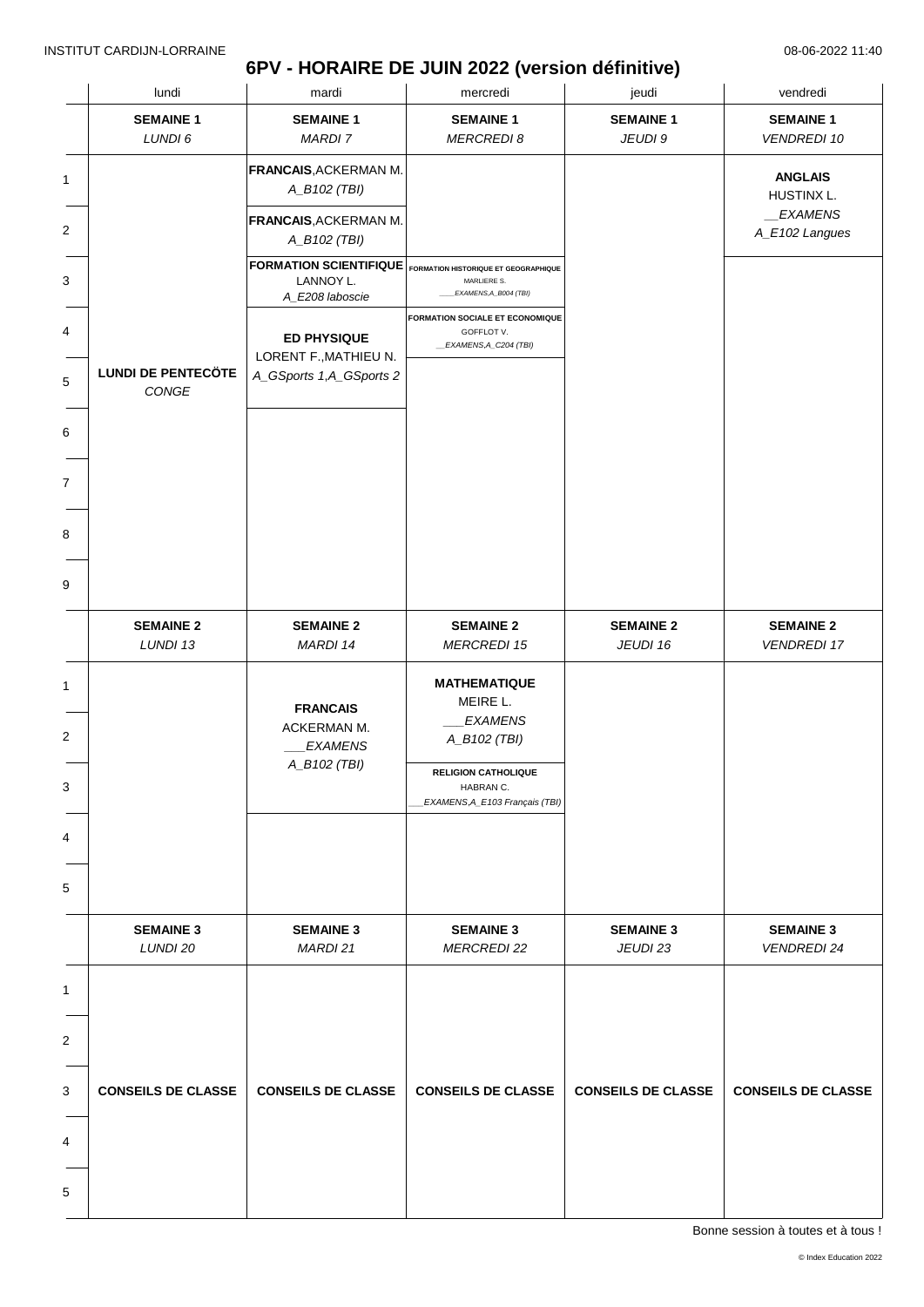# **6TQA - HORAIRE DE JUIN 2022 (version définitive)**

| lundi                                                                           |                                                                                     | mardi                                                                                | mercredi                                                                                       | jeudi                                                                                                                         | vendredi                                                                                                                      |
|---------------------------------------------------------------------------------|-------------------------------------------------------------------------------------|--------------------------------------------------------------------------------------|------------------------------------------------------------------------------------------------|-------------------------------------------------------------------------------------------------------------------------------|-------------------------------------------------------------------------------------------------------------------------------|
| <b>SEMAINE 1</b><br>LUNDI 6                                                     |                                                                                     | <b>SEMAINE 1</b><br><b>MARDI 7</b>                                                   | <b>SEMAINE 1</b><br><b>MERCREDI 8</b>                                                          | <b>SEMAINE 1</b><br>JEUDI 9                                                                                                   | <b>SEMAINE 1</b><br><b>VENDREDI 10</b>                                                                                        |
|                                                                                 |                                                                                     | <b>FORMATION HISTORIQUE ET GEOGRAPHIQUE</b><br>MARLIERE S.<br>_EXAMENS, A_B004 (TBI) |                                                                                                | <b>JURY DE QUALIFICATION</b><br><b>BOULANGER A.</b><br>HENRY E.<br>MARCHAL M.<br><b>MARLIERE S.</b><br>PIRSON P.<br>QUENUM D. | <b>FORMATION SOCIALE ET ECONOMIQUE</b><br>RODRIQUE A.<br>_EXAMENS, A_E103 Français (TBI)<br><b>MATHEMATIQUE</b><br>ARNOULD V. |
| <b>LUNDI DE PENTECÖTE</b><br>CONGE                                              |                                                                                     | <b>LG 2 NEERLANDAIS</b>                                                              | HENRY E., A_E102 Langues TECHNIQUES DU TOURISME<br>MARLIERE S.<br><b>EXAMENS, A_B004 (TBI)</b> | <b>EXAMENS</b><br>A_B003 (Projo)<br>A_B004 (TBI)                                                                              | <b>EXAMENS</b><br>A_E104/E105 (TBI)                                                                                           |
|                                                                                 |                                                                                     |                                                                                      |                                                                                                |                                                                                                                               |                                                                                                                               |
|                                                                                 |                                                                                     |                                                                                      |                                                                                                |                                                                                                                               |                                                                                                                               |
| <b>SEMAINE 2</b><br>LUNDI 13                                                    |                                                                                     | <b>SEMAINE 2</b><br><b>MARDI 14</b>                                                  | <b>SEMAINE 2</b><br><b>MERCREDI 15</b>                                                         | <b>SEMAINE 2</b><br>JEUDI 16                                                                                                  | <b>SEMAINE 2</b><br><b>VENDREDI 17</b>                                                                                        |
| <b>LG 3 ESPAGNOL</b><br><b>BOULANGER A.</b><br><b>EXAMENS</b><br>A_E102 Langues | <b>LG 2 NEERLANDAIS</b><br>HENRY E.<br>6TQALGN2<br><b>EXAMENS</b><br>A_B104 (Projo) | <b>LG 2 ALLEMAND</b><br>SCHOCKMEL M.<br>6TQALGD2<br>_EXAMENS<br>A_E102 Langues       | <b>ANGLAIS</b><br>HENRY E.<br><b>EXAMENS</b><br>A_E104/E105 (TBI)                              | <b>CESS FRANCAIS</b><br>QACEME N.<br><b>EXAMENS</b><br>A_G005 Langues (Projo)                                                 |                                                                                                                               |
| <b>TECHNIQUES DU TOURISME</b><br>QUENUM D.<br>EXAMENS, A_B004 (TBI)             |                                                                                     | <b>FORMATION SCIENTIFIQUE</b><br>_SURV,CORNET I.<br>EXAMENS, A_ A104 Etude studieuse |                                                                                                |                                                                                                                               |                                                                                                                               |
|                                                                                 |                                                                                     |                                                                                      | <b>RELIGION CATHOLIQUE</b><br>LAPORTE F.<br>EXAMENS, A_B102 (TBI)                              |                                                                                                                               |                                                                                                                               |
| <b>SEMAINE 3</b><br>LUNDI 20                                                    |                                                                                     | <b>SEMAINE 3</b><br>MARDI 21                                                         | <b>SEMAINE 3</b><br><b>MERCREDI 22</b>                                                         | <b>SEMAINE 3</b><br>JEUDI 23                                                                                                  | <b>SEMAINE 3</b><br><b>VENDREDI 24</b>                                                                                        |
| <b>CONSEILS DE CLASSE</b>                                                       |                                                                                     | <b>CONSEILS DE CLASSE</b>                                                            | <b>CONSEILS DE CLASSE</b>                                                                      | <b>CONSEILS DE CLASSE</b>                                                                                                     | <b>CONSEILS DE CLASSE</b>                                                                                                     |
|                                                                                 |                                                                                     |                                                                                      |                                                                                                |                                                                                                                               |                                                                                                                               |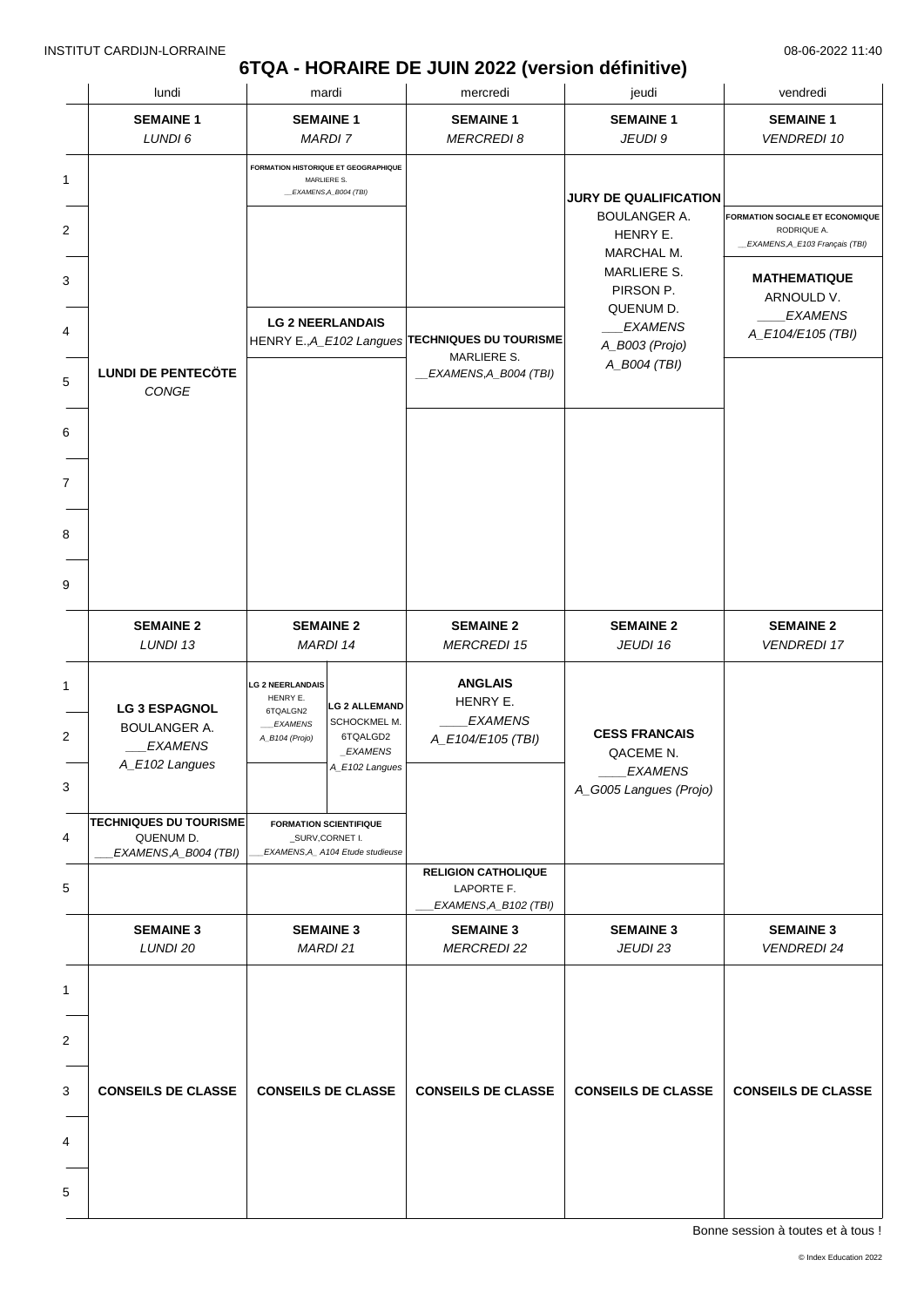# **6TQB - HORAIRE DE JUIN 2022 (version définitive)**

|                | lundi                                     | mardi                                                                                                         | mercredi                                                                        | jeudi                                                                             | vendredi                               |
|----------------|-------------------------------------------|---------------------------------------------------------------------------------------------------------------|---------------------------------------------------------------------------------|-----------------------------------------------------------------------------------|----------------------------------------|
|                | <b>SEMAINE 1</b><br>LUNDI 6               | <b>SEMAINE 1</b><br><b>MARDI 7</b>                                                                            | <b>SEMAINE 1</b><br><b>MERCREDI8</b>                                            | <b>SEMAINE 1</b><br>JEUDI 9                                                       | <b>SEMAINE 1</b><br><b>VENDREDI 10</b> |
| $\overline{2}$ |                                           | <b>FRANCAIS, BERTIN M.</b><br>A_E104/E105 (TBI)<br><b>FORMATION SCIENTIFIQUE</b><br>CORNET I.<br>A_E203 scie1 | <b>TECHNOLOGIE BOIS</b><br>BURTON D.<br><b>EXAMENS</b><br>A_D005 DAO + CNC Bois |                                                                                   |                                        |
|                |                                           | MATHEMATIQUE, BIVER J.<br>A_D115 (Math)                                                                       |                                                                                 |                                                                                   |                                        |
|                |                                           | <b>RELIGION CATHOLIQUE</b><br>BERTIN M., A_B104 (Projo)                                                       |                                                                                 | PREPARATION QUALIFICATION                                                         |                                        |
|                | <b>LUNDI DE PENTECÖTE</b><br>CONGE        | <b>MATHEMATIQUE</b><br><b>BIVER J., A_D116</b>                                                                | PREPARATION QUALIFICATION                                                       | BURTON D.<br><b>EXAMENS</b><br>A_D005 DAO + CNC Bois                              |                                        |
|                |                                           |                                                                                                               | BURTON D.<br>_EXAMENS<br>A_D005 DAO + CNC Bois                                  |                                                                                   |                                        |
|                |                                           |                                                                                                               |                                                                                 |                                                                                   |                                        |
|                |                                           |                                                                                                               |                                                                                 |                                                                                   |                                        |
|                | <b>SEMAINE 2</b><br>LUNDI 13              | <b>SEMAINE 2</b><br>MARDI 14                                                                                  | <b>SEMAINE 2</b><br><b>MERCREDI 15</b>                                          | <b>SEMAINE 2</b><br>JEUDI 16                                                      | <b>SEMAINE 2</b><br><b>VENDREDI 17</b> |
|                | JURY DE QUALIFICATION                     | <b>RELIGION CATHOLIQUE</b>                                                                                    | <b>MATHEMATIQUE</b><br>BIVER J.<br><b>EXAMENS</b>                               |                                                                                   |                                        |
|                | <b>BURTON D.</b><br>CORRILLON J.          | BERTIN M.<br>EXAMENS,A_G006 TBI (2A)                                                                          | A_A104 Etude studieuse<br><b>ANGLAIS</b><br>ALFONSO C.                          | <b>CESS FRANCAIS</b><br>BERTIN M.<br>A_E103 Français (TBI)                        |                                        |
|                | HANKARD D.<br>JAVAUX L.<br><b>EXAMENS</b> | <b>FORMATION SOCIALE ET ECONOMIQUE</b><br>GODFRIND O.<br>EXAMENS, A_E203 scie1                                |                                                                                 |                                                                                   |                                        |
|                | A_D005 DAO + CNC Bois<br>A_E002 At bois   | <b>FORMATION SCIENTIFIQUE</b><br>_SURV,CORNET I.<br>EXAMENS, A_ A104 Etude studieuse                          | _EXAMENS<br>A_E102 Langues                                                      |                                                                                   |                                        |
|                |                                           |                                                                                                               |                                                                                 | FORMATION HISTORIQUE ET GEOGRAPHIQUE<br>HENROTTE S.<br>___EXAMENS,A_G006 TBI (2A) |                                        |
|                | <b>SEMAINE 3</b><br>LUNDI 20              | <b>SEMAINE 3</b><br><b>MARDI 21</b>                                                                           | <b>SEMAINE 3</b><br><b>MERCREDI 22</b>                                          | <b>SEMAINE 3</b><br>JEUDI 23                                                      | <b>SEMAINE 3</b><br><b>VENDREDI 24</b> |
|                |                                           |                                                                                                               |                                                                                 |                                                                                   |                                        |
|                |                                           |                                                                                                               |                                                                                 |                                                                                   |                                        |
|                | <b>CONSEILS DE CLASSE</b>                 | <b>CONSEILS DE CLASSE</b>                                                                                     | <b>CONSEILS DE CLASSE</b>                                                       | <b>CONSEILS DE CLASSE</b>                                                         | <b>CONSEILS DE CLASSE</b>              |
|                |                                           |                                                                                                               |                                                                                 |                                                                                   |                                        |
|                |                                           |                                                                                                               |                                                                                 |                                                                                   |                                        |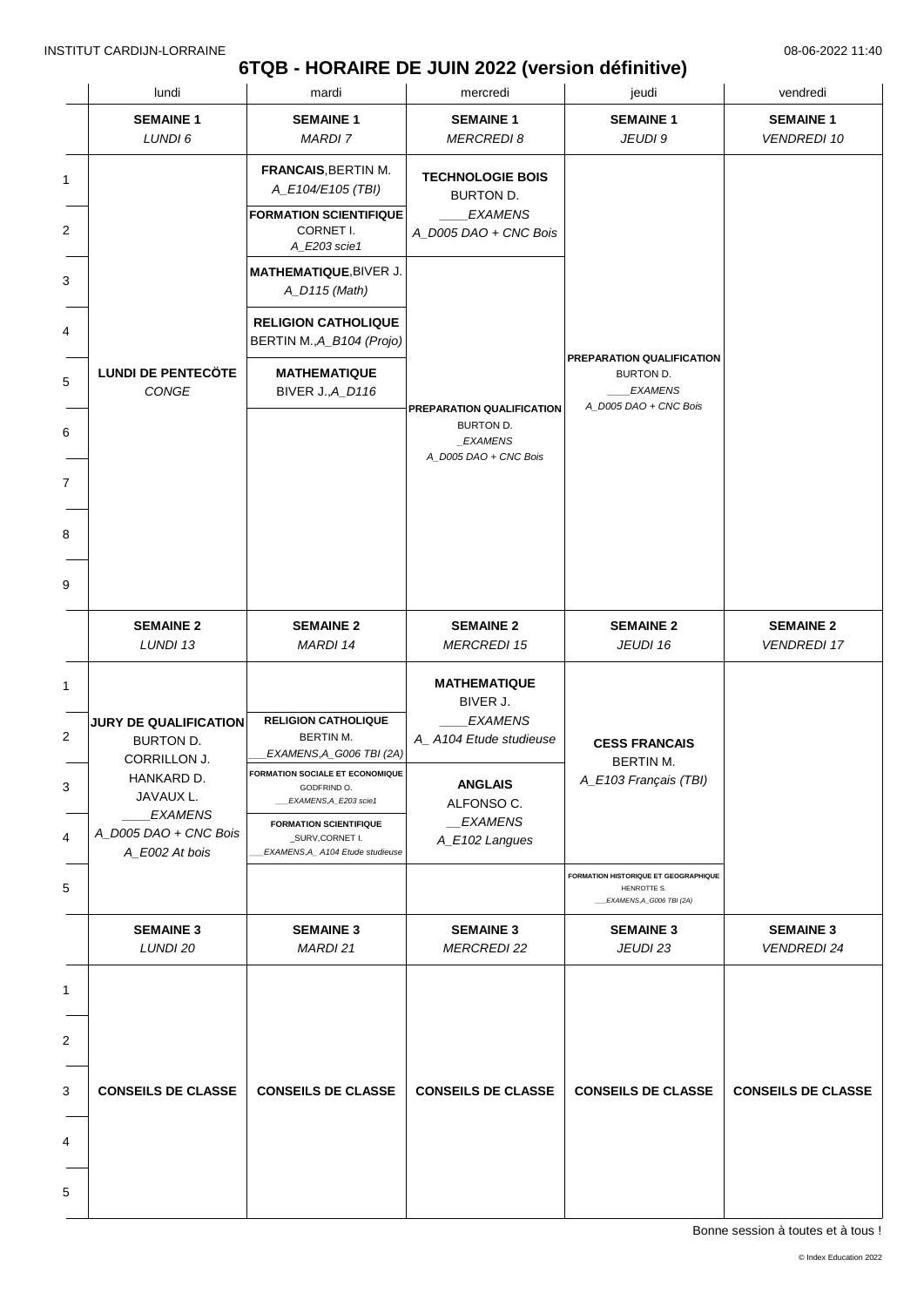# **6TQC - HORAIRE DE JUIN 2022 (version définitive)**

|                  | lundi                                                                | mardi                                                                                                                                               |                                                                                 | mercredi                                                                   | jeudi                                                                   | vendredi                                   |
|------------------|----------------------------------------------------------------------|-----------------------------------------------------------------------------------------------------------------------------------------------------|---------------------------------------------------------------------------------|----------------------------------------------------------------------------|-------------------------------------------------------------------------|--------------------------------------------|
|                  | <b>SEMAINE 1</b>                                                     | <b>SEMAINE 1</b>                                                                                                                                    | <b>SEMAINE 1</b>                                                                |                                                                            | <b>SEMAINE 1</b>                                                        | <b>SEMAINE 1</b>                           |
|                  | LUNDI 6                                                              | <b>MARDI7</b>                                                                                                                                       |                                                                                 | <b>MERCREDI 8</b>                                                          | JEUDI 9                                                                 | <b>VENDREDI 10</b>                         |
| 1<br>2           |                                                                      |                                                                                                                                                     | LAMOCK V.                                                                       | QUESTIONS ECONOMIQUES-JURIDIQUES-SOCIALES<br>EXAMENS, A_B102 (TBI)         | <b>JURY DE QUALIFICATION</b>                                            | <b>JURY DE QUALIFICATION</b><br>GOFFLOT V. |
| 3                |                                                                      | EPREUVE INTEGREE / SITUATIONS D'INTEGRATION<br>HUSTINX L., LAMOCK V., ZEVENNE N.                                                                    |                                                                                 |                                                                            | GOFFLOT V.<br>NAN L.<br>PHILIPPART F.                                   | NAN L.<br>PHILIPPART F.<br>ZEVENNE N.      |
|                  |                                                                      | EXAMENS,A_B101 Compta                                                                                                                               | <b>RELIGION CATHOLIQUE</b>                                                      |                                                                            | ZEVENNE N.<br><b>EXAMENS</b>                                            | <b>EXAMENS</b><br>A_B001 Compta            |
| 4                | <b>LUNDI DE PENTECÖTE</b>                                            |                                                                                                                                                     | HABRAN C.                                                                       | _EXAMENS,A_B102 (TBI)                                                      | A_B101 Compta                                                           | A_B002 Bureautique<br>A_B101 Compta        |
| 5                | CONGE                                                                |                                                                                                                                                     |                                                                                 |                                                                            |                                                                         |                                            |
| 6                |                                                                      |                                                                                                                                                     |                                                                                 |                                                                            |                                                                         |                                            |
| 7                |                                                                      |                                                                                                                                                     |                                                                                 |                                                                            |                                                                         |                                            |
| 8                |                                                                      |                                                                                                                                                     |                                                                                 |                                                                            |                                                                         |                                            |
| 9                |                                                                      |                                                                                                                                                     |                                                                                 |                                                                            |                                                                         |                                            |
|                  | <b>SEMAINE 2</b><br>LUNDI 13                                         | <b>SEMAINE 2</b><br>MARDI 14                                                                                                                        | <b>SEMAINE 2</b>                                                                | <b>MERCREDI 15</b>                                                         | <b>SEMAINE 2</b><br>JEUDI 16                                            | <b>SEMAINE 2</b><br><b>VENDREDI 17</b>     |
| 1<br>2<br>3<br>4 | <b>MATHEMATIQUE</b><br>LONGTON R.<br><b>EXAMENS</b><br>A_D115 (Math) | <b>ANGLAIS</b><br>HUSTINX L.<br><b>EXAMENS</b><br>A_B003 (Projo)<br>FORMATION HISTORIQUE ET GEOGRAPHIQUE<br>DIEZ J.<br>_EXAMENS, A_C203 Géo (Projo) | <b>LG 2 NEERLANDAIS</b><br>HUSTINX L.<br>6TQCLGN2<br>_EXAMENS<br>A_B003 (Projo) | <b>LG 2 ALLEMAND</b><br>PIRSON P.<br>6TQCLGD2<br>EXAMENS<br>A_C205 (Projo) | <b>CESS FRANCAIS</b><br>ACKERMAN M.<br><b>EXAMENS</b><br>A_E101 Langues |                                            |
| 5                |                                                                      |                                                                                                                                                     | GODFRIND O.                                                                     | <b>FORMATION SOCIALE ET ECONOMIQUE</b><br>_EXAMENS, A_C203 Géo (Projo)     |                                                                         |                                            |
|                  | <b>SEMAINE 3</b><br>LUNDI 20                                         | <b>SEMAINE 3</b><br>MARDI 21                                                                                                                        | <b>SEMAINE 3</b><br><b>MERCREDI 22</b>                                          |                                                                            | <b>SEMAINE 3</b><br>JEUDI 23                                            | <b>SEMAINE 3</b><br><b>VENDREDI 24</b>     |
| 1                |                                                                      |                                                                                                                                                     |                                                                                 |                                                                            |                                                                         |                                            |
| 2                |                                                                      |                                                                                                                                                     |                                                                                 |                                                                            |                                                                         |                                            |
| 3                | <b>CONSEILS DE CLASSE</b>                                            | <b>CONSEILS DE CLASSE</b>                                                                                                                           | <b>CONSEILS DE CLASSE</b>                                                       |                                                                            | <b>CONSEILS DE CLASSE</b>                                               | <b>CONSEILS DE CLASSE</b>                  |
| 4                |                                                                      |                                                                                                                                                     |                                                                                 |                                                                            |                                                                         |                                            |
| 5                |                                                                      |                                                                                                                                                     |                                                                                 |                                                                            |                                                                         |                                            |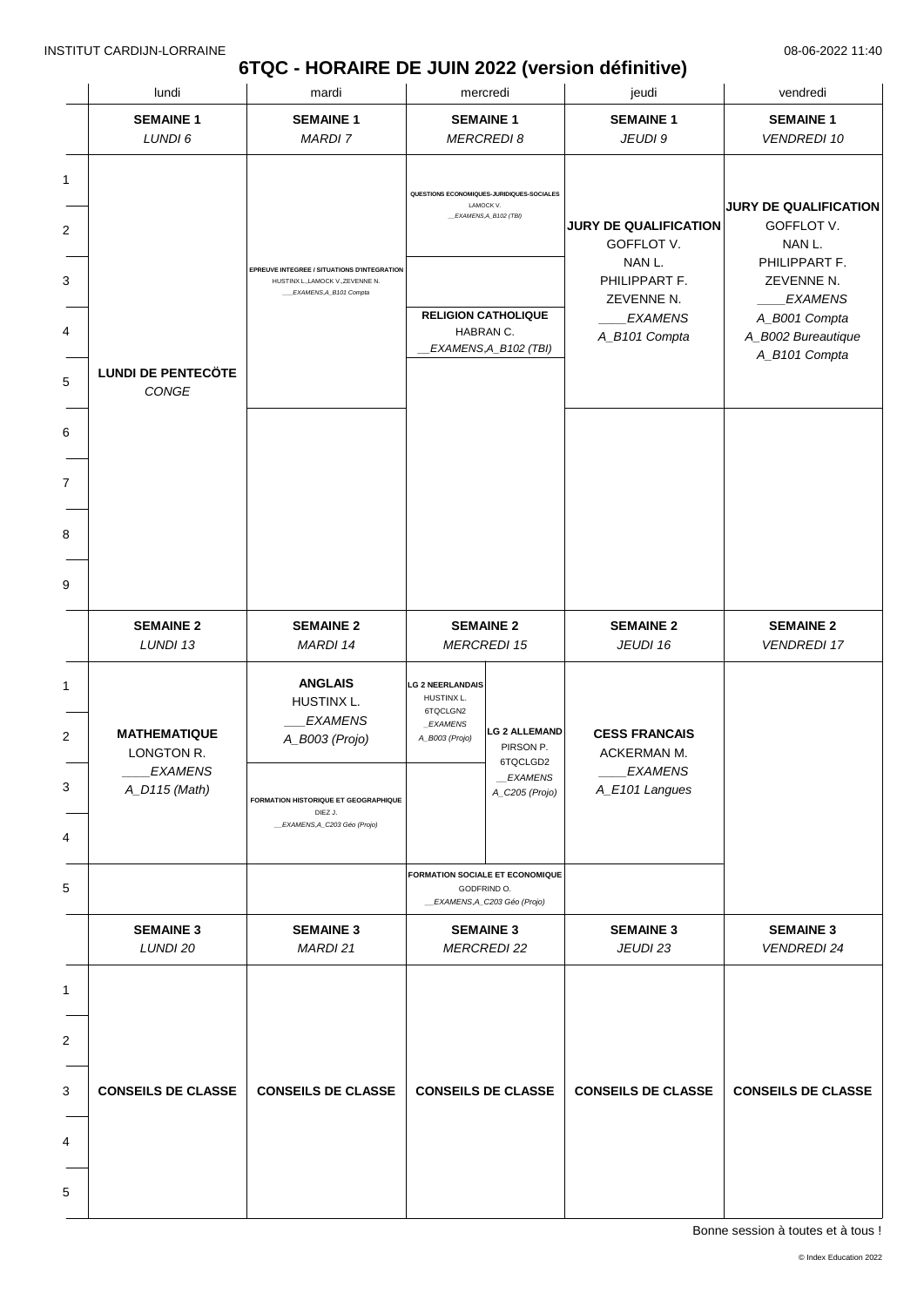### **6TQD - HORAIRE DE JUIN 2022 (version définitive)**

| lundi                                                                                   | mardi                                                                               |                                                                                 | mercredi                                                                       | jeudi                                                                         | vendredi                                                                          |
|-----------------------------------------------------------------------------------------|-------------------------------------------------------------------------------------|---------------------------------------------------------------------------------|--------------------------------------------------------------------------------|-------------------------------------------------------------------------------|-----------------------------------------------------------------------------------|
| <b>SEMAINE 1</b>                                                                        | <b>SEMAINE 1</b><br><b>MARDI7</b>                                                   | <b>SEMAINE 1</b>                                                                |                                                                                | <b>SEMAINE 1</b>                                                              | <b>SEMAINE 1</b>                                                                  |
| LUNDI 6                                                                                 |                                                                                     |                                                                                 | <b>MERCREDI 8</b>                                                              | JEUDI 9                                                                       | <b>VENDREDI 10</b>                                                                |
|                                                                                         | FORMATION HISTORIQUE ET GEOGRAPHIQUE<br>MARLIERE S.<br>_EXAMENS, A_B004 (TBI)       |                                                                                 |                                                                                |                                                                               |                                                                                   |
|                                                                                         |                                                                                     |                                                                                 |                                                                                |                                                                               | FORMATION SOCIALE ET ECONOMIQUE<br>RODRIQUE A.<br>_EXAMENS, A_E103 Français (TBI) |
|                                                                                         |                                                                                     | HUSTINX L., MAILLEN C., MARCHAL M., ZEVENNE N.                                  | EPREUVE INTEGREE / SITUATIONS D'INTEGRATION<br>EXAMENS, A_B003 (Projo)         | <b>ANGLAIS</b>                                                                | <b>MATHEMATIQUE</b>                                                               |
|                                                                                         |                                                                                     |                                                                                 |                                                                                | HUSTINX L.<br><b>EXAMENS</b><br>A_E101 Langues                                | ARNOULD V.<br><b>EXAMENS</b><br>A_E104/E105 (TBI)                                 |
| <b>LUNDI DE PENTECÖTE</b>                                                               |                                                                                     |                                                                                 |                                                                                |                                                                               |                                                                                   |
| CONGE                                                                                   |                                                                                     |                                                                                 |                                                                                |                                                                               |                                                                                   |
|                                                                                         |                                                                                     |                                                                                 |                                                                                |                                                                               |                                                                                   |
|                                                                                         |                                                                                     |                                                                                 |                                                                                |                                                                               |                                                                                   |
|                                                                                         |                                                                                     |                                                                                 |                                                                                |                                                                               |                                                                                   |
|                                                                                         |                                                                                     |                                                                                 |                                                                                |                                                                               |                                                                                   |
| <b>SEMAINE 2</b><br>LUNDI 13                                                            | <b>SEMAINE 2</b><br>MARDI 14                                                        | <b>SEMAINE 2</b>                                                                | <b>MERCREDI 15</b>                                                             | <b>SEMAINE 2</b><br>JEUDI 16                                                  | <b>SEMAINE 2</b><br><b>VENDREDI 17</b>                                            |
| <b>JURY DE QUALIFICATION</b><br>HUSTINX L.<br>MAILLEN C.<br>MARCHAL M.<br>PHILIPPART F. | QUESTIONS ECONOMIQUES-JURIDIQUES-SOCIALES<br>ZEVENNE N.<br>EXAMENS, A_E201 dess1    | <b>LG 2 NEERLANDAIS</b><br>HUSTINX L.<br>6TQDLGN2<br>_EXAMENS<br>A_B003 (Projo) | <b>LG 2 ALLEMAND</b><br>SCHOCKMEL M.<br>6TQDLGD2<br>___EXAMENS<br>A_C204 (TBI) | <b>CESS FRANCAIS</b><br>QACEME N.<br><i>EXAMENS</i><br>A_G005 Langues (Projo) |                                                                                   |
| ZEVENNE N.<br><b>EXAMENS</b><br>A_B003 (Projo)                                          | <b>FORMATION SCIENTIFIQUE</b><br>_SURV,CORNET I.<br>EXAMENS, A_A104 Etude studieuse |                                                                                 |                                                                                |                                                                               |                                                                                   |
|                                                                                         |                                                                                     |                                                                                 | <b>RELIGION CATHOLIQUE</b><br>LAPORTE F.<br>EXAMENS, A_B102 (TBI)              |                                                                               |                                                                                   |
| <b>SEMAINE 3</b><br>LUNDI 20                                                            | <b>SEMAINE 3</b><br>MARDI 21                                                        |                                                                                 | <b>SEMAINE 3</b><br><b>MERCREDI 22</b>                                         | <b>SEMAINE 3</b><br>JEUDI 23                                                  | <b>SEMAINE 3</b><br><b>VENDREDI 24</b>                                            |
|                                                                                         |                                                                                     |                                                                                 |                                                                                |                                                                               |                                                                                   |
|                                                                                         |                                                                                     |                                                                                 |                                                                                |                                                                               |                                                                                   |
| <b>CONSEILS DE CLASSE</b>                                                               | <b>CONSEILS DE CLASSE</b>                                                           | <b>CONSEILS DE CLASSE</b>                                                       |                                                                                | <b>CONSEILS DE CLASSE</b>                                                     | <b>CONSEILS DE CLASSE</b>                                                         |
|                                                                                         |                                                                                     |                                                                                 |                                                                                |                                                                               |                                                                                   |
|                                                                                         |                                                                                     |                                                                                 |                                                                                |                                                                               |                                                                                   |
|                                                                                         |                                                                                     |                                                                                 |                                                                                |                                                                               |                                                                                   |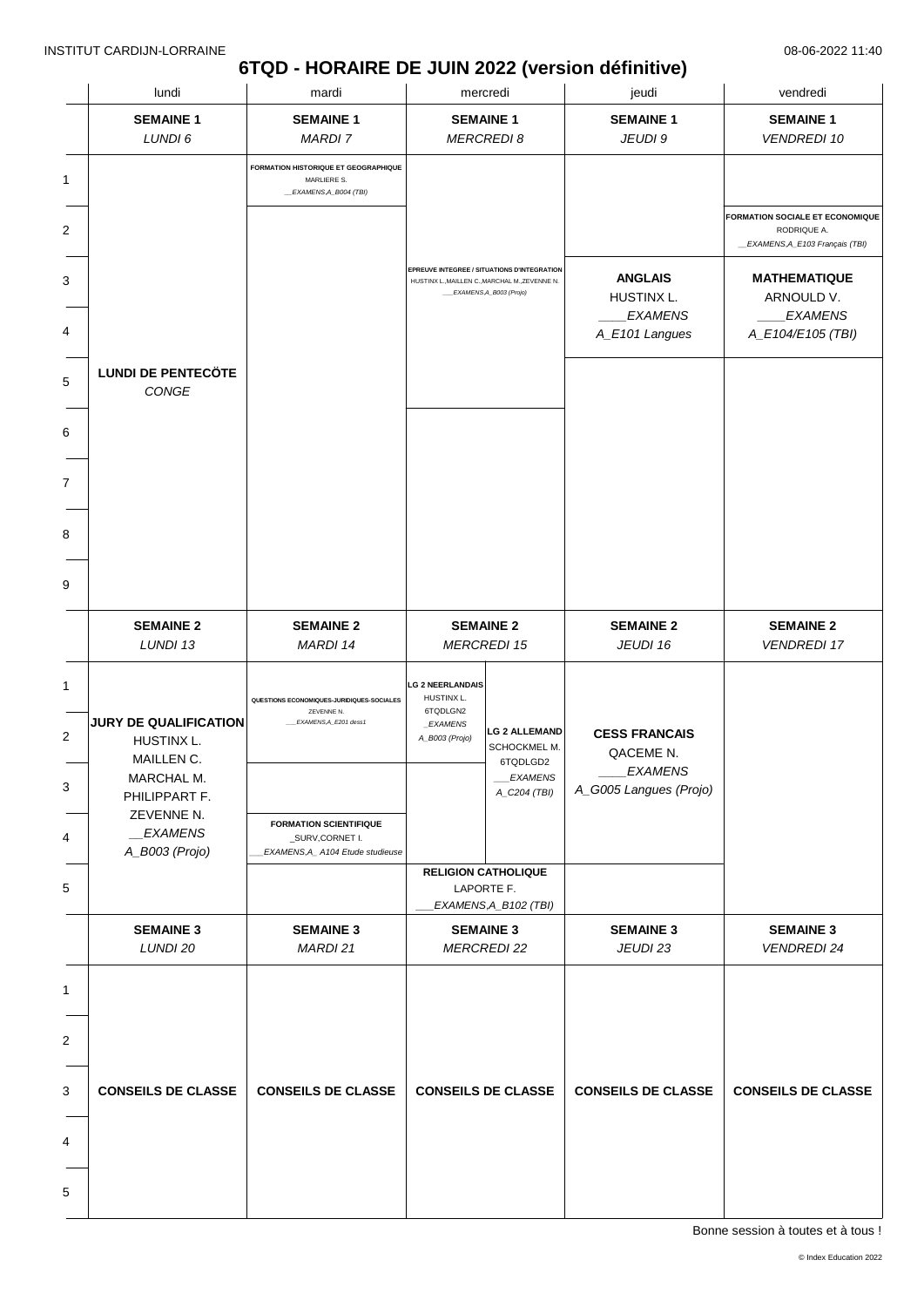## **6TQE - HORAIRE DE JUIN 2022 (version définitive)**

|                | lundi                              | mardi                                                                               | mercredi                                 | jeudi                                                                              | vendredi                               |
|----------------|------------------------------------|-------------------------------------------------------------------------------------|------------------------------------------|------------------------------------------------------------------------------------|----------------------------------------|
|                | <b>SEMAINE 1</b><br>LUNDI 6        | <b>SEMAINE 1</b><br><b>MARDI 7</b>                                                  | <b>SEMAINE 1</b><br><b>MERCREDI 8</b>    | <b>SEMAINE 1</b><br>JEUDI 9                                                        | <b>SEMAINE 1</b><br><b>VENDREDI 10</b> |
| 1              |                                    | <b>FRANCAIS, BERTIN M.</b><br>A_E104/E105 (TBI)                                     |                                          |                                                                                    |                                        |
| $\overline{c}$ |                                    | <b>FORMATION SCIENTIFIQUE</b><br>CORNET I.<br>A_E203 scie1                          |                                          | <b>JURY DE QUALIFICATION</b><br>BIVER J.                                           |                                        |
| 3              |                                    | MATHEMATIQUE, BIVER J.<br>A_D115 (Math)                                             |                                          | CORDIER S., MAGERMANS B.<br>VAN SCHINGEN I.<br><b>EXAMENS</b>                      |                                        |
| 4              |                                    | <b>RELIGION CATHOLIQUE</b><br>BERTIN M., A_B104 (Projo)                             |                                          | A_D104 Atel. Elec automaticien<br>A_D124/D125 Labo Elec autom                      |                                        |
| 5              | <b>LUNDI DE PENTECÖTE</b><br>CONGE | <b>MATHEMATIQUE</b><br><b>BIVER J., A_D116</b>                                      |                                          |                                                                                    |                                        |
| 6              |                                    |                                                                                     |                                          |                                                                                    |                                        |
| 7              |                                    |                                                                                     |                                          |                                                                                    |                                        |
| 8              |                                    |                                                                                     |                                          |                                                                                    |                                        |
| 9              |                                    |                                                                                     |                                          |                                                                                    |                                        |
|                | <b>SEMAINE 2</b><br>LUNDI 13       | <b>SEMAINE 2</b><br>MARDI 14                                                        | <b>SEMAINE 2</b><br><b>MERCREDI 15</b>   | <b>SEMAINE 2</b><br>JEUDI 16                                                       | <b>SEMAINE 2</b><br><b>VENDREDI 17</b> |
|                |                                    |                                                                                     | <b>MATHEMATIQUE</b><br>BIVER J.          |                                                                                    |                                        |
| 2              |                                    | <b>RELIGION CATHOLIQUE</b><br>BERTIN M.<br>EXAMENS, A_G006 TBI (2A)                 | <b>EXAMENS</b><br>A_A104 Etude studieuse | <b>CESS FRANCAIS</b>                                                               |                                        |
| 3              |                                    | <b>FORMATION SOCIALE ET ECONOMIQUE</b><br>GODFRIND O.<br>_EXAMENS, A_E203 scie1     | <b>ANGLAIS</b><br>ALFONSO C.             | BERTIN M.<br>A_E103 Français (TBI)                                                 |                                        |
| 4              |                                    | <b>FORMATION SCIENTIFIQUE</b><br>_SURV,CORNET I.<br>EXAMENS, A_A104 Etude studieuse | <b>EXAMENS</b><br>A_E102 Langues         |                                                                                    |                                        |
| 5              |                                    |                                                                                     |                                          | FORMATION HISTORIQUE ET GEOGRAPHIQUE<br>HENROTTE S.<br>___EXAMENS, A_G006 TBI (2A) |                                        |
|                | <b>SEMAINE 3</b><br>LUNDI 20       | <b>SEMAINE 3</b><br>MARDI 21                                                        | <b>SEMAINE 3</b><br><b>MERCREDI 22</b>   | <b>SEMAINE 3</b><br>JEUDI 23                                                       | <b>SEMAINE 3</b><br><b>VENDREDI 24</b> |
| 1              |                                    |                                                                                     |                                          |                                                                                    |                                        |
| 2              |                                    |                                                                                     |                                          |                                                                                    |                                        |
| 3              | <b>CONSEILS DE CLASSE</b>          | <b>CONSEILS DE CLASSE</b>                                                           | <b>CONSEILS DE CLASSE</b>                | <b>CONSEILS DE CLASSE</b>                                                          | <b>CONSEILS DE CLASSE</b>              |
| 4              |                                    |                                                                                     |                                          |                                                                                    |                                        |
| 5              |                                    |                                                                                     |                                          |                                                                                    |                                        |
|                |                                    |                                                                                     |                                          |                                                                                    |                                        |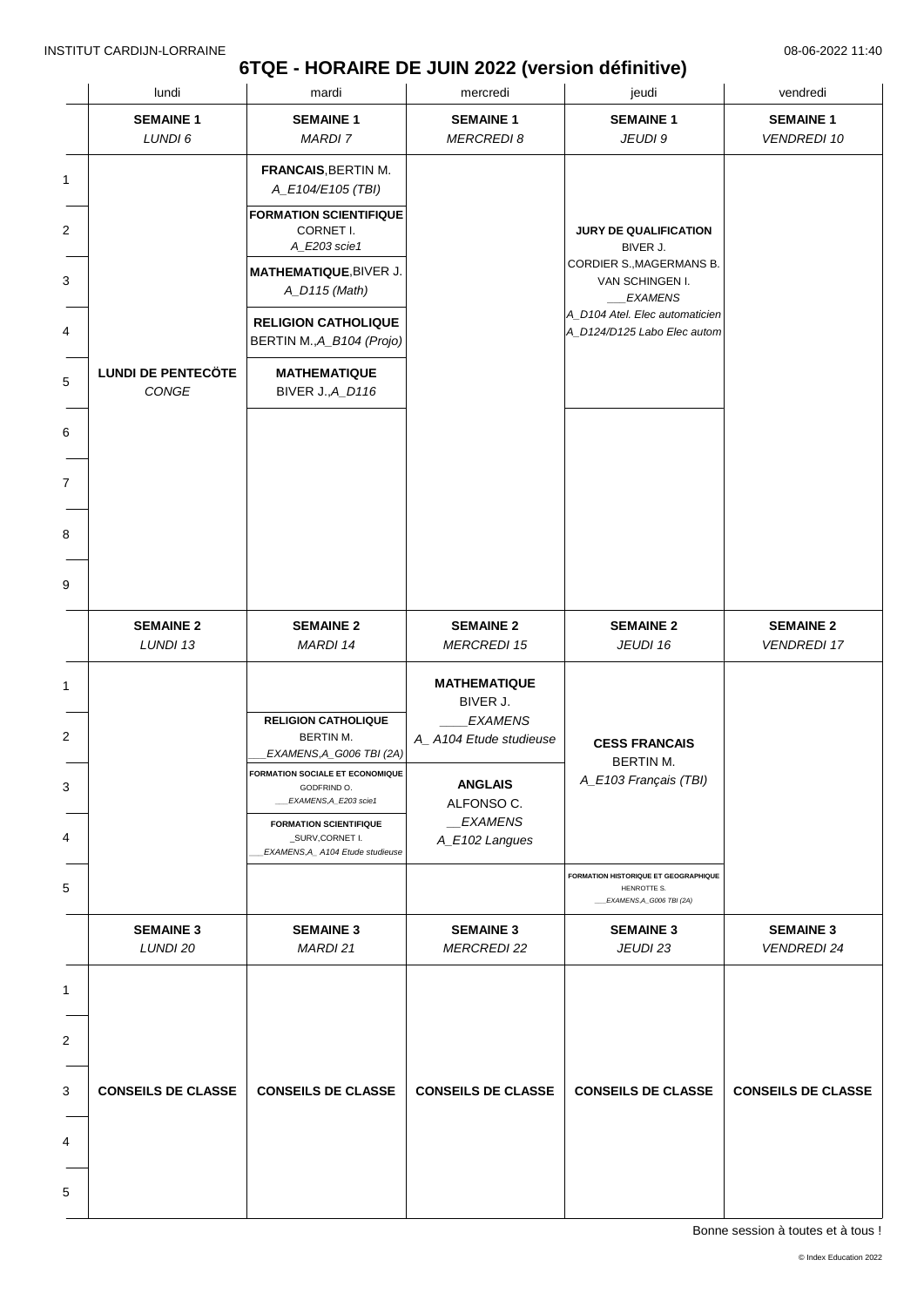## **6TQF - HORAIRE DE JUIN 2022 (version définitive)**

|                                      | lundi                              | mardi                                                                                                                                                                                                                                                                 | mercredi                                                                                                                                        | jeudi                                                                                                              | vendredi                                                                         |
|--------------------------------------|------------------------------------|-----------------------------------------------------------------------------------------------------------------------------------------------------------------------------------------------------------------------------------------------------------------------|-------------------------------------------------------------------------------------------------------------------------------------------------|--------------------------------------------------------------------------------------------------------------------|----------------------------------------------------------------------------------|
|                                      | <b>SEMAINE 1</b><br>LUNDI 6        | <b>SEMAINE 1</b><br><b>MARDI 7</b>                                                                                                                                                                                                                                    | <b>SEMAINE 1</b><br><b>MERCREDI 8</b>                                                                                                           | <b>SEMAINE 1</b><br>JEUDI 9                                                                                        | <b>SEMAINE 1</b><br><b>VENDREDI 10</b>                                           |
| 1<br>2<br>3<br>4<br>5<br>6<br>7<br>8 | <b>LUNDI DE PENTECÖTE</b><br>CONGE | <b>FRANCAIS, BERTIN M.</b><br>A_E104/E105 (TBI)<br><b>FORMATION SCIENTIFIQUE</b><br>CORNET I.<br>A_E203 scie1<br>MATHEMATIQUE, BIVER J.<br>A_D115 (Math)<br><b>RELIGION CATHOLIQUE</b><br>BERTIN M., A_B104 (Projo)<br><b>MATHEMATIQUE</b><br><b>BIVER J., A_D116</b> |                                                                                                                                                 | EPREUVE INTEGREE / SITUATIONS D'INTEGRATION<br>FLOHIMONT E.<br>EXAMENS, A_D103 Climatisation<br>A_D110 At. Elec 6P | <b>JURY DE QUALIFICATION</b><br>FLOHIMONT E.<br>_EXAMENS<br>A_D103 Climatisation |
| 9                                    | <b>SEMAINE 2</b><br>LUNDI 13       | <b>SEMAINE 2</b><br>MARDI 14                                                                                                                                                                                                                                          | <b>SEMAINE 2</b><br><b>MERCREDI 15</b>                                                                                                          | <b>SEMAINE 2</b><br>JEUDI 16                                                                                       | <b>SEMAINE 2</b><br><b>VENDREDI 17</b>                                           |
| 1<br>2<br>3<br>4                     |                                    | <b>RELIGION CATHOLIQUE</b><br>BERTIN M.<br>EXAMENS, A_G006 TBI (2A)<br><b>FORMATION SOCIALE ET ECONOMIQUE</b><br>GODFRIND O.<br>EXAMENS, A_E203 scie1<br><b>FORMATION SCIENTIFIQUE</b><br>_SURV,CORNET I.                                                             | <b>MATHEMATIQUE</b><br>BIVER J.<br><b>EXAMENS</b><br>A_A104 Etude studieuse<br><b>ANGLAIS</b><br>ALFONSO C.<br><i>EXAMENS</i><br>A_E102 Langues | <b>CESS FRANCAIS</b><br><b>BERTIN M.</b><br>A_E103 Français (TBI)                                                  |                                                                                  |
| 5                                    |                                    | EXAMENS, A_A104 Etude studieuse                                                                                                                                                                                                                                       |                                                                                                                                                 | <b>FORMATION HISTORIQUE ET GEOGRAPHIQUE</b><br>HENROTTE S.<br>__EXAMENS, A_G006 TBI (2A)                           |                                                                                  |
|                                      | <b>SEMAINE 3</b><br>LUNDI 20       | <b>SEMAINE 3</b><br>MARDI 21                                                                                                                                                                                                                                          | <b>SEMAINE 3</b><br><b>MERCREDI 22</b>                                                                                                          | <b>SEMAINE 3</b><br>JEUDI 23                                                                                       | <b>SEMAINE 3</b><br><b>VENDREDI 24</b>                                           |
| 1<br>2<br>3<br>4                     | <b>CONSEILS DE CLASSE</b>          | <b>CONSEILS DE CLASSE</b>                                                                                                                                                                                                                                             | <b>CONSEILS DE CLASSE</b>                                                                                                                       | <b>CONSEILS DE CLASSE</b>                                                                                          | <b>CONSEILS DE CLASSE</b>                                                        |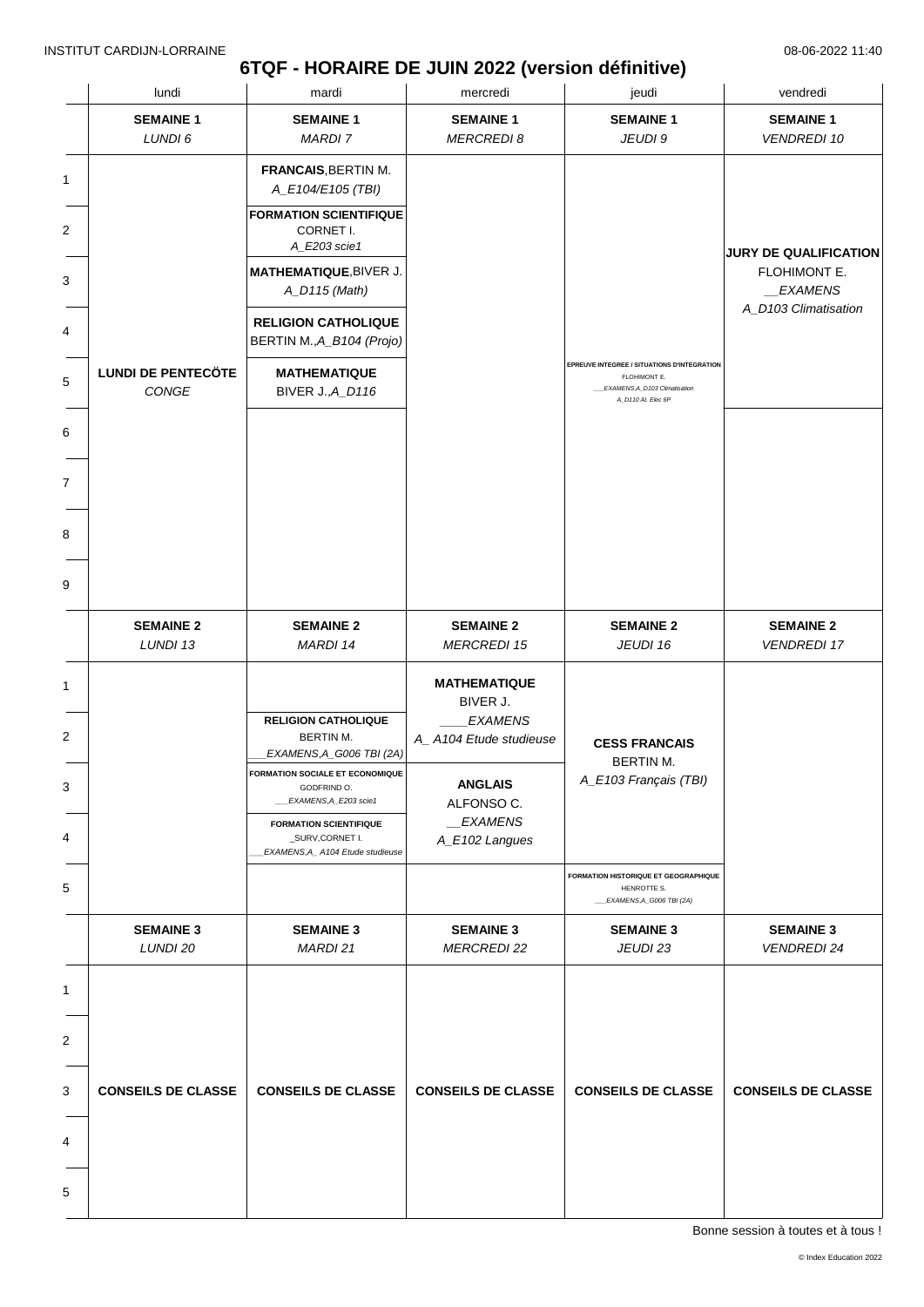## **6TQM - HORAIRE DE JUIN 2022 (version définitive)**

|   | lundi                                                                                         | mardi                                                                                                             | mercredi                                                                    | jeudi                                                                                                        | vendredi                                                       |
|---|-----------------------------------------------------------------------------------------------|-------------------------------------------------------------------------------------------------------------------|-----------------------------------------------------------------------------|--------------------------------------------------------------------------------------------------------------|----------------------------------------------------------------|
|   | <b>SEMAINE 1</b><br>LUNDI 6                                                                   | <b>SEMAINE 1</b><br><b>MARDI 7</b>                                                                                | <b>SEMAINE 1</b><br><b>MERCREDI 8</b>                                       | <b>SEMAINE 1</b><br>JEUDI 9                                                                                  | <b>SEMAINE 1</b><br><b>VENDREDI 10</b>                         |
| 1 |                                                                                               | <b>FRANCAIS, BERTIN M.</b><br>A_E104/E105 (TBI)                                                                   |                                                                             |                                                                                                              |                                                                |
| 2 |                                                                                               | <b>FORMATION SCIENTIFIQUE</b><br>CORNET I.<br>A_E203 scie1                                                        |                                                                             |                                                                                                              |                                                                |
| 3 |                                                                                               | MATHEMATIQUE, BIVER J.<br>A_D115 (Math)                                                                           |                                                                             | <b>MECANIQUE</b><br>SOSSON P.<br><b>EXAMENS</b><br>A_D120/D121 Labo Méca autom. A_D120/D121 Labo Méca autom. | <b>LABORATOIRE DE MECANIQUE</b><br>SOSSON P.<br><b>EXAMENS</b> |
| 4 |                                                                                               | <b>RELIGION CATHOLIQUE</b><br>BERTIN M., A_B104 (Projo)                                                           |                                                                             |                                                                                                              |                                                                |
| 5 | <b>LUNDI DE PENTECÖTE</b><br>CONGE                                                            | <b>MATHEMATIQUE</b><br><b>BIVER J., A_D116</b>                                                                    |                                                                             |                                                                                                              |                                                                |
| 6 |                                                                                               |                                                                                                                   |                                                                             |                                                                                                              |                                                                |
| 7 |                                                                                               |                                                                                                                   |                                                                             |                                                                                                              |                                                                |
|   |                                                                                               |                                                                                                                   |                                                                             |                                                                                                              |                                                                |
|   |                                                                                               |                                                                                                                   |                                                                             |                                                                                                              |                                                                |
|   | <b>SEMAINE 2</b><br>LUNDI 13                                                                  | <b>SEMAINE 2</b><br>MARDI 14                                                                                      | <b>SEMAINE 2</b><br><b>MERCREDI 15</b>                                      | <b>SEMAINE 2</b><br>JEUDI 16                                                                                 | <b>SEMAINE 2</b><br><b>VENDREDI 17</b>                         |
|   |                                                                                               | <b>RELIGION CATHOLIQUE</b><br>BERTIN M.                                                                           | <b>MATHEMATIQUE</b><br>BIVER J.<br><b>EXAMENS</b><br>A_A104 Etude studieuse | <b>CESS FRANCAIS</b>                                                                                         |                                                                |
|   | JURY DE QUALIFICATION<br>BIVER J.<br>MAGERMANS B.,SCHOEMANS M.<br>SOSSON P.<br><i>EXAMENS</i> | <b>EXAMENS, A_G006 TBI (2A)</b><br><b>FORMATION SOCIALE ET ECONOMIQUE</b><br>GODFRIND O.<br>EXAMENS, A_E203 scie1 | <b>ANGLAIS</b><br>ALFONSO C.<br>_EXAMENS                                    | BERTIN M.<br>A_E103 Français (TBI)                                                                           |                                                                |
|   | A_D001/D002 At. Méca. Sup.                                                                    | <b>FORMATION SCIENTIFIQUE</b><br>_SURV,CORNET I.<br>EXAMENS, A_ A104 Etude studieuse                              | A_E102 Langues                                                              |                                                                                                              |                                                                |
|   |                                                                                               |                                                                                                                   |                                                                             | FORMATION HISTORIQUE ET GEOGRAPHIQUE<br>HENROTTE S.<br>EXAMENS, A_G006 TBI (2A)                              |                                                                |
|   | <b>SEMAINE 3</b><br>LUNDI 20                                                                  | <b>SEMAINE 3</b><br>MARDI 21                                                                                      | <b>SEMAINE 3</b><br><b>MERCREDI 22</b>                                      | <b>SEMAINE 3</b><br>JEUDI 23                                                                                 | <b>SEMAINE 3</b><br><b>VENDREDI 24</b>                         |
|   |                                                                                               |                                                                                                                   |                                                                             |                                                                                                              |                                                                |
|   |                                                                                               |                                                                                                                   |                                                                             |                                                                                                              |                                                                |
|   | <b>CONSEILS DE CLASSE</b>                                                                     | <b>CONSEILS DE CLASSE</b>                                                                                         | <b>CONSEILS DE CLASSE</b>                                                   | <b>CONSEILS DE CLASSE</b>                                                                                    | <b>CONSEILS DE CLASSE</b>                                      |
|   |                                                                                               |                                                                                                                   |                                                                             |                                                                                                              |                                                                |
| 5 |                                                                                               |                                                                                                                   |                                                                             |                                                                                                              |                                                                |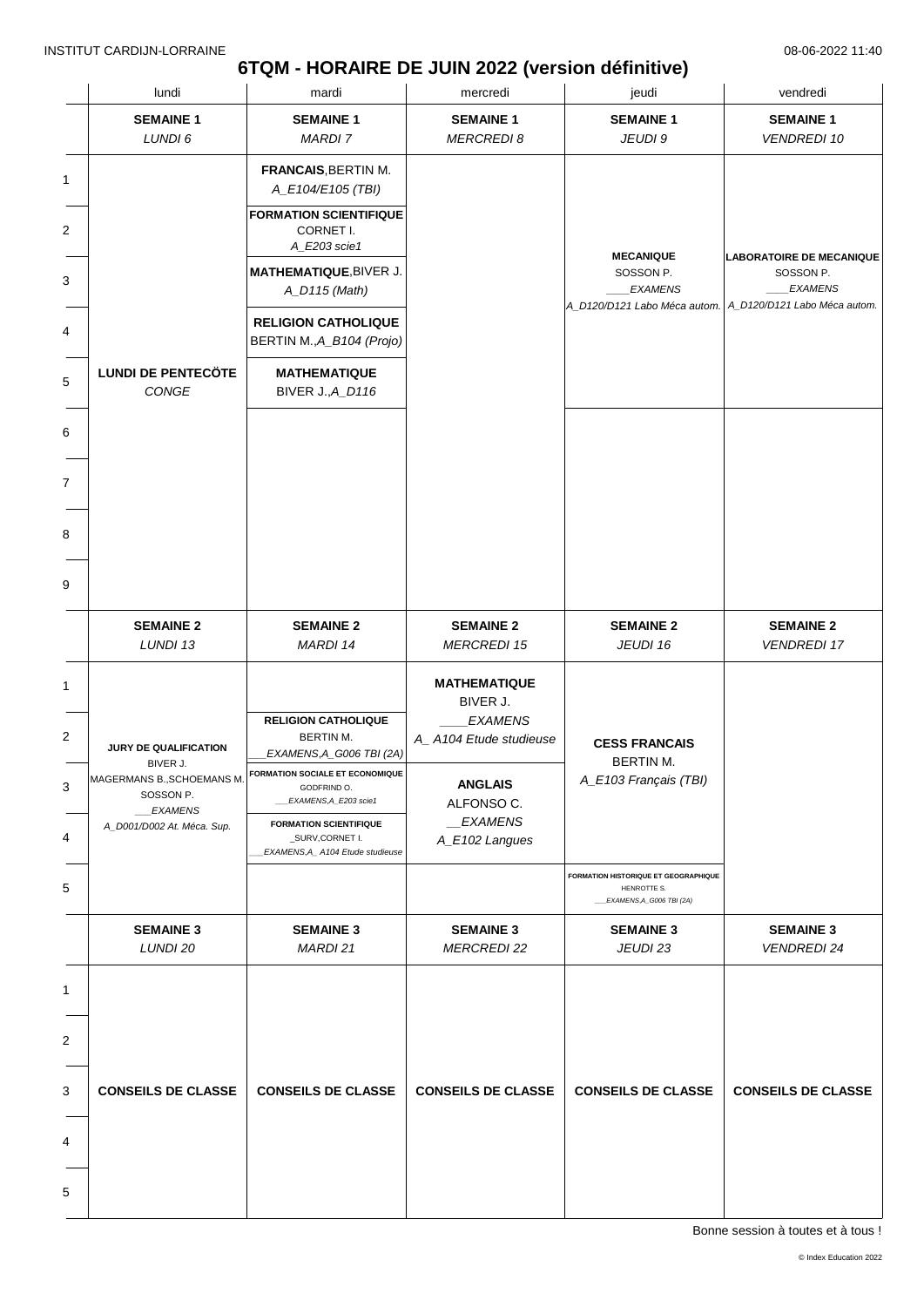# **6TTC - HORAIRE DE JUIN 2022 (version définitive)**

|        | lundi                                                              | mardi                                                                                  | mercredi                                                            | jeudi                                                                  | vendredi                                                                 |
|--------|--------------------------------------------------------------------|----------------------------------------------------------------------------------------|---------------------------------------------------------------------|------------------------------------------------------------------------|--------------------------------------------------------------------------|
|        | <b>SEMAINE 1</b><br>LUNDI 6                                        | <b>SEMAINE 1</b><br>MARDI 7                                                            | <b>SEMAINE 1</b><br><b>MERCREDI 8</b>                               | <b>SEMAINE 1</b><br>JEUDI 9                                            | <b>SEMAINE 1</b><br><b>VENDREDI 10</b>                                   |
| 1<br>2 |                                                                    | ANGLAIS, PIRSON P.<br>A_C205 (Projo)<br><b>ED PHYSIQUE</b><br>FONTAINE S., LORENT F.   | <b>HISTOIRE</b><br>DIEZ J.<br>_EXAMENS<br>A_D118/D119 Techno Garage | <b>ECONOMIE DE L'ENTREPRISE</b><br>MAQUET V.<br>EXAMENS, A_B001 Compta | <b>GEOGRAPHIE</b><br>DIEZ J.<br>_EXAMENS<br>A_C203 Géo (Projo)           |
| 3      |                                                                    | MATHIEU N.<br>A_GSports 1,A_GSports 2<br>A_SALLE POLYVALENTE<br>FRANCAIS, BOULANGER A. | <b>ECONOMIE GENERALE</b><br>LAMOCK V.<br><b>EXAMENS</b>             | <b>ECONOMIE DE L'ENTREPRISE</b><br>MAQUET V.<br>EXAMENS, A_E205 scie3  |                                                                          |
| 4      | <b>LUNDI DE PENTECÖTE</b>                                          | A_E103 Français (TBI)                                                                  | A_B101 Compta                                                       |                                                                        |                                                                          |
| 5      | CONGE                                                              | HISTOIRE, DIEZ J.<br>A_C203 Géo (Projo)                                                |                                                                     |                                                                        |                                                                          |
| 6      |                                                                    |                                                                                        |                                                                     |                                                                        |                                                                          |
| 7      |                                                                    |                                                                                        |                                                                     |                                                                        |                                                                          |
|        |                                                                    |                                                                                        |                                                                     |                                                                        |                                                                          |
|        |                                                                    |                                                                                        |                                                                     |                                                                        |                                                                          |
|        | <b>SEMAINE 2</b><br>LUNDI 13                                       | <b>SEMAINE 2</b><br>MARDI 14                                                           | <b>SEMAINE 2</b><br><b>MERCREDI 15</b>                              | <b>SEMAINE 2</b><br>JEUDI 16                                           | <b>SEMAINE 2</b><br><b>VENDREDI 17</b>                                   |
|        | <b>ANGLAIS</b>                                                     | <b>FRANCAIS</b><br><b>BOULANGER A.</b>                                                 | <b>MATHEMATIQUE</b>                                                 | <b>CESS FRANCAIS</b><br><b>BOULANGER A.</b>                            | <b>CESS HISTOIRE</b><br>DIEZ J.<br>A_C205 (Projo)                        |
|        | PIRSON P.<br>EXAMENS, A_D116                                       | EXAMENS<br>A_E103 Français (TBI)                                                       | LONGTON R.<br><b>EXAMENS, A_D114 (TBI)</b>                          | <b>EXAMENS</b><br>A_E201 dess1                                         | <b>ECONOMIE GENERALE</b><br>LAMOCK V.<br><b>EXAMENS</b><br>A_B001 Compta |
|        | <b>EDUCATION SCIENTIFIQUE</b><br>BUCHE A.<br>EXAMENS, A_C204 (TBI) | <b>RELIGION CATHOLIQUE</b><br><b>BOULANGER A.</b><br>EXAMENS, A_E103 Français (TBI)    |                                                                     |                                                                        |                                                                          |
|        | <b>SEMAINE 3</b><br>LUNDI 20                                       | <b>SEMAINE 3</b><br><b>MARDI 21</b>                                                    | <b>SEMAINE 3</b><br><b>MERCREDI 22</b>                              | <b>SEMAINE 3</b><br>JEUDI 23                                           | <b>SEMAINE 3</b><br><b>VENDREDI 24</b>                                   |
|        |                                                                    |                                                                                        |                                                                     |                                                                        |                                                                          |
|        | <b>CONSEILS DE CLASSE</b>                                          | <b>CONSEILS DE CLASSE</b>                                                              | <b>CONSEILS DE CLASSE</b>                                           | <b>CONSEILS DE CLASSE</b>                                              | <b>CONSEILS DE CLASSE</b>                                                |
|        |                                                                    |                                                                                        |                                                                     |                                                                        |                                                                          |
|        |                                                                    |                                                                                        |                                                                     |                                                                        |                                                                          |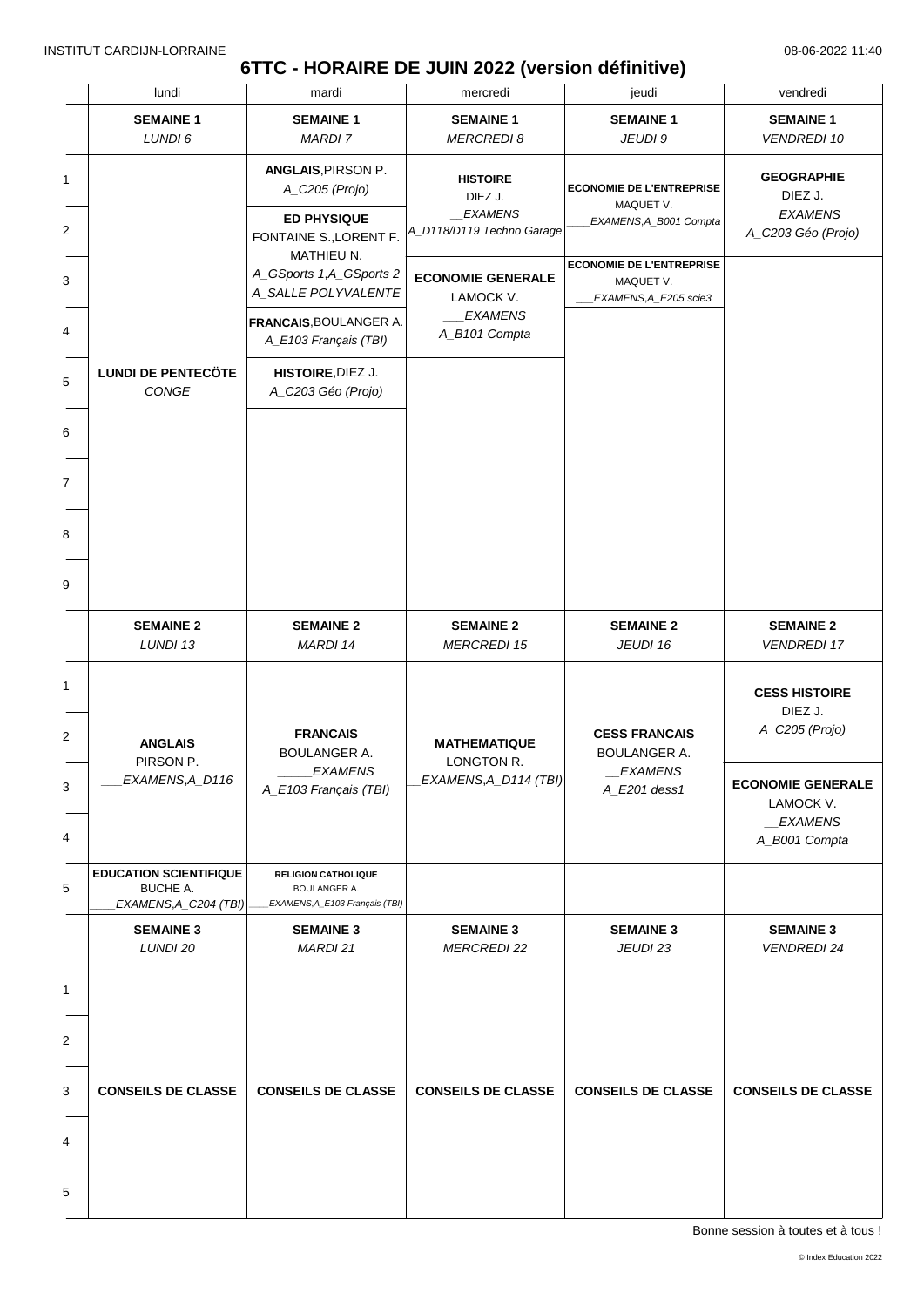# **6TTI - HORAIRE DE JUIN 2022 (version définitive)**

|                               | lundi                                                                     | mardi                                                                                                           | mercredi                                                                  | jeudi                                                                               | vendredi                                                      |
|-------------------------------|---------------------------------------------------------------------------|-----------------------------------------------------------------------------------------------------------------|---------------------------------------------------------------------------|-------------------------------------------------------------------------------------|---------------------------------------------------------------|
|                               | <b>SEMAINE 1</b><br>LUNDI 6                                               | <b>SEMAINE 1</b><br><b>MARDI 7</b>                                                                              | <b>SEMAINE 1</b><br><b>MERCREDI 8</b>                                     | <b>SEMAINE 1</b><br>JEUDI 9                                                         | <b>SEMAINE 1</b><br><b>VENDREDI 10</b>                        |
| 1<br>$\overline{2}$           |                                                                           | ANGLAIS, PIRSON P.<br>A_C205 (Projo)<br><b>ED PHYSIQUE</b><br>FONTAINE S., LORENT F.                            | <b>HISTOIRE</b><br>DIEZ J.<br><b>EXAMENS</b><br>A_D118/D119 Techno Garage | PROGRAMMATION LANGAGES<br>JOINNOT L.<br>EXAMENS, A_E201 dess1                       | <b>GEOGRAPHIE</b><br>DIEZ J.<br>EXAMENS<br>A_C203 Géo (Projo) |
| 3<br>4                        |                                                                           | MATHIEU N.<br>A_GSports 1,A_GSports 2<br>A_SALLE POLYVALENTE<br>FRANCAIS, BOULANGER A.<br>A_E103 Français (TBI) |                                                                           | <b>SYSTEMES D'EXPLOITATION ET LOGICIELS</b><br>JOINNOT L.<br>_EXAMENS, A_E204 scie2 |                                                               |
| $\mathbf 5$                   | <b>LUNDI DE PENTECÖTE</b><br>CONGE                                        | HISTOIRE, DIEZ J.<br>A_C203 Géo (Projo)                                                                         |                                                                           |                                                                                     |                                                               |
| 6<br>$\overline{7}$<br>8<br>9 |                                                                           |                                                                                                                 |                                                                           |                                                                                     |                                                               |
|                               | <b>SEMAINE 2</b><br>LUNDI 13                                              | <b>SEMAINE 2</b><br>MARDI 14                                                                                    | <b>SEMAINE 2</b><br><b>MERCREDI 15</b>                                    | <b>SEMAINE 2</b><br>JEUDI 16                                                        | <b>SEMAINE 2</b><br><b>VENDREDI 17</b>                        |
| 3                             | <b>ANGLAIS</b><br>PIRSON P.<br>EXAMENS, A_D116                            | <b>FRANCAIS</b><br><b>BOULANGER A.</b><br><i><b>EXAMENS</b></i><br>A_E103 Français (TBI)                        | <b>MATHEMATIQUE</b><br>LONGTON R.<br>EXAMENS, A_D114 (TBI)                | <b>CESS FRANCAIS</b><br><b>BOULANGER A.</b><br><b>EXAMENS</b><br>A_E201 dess1       | <b>CESS HISTOIRE</b><br>DIEZ J.<br>A_C205 (Projo)             |
|                               | <b>EDUCATION SCIENTIFIQUE</b><br><b>BUCHE A.</b><br>EXAMENS, A_C204 (TBI) | <b>RELIGION CATHOLIQUE</b><br><b>BOULANGER A.</b><br>EXAMENS, A_E103 Français (TBI)                             |                                                                           |                                                                                     |                                                               |
|                               | <b>SEMAINE 3</b><br>LUNDI 20                                              | <b>SEMAINE 3</b><br>MARDI 21                                                                                    | <b>SEMAINE 3</b><br><b>MERCREDI 22</b>                                    | <b>SEMAINE 3</b><br>JEUDI 23                                                        | <b>SEMAINE 3</b><br><b>VENDREDI 24</b>                        |
| 2<br>3<br>4                   | <b>CONSEILS DE CLASSE</b>                                                 | <b>CONSEILS DE CLASSE</b>                                                                                       | <b>CONSEILS DE CLASSE</b>                                                 | <b>CONSEILS DE CLASSE</b>                                                           | <b>CONSEILS DE CLASSE</b>                                     |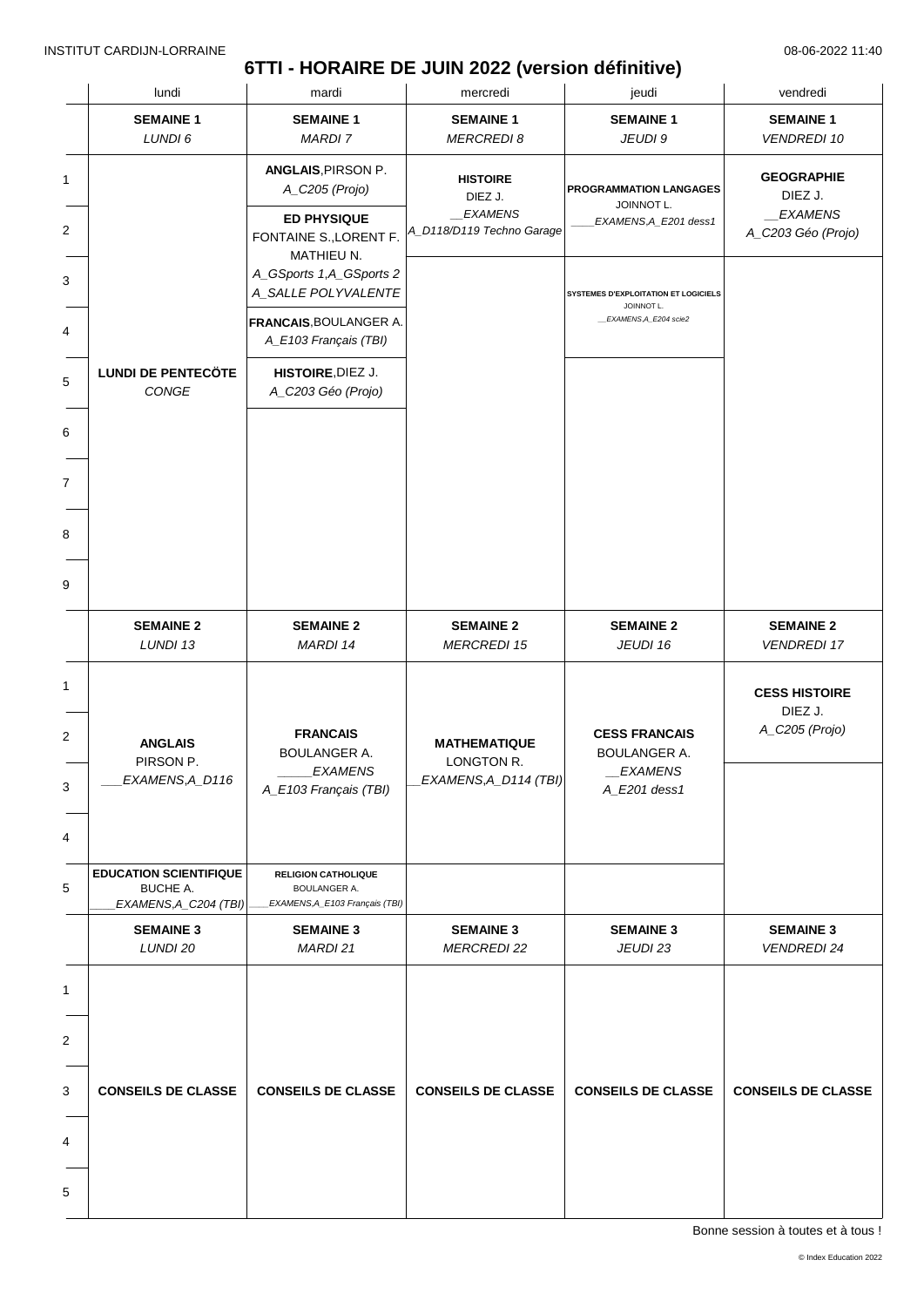### **7PA - HORAIRE DE JUIN 2022 (version définitive)**

|   | lundi                                                                                | mardi                                                                                     | mercredi                                                                                                                 | jeudi                                                 | vendredi                               |
|---|--------------------------------------------------------------------------------------|-------------------------------------------------------------------------------------------|--------------------------------------------------------------------------------------------------------------------------|-------------------------------------------------------|----------------------------------------|
|   | <b>SEMAINE 1</b>                                                                     | <b>SEMAINE 1</b>                                                                          | <b>SEMAINE 1</b>                                                                                                         | <b>SEMAINE 1</b>                                      | <b>SEMAINE 1</b>                       |
|   | LUNDI 6                                                                              | <b>MARDI 7</b>                                                                            | <b>MERCREDI 8</b>                                                                                                        | JEUDI 9                                               | <b>VENDREDI 10</b>                     |
|   |                                                                                      |                                                                                           | <b>FORMATION SCIENTIFIQUE</b><br><b>BUCHE A.</b><br>A_E205 scie3                                                         | <b>MATHEMATIQUE</b>                                   |                                        |
|   |                                                                                      | <b>T.P. ELECTRICITE</b><br>GHEZA F.                                                       | <b>RELIGION CATHOLIQUE</b><br>BERTIN M.                                                                                  | ARNOULD V.<br>EXAMENS,A_D116                          |                                        |
|   |                                                                                      | A_D001/D002 At. Méca. Sup.                                                                | A_B002 Bureautique<br><b>FRANCAIS, BERTIN M.</b>                                                                         | <b>FORMATION SOCIALE ET ECONOMIQUE</b><br>RODRIQUE A. |                                        |
|   |                                                                                      |                                                                                           | A_B002 Bureautique                                                                                                       | _EXAMENS, A_E103 Français (TBI)                       | <b>RELIGION CATHOLIQUE</b>             |
|   |                                                                                      | <b>T.P. MECANIQUE</b><br>SCHOEMANS M.                                                     | <b>CONNAISSANCES DE GESTION DE BASE</b><br>NAN L.                                                                        |                                                       | BERTIN M.<br>__EXAMENS,A_E203 scie1    |
|   | CONGE                                                                                | LUNDI DE PENTECÖTE  A_D001/D002 At. Méca. Sup.                                            | A_B104 (Projo)                                                                                                           |                                                       |                                        |
|   |                                                                                      |                                                                                           |                                                                                                                          |                                                       |                                        |
|   |                                                                                      | <b>ELECTRICITE APPLIQUEE</b><br>SOSSON P.<br>A D120/D121 Labo Méca autom.                 |                                                                                                                          |                                                       |                                        |
|   |                                                                                      | <b>MECANIQUE APPLIQUEE</b><br>SOSSON P.<br>A_D120/D121 Labo Méca autom.                   |                                                                                                                          |                                                       |                                        |
|   |                                                                                      | <b>ELECTRICITE APPLIQUEE</b><br>SOSSON P.<br>A_D120/D121 Labo Méca autom.                 |                                                                                                                          |                                                       |                                        |
|   | <b>SEMAINE 2</b><br>LUNDI 13                                                         | <b>SEMAINE 2</b><br>MARDI 14                                                              | <b>SEMAINE 2</b><br><b>MERCREDI 15</b>                                                                                   | <b>SEMAINE 2</b><br>JEUDI 16                          | <b>SEMAINE 2</b><br><b>VENDREDI 17</b> |
|   | <b>CONNAISSANCES DE GESTION DE BASE</b><br>_REMP1, NAN L.<br>EXAMENS, A_B103 (Projo) | <b>ELECTRICITE APPLIQUEE</b><br>SOSSON P.<br>__EXAMENS<br>A_D120/D121 Labo Méca autom.    |                                                                                                                          | <b>CESS FRANCAIS</b><br>_SURV                         |                                        |
|   |                                                                                      | <b>MECANIQUE APPLIQUEE</b><br>SOSSON P.<br><i>EXAMENS</i><br>A D120/D121 Labo Méca autom. | <b>EPREUVE INTEGREE / SITUATIONS D'INTEG</b><br>GHEZA F., SCHOEMANS M., SOSSON P.<br>_EXAMENS,A_D001/D002 At. Méca. Sup. | <b>EXAMENS</b><br>A_E102 Langues                      |                                        |
|   |                                                                                      |                                                                                           |                                                                                                                          |                                                       |                                        |
|   |                                                                                      |                                                                                           |                                                                                                                          |                                                       |                                        |
|   | <b>SEMAINE 3</b><br>LUNDI 20                                                         | <b>SEMAINE 3</b><br>MARDI 21                                                              | <b>SEMAINE 3</b><br><b>MERCREDI 22</b>                                                                                   | <b>SEMAINE 3</b><br>JEUDI 23                          | <b>SEMAINE 3</b><br><b>VENDREDI 24</b> |
|   |                                                                                      |                                                                                           |                                                                                                                          |                                                       |                                        |
|   |                                                                                      |                                                                                           |                                                                                                                          |                                                       |                                        |
|   |                                                                                      |                                                                                           |                                                                                                                          |                                                       |                                        |
|   | <b>CONSEILS DE CLASSE</b>                                                            | <b>CONSEILS DE CLASSE</b>                                                                 | <b>CONSEILS DE CLASSE</b>                                                                                                | <b>CONSEILS DE CLASSE</b>                             | <b>CONSEILS DE CLASSE</b>              |
|   |                                                                                      |                                                                                           |                                                                                                                          |                                                       |                                        |
| 4 |                                                                                      |                                                                                           |                                                                                                                          |                                                       |                                        |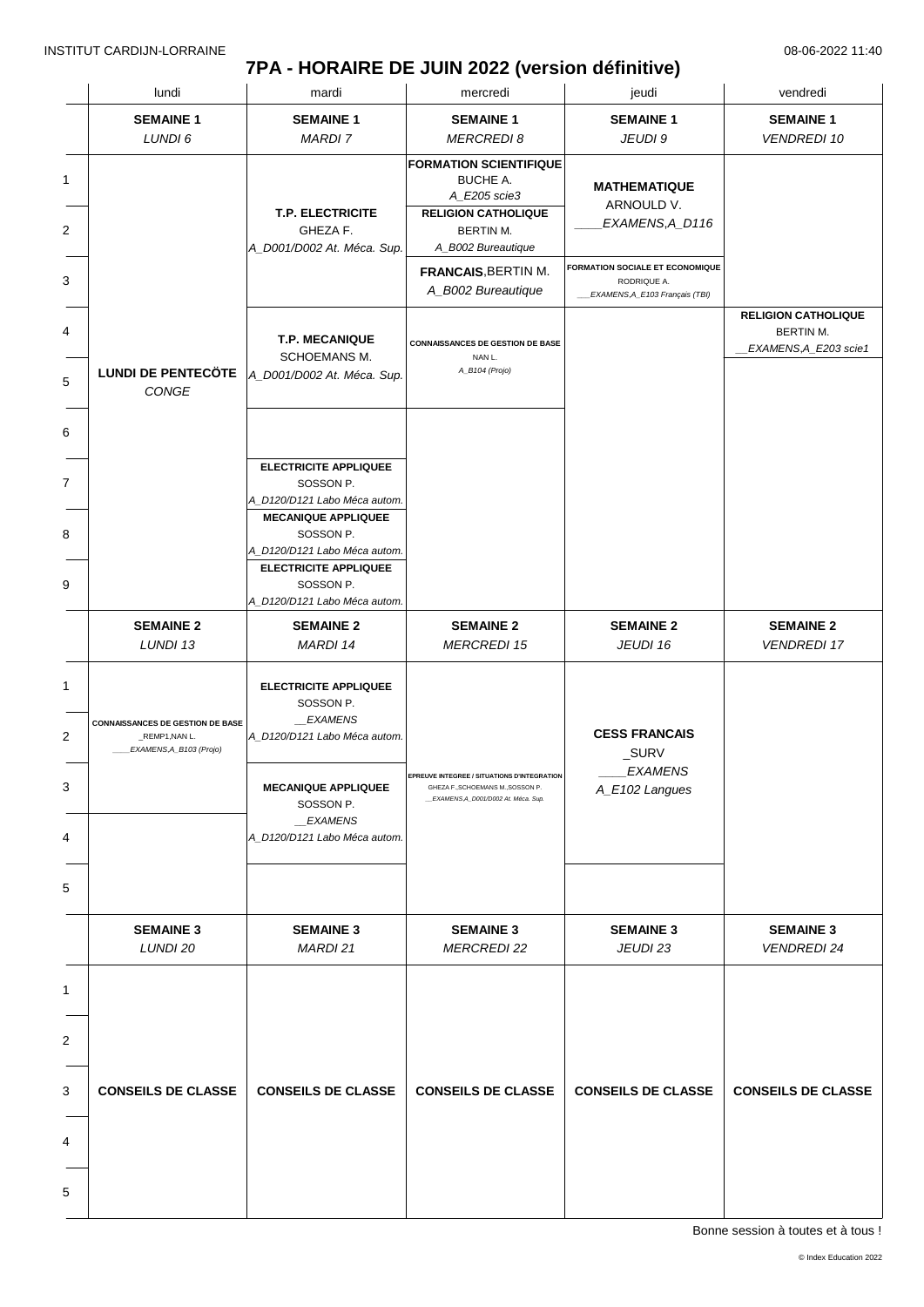### **7PB - HORAIRE DE JUIN 2022 (version définitive)**

|        | lundi                                                                                | mardi                                     | mercredi                                                            | jeudi                                                 | vendredi                                                                      |
|--------|--------------------------------------------------------------------------------------|-------------------------------------------|---------------------------------------------------------------------|-------------------------------------------------------|-------------------------------------------------------------------------------|
|        | <b>SEMAINE 1</b>                                                                     | <b>SEMAINE 1</b>                          | <b>SEMAINE 1</b>                                                    | <b>SEMAINE 1</b>                                      | <b>SEMAINE 1</b>                                                              |
|        | LUNDI 6                                                                              | <b>MARDI 7</b>                            | <b>MERCREDI 8</b>                                                   | JEUDI 9                                               | <b>VENDREDI 10</b>                                                            |
| 1<br>2 |                                                                                      |                                           |                                                                     | <b>FORMATION SOCIALE ET ECONOMIQUE</b><br>RODRIQUE A. |                                                                               |
| 3      |                                                                                      | T.P. BOIS<br>HANKARD D.<br>A_E001 At bois |                                                                     | EXAMENS, A_E103 Français (TBI)                        | JURY DE QUALIFICATION<br>BURTON D.<br>HANKARD D.<br>EXAMENS<br>A_E002 At bois |
|        |                                                                                      |                                           |                                                                     |                                                       |                                                                               |
|        | <b>LUNDI DE PENTECÖTE</b><br>CONGE                                                   |                                           | PREPARATION QUALIFICATION<br>HANKARD D.<br>_EXAMENS, A_E001 At bois |                                                       |                                                                               |
|        |                                                                                      |                                           |                                                                     |                                                       |                                                                               |
|        |                                                                                      |                                           |                                                                     |                                                       |                                                                               |
|        |                                                                                      | T.P. BOIS<br>HANKARD D.<br>A_E001 At bois |                                                                     |                                                       |                                                                               |
|        |                                                                                      |                                           |                                                                     |                                                       |                                                                               |
|        | <b>SEMAINE 2</b><br>LUNDI 13                                                         | <b>SEMAINE 2</b><br>MARDI 14              | <b>SEMAINE 2</b><br><b>MERCREDI 15</b>                              | <b>SEMAINE 2</b><br>JEUDI 16                          | <b>SEMAINE 2</b><br><b>VENDREDI 17</b>                                        |
|        | <b>CONNAISSANCES DE GESTION DE BASE</b><br>_REMP1, NAN L.<br>EXAMENS, A_B103 (Projo) |                                           |                                                                     | <b>CESS FRANCAIS</b><br>MARQUIS C.                    |                                                                               |
|        |                                                                                      | <b>MATHEMATIQUE</b><br>ARNOULD V.         | <b>RELIGION CATHOLIQUE</b><br>LAPORTE F.<br>EXAMENS, A_B102 (TBI)   | _EXAMENS<br>A_G006 TBI (2A)                           |                                                                               |
|        |                                                                                      | EXAMENS, A_D116                           |                                                                     |                                                       |                                                                               |
|        |                                                                                      |                                           |                                                                     |                                                       |                                                                               |
|        | <b>SEMAINE 3</b><br>LUNDI 20                                                         | <b>SEMAINE 3</b><br>MARDI 21              | <b>SEMAINE 3</b><br><b>MERCREDI 22</b>                              | <b>SEMAINE 3</b><br>JEUDI 23                          | <b>SEMAINE 3</b><br><b>VENDREDI 24</b>                                        |
|        |                                                                                      |                                           |                                                                     |                                                       |                                                                               |
|        |                                                                                      |                                           |                                                                     |                                                       |                                                                               |
|        | <b>CONSEILS DE CLASSE</b>                                                            | <b>CONSEILS DE CLASSE</b>                 | <b>CONSEILS DE CLASSE</b>                                           | <b>CONSEILS DE CLASSE</b>                             | <b>CONSEILS DE CLASSE</b>                                                     |
|        |                                                                                      |                                           |                                                                     |                                                       |                                                                               |
|        |                                                                                      |                                           |                                                                     |                                                       |                                                                               |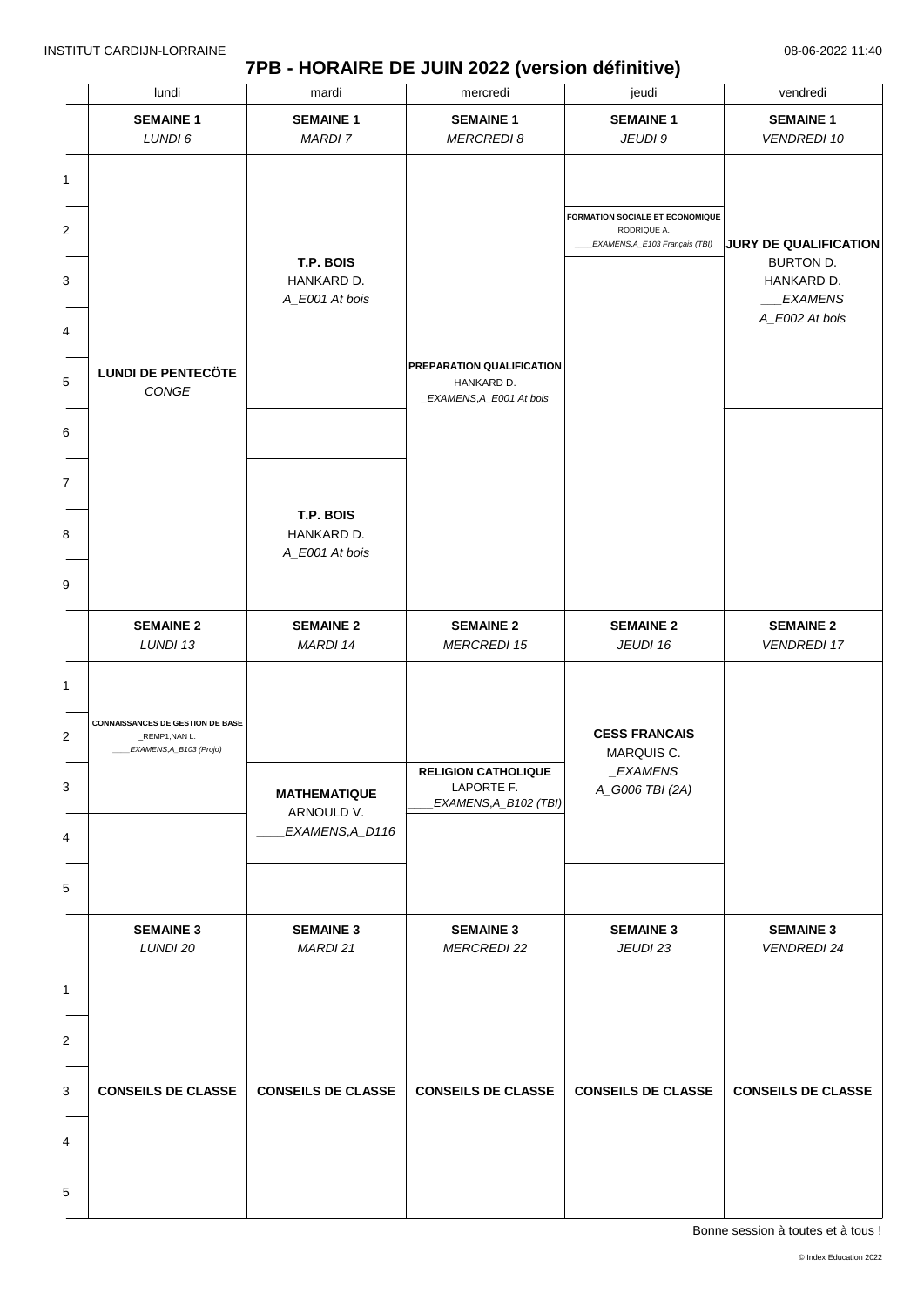# **7PGTPE1 - HORAIRE DE JUIN 2022 (version définitive)**

|                                  | lundi                                                                                                                                                              | mardi                                                                                                                                           | mercredi                                                                                        | jeudi                                                                   | vendredi                                                                                                             |
|----------------------------------|--------------------------------------------------------------------------------------------------------------------------------------------------------------------|-------------------------------------------------------------------------------------------------------------------------------------------------|-------------------------------------------------------------------------------------------------|-------------------------------------------------------------------------|----------------------------------------------------------------------------------------------------------------------|
|                                  | <b>SEMAINE 1</b><br>LUNDI 6                                                                                                                                        | <b>SEMAINE 1</b><br><b>MARDI 7</b>                                                                                                              | <b>SEMAINE 1</b><br><b>MERCREDI 8</b>                                                           | <b>SEMAINE 1</b><br>JEUDI 9                                             | <b>SEMAINE 1</b><br><b>VENDREDI 10</b>                                                                               |
| 1<br>2                           |                                                                                                                                                                    | FRANCAIS, MARQUIS C.<br>A_G203 (TBI)<br><b>ED PHYSIQUE</b><br>FONTAINE S., LORENT F.                                                            | <b>GESTION COMMERCIALE ET LEGISLATION</b><br>ROLIN C., SIZAIRE A.<br>A_B103 (Projo)             | <b>JURY DE QUALIFICATION</b><br>ALFONSO C.<br>GODFRIND O.               | <b>JURY DE QUALIFICATION</b><br>ALFONSO C., GODFRIND O.<br>LAMOCK V.<br>MEIRE L., SIZAIRE A.<br>EXAMENS,A_B102 (TBI) |
| 3<br>4<br>5                      | <b>LUNDI DE PENTECÖTE</b>                                                                                                                                          | MATHIEU N.<br>A_GSports 1,A_GSports 2<br>A_SALLE POLYVALENTE<br><b>COMPTABILITE ET INFORMATIQUE DE GESTION</b><br>GODFRIND O.<br>A_B103 (Projo) | <b>COMPTABILITE ET INFORMATIQUE DE GESTION</b><br>GODFRIND O.<br>A_B103 (Projo)<br><b>ETUDE</b> | LAMOCK V.<br>MEIRE L.<br>SIZAIRE A.<br><b>EXAMENS</b><br>A_B102 (TBI)   | <b>JURY DE QUALIFICATION</b><br>GODFRIND O.<br>LAMOCK V.<br>MEIRE L.<br>SIZAIRE A.<br><b>EXAMENS</b>                 |
| 6<br>7<br>8<br>9                 | CONGE                                                                                                                                                              |                                                                                                                                                 |                                                                                                 |                                                                         | A_B102 (TBI)                                                                                                         |
|                                  | <b>SEMAINE 2</b><br>LUNDI 13                                                                                                                                       | <b>SEMAINE 2</b><br>MARDI 14                                                                                                                    | <b>SEMAINE 2</b><br><b>MERCREDI 15</b><br><b>RELIGION CATHOLIQUE</b>                            | <b>SEMAINE 2</b><br>JEUDI 16                                            | <b>SEMAINE 2</b><br><b>VENDREDI 17</b>                                                                               |
| $\mathbf{1}$<br>2<br>3<br>4<br>5 | <b>JURY DE QUALIFICATION</b> FORMATION SOCIALE ET ECONOMIQUE<br>ALFONSO C.<br>GODFRIND O.<br>LAMOCK V.<br>MEIRE L.<br>SIZAIRE A.<br><b>EXAMENS</b><br>A_B102 (TBI) | MEIRE L.<br>EXAMENS, A_C204 (TBI)                                                                                                               | LAPORTE F.<br>EXAMENS, A_C203 Géo (Projo)                                                       | <b>CESS FRANCAIS</b><br>MARQUIS C.<br><b>EXAMENS</b><br>A_G006 TBI (2A) |                                                                                                                      |
|                                  | <b>SEMAINE 3</b><br>LUNDI 20                                                                                                                                       | <b>SEMAINE 3</b><br>MARDI 21                                                                                                                    | <b>SEMAINE 3</b><br><b>MERCREDI 22</b>                                                          | <b>SEMAINE 3</b><br>JEUDI 23                                            | <b>SEMAINE 3</b><br><b>VENDREDI 24</b>                                                                               |
| 1<br>2<br>3<br>4<br>5            | <b>CONSEILS DE CLASSE</b>                                                                                                                                          | <b>CONSEILS DE CLASSE</b>                                                                                                                       | <b>CONSEILS DE CLASSE</b>                                                                       | <b>CONSEILS DE CLASSE</b>                                               | <b>CONSEILS DE CLASSE</b>                                                                                            |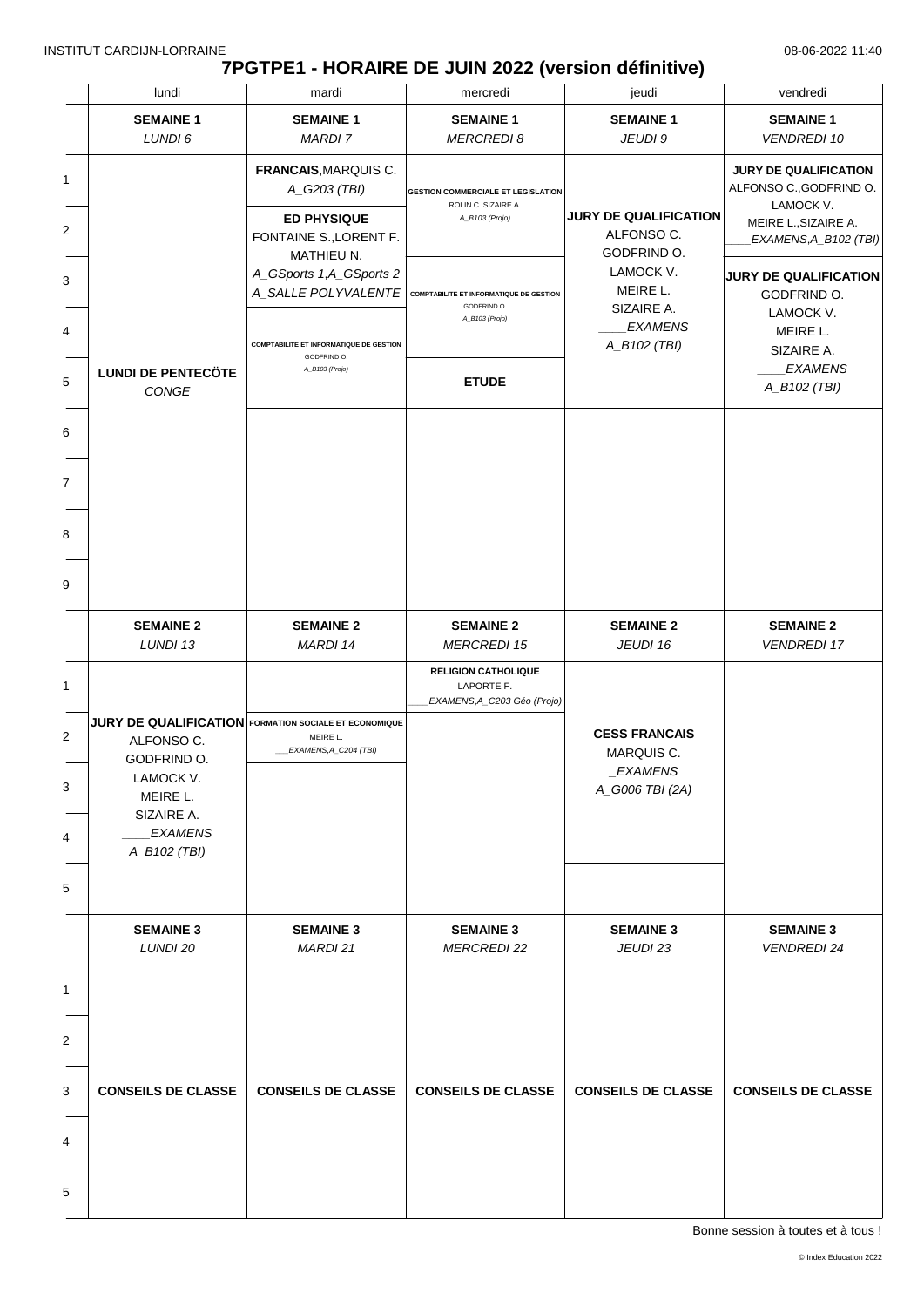# **7PGTPE2 - HORAIRE DE JUIN 2022 (version définitive)**

|                       | lundi                                                                                                                                                              | mardi                                                                                | mercredi                                                                               | jeudi                                                                   | vendredi                                                                                                       |
|-----------------------|--------------------------------------------------------------------------------------------------------------------------------------------------------------------|--------------------------------------------------------------------------------------|----------------------------------------------------------------------------------------|-------------------------------------------------------------------------|----------------------------------------------------------------------------------------------------------------|
|                       | <b>SEMAINE 1</b><br>LUNDI 6                                                                                                                                        | <b>SEMAINE 1</b><br><b>MARDI7</b>                                                    | <b>SEMAINE 1</b><br><b>MERCREDI 8</b>                                                  | <b>SEMAINE 1</b><br>JEUDI 9                                             | <b>SEMAINE 1</b><br><b>VENDREDI 10</b>                                                                         |
| 1<br>2                |                                                                                                                                                                    | FRANCAIS, MARQUIS C.<br>A_G203 (TBI)<br><b>ED PHYSIQUE</b><br>FONTAINE S., LORENT F. | <b>COMPTABILITE ET INFORMATIQUE DE GESTION</b><br>MEIRE L.<br>A_B001 Compta            | <b>JURY DE QUALIFICATION</b><br>ALFONSO C.                              | JURY DE QUALIFICATION<br>ALFONSO C., GODFRIND O.<br>LAMOCK V.<br>MEIRE L., SIZAIRE A.<br>EXAMENS, A_B102 (TBI) |
| 3<br>4                |                                                                                                                                                                    | MATHIEU N.<br>A_GSports 1,A_GSports 2<br>A_SALLE POLYVALENTE                         | ANGLAIS, ALFONSO C.<br>A_E203 scie1<br>ANGLAIS, ALFONSO C.                             | GODFRIND O.<br>LAMOCK V.<br>MEIRE L.<br>SIZAIRE A.<br><b>EXAMENS</b>    | <b>JURY DE QUALIFICATION</b><br>GODFRIND O.<br>LAMOCK V.                                                       |
| 5                     | <b>LUNDI DE PENTECÖTE</b><br>CONGE                                                                                                                                 | <b>COMPTABILITE ET INFORMATIQUE DE GESTION</b><br>MEIRE L.<br>A_B002 Bureautique     | A_E203 scie1<br><b>FORMATION SOCIALE ET ECONOMIQUE</b><br>GOFFLOT V.<br>A_C205 (Projo) | A_B102 (TBI)                                                            | MEIRE L.<br>SIZAIRE A.<br><b>EXAMENS</b><br>A_B102 (TBI)                                                       |
| 6<br>7                |                                                                                                                                                                    |                                                                                      |                                                                                        |                                                                         |                                                                                                                |
| 8<br>9                |                                                                                                                                                                    |                                                                                      |                                                                                        |                                                                         |                                                                                                                |
|                       | <b>SEMAINE 2</b><br>LUNDI 13                                                                                                                                       | <b>SEMAINE 2</b><br>MARDI 14                                                         | <b>SEMAINE 2</b><br><b>MERCREDI 15</b>                                                 | <b>SEMAINE 2</b><br>JEUDI 16                                            | <b>SEMAINE 2</b><br><b>VENDREDI 17</b>                                                                         |
| 1<br>2<br>3<br>4<br>5 | <b>JURY DE QUALIFICATION</b> FORMATION SOCIALE ET ECONOMIQUE<br>ALFONSO C.<br>GODFRIND O.<br>LAMOCK V.<br>MEIRE L.<br>SIZAIRE A.<br><b>EXAMENS</b><br>A_B102 (TBI) | GOFFLOT V.<br>EXAMENS, A_C207                                                        | <b>RELIGION CATHOLIQUE</b><br>LAPORTE F.<br>EXAMENS, A_C203 Géo (Projo)                | <b>CESS FRANCAIS</b><br>MARQUIS C.<br><b>EXAMENS</b><br>A_G006 TBI (2A) |                                                                                                                |
|                       | <b>SEMAINE 3</b><br>LUNDI 20                                                                                                                                       | <b>SEMAINE 3</b><br>MARDI 21                                                         | <b>SEMAINE 3</b><br><b>MERCREDI 22</b>                                                 | <b>SEMAINE 3</b><br>JEUDI 23                                            | <b>SEMAINE 3</b><br><b>VENDREDI 24</b>                                                                         |
| 1<br>2                |                                                                                                                                                                    |                                                                                      |                                                                                        |                                                                         |                                                                                                                |
| 3<br>4                | <b>CONSEILS DE CLASSE</b>                                                                                                                                          | <b>CONSEILS DE CLASSE</b>                                                            | <b>CONSEILS DE CLASSE</b>                                                              | <b>CONSEILS DE CLASSE</b>                                               | <b>CONSEILS DE CLASSE</b>                                                                                      |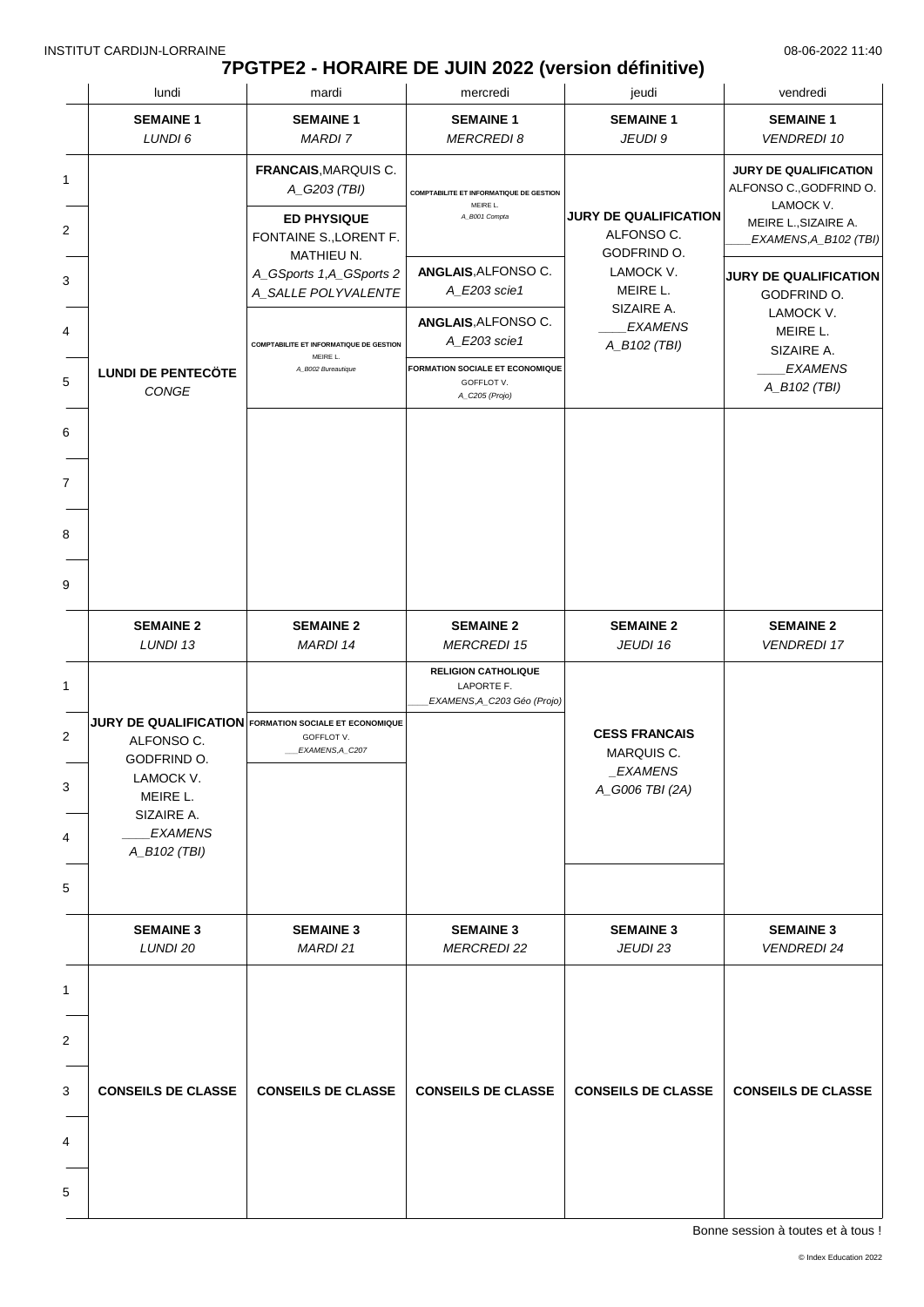# **7PH - HORAIRE DE JUIN 2022 (version définitive)**

| lundi                                                                      | mardi                                                                          | mercredi                                                                                                                          | jeudi                                                                                    | vendredi                                                          |
|----------------------------------------------------------------------------|--------------------------------------------------------------------------------|-----------------------------------------------------------------------------------------------------------------------------------|------------------------------------------------------------------------------------------|-------------------------------------------------------------------|
| <b>SEMAINE 1</b>                                                           | <b>SEMAINE 1</b>                                                               | <b>SEMAINE 1</b>                                                                                                                  | <b>SEMAINE 1</b>                                                                         | <b>SEMAINE 1</b>                                                  |
| LUNDI 6                                                                    | <b>MARDI7</b>                                                                  | <b>MERCREDI 8</b>                                                                                                                 | JEUDI 9                                                                                  | <b>VENDREDI 10</b>                                                |
|                                                                            | <b>JURY DE QUALIFICATION</b>                                                   | <b>FORMATION SCIENTIFIQUE</b><br><b>BUCHE A.</b><br>A_E205 scie3<br><b>RELIGION CATHOLIQUE</b><br>BERTIN M.<br>A_B002 Bureautique | <b>MATHEMATIQUE</b><br>ARNOULD V.<br>EXAMENS,A_D116                                      |                                                                   |
|                                                                            | ALFONSO C., CASA A.<br>MARTIN S., RENAUD S.                                    | <b>FRANCAIS, BERTIN M.</b><br>A_B002 Bureautique                                                                                  | <b>FORMATION SOCIALE ET ECONOMIQUE</b><br>RODRIQUE A.<br>_EXAMENS, A_E103 Français (TBI) |                                                                   |
|                                                                            | <b>EXAMENS</b>                                                                 | TECHNOLOGIE DE LA CUISINE<br>CASA A.<br>A_D118/D119 Techno Garage                                                                 |                                                                                          | <b>RELIGION CATHOLIQUE</b><br>BERTIN M.<br>_EXAMENS, A_E203 scie1 |
| <b>LUNDI DE PENTECÖTE</b><br>CONGE                                         |                                                                                | ANGLAIS, ALFONSO C.<br>A_E102 Langues                                                                                             |                                                                                          |                                                                   |
|                                                                            |                                                                                |                                                                                                                                   |                                                                                          |                                                                   |
|                                                                            |                                                                                |                                                                                                                                   |                                                                                          |                                                                   |
|                                                                            |                                                                                |                                                                                                                                   |                                                                                          |                                                                   |
|                                                                            |                                                                                |                                                                                                                                   |                                                                                          |                                                                   |
| <b>SEMAINE 2</b><br>LUNDI 13                                               | <b>SEMAINE 2</b><br><b>MARDI 14</b>                                            | <b>SEMAINE 2</b><br><b>MERCREDI 15</b>                                                                                            | <b>SEMAINE 2</b><br>JEUDI 16                                                             | <b>SEMAINE 2</b><br><b>VENDREDI 17</b>                            |
|                                                                            | TECHNOLOGIE DE LA CUISINE<br>CASA A.<br>EXAMENS, A_E203 scie1                  | <b>ANGLAIS</b><br>ALFONSO C.<br><b>EXAMENS</b><br>A_B101 Compta                                                                   | <b>CESS FRANCAIS</b><br>_SURV                                                            |                                                                   |
| <b>JURY DE QUALIFICATION</b><br>MARTIN S., RENAUD S.<br>EXAMENS, A_SALLE H | <b>GESTION DE L'ENTREPRISE (7 PH)</b><br>ZEVENNE N.<br>EXAMENS, A_B103 (Projo) | <b>TECHNOLOGIE DE LA SALLE</b><br>MARTIN S.<br>EXAMENS, A_B104 (Projo)                                                            | <b>EXAMENS</b><br>A_E102 Langues                                                         |                                                                   |
|                                                                            |                                                                                |                                                                                                                                   |                                                                                          |                                                                   |
| <b>SEMAINE 3</b><br>LUNDI 20                                               | <b>SEMAINE 3</b><br>MARDI 21                                                   | <b>SEMAINE 3</b><br><b>MERCREDI 22</b>                                                                                            | <b>SEMAINE 3</b><br>JEUDI 23                                                             | <b>SEMAINE 3</b><br><b>VENDREDI 24</b>                            |
|                                                                            |                                                                                |                                                                                                                                   |                                                                                          |                                                                   |
| <b>CONSEILS DE CLASSE</b>                                                  | <b>CONSEILS DE CLASSE</b>                                                      | <b>CONSEILS DE CLASSE</b>                                                                                                         | <b>CONSEILS DE CLASSE</b>                                                                | <b>CONSEILS DE CLASSE</b>                                         |
|                                                                            |                                                                                |                                                                                                                                   |                                                                                          |                                                                   |
|                                                                            |                                                                                |                                                                                                                                   |                                                                                          |                                                                   |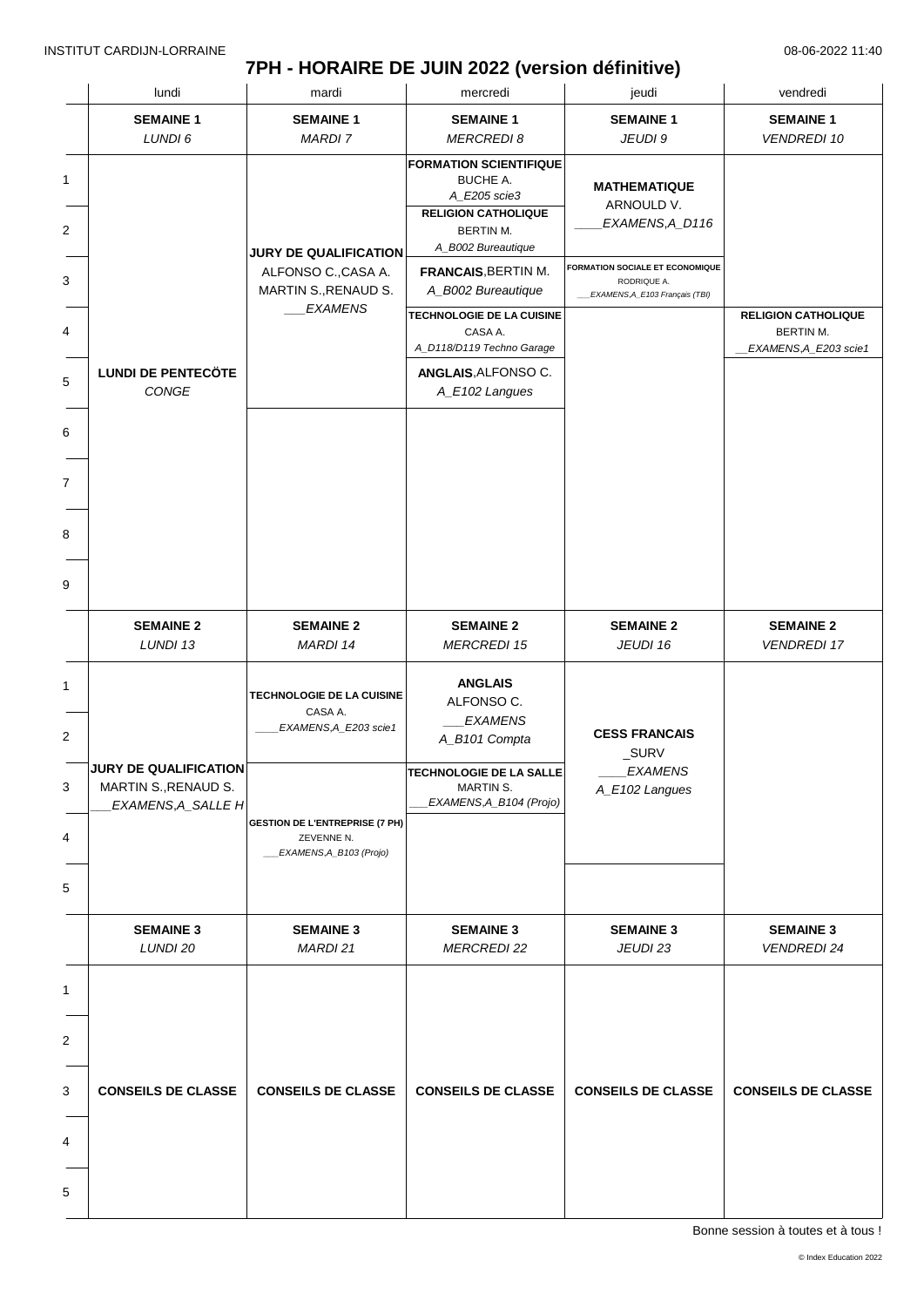## **7TQC - HORAIRE DE JUIN 2022 (version définitive)**

|   | lundi                                                                           | mardi                                                                                                  | mercredi                                         | jeudi                                                                                                              | vendredi                                              |
|---|---------------------------------------------------------------------------------|--------------------------------------------------------------------------------------------------------|--------------------------------------------------|--------------------------------------------------------------------------------------------------------------------|-------------------------------------------------------|
|   | <b>SEMAINE 1</b><br>LUNDI 6                                                     | <b>SEMAINE 1</b><br>MARDI 7                                                                            | <b>SEMAINE 1</b><br><b>MERCREDI 8</b>            | <b>SEMAINE 1</b><br>JEUDI 9                                                                                        | <b>SEMAINE 1</b><br><b>VENDREDI 10</b>                |
| 1 |                                                                                 | <b>ETUDE</b>                                                                                           | <b>ETUDE</b>                                     |                                                                                                                    |                                                       |
| 2 |                                                                                 | <b>RELIGION CATHOLIQUE</b><br>BERTIN M.<br>A_E107 Info petits logiciels                                | <b>ETUDE</b>                                     |                                                                                                                    | <b>JURY DE QUALIFICATION</b>                          |
|   |                                                                                 | <b>FRANCAIS, BERTIN M.</b><br>A_B104 (Projo)                                                           | <b>ETUDE</b>                                     |                                                                                                                    | FLOHIMONT E.<br>$\_EXAMPLENS$<br>A_D103 Climatisation |
|   |                                                                                 | TRAITEMENT DE PROBLEMES TECHNIQUES<br>FLOHIMONT E.                                                     | <b>FRANCAIS, BERTIN M.</b><br>A_B002 Bureautique |                                                                                                                    |                                                       |
|   | <b>LUNDI DE PENTECÖTE</b><br>CONGE                                              | A_D103 Climatisation, A_D110 At. Elec 6P                                                               |                                                  | EPREUVE INTEGREE / SITUATIONS D'INTEGRATION<br>FLOHIMONT E.<br>EXAMENS, A_D103 Climatisation<br>A_D110 At. Elec 6P |                                                       |
|   |                                                                                 |                                                                                                        |                                                  |                                                                                                                    |                                                       |
|   |                                                                                 | LABORATOIRE DE REGULATION ET D'ELECTRICITE<br>FLOHIMONT E.<br>A_D103 Climatisation, A_D110 At. Elec 6P |                                                  |                                                                                                                    |                                                       |
|   |                                                                                 | <b>ED PHYSIQUE</b><br>MATHIEU N.                                                                       |                                                  |                                                                                                                    |                                                       |
|   |                                                                                 | A_GSports 3                                                                                            |                                                  |                                                                                                                    |                                                       |
|   | <b>SEMAINE 2</b><br>LUNDI 13                                                    | <b>SEMAINE 2</b><br>MARDI 14                                                                           | <b>SEMAINE 2</b><br><b>MERCREDI 15</b>           | <b>SEMAINE 2</b><br>JEUDI 16                                                                                       | <b>SEMAINE 2</b><br><b>VENDREDI 17</b>                |
|   |                                                                                 |                                                                                                        |                                                  |                                                                                                                    |                                                       |
|   | JURY DE QUALIFICATION<br>FLOHIMONT E.<br><b>EXAMENS</b><br>A_D103 Climatisation |                                                                                                        |                                                  |                                                                                                                    |                                                       |
|   |                                                                                 |                                                                                                        |                                                  |                                                                                                                    |                                                       |
|   | <b>SEMAINE 3</b><br>LUNDI 20                                                    | <b>SEMAINE 3</b><br>MARDI 21                                                                           | <b>SEMAINE 3</b><br><b>MERCREDI 22</b>           | <b>SEMAINE 3</b><br>JEUDI 23                                                                                       | <b>SEMAINE 3</b><br><b>VENDREDI 24</b>                |
|   |                                                                                 |                                                                                                        |                                                  |                                                                                                                    |                                                       |
|   |                                                                                 |                                                                                                        |                                                  |                                                                                                                    |                                                       |
|   | <b>CONSEILS DE CLASSE</b>                                                       | <b>CONSEILS DE CLASSE</b>                                                                              | <b>CONSEILS DE CLASSE</b>                        | <b>CONSEILS DE CLASSE</b>                                                                                          | <b>CONSEILS DE CLASSE</b>                             |
|   |                                                                                 |                                                                                                        |                                                  |                                                                                                                    |                                                       |
|   |                                                                                 |                                                                                                        |                                                  |                                                                                                                    |                                                       |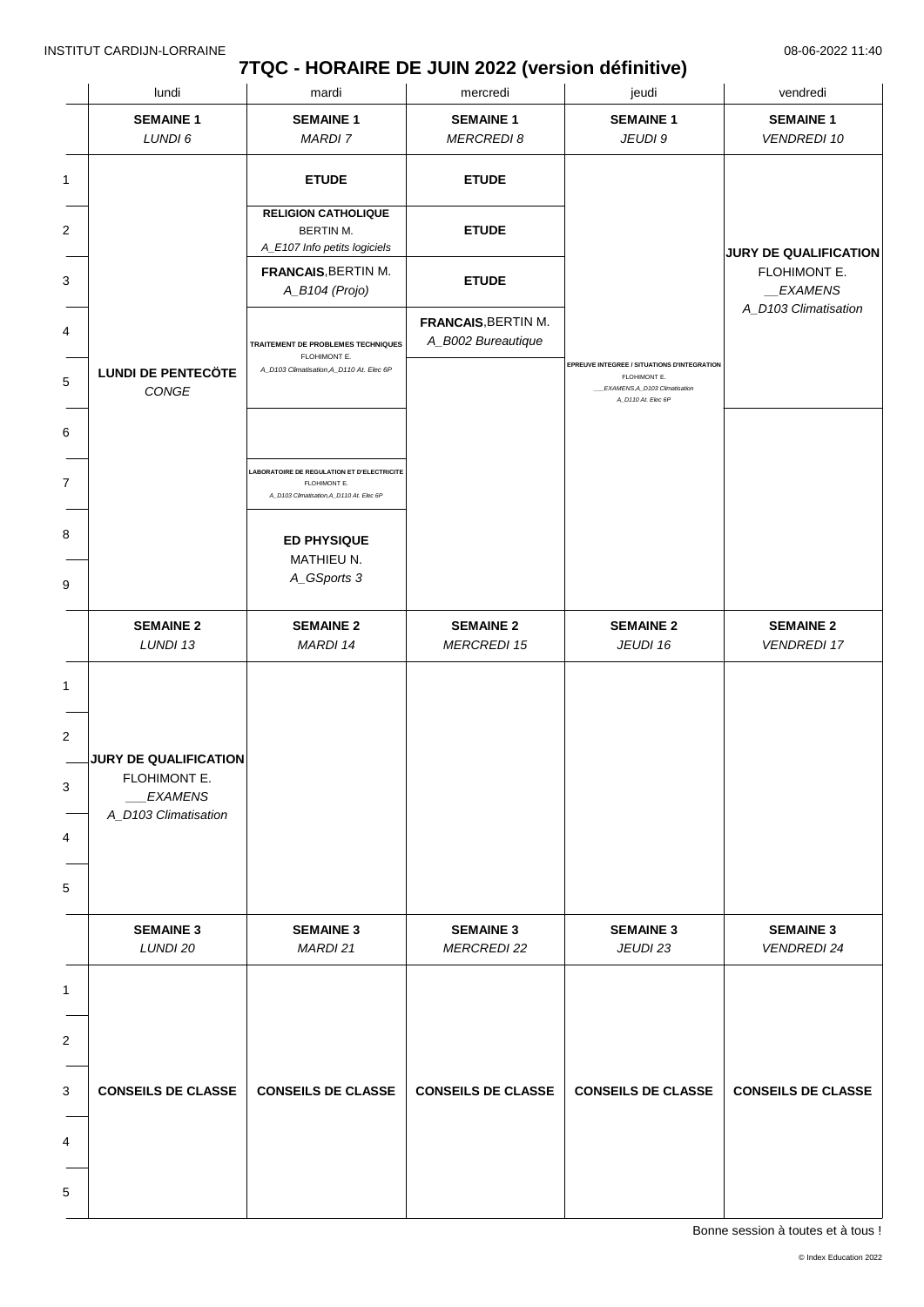# **DASPA A - HORAIRE DE JUIN 2022 (version définitive)**

| <b>SEMAINE 1</b><br>LUNDI 6                              | <b>SEMAINE 1</b>                                                         |                                                                                                       |                                                                                                                                                                                                                                               |                                                                                                                                                                                             |
|----------------------------------------------------------|--------------------------------------------------------------------------|-------------------------------------------------------------------------------------------------------|-----------------------------------------------------------------------------------------------------------------------------------------------------------------------------------------------------------------------------------------------|---------------------------------------------------------------------------------------------------------------------------------------------------------------------------------------------|
|                                                          | <b>MARDI 7</b>                                                           | <b>SEMAINE 1</b><br><b>MERCREDI8</b>                                                                  | <b>SEMAINE 1</b><br>JEUDI 9                                                                                                                                                                                                                   | <b>SEMAINE 1</b><br><b>VENDREDI 10</b>                                                                                                                                                      |
|                                                          | <b>SCIENCES</b><br>GUSTIN A., A_C206                                     | <b>SCIENCES</b><br>GUSTIN A., A_C206                                                                  | TECHNIQUE D'ACCUEIL, D'ORGANISATION ET SECRETARIAT<br>KAYL N.<br>DASPA ATAOSP1<br>A_F2 Atelier Vente 2 <sup>*</sup> degré                                                                                                                     | <b>RELIGION CATHOLIQUE</b><br>QUENUM D., A C206                                                                                                                                             |
|                                                          | ANZALLO F.<br>A_C206                                                     | <b>FRANCAIS LANGUE ETRANGERE FRANCAIS LANGUE ETRANGERE</b><br>ANZALLO F.<br>A C206                    | TECHNIQUE D'ACCUEIL, D'ORGANISATION ET SECRETARIAT<br>KAYL N.<br>DASPA ATAOSP1<br>A_F2 Atelier Vente 2* degré                                                                                                                                 | <b>FRANCAIS LANGUE ETRANGERE</b><br>ANZALLO F.<br>A_C206                                                                                                                                    |
|                                                          | ANZALLO F.<br>A_C206                                                     | <b>FRANCAIS LANGUE ETRANGERE FRANCAIS LANGUE ETRANGERE</b><br>ANZALLO F.<br>A_C206                    | <b>T.P. ELECTRICITE</b>                                                                                                                                                                                                                       | <b>FRANCAIS LANGUE ETRANGERE</b><br>ANZALLO F.<br>A_C206                                                                                                                                    |
|                                                          | <b>FRANCAIS COMMUNICATION</b><br>MARQUIS C.<br>A_C201                    | <b>GEOGRAPHIE</b><br>QUENUM D., A_C201                                                                | <b>BUREAUTIQUE, ROLIN S.</b><br>DASPA BUREAUTIQUE, A_B103 (Projo)<br>T.P. MECANIQUE, ZIMER P.<br>DASPA ATP MECA, A_D004A Ajustage                                                                                                             | <b>SCIENCES</b><br>GUSTIN A., A_C201                                                                                                                                                        |
| <b>LUNDI DE PENTECÔTE</b><br>CONGE                       | <b>SCIENCES</b><br>GUSTIN A., A_C201                                     | <b>RELIGION CATHOLIQUE</b><br>QUENUM D., A C201                                                       | <b>BUREAUTIQUE, ROLIN S.</b><br>DASPA ADASPAP1, A_B103 (Projo)<br>T.P. MECANIQUE, ZIMER P.<br>DASPA ADASPAP2, A_D004A Ajustage                                                                                                                | <b>HISTOIRE</b><br>KRAUS E., A_C201                                                                                                                                                         |
|                                                          |                                                                          |                                                                                                       |                                                                                                                                                                                                                                               |                                                                                                                                                                                             |
|                                                          | <b>FRANCAIS LANGUE ETRANGERE</b><br>ANZALLO F.<br>A_C206                 |                                                                                                       | T.P. ART CULINAIRE, REMY A., DASPA TP ART CULI<br>A_SALLE COLLECTIVITE<br>T.P. MECANIQUE, ZIMER P<br>DASPA ATP MECA, A_D004A Ajustage<br>ART DE LA VENTE, KAYL N., DASPA AART VENTE, A_C201                                                   | <b>SCIENCES</b><br>GUSTIN A., A C201                                                                                                                                                        |
|                                                          | <b>SCIENCES</b><br>GUSTIN A., A_C201                                     |                                                                                                       | <b>T.P. ART CULINAIRE</b><br>REMY A, DASPA TP ART CULI, A_SALLE H<br>T.P. MECANIQUE, ZIMER P., DASPA ATP MECA<br>ART DE LA VENTE, KAYL N., DASPA AART VENTE, A_C201                                                                           | ART DE LA VENTE, KAYL N.<br>DASPA AART VENTE, A_C201<br>T.P. SALLE, MARTIN S.<br>DASPA AT.P. SALLE, A_RESTO H                                                                               |
|                                                          | <b>GEOGRAPHIE</b><br>QUENUM D., A_C201                                   |                                                                                                       | T.P. ART CULINAIRE<br>REMY A., DASPA TP ART CULI, A_SALLE H<br>ART DE LA VENTE, KAYL N.<br>DASPA AART VENTE, A_C201                                                                                                                           | <b>MATHEMATIQUE</b><br>VANHAELEN J., A_C201                                                                                                                                                 |
| <b>SEMAINE 2</b><br>LUNDI 13                             | <b>SEMAINE 2</b><br><b>MARDI 14</b>                                      | <b>SEMAINE 2</b><br><b>MERCREDI 15</b>                                                                | <b>SEMAINE 2</b><br>JEUDI 16                                                                                                                                                                                                                  | <b>SEMAINE 2</b><br><b>VENDREDI 17</b>                                                                                                                                                      |
| <b>ED PHYSIQUE, CLAUDE P.</b><br>A_GSports 1             | <b>SCIENCES</b><br>GUSTIN A., A_C206                                     | <b>SCIENCES</b><br>GUSTIN A., A C206                                                                  | JOURNEE 3P-4P-DASPA<br>ALEDDA C., ANTOINE L.<br>ANZALLO F., BULTOT H.<br>COTTONG A., DERAVE J.<br>GALLEZ V., GIOT E.<br>GUSTIN A., KAYL N.<br>LEONARD T., MAILLEN C.<br>MAITREJEAN P., MATAGNE S.<br>MERNIER J., NSHIMIYIMANA P.<br>QUENUM D. | JOURNEE 3P-4P-DASPA<br>ALEDDA C., ANZALLO F.<br>BACH J.<br>BILLION A., BLAISE B.<br>FRANS Y.<br>GENIN L., GHEZA F.<br>GIOT E.<br><b>GUILLAUME F., GUSTIN A.</b><br>MAITREJEAN P., MAQUET T. |
| ED PHYSIQUE, CLAUDE P.<br>A_GSports 1                    | ANZALLO F.<br>A_C206                                                     | FRANCAIS LANGUE ETRANGERE FRANCAIS LANGUE ETRANGERE<br>ANZALLO F.<br>A_C206                           |                                                                                                                                                                                                                                               |                                                                                                                                                                                             |
| ANZALLO F.<br>A C206                                     | ANZALLO F.<br>A_C206                                                     | FRANCAIS LANGUE ETRANGERE FRANCAIS LANGUE ETRANGERE FRANCAIS LANGUE ETRANGERE<br>ANZALLO F.<br>A_C206 |                                                                                                                                                                                                                                               |                                                                                                                                                                                             |
| ANZALLO F.<br>A_C206                                     | FRANCAIS LANGUE ETRANGERE FRANCAIS COMMUNICATION<br>MARQUIS C.<br>A_C201 | <b>GEOGRAPHIE</b><br>QUENUM D., A_C201                                                                |                                                                                                                                                                                                                                               | MARTIN S.<br>MATAGNE S., QACEME N.<br>ROLIN S.                                                                                                                                              |
| <b>FRANCAIS LANGUE ETRANGERE</b><br>ANZALLO F.<br>A_C206 | <b>SCIENCES</b><br>GUSTIN A., A_C201                                     | <b>RELIGION CATHOLIQUE</b><br>QUENUM D., A C201                                                       | SIMON D., ZIMER P.                                                                                                                                                                                                                            | SAUTELET A., SCHLEICH E.<br>VAGUET J.<br>WADJO TAMO V., ZIMER P.                                                                                                                            |
| <b>SEMAINE 3</b><br>LUNDI 20                             | <b>SEMAINE 3</b><br><b>MARDI 21</b>                                      | <b>SEMAINE 3</b><br><b>MERCREDI 22</b>                                                                | <b>SEMAINE 3</b><br>JEUDI 23                                                                                                                                                                                                                  | <b>SEMAINE 3</b><br><b>VENDREDI 24</b>                                                                                                                                                      |
|                                                          |                                                                          |                                                                                                       |                                                                                                                                                                                                                                               |                                                                                                                                                                                             |
|                                                          |                                                                          |                                                                                                       |                                                                                                                                                                                                                                               |                                                                                                                                                                                             |
| <b>CONSEILS DE CLASSE</b>                                | <b>CONSEILS DE CLASSE</b>                                                | <b>CONSEILS DE CLASSE</b>                                                                             | <b>CONSEILS DE CLASSE</b>                                                                                                                                                                                                                     | <b>CONSEILS DE CLASSE</b>                                                                                                                                                                   |
|                                                          |                                                                          |                                                                                                       |                                                                                                                                                                                                                                               |                                                                                                                                                                                             |
|                                                          |                                                                          |                                                                                                       |                                                                                                                                                                                                                                               |                                                                                                                                                                                             |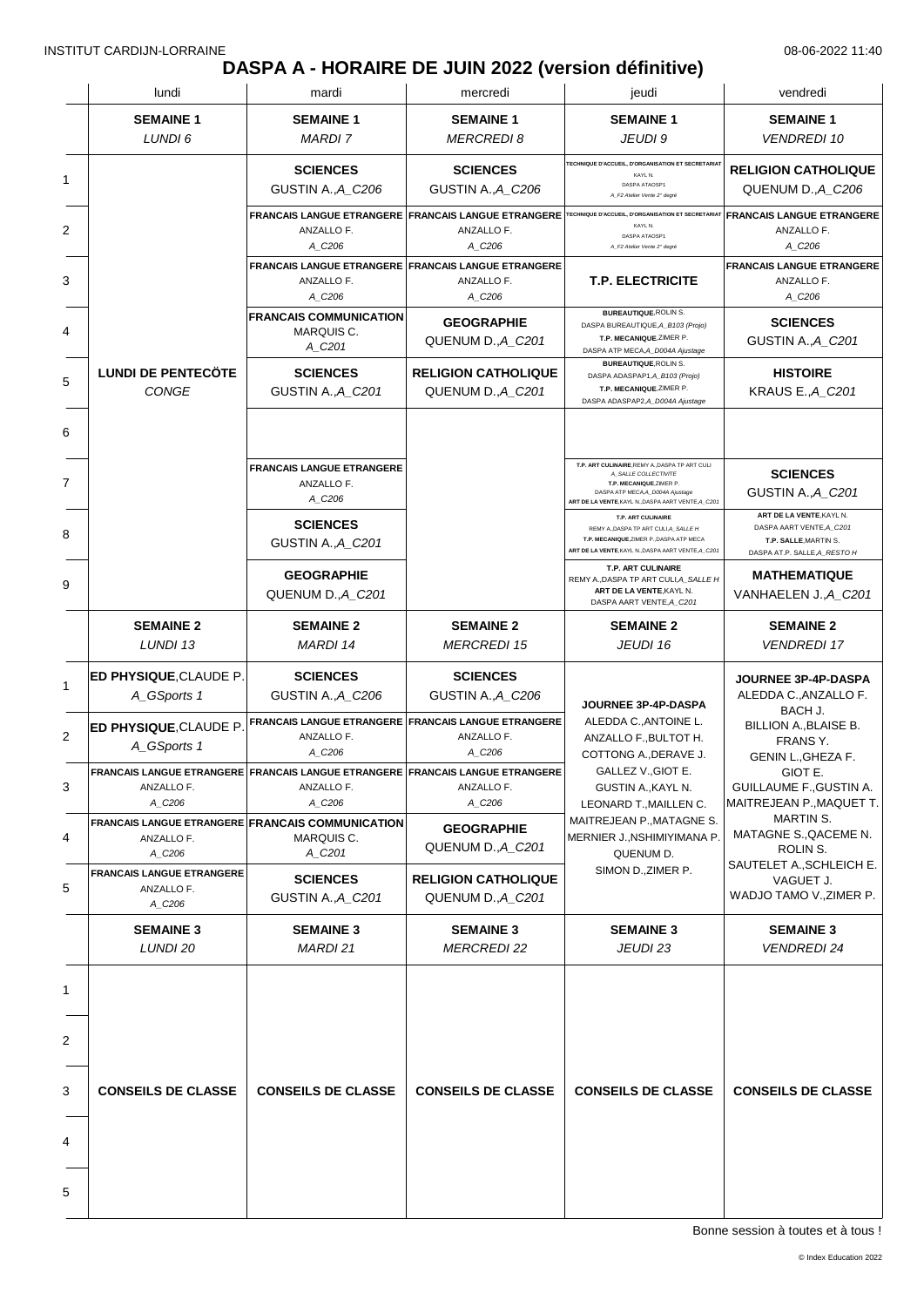## **DASPA B - HORAIRE DE JUIN 2022 (version définitive)**

|   | lundi                                                    | mardi                                                                              | mercredi                                                                           | jeudi                                                                                                                                                                                                                  | vendredi                                                                                                      |
|---|----------------------------------------------------------|------------------------------------------------------------------------------------|------------------------------------------------------------------------------------|------------------------------------------------------------------------------------------------------------------------------------------------------------------------------------------------------------------------|---------------------------------------------------------------------------------------------------------------|
|   | <b>SEMAINE 1</b><br>LUNDI 6                              | <b>SEMAINE 1</b><br><b>MARDI 7</b>                                                 | <b>SEMAINE 1</b><br><b>MERCREDI8</b>                                               | <b>SEMAINE 1</b><br>JEUDI 9                                                                                                                                                                                            | <b>SEMAINE 1</b><br><b>VENDREDI 10</b>                                                                        |
| 1 |                                                          | <b>MATHEMATIQUE</b><br>VANHAELEN J., A_C201                                        | <b>RELIGION CATHOLIQUE</b><br>QUENUM D., A_C201                                    | <b>TECHNIQUE D'ACCUEIL, D'ORGANISATION ET SECRETARIAT</b><br>KAYL N.<br>DASPA BTAOSP1<br>A_F2 Atelier Vente 2 <sup>*</sup> degré                                                                                       | <b>SCIENCES</b><br>GUSTIN A., A_C201                                                                          |
| 2 |                                                          | <b>SCIENCES</b><br>GUSTIN A., A_C201                                               | <b>SCIENCES</b><br>GUSTIN A., A_C201                                               | TECHNIQUE D'ACCUEIL, D'ORGANISATION ET SECRETARIAT<br>KAYL N.<br>DASPA BTAOSP1<br>A_F2 Atelier Vente 2° degré                                                                                                          | <b>RELIGION CATHOLIQUE</b><br>QUENUM D., A_C201                                                               |
| 3 |                                                          | <b>SCIENCES</b><br>GUSTIN A., A_C201                                               | <b>SCIENCES</b><br>GUSTIN A., A_C201                                               | <b>T.P. ELECTRICITE</b>                                                                                                                                                                                                | <b>FRANCAIS COMMUNICATION</b><br>MARQUIS C.<br>A_C201                                                         |
|   |                                                          | ANZALLO F.<br>A_C206                                                               | <b>FRANCAIS LANGUE ETRANGERE FRANCAIS LANGUE ETRANGERE</b><br>ANZALLO F.<br>A_C206 | <b>BUREAUTIQUE, ROLIN S.</b><br>DASPA BUREAUTIQUE, A_B103 (Projo)<br>T.P. MECANIQUE, ZIMER P.                                                                                                                          | <b>FRANCAIS LANGUE ETRANGERE</b><br>ANZALLO F.                                                                |
|   | <b>LUNDI DE PENTECÖTE</b><br>CONGE                       | ANZALLO F.<br>A_C206                                                               | FRANCAIS LANGUE ETRANGERE FRANCAIS LANGUE ETRANGERE<br>ANZALLO F.<br>A_C206        | DASPA BTP MECA, A_D004A Ajustage<br><b>BUREAUTIQUE, ROLIN S.</b><br>DASPA BDASPAP1, A_B103 (Projo)<br>T.P. MECANIQUE, ZIMER P.<br>DASPA BDASPAP2,A_D004A Ajustage                                                      | A_C206<br><b>GEOGRAPHIE</b><br>QUENUM D., A_C206                                                              |
|   |                                                          |                                                                                    |                                                                                    |                                                                                                                                                                                                                        |                                                                                                               |
|   |                                                          | <b>GEOGRAPHIE</b><br>QUENUM D., A C201                                             |                                                                                    | T.P. ART CULINAIRE, REMY A., DASPA TP ART CULI<br>A_SALLE COLLECTIVITE<br>T.P. MECANIQUE.ZIMER P.<br>DASPA BTP MECA, A_D004A Ajustage<br>ART DE LA VENTE, KAYL N., DASPA BART VENTE, A_C201                            | <b>HISTOIRE</b><br><b>KRAUS E., A_C206</b>                                                                    |
|   |                                                          | <b>FRANCAIS LANGUE ETRANGERE</b><br>ANZALLO F.<br>A_C206                           |                                                                                    | T.P. ART CULINAIRE<br>REMY A., DASPA TP ART CULI, A_SALLE H<br>T.P. MECANIQUE, ZIMER P., DASPA BTP MECA<br>ART DE LA VENTE, KAYL N., DASPA BART VENTE, A_C201                                                          | ART DE LA VENTE, KAYL N.<br>DASPA BART VENTE, A_C201<br>T.P. SALLE, MARTIN S.<br>DASPA BT.P. SALLE, A_RESTO H |
|   |                                                          | <b>SCIENCES</b><br>GUSTIN A., A_C206                                               |                                                                                    | T.P. ART CULINAIRE<br>REMY A., DASPA TP ART CULI, A_SALLE H<br>ART DE LA VENTE, KAYL N.<br>DASPA BART VENTE, A_C201                                                                                                    | <b>HISTOIRE</b><br><b>KRAUS E., A_C206</b>                                                                    |
|   | <b>SEMAINE 2</b><br>LUNDI 13                             | <b>SEMAINE 2</b><br><b>MARDI 14</b>                                                | <b>SEMAINE 2</b><br><b>MERCREDI 15</b>                                             | <b>SEMAINE 2</b><br>JEUDI 16                                                                                                                                                                                           | <b>SEMAINE 2</b><br><b>VENDREDI 17</b>                                                                        |
|   | <b>FRANCAIS LANGUE ETRANGERE</b><br>ANZALLO F.<br>A_C206 | <b>MATHEMATIQUE</b><br>VANHAELEN J., A_C201                                        | <b>RELIGION CATHOLIQUE</b><br>QUENUM D., A_C201                                    | JOURNEE 3P-4P-DASPA                                                                                                                                                                                                    | <b>JOURNEE 3P-4P-DASPA</b><br>ALEDDA C., ANZALLO F.                                                           |
|   | <b>FRANCAIS LANGUE ETRANGERE</b><br>ANZALLO F.<br>A_C206 | <b>SCIENCES</b><br>GUSTIN A., A_C201                                               | <b>SCIENCES</b><br>GUSTIN A., A_C201                                               | ALEDDA C., ANTOINE L.<br>ANZALLO F., BULTOT H.<br>COTTONG A., DERAVE J.<br>GALLEZ V., GIOT E.<br>GUSTIN A., KAYL N.<br>LEONARD T., MAILLEN C.<br>MAITREJEAN P., MATAGNE S.<br>MERNIER J., NSHIMIYIMANA P.<br>QUENUM D. | BACH J.<br>BILLION A., BLAISE B.<br>FRANS Y.<br>GENIN L., GHEZA F.                                            |
|   | ED PHYSIQUE, CLAUDE P.<br>A_GSports 1                    | <b>SCIENCES</b><br><b>GUSTIN A., A_C201</b>                                        | <b>SCIENCES</b><br>GUSTIN A., A_C201                                               |                                                                                                                                                                                                                        | GIOT E.<br>GUILLAUME F., GUSTIN A.<br>MAITREJEAN P., MAQUET T.                                                |
|   | <b>ED PHYSIQUE, CLAUDE P.</b><br>A_GSports 1             | ANZALLO F.<br>A_C206                                                               | FRANCAIS LANGUE ETRANGERE FRANCAIS LANGUE ETRANGERE<br>ANZALLO F.<br>A C206        |                                                                                                                                                                                                                        | MARTIN S.<br>MATAGNE S., QACEME N.<br>ROLIN S.                                                                |
|   | <b>MATHEMATIQUE</b><br>VANHAELEN J., A_C201              | <b>FRANCAIS LANGUE ETRANGERE FRANCAIS LANGUE ETRANGERE</b><br>ANZALLO F.<br>A_C206 | ANZALLO F.<br>A_C206                                                               | SIMON D., ZIMER P.                                                                                                                                                                                                     | SAUTELET A., SCHLEICH E.<br>VAGUET J.<br>WADJO TAMO V., ZIMER P.                                              |
|   | <b>SEMAINE 3</b><br>LUNDI 20                             | <b>SEMAINE 3</b><br><b>MARDI 21</b>                                                | <b>SEMAINE 3</b><br><b>MERCREDI 22</b>                                             | <b>SEMAINE 3</b><br>JEUDI 23                                                                                                                                                                                           | <b>SEMAINE 3</b><br><b>VENDREDI 24</b>                                                                        |
|   |                                                          |                                                                                    |                                                                                    |                                                                                                                                                                                                                        |                                                                                                               |
|   |                                                          |                                                                                    |                                                                                    |                                                                                                                                                                                                                        |                                                                                                               |
|   | <b>CONSEILS DE CLASSE</b>                                | <b>CONSEILS DE CLASSE</b>                                                          | <b>CONSEILS DE CLASSE</b>                                                          | <b>CONSEILS DE CLASSE</b>                                                                                                                                                                                              | <b>CONSEILS DE CLASSE</b>                                                                                     |
| 4 |                                                          |                                                                                    |                                                                                    |                                                                                                                                                                                                                        |                                                                                                               |
| 5 |                                                          |                                                                                    |                                                                                    |                                                                                                                                                                                                                        |                                                                                                               |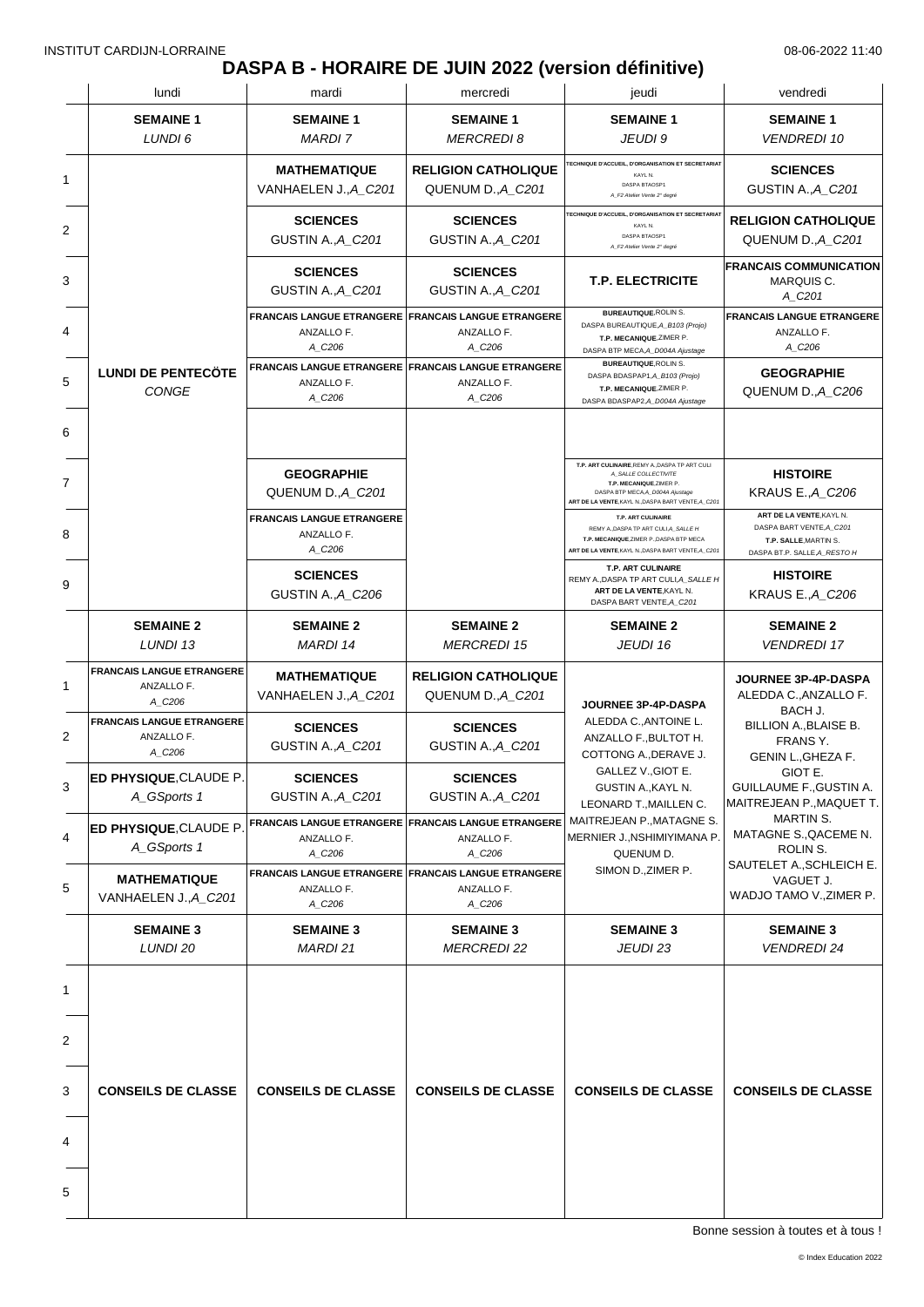### **DASPA C - HORAIRE DE JUIN 2022 (version définitive)**

| lundi                                        | mardi                                                            | mercredi                                      | jeudi                                                    | vendredi                                      |
|----------------------------------------------|------------------------------------------------------------------|-----------------------------------------------|----------------------------------------------------------|-----------------------------------------------|
| <b>SEMAINE 1</b>                             | <b>SEMAINE 1</b>                                                 | <b>SEMAINE 1</b>                              | <b>SEMAINE 1</b>                                         | <b>SEMAINE 1</b>                              |
| LUNDI 6                                      | MARDI 7                                                          | <b>MERCREDI 8</b>                             | JEUDI 9                                                  | <b>VENDREDI 10</b>                            |
|                                              |                                                                  |                                               |                                                          |                                               |
|                                              | <b>FRANCAIS LANGUE ETRANGERE</b><br>ALEDDA C.                    |                                               |                                                          |                                               |
|                                              | A_E204 scie2                                                     | <b>FRANCAIS LANGUE ETRANGERE</b><br>ALEDDA C. |                                                          |                                               |
|                                              |                                                                  | A_C202                                        |                                                          | <b>FRANCAIS LANGUE ETRANGERE</b><br>ALEDDA C. |
|                                              |                                                                  | <b>FRANCAIS LANGUE ETRANGERE</b><br>ALEDDA C. |                                                          | A_F2 Atelier Vente 2° degré                   |
|                                              | <b>FRANCAIS LANGUE ETRANGERE</b>                                 | A_G202 (2DA)                                  |                                                          |                                               |
|                                              | ALEDDA C.<br>A_E204 scie2                                        | ED PHYSIQUE, FONTAINE S.                      |                                                          | <b>SCIENCES</b>                               |
|                                              |                                                                  | A_SALLE POLYVALENTE                           | <b>FRANCAIS LANGUE ETRANGERE</b>                         | GUSTIN A., A_C201                             |
| <b>LUNDI DE PENTECÖTE</b>                    |                                                                  |                                               | ALEDDA C.<br>A_C201                                      | <b>SCIENCES</b>                               |
| CONGE                                        | <b>ETUDE</b>                                                     |                                               |                                                          | GUSTIN A., A_D109                             |
|                                              |                                                                  |                                               |                                                          |                                               |
|                                              |                                                                  |                                               |                                                          |                                               |
|                                              |                                                                  |                                               | <b>FRANCAIS LANGUE ETRANGERE</b>                         |                                               |
|                                              | <b>FRANCAIS LANGUE ETRANGERE</b>                                 |                                               | ALEDDA C.                                                |                                               |
|                                              | ALEDDA C.                                                        |                                               | A_B002 Bureautique<br><b>FRANCAIS LANGUE ETRANGERE</b>   |                                               |
|                                              | A_F2 Atelier Vente 2° degré                                      |                                               | ALEDDA C.                                                |                                               |
|                                              |                                                                  |                                               | A_B002 Bureautique                                       |                                               |
|                                              |                                                                  |                                               |                                                          |                                               |
|                                              |                                                                  |                                               |                                                          |                                               |
| <b>SEMAINE 2</b><br>LUNDI 13                 | <b>SEMAINE 2</b><br><b>MARDI 14</b>                              | <b>SEMAINE 2</b><br><b>MERCREDI 15</b>        | <b>SEMAINE 2</b><br>JEUDI 16                             | <b>SEMAINE 2</b><br><b>VENDREDI 17</b>        |
|                                              |                                                                  |                                               |                                                          |                                               |
| <b>ED PHYSIQUE, CLAUDE P.</b><br>A_GSports 1 | <b>FRANCAIS LANGUE ETRANGERE</b>                                 |                                               |                                                          | JOURNEE 3P-4P-DASPA<br>ALEDDA C., ANZALLO F.  |
|                                              | ALEDDA C.                                                        |                                               | JOURNEE 3P-4P-DASPA                                      | BACH J.                                       |
| ED PHYSIQUE, CLAUDE P.                       | A_E204 scie2                                                     | <b>FRANCAIS LANGUE ETRANGERE</b><br>ALEDDA C. | ALEDDA C., ANTOINE L.<br>ANZALLO F., BULTOT H.           | BILLION A., BLAISE B.<br>FRANS Y.             |
| A_GSports 1                                  |                                                                  | A_C202                                        | COTTONG A., DERAVE J.                                    | GENIN L., GHEZA F.                            |
|                                              |                                                                  | <b>FRANCAIS LANGUE ETRANGERE</b><br>ALEDDA C. | GALLEZ V., GIOT E.<br>GUSTIN A., KAYL N.                 | GIOT E.<br>GUILLAUME F., GUSTIN A.            |
| ALEDDA C.                                    | FRANCAIS LANGUE ETRANGERE FRANCAIS LANGUE ETRANGERE<br>ALEDDA C. | A_G202 (2DA)                                  | LEONARD T., MAILLEN C.                                   | MAITREJEAN P., MAQUET T.                      |
| A_C201                                       | A_E204 scie2                                                     | ED PHYSIQUE, FONTAINE S.                      | MAITREJEAN P., MATAGNE S.<br>MERNIER J., NSHIMIYIMANA P. | MARTIN S.<br>MATAGNE S., QACEME N.            |
|                                              |                                                                  | A_SALLE POLYVALENTE                           | QUENUM D.                                                | ROLIN S.                                      |
|                                              |                                                                  |                                               | SIMON D., ZIMER P.                                       | SAUTELET A., SCHLEICH E.<br>VAGUET J.         |
| <b>ETUDE</b>                                 | <b>ETUDE</b>                                                     |                                               |                                                          | WADJO TAMO V., ZIMER P.                       |
| <b>SEMAINE 3</b>                             | <b>SEMAINE 3</b>                                                 | <b>SEMAINE 3</b>                              | <b>SEMAINE 3</b>                                         | <b>SEMAINE 3</b>                              |
| LUNDI 20                                     | MARDI 21                                                         | <b>MERCREDI 22</b>                            | JEUDI 23                                                 | <b>VENDREDI 24</b>                            |
|                                              |                                                                  |                                               |                                                          |                                               |
|                                              |                                                                  |                                               |                                                          |                                               |
|                                              |                                                                  |                                               |                                                          |                                               |
|                                              |                                                                  |                                               |                                                          |                                               |
|                                              |                                                                  |                                               |                                                          |                                               |
| <b>CONSEILS DE CLASSE</b>                    | <b>CONSEILS DE CLASSE</b>                                        | <b>CONSEILS DE CLASSE</b>                     | <b>CONSEILS DE CLASSE</b>                                | <b>CONSEILS DE CLASSE</b>                     |
|                                              |                                                                  |                                               |                                                          |                                               |
|                                              |                                                                  |                                               |                                                          |                                               |
|                                              |                                                                  |                                               |                                                          |                                               |
|                                              |                                                                  |                                               |                                                          |                                               |
|                                              |                                                                  |                                               |                                                          |                                               |